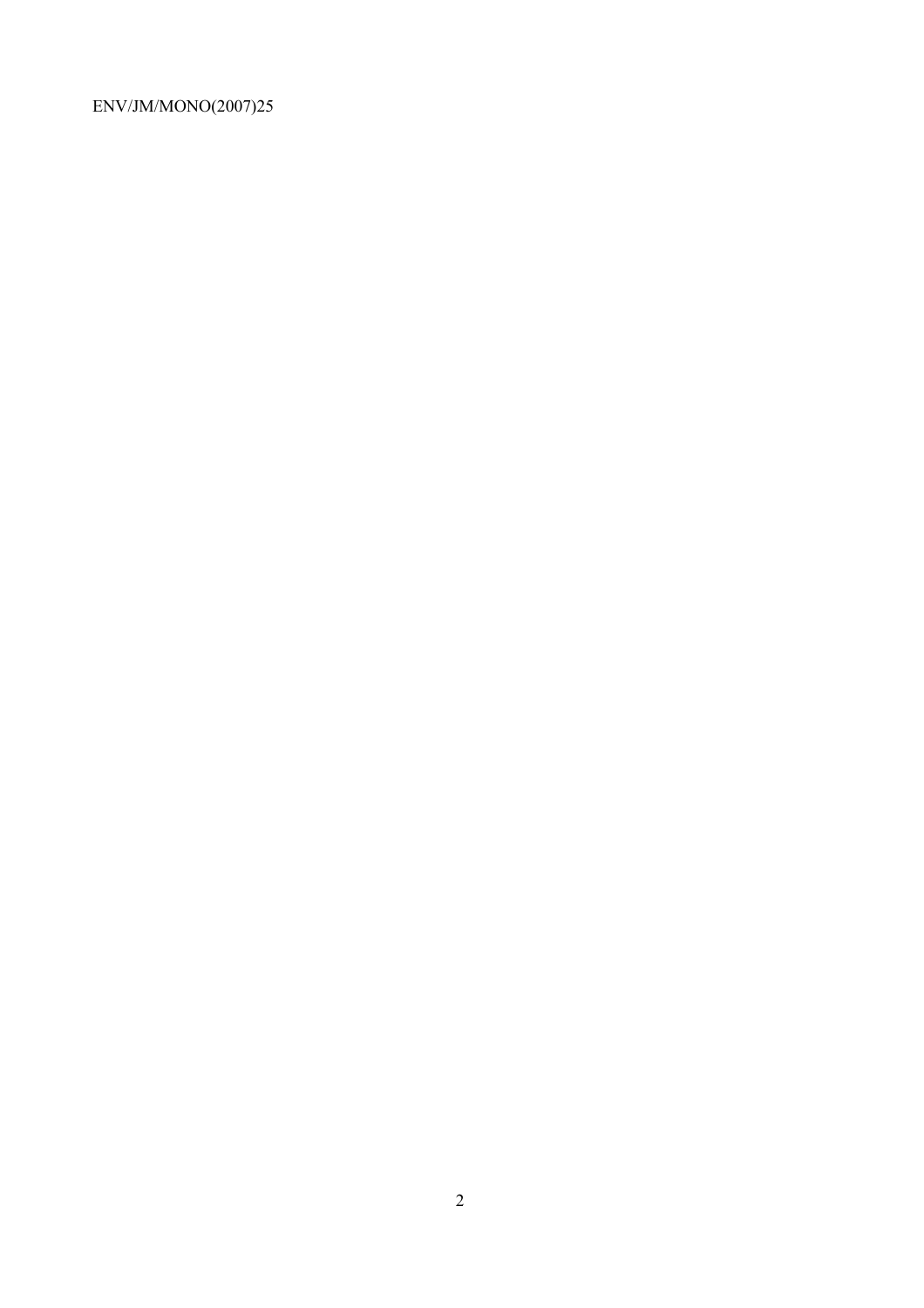# **OECD Environment, Health and Safety Publications**

# **Series on Testing and Assessment**

**No. 78** 

# **FINAL REPORT OF THE VALIDATION OF THE 21-DAY FISH SCREENING ASSAY FOR THE DETECTION OF ENDOCRINE ACTIVE SUBSTANCES PHASE 2: TESTING NEGATIVE SUBSTANCES**

**Environment Directorate** 

**Organisation for Economic Co-operation and Development** 

**2007**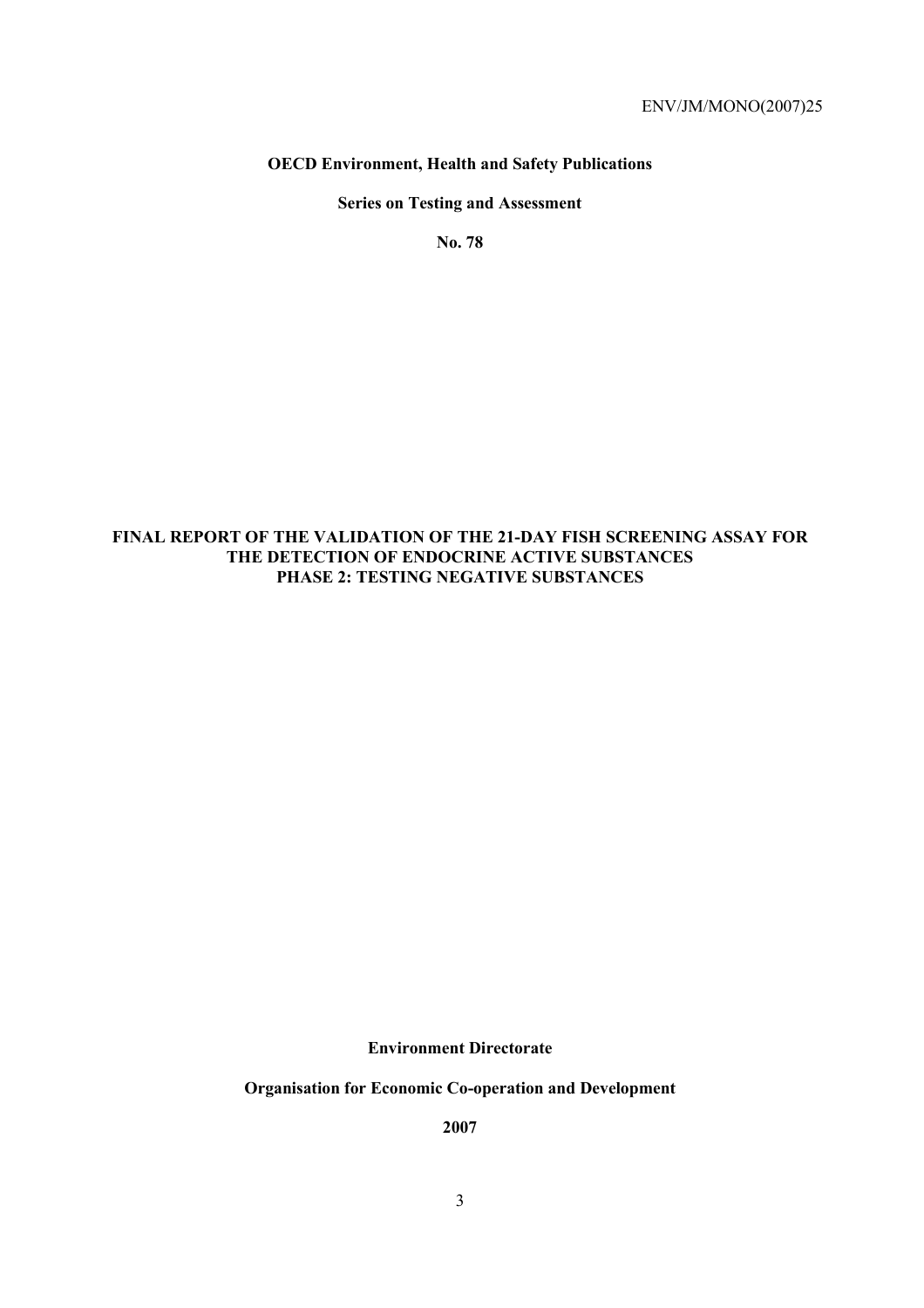#### **Also published in the Series on Testing and Assessment:**

No. 1, *Guidance Document for the Development of OECD Guidelines for Testing of Chemicals (1993; reformatted 1995, revised 2006)*

No. 2, *Detailed Review Paper on Biodegradability Testing (1995)*

No. 3, *Guidance Document for Aquatic Effects Assessment (1995)* 

No. 4, *Report of the OECD Workshop on Environmental Hazard/Risk Assessment (1995)*

No. 5, *Report of the SETAC/OECD Workshop on Avian Toxicity Testing (1996)*

No. 6, *Report of the Final Ring-test of the Daphnia magna Reproduction Test (1997)*

No. 7, *Guidance Document on Direct Phototransformation of Chemicals in Water (1997)* 

No. 8, *Report of the OECD Workshop on Sharing Information about New Industrial Chemicals Assessment (1997)*

No. 9, *Guidance Document for the Conduct of Studies of Occupational Exposure to Pesticides during Agricultural Application (1997)*

No. 10, *Report of the OECD Workshop on Statistical Analysis of Aquatic Toxicity Data (1998)*

No. 11, *Detailed Review Paper on Aquatic Testing Methods for Pesticides and industrial Chemicals (1998)*

No. 12, *Detailed Review Document on Classification Systems for Germ Cell Mutagenicity in OECD Member Countries (1998)*

No. 13, *Detailed Review Document on Classification Systems for Sensitising Substances in OECD Member Countries 1998)*

No. 14, *Detailed Review Document on Classification Systems for Eye Irritation/Corrosion in OECD Member Countries (1998)*

No. 15, *Detailed Review Document on Classification Systems for Reproductive Toxicity in OECD Member Countries (1998)*

No. 16, *Detailed Review Document on Classification Systems for Skin Irritation/Corrosion in OECD Member Countries (1998)*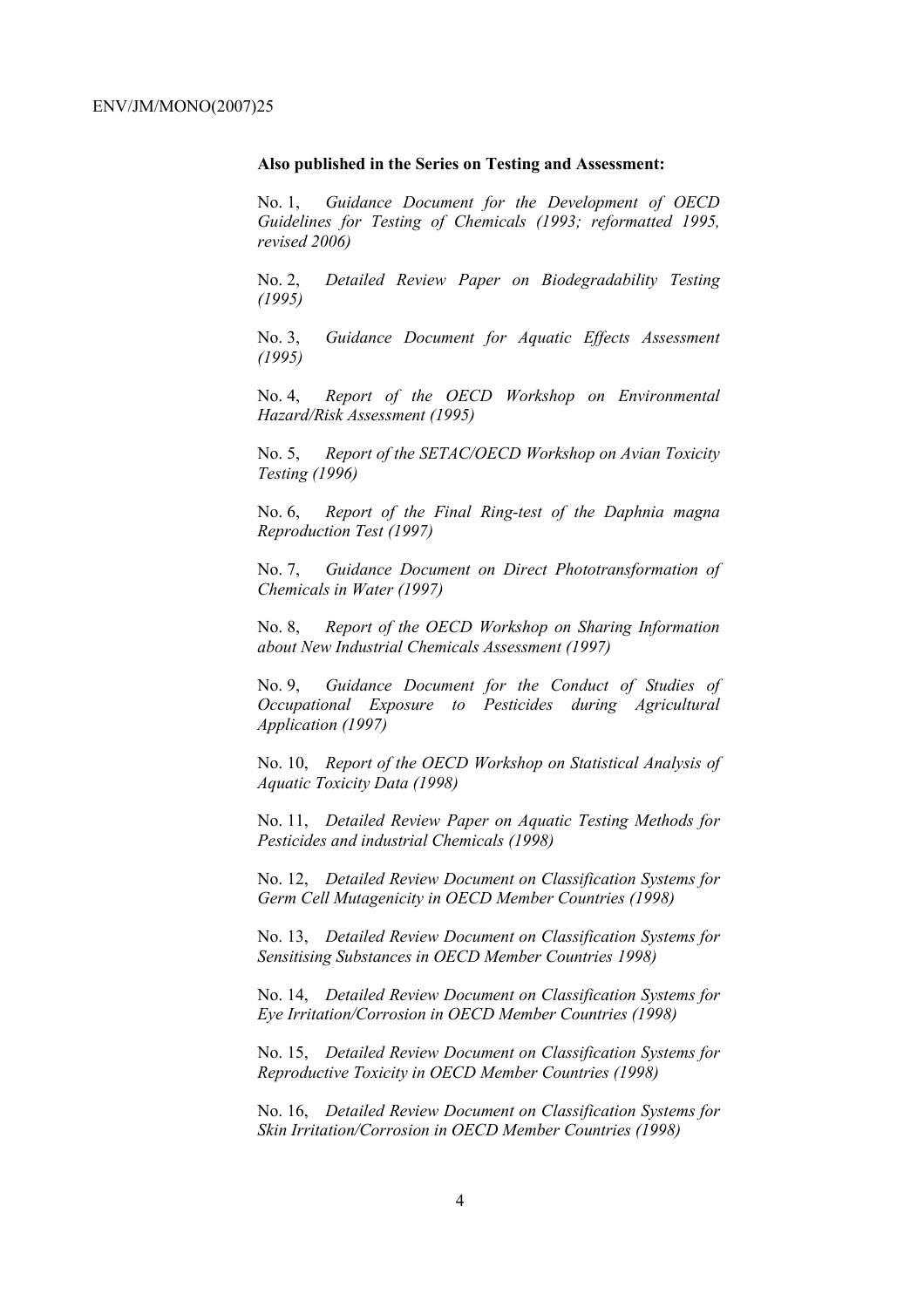No. 17, *Environmental Exposure Assessment Strategies for Existing Industrial Chemicals in OECD Member Countries (1999)*

No. 18, *Report of the OECD Workshop on Improving the Use of Monitoring Data in the Exposure Assessment of Industrial Chemicals (2000)*

No. 19, *Guidance Document on the Recognition, Assessment and Use of Clinical Signs as Humane Endpoints for Experimental Animals used in Safety Evaluation (1999)*

No. 20, *Revised Draft Guidance Document for Neurotoxicity Testing (2004)*

No. 21, *Detailed Review Paper: Appraisal of Test Methods for Sex Hormone Disrupting Chemicals (2000)*

No. 22, *Guidance Document for the Performance of Out-door Monolith Lysimeter Studies (2000)*

No. 23, *Guidance Document on Aquatic Toxicity Testing of Difficult Substances and Mixtures (2000)*

No. 24, *Guidance Document on Acute Oral Toxicity Testing (2001)*

No. 25, *Detailed Review Document on Hazard Classification Systems for Specifics Target Organ Systemic Toxicity Repeated Exposure in OECD Member Countries (2001)*

No. 26, *Revised Analysis of Responses Received from Member Countries to the Questionnaire on Regulatory Acute Toxicity Data Needs (2001)*

No 27, *Guidance Document on the Use of the Harmonised System for the Classification of Chemicals Which are Hazardous for the Aquatic Environment (2001)*

No 28, *Guidance Document for the Conduct of Skin Absorption Studies (2004)*

No 29, *Guidance Document on Transformation/Dissolution of Metals and Metal Compounds in Aqueous Media (2001)*

No 30, *Detailed Review Document on Hazard Classification Systems for Mixtures (2001)*

No 31, *Detailed Review Paper on Non-Genotoxic Carcinogens Detection: The Performance of In-Vitro Cell Transformation Assays (2007)*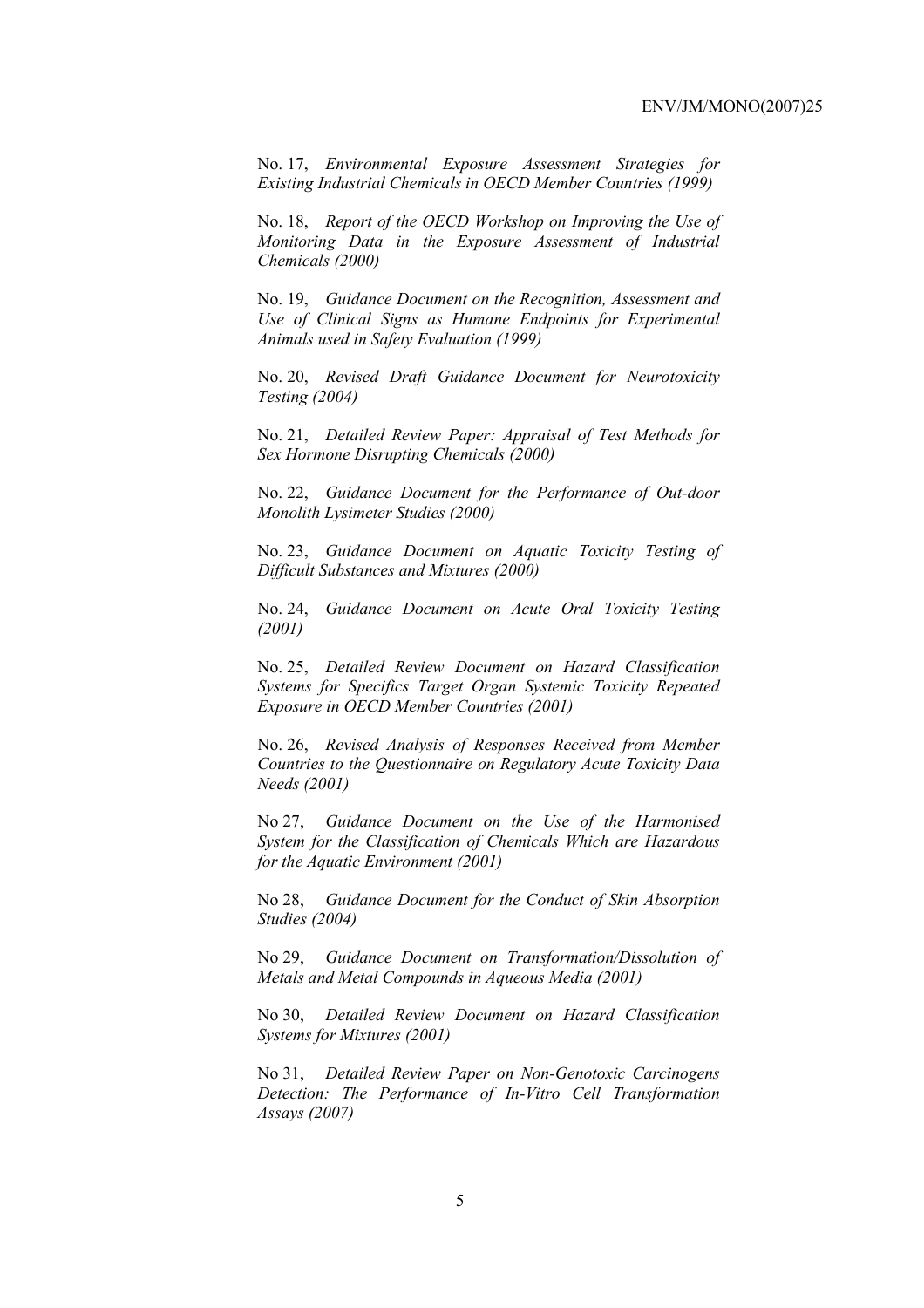No. 32, *Guidance Notes for Analysis and Evaluation of Repeat-Dose Toxicity Studies (2000)*

No. 33, *Harmonised Integrated Classification System for Human Health and Environmental Hazards of Chemical Substances and Mixtures (2001)*

No. 34, *Guidance Document on the Development, Validation and Regulatory Acceptance of New and Updated Internationally Acceptable Test Methods in Hazard Assessment (2005)*

No. 35, *Guidance notes for analysis and evaluation of chronic toxicity and carcinogenicity studies (2002)*

No. 36, *Report of the OECD/UNEP Workshop on the use of Multimedia Models for estimating overall Environmental Persistence and long range Transport in the context of PBTS/POPS Assessment (2002)*

No. 37, *Detailed Review Document on Classification Systems for Substances Which Pose an Aspiration Hazard (2002)*

No. 38, *Detailed Background Review of the Uterotrophic Assay Summary of the Available Literature in Support of the Project of the OECD Task Force on Endocrine Disrupters Testing and Assessment (EDTA) to Standardise and Validate the Uterotrophic Assay (2003)*

No. 39, *Guidance Document on Acute Inhalation Toxicity Testing (in preparation)*

No. 40, *Detailed Review Document on Classification in OECD Member Countries of Substances and Mixtures Which Cause Respiratory Tract Irritation and Corrosion (2003)*

No. 41, *Detailed Review Document on Classification in OECD Member Countries of Substances and Mixtures which in Contact with Water Release Toxic Gases (2003)*

No. 42, *Guidance Document on Reporting Summary Information on Environmental, Occupational and Consumer Exposure (2003)*

No. 43, *Draft Guidance Document on Reproductive Toxicity Testing and Assessment (in preparation)*

No. 44, *Description of Selected Key Generic Terms Used in Chemical Hazard/Risk Assessment (2003)* 

No. 45, *Guidance Document on the Use of Multimedia Models for Estimating Overall Environmental Persistence and Long-range Transport (2004)*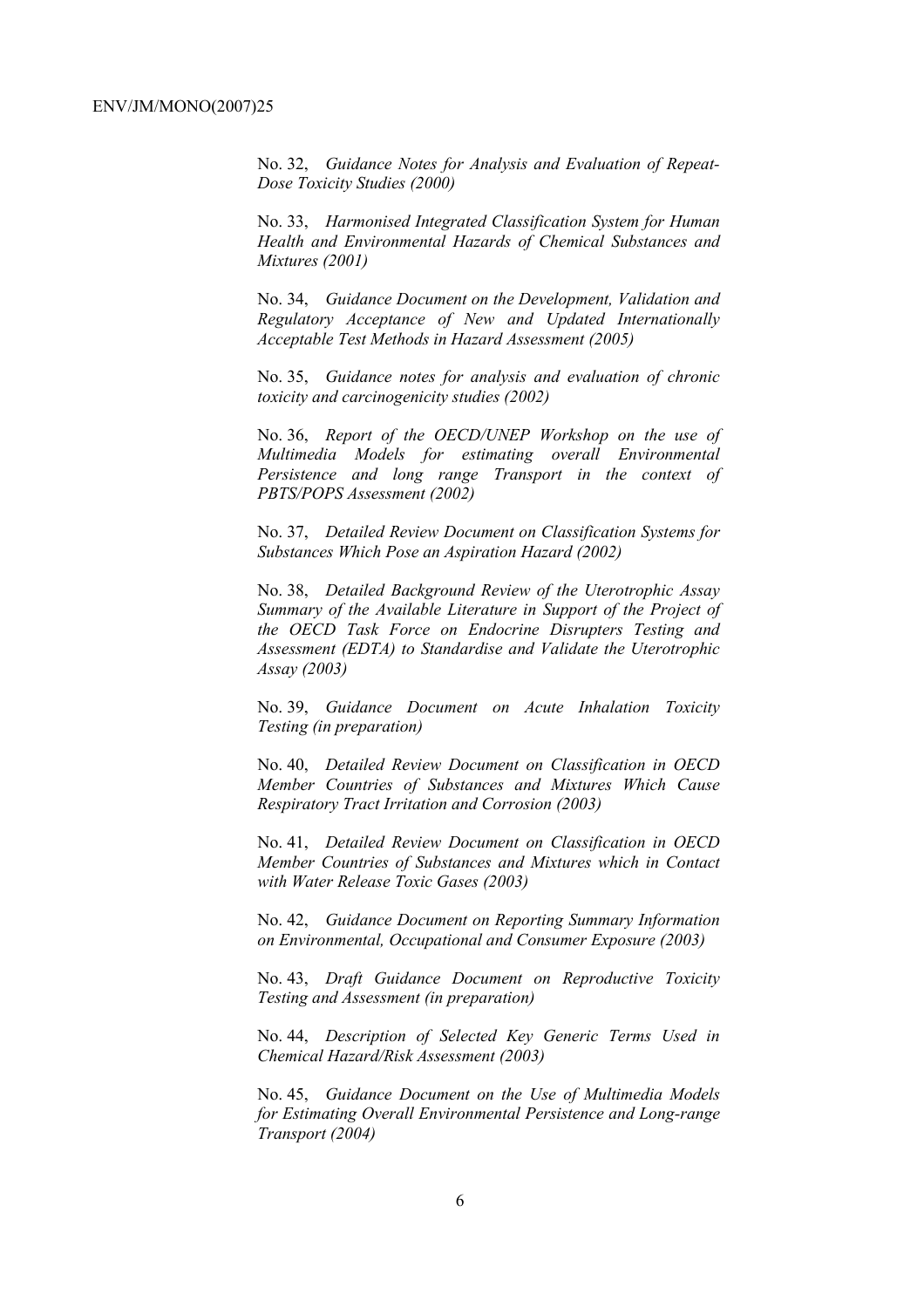No. 46*, Detailed Review Paper on Amphibian Metamorphosis Assay for the Detection of Thyroid Active Substances (2004)* 

No. 47, *Detailed Review Paper on Fish Screening Assays for the Detection of Endocrine Active Substances (2004)* 

No. 48, *New Chemical Assessment Comparisons and Implications for Work sharing (2004)* 

No. 49*, Report from the Expert Group on (Quantitative) Structure-Activity Relationships [(Q)SARs] on the Principles for the Validation of (Q)SARs (2004)* 

No. 50*, Report of the OECD/IPCS Workshop on Toxicogenomics (2005)* 

No. 51*, Approaches to Exposure Assessment in OECD Member Countries: Report from the Policy Dialogue on Exposure Assessment in June 2005 (2006)* 

No. 52*, Comparison of emission estimation methods used in Pollutant Release and Transfer Registers (PRTRs) and Emission Scenario Documents (ESDs): Case study of pulp and paper and textile sectors (2006)* 

No. 53*, Guidance Document on Simulated Freshwater Lentic Field Tests (Outdoor Microcosms and Mesocosms) (2006)* 

No. 54*, Current Approaches in the Statistical Analysis of Ecotoxicity Data: A Guidance to Application (2006)* 

No. 55*, Detailed Review Paper on Aquatic Arthropods in Life Cycle Toxicity Tests with an Emphasis on Developmental, Reproductive and Endocrine Disruptive Effects (2006)* 

No. 56, *Guidance Document on the Breakdown of Organic Matter in Litter Bags (2006)* 

No. 57, *Detailed Review Paper on Thyroid Hormone Disruption Assays (2006)* 

No. 58, *Report on the Regulatory Uses and Applications in OECD Member Countries of (Quantitative) Structure-Activity Relationship [(Q)SAR] Models in the Assessment of New and Existing Chemicals (2006)* 

No. 59, *Report of the Validation of the Updated Test Guideline 407: Repeat Dose 28-Day Oral Toxicity Study in Laboratory Rats (2006)*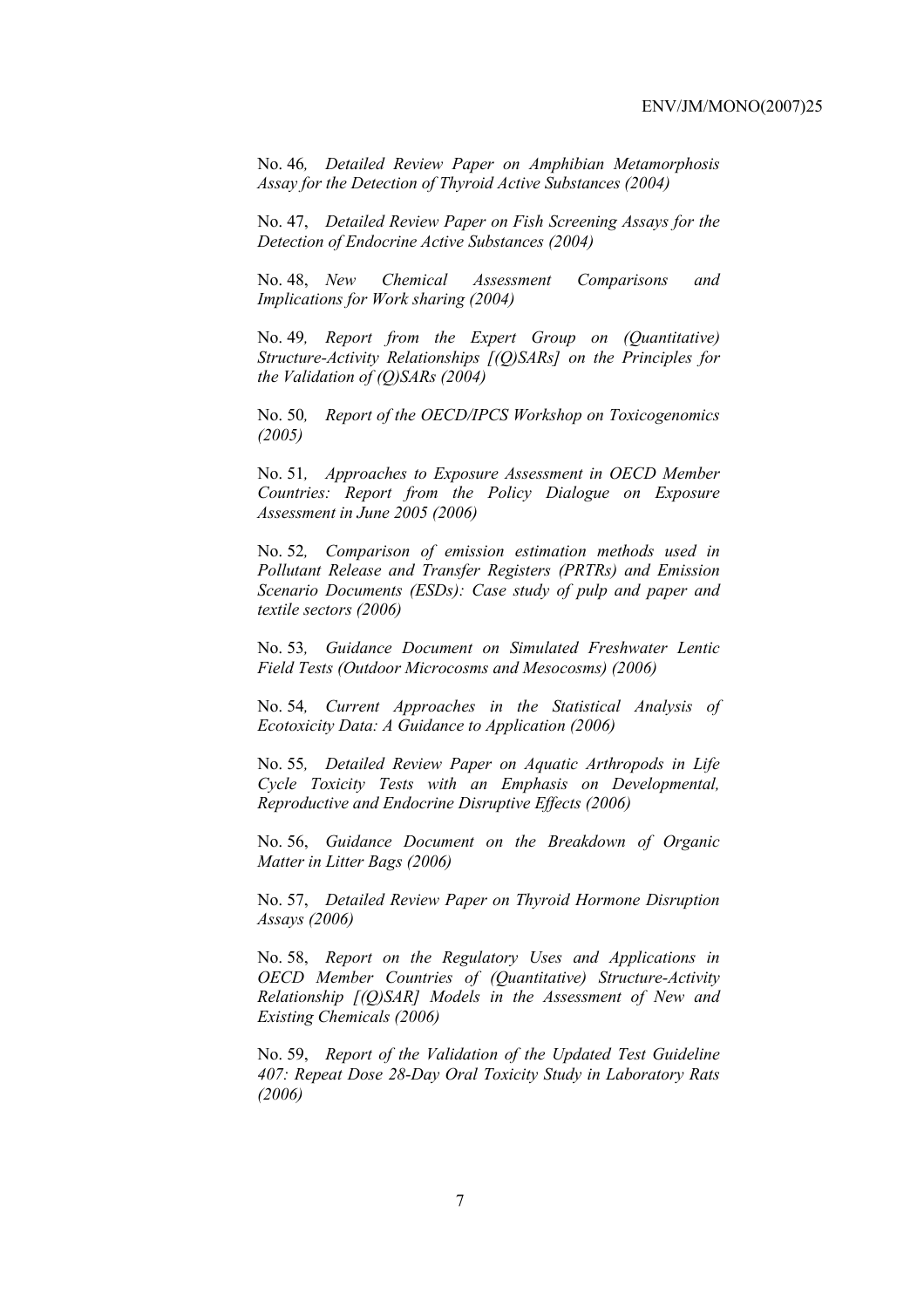No. 60, *Report of the Initial Work Towards the Validation of the 21-Day Fish Screening Assay for the Detection of Endocrine Active Substances (Phase 1A) (2006)* 

No. 61, *Report of the Validation of the 21-Day Fish Screening Assay fort he Detection of Endocrine Active Substances (Phase 1B) (2006)* 

No. 62*, Final OECD Report of the Initial Work Towards the Validation of the Rat Hershberger Assay: Phase-1, Androgenic Response to Testosterone Propionate, and Anti-Androgenic Effects of Flutamide (2006)* 

No. 63, *Guidance Document on the Definition of Residue (2006)* 

No. 64, *Guidance Document on Overview of Residue Chemistry Studies (2006)* 

No. 65, *OECD Report of the Initial Work Towards the Validation of the Rodent Uterotrophic Assay – Phase One (2006)* 

No. 66, *OECD Report of the Validation of the Rodent Uterotrophic Bioassay - Phase 2: Testing of Potent and Weak Oestrogen Agonists by Multiple Laboratories (2006)* 

No. 67, *Additional Data Supporting the Test Guideline on the Uterotrophic Bioassay in Rodents (2007)* 

No. 68, *Summary Report of the Uterotrophic Bioassay Peer Review Panel, including Agreement of the Working Group of the National Coordinators of the Test Guidelines Programme on the Follow-up of this Report (2006)*

No 69, *Guidance Document on the Validation of (Quantitative) Structure-Activity Relationship [(Q)SAR] Models (2007)* 

No. 70, *Report on Preparation of GHS Implementation by the OECD Countries (2007)* 

No. 71, *Guidance Document on the Uterotrophic Bioassay – Procedure to Test for Antioestrogenicity (2007)* 

No. 72, *Guidance Document on Pesticide Residue analytical Methods (2007)* 

No. 73, *Report of the Validation of the Rat Hershberger Assay: Phase 3: Coded testing of Androgen Agonists, Androgen Antagonists and Negative Reference Chemicals by Multiple Laboratories. Surgical Castrate Model Protocol (2007)* 

No. 74, *Detailed Review Paper for Avian Two-generation Testing (2007)*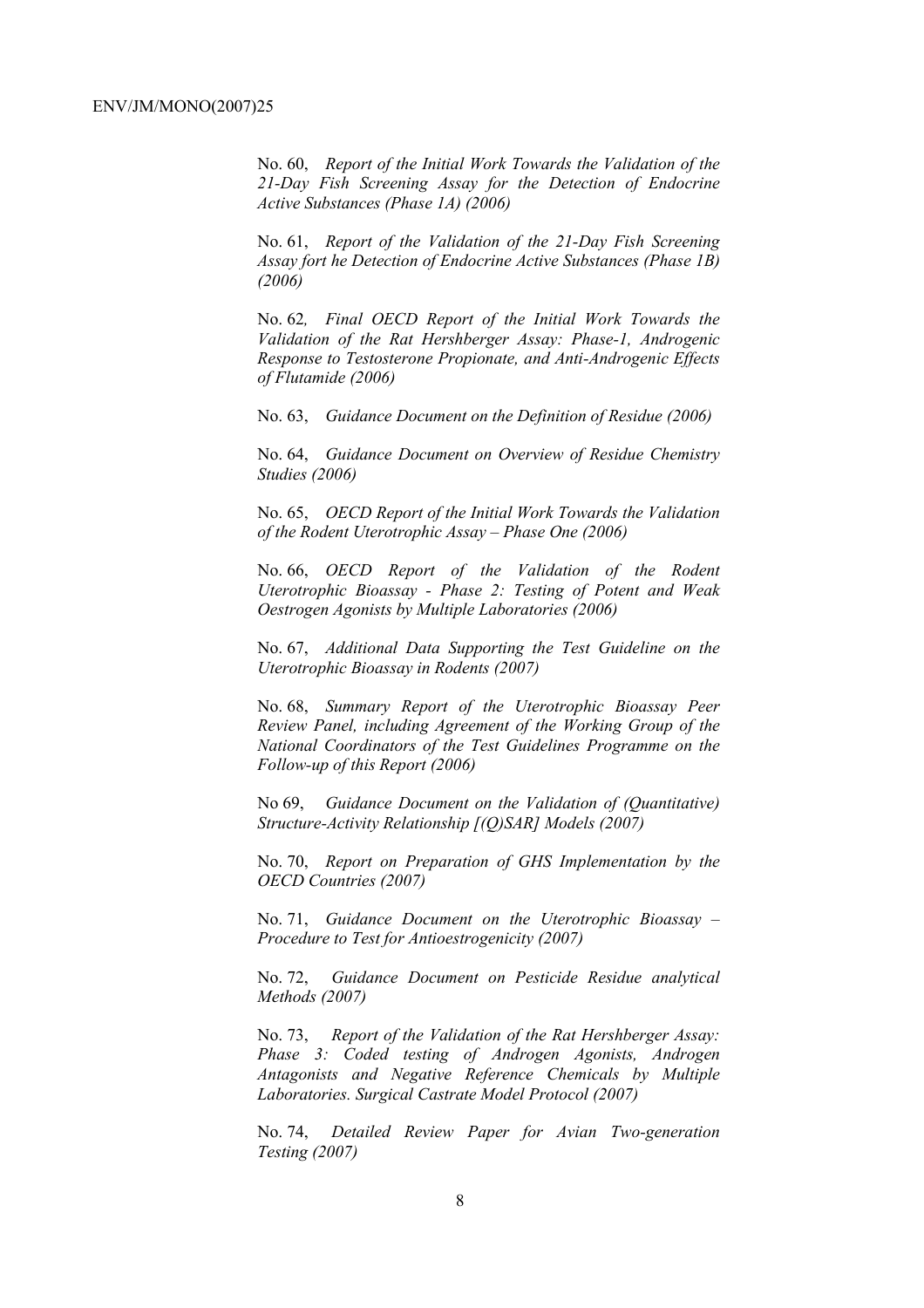No. 75, *Guidance Document on the Honeybee (*Apis Mellifera L*.) Brood Test under Semi-field Conditions (2007)* 

No. 76, *Final Report of the Validation of the Amphibian Metamorphosis Assay for the Detection of Thyroid Active Substances: Phase 1 – Optimisation of the Test Protocol (2007)* 

No. 77, *Final Report of the Validation of the Amphibian Metamorphosis Assay: Phase 2 – Multi-chemical Interlaboratory Study (2007)*

No. 78, *Final Report of the Validation of the 21-Day Fish Screening Assay for the Detection of Endocrine Active Substances. Phase 2: Testing Negative Substances (2007)* 

#### **© OECD 2007**

Applications for permission to reproduce or translate all or part of this material should be made to: Head of Publications Service, OECD, 2 rue André-Pascal, 75775 Paris Cedex 16, France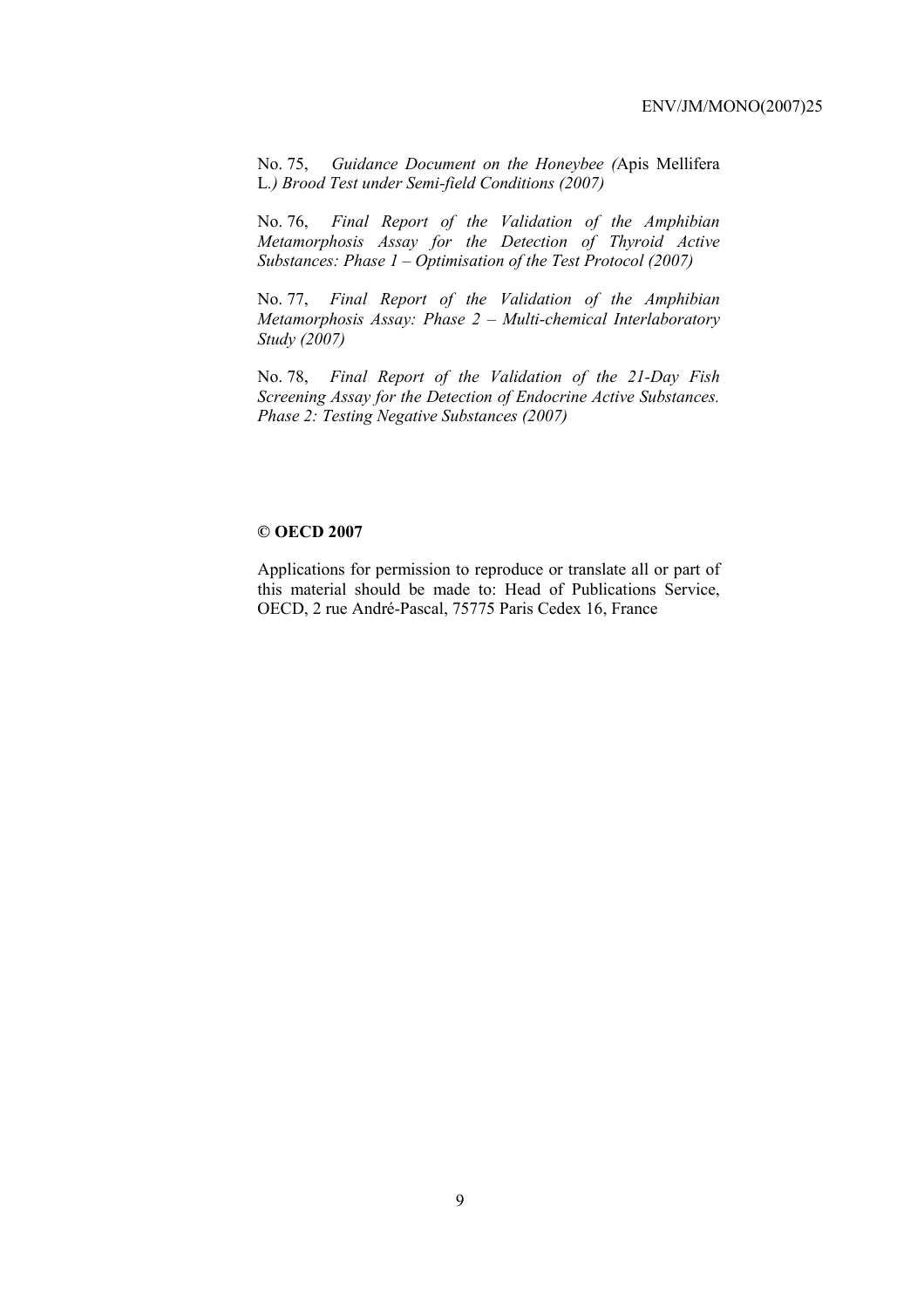# **ABOUT THE OECD**

The Organisation for Economic Co-operation and Development (OECD) is an intergovernmental organisation in which representatives of 30 industrialised countries in North America, Europe and the Asia and Pacific region, as well as the European Commission, meet to co-ordinate and harmonise policies, discuss issues of mutual concern, and work together to respond to international problems. Most of the OECD's work is carried out by more than 200 specialised committees and working groups composed of member country delegates. Observers from several countries with special status at the OECD, and from interested international organisations, attend many of the OECD's workshops and other meetings. Committees and working groups are served by the OECD Secretariat, located in Paris, France, which is organised into directorates and divisions.

The Environment, Health and Safety Division publishes free-of-charge documents in ten different series: **Testing and Assessment; Good Laboratory Practice and Compliance Monitoring; Pesticides and Biocides; Risk Management; Harmonisation of Regulatory Oversight in Biotechnology; Safety of Novel Foods and Feeds; Chemical Accidents; Pollutant Release and Transfer Registers; Emission Scenario Documents; and the Safety of Manufactured Nanomaterials**. More information about the Environment, Health and Safety Programme and EHS publications is available on the OECD's World Wide Web site (http://www.oecd.org/ehs/).

**This publication was developed in the IOMC context. The contents do not necessarily reflect the views or stated policies of individual IOMC Participating Organizations.** 

**The Inter-Organisation Programme for the Sound Management of Chemicals (IOMC) was established in 1995 following recommendations made by the 1992 UN Conference on Environment and Development to strengthen co-operation and increase international coordination in the field of chemical safety. The participating organisations are FAO, ILO, OECD, UNEP, UNIDO, UNITAR and WHO. The World Bank and UNDP are observers. The purpose of the IOMC is to promote co-ordination of the policies and activities pursued by the Participating Organisations, jointly or separately, to achieve the sound management of chemicals in relation to human health and the environment.**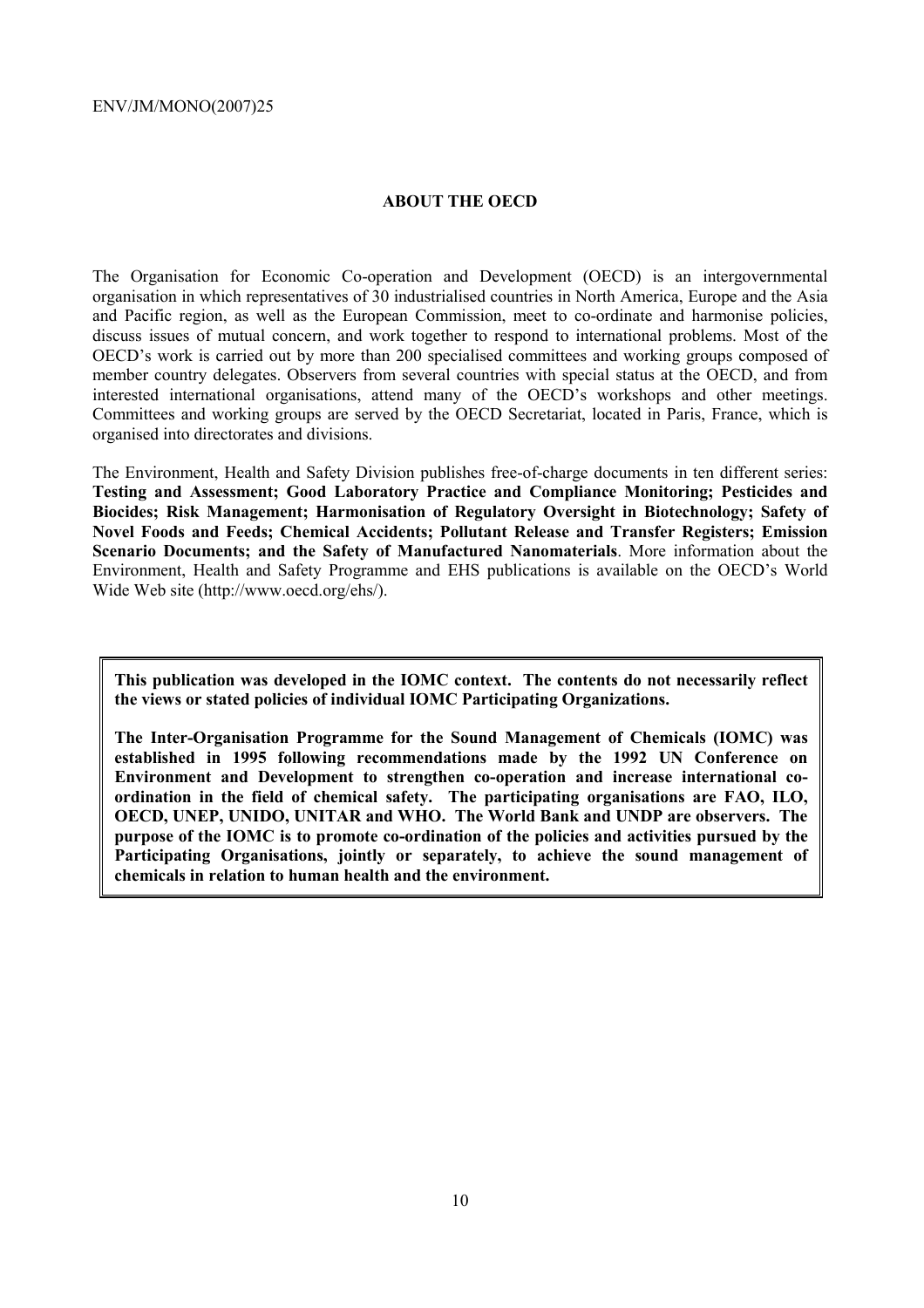**This publication is available electronically, at no charge. For this and many other Environment, Health and Safety publications, consult the OECD's World Wide Web site (www.oecd.org/ehs/)** 

**or contact:** 

**OECD Environment Directorate, Environment, Health and Safety Division** 

> **2 rue André-Pascal 75775 Paris Cedex 16 France**

**Fax: (33-1) 44 30 61 80 E-mail: ehscont@oecd.org**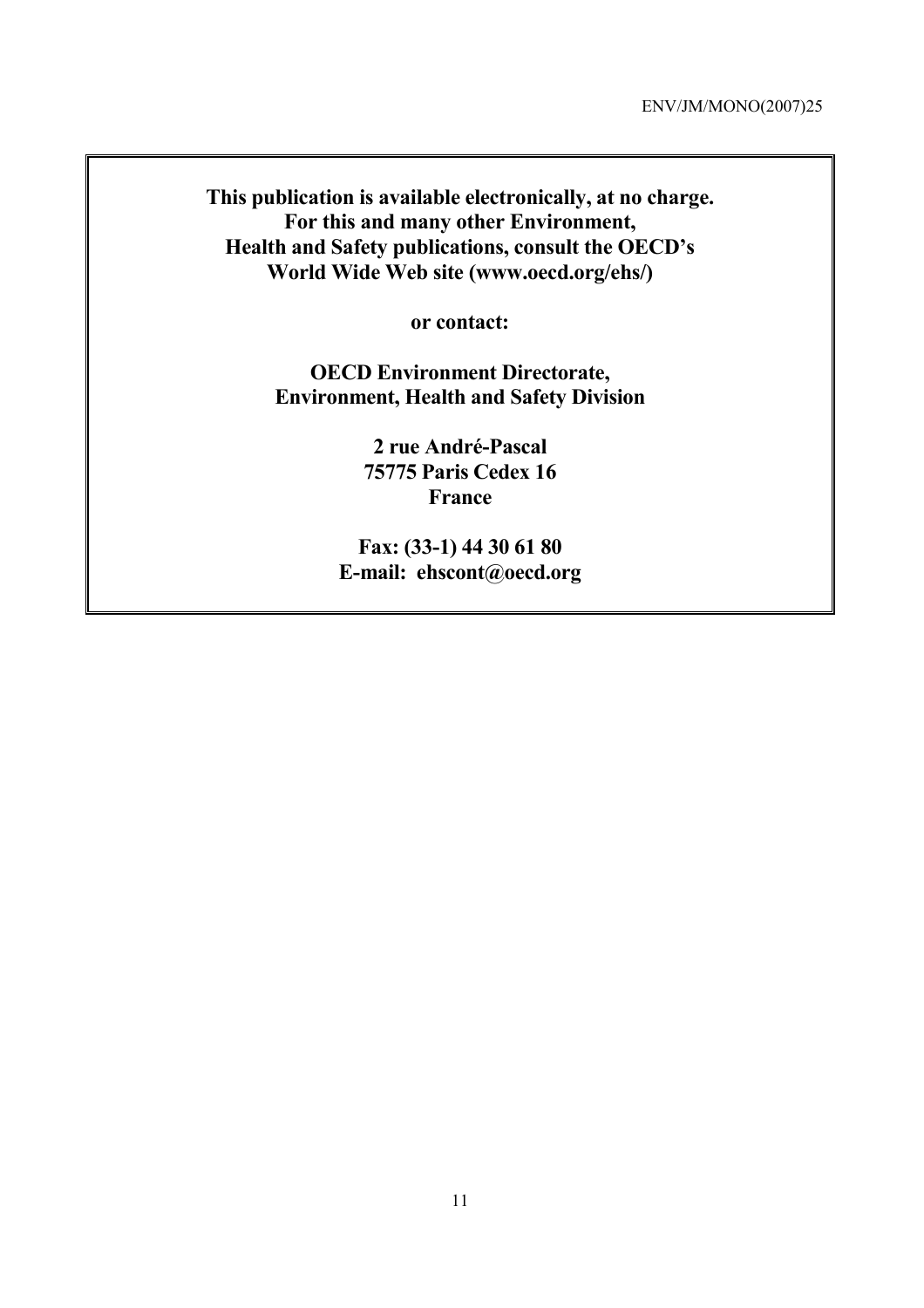# **FOREWORD**

 This document is the report of the Phase 2 of the validation of the 21-day fish endocrine screening assay. The fish endocrine screening assay was included in the OECD conceptual framework for the testing and assessment of endocrine disrupting chemicals, for the detection of estrogenic, aromatase inhibiting and androgenic substances in fish. The validation study was initiated in 2003 to demonstrate the relevance and reliability of the assay, in accordance with the draft OECD Guidance Document on validation and international acceptance of new or updated test methods for hazard assessment. In 2006, the Working Group of the National Coordinators of the Test Guidelines Programme (WNT) approved the reports of Phase 1A and Phase 1B of the validation of the 21-day fish endocrine screening assay. The Phase 1A was an optimization phase while the Phase 1B consisted in a multi-chemical inter-laboratory study for the evaluation of the reproducibility of the assay. Both reports are available as separate documents.

 The Phase 2 of the validation described in this report was performed in 2005-2006, using negative substances for the evaluation of the specificity of the assay. Two negative substances were tested in three fish species.

 The Phase 2 report of the validation was presented at the meeting of the Validation Management Group for Ecotoxicity Testing in January 2007. Extensive work was undertaken during the statistical analysis to evaluate the power properties of the vitellogenin endpoint; a brief summary is presented in Annex 2 of the report. The Task Force on Endocrine Disrupters Testing and Assessment and the WNT endorsed the Phase 2 report in March 2007.

 This document is published on the responsibility of the Joint Meeting of the Chemicals Committee and Working Party on Chemicals, Pesticides and Biotechnology.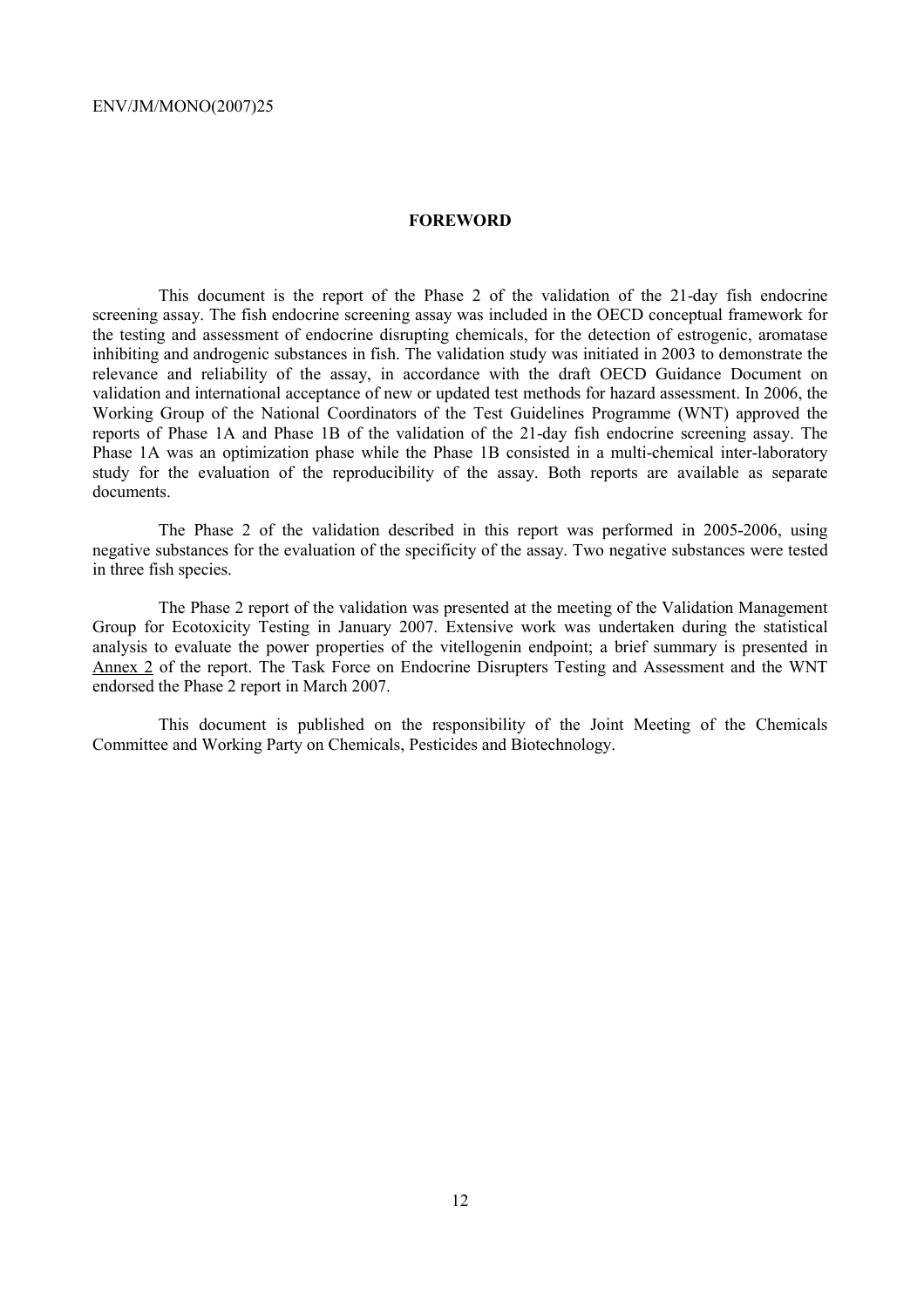# **TABLE OF CONTENTS**

| ANNEX 3: DETAILS OF STATISTICAL TESTS PERFORMED ON THE VTG DATA FROM LAB 2 |  |
|----------------------------------------------------------------------------|--|
|                                                                            |  |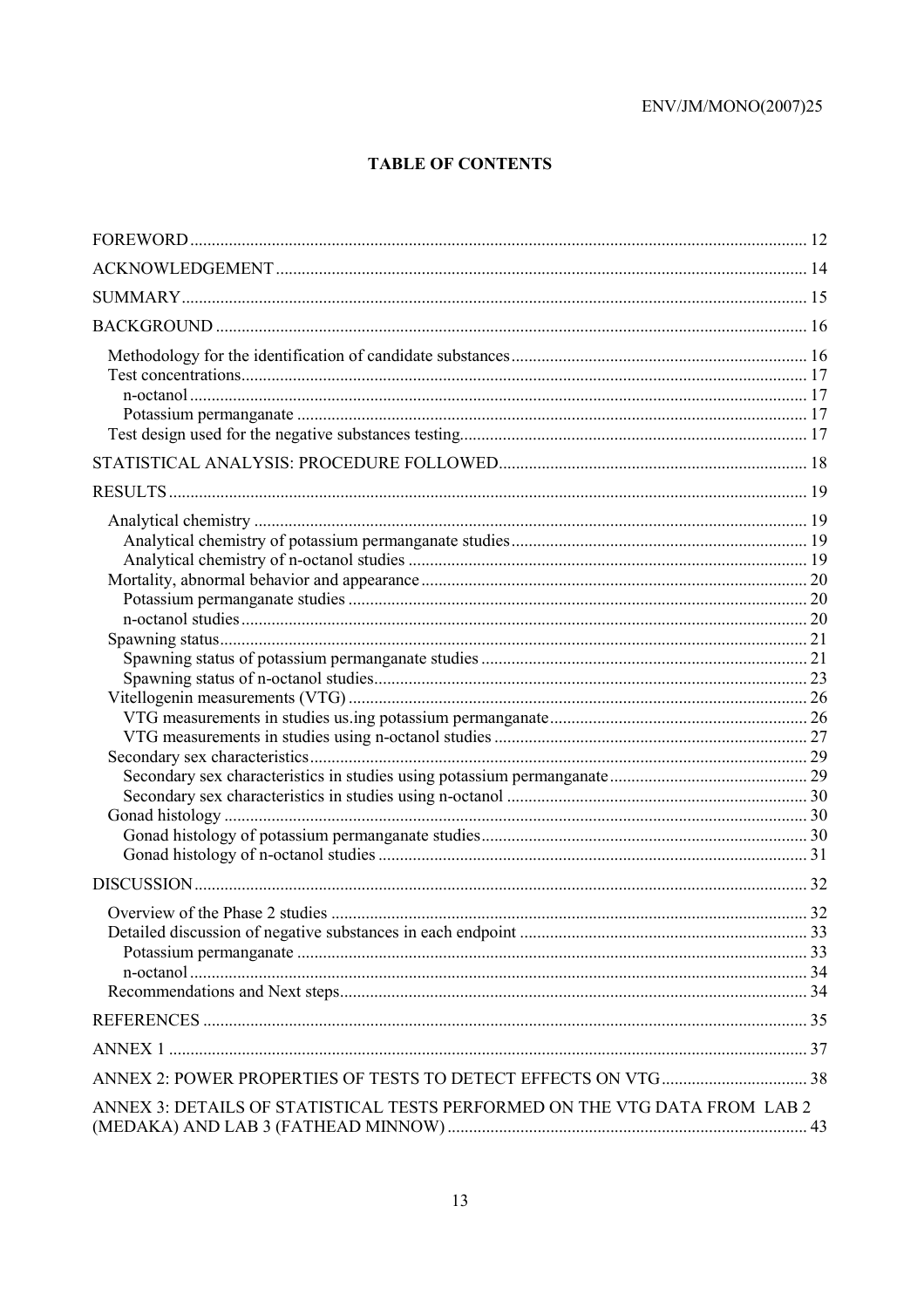# **ACKNOWLEDGEMENT**

 The preparation of this report is based on the data contributions from the participating laboratories in Germany, Japan and the United States representing government as well as industry resources. The discussions of the Validation Management Group for Ecotoxicity Testing in December 2005 and January 2007 have played an important role in determining the key issues to be addressed in the report, mainly dealing with statistics, and the participation of VMG members in this and previous discussions on the validation of this assay is to be acknowledged. Finally special thanks go to John Green, DuPont, who has delivered an important piece of work on the statistical analysis and the power simulations.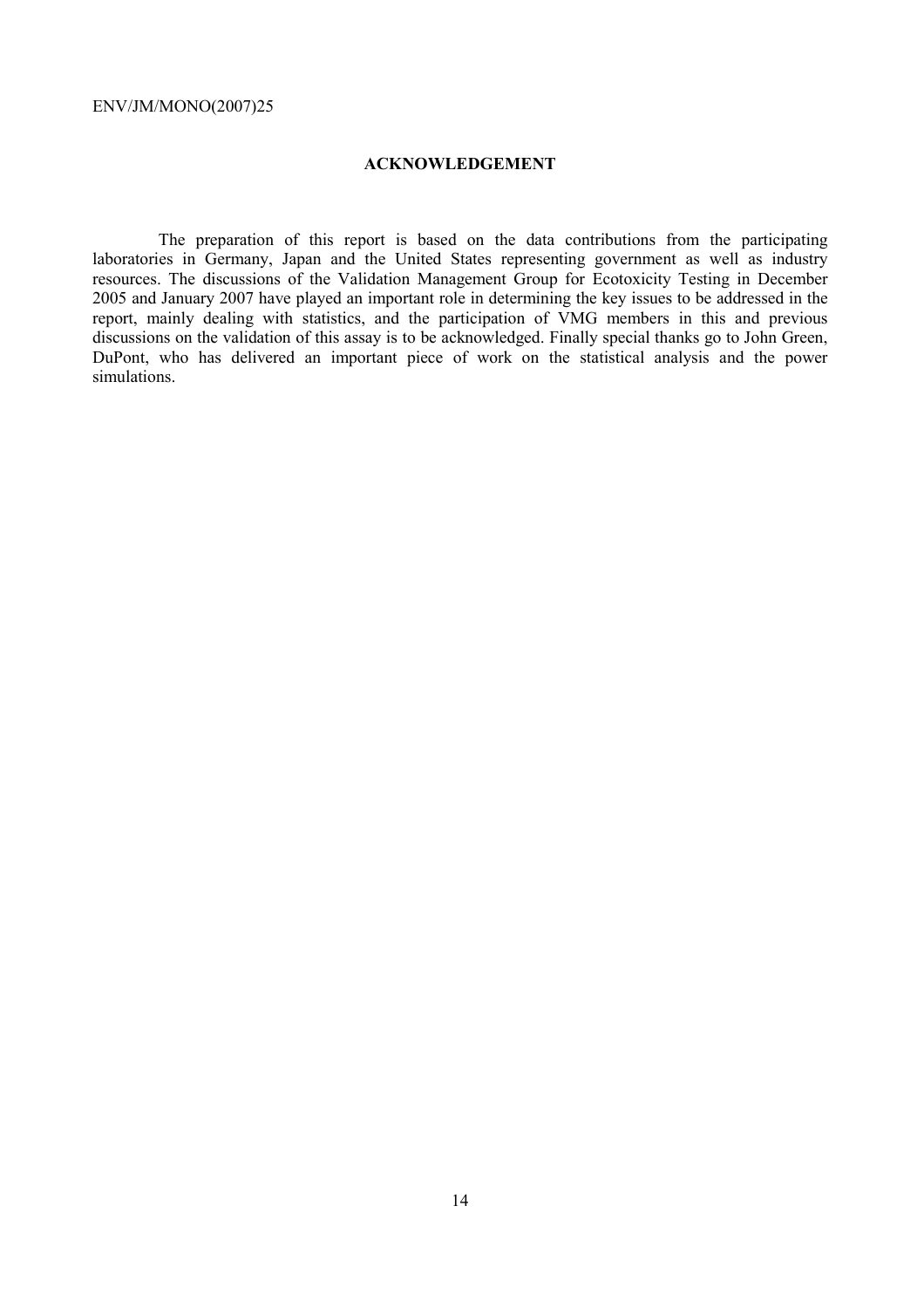# **SUMMARY**

i) This report provides the results from an OECD inter-laboratory study conducted in 2005 to examine the specificity of a standardized OECD protocol on adult fish for the detection of endocrine active substances (i.e. estrogen, aromatase inhibitors, androgen). This work is in a continuum to Phase 1A and then Phase 1B of the validation of the fish screening assay for the detection of endocrine active substances. This Phase 2 was primarily performed to experimentally assess the possibility of false-positive outcomes generated when testing negative substances. Fathead minnow (*Pimephales* promelas), medaka (*Oryzias latipes*) and zebrafish (*Danio rerio*) were used.

ii) The protocol followed the same features as in Phase 1B. Reproductively active male and female fish were exposed to test chemical for 21 days and four core endpoints were measured, namely: i) gross morphology (i.e., secondary sex characteristics), ii) spawning status of fish, iii) vitellogenin (VTG) levels, and iv) gonadal histology. Three fish species, i.e., fathead minnow (*Pimephales promelas*), medaka (*Oryzias latipes*) and zebrafish (*Danio rerio*) were used as test fish. The negative substances were potassium permanganate (225, 450 and 900 µg/l) and *n*-octanol (0.32, 1.0, 3.2 mg/l), respectively.

iii) Four laboratories in 4 countries participated in this Phase 2 study. One laboratory in the United States participated to the potassium permanganate studies using fathead minnow. One laboratory in Japan participated to the potassium permanganate and n-octanol studies using medaka. One laboratory in Germany participated to the potassium permanganate and n-octanol studies using zebrafish. One laboratory in Germany participated to the potassium permanganate and n-octanol studies using fathead minnow.

iv) Measured concentrations of the potassium permanganate in fathead minnow, medaka and zebrafish studies showed that the nominal concentrations of these chemicals remained consistent throughout the exposure period, although those in one of the fathead minnow study decreased to about 50**–** 80% of the nominal concentrations. Measured concentrations of *n*-octanol in medaka study almost remained within the 80-120% of nominal concentrations during the exposure period. Measured concentrations of n-octanol in the fathead minnow and zebrafish study decreased dramatically, probably caused by the biodegradation of the substance and the lower volume exchange compared to the medaka study.

v) Potassium permanganate exposure had no affect on VTG levels in both sexes of medaka, fathead minnow and zebrafish. The secondary sex characteristics in male medaka and fathead minnow were not affected in potassium permanganate and ocatnol studies, except in male fathead minnow exposed to potassium permanganate where the total score of nuptial tubercles in decreased at the highest concentration. The results of spawning status showed that potassium permanganate caused a reduction in fecundity and fertility of medaka and zebrafish due to the toxicity of the substance, while no clear effect was observed in the fathead minnow study.

vi) *n*-Octanol exposure had no effect on VTG levels in both sexes of medaka, fathead minnow and zebrafish, and no effects on and secondary sex characteristics in meadka and fathead minnow. The results of spawning status showed that the fertility and fecundity decreased in the highest concentration in the zebrafish study, although no clear effect was observed in medaka and fathead minnow studies.

vii) Gonad histology of Phase 2 studies sometimes showed some slight chemical exposure-related alterations associated with the general toxicity of the test substances.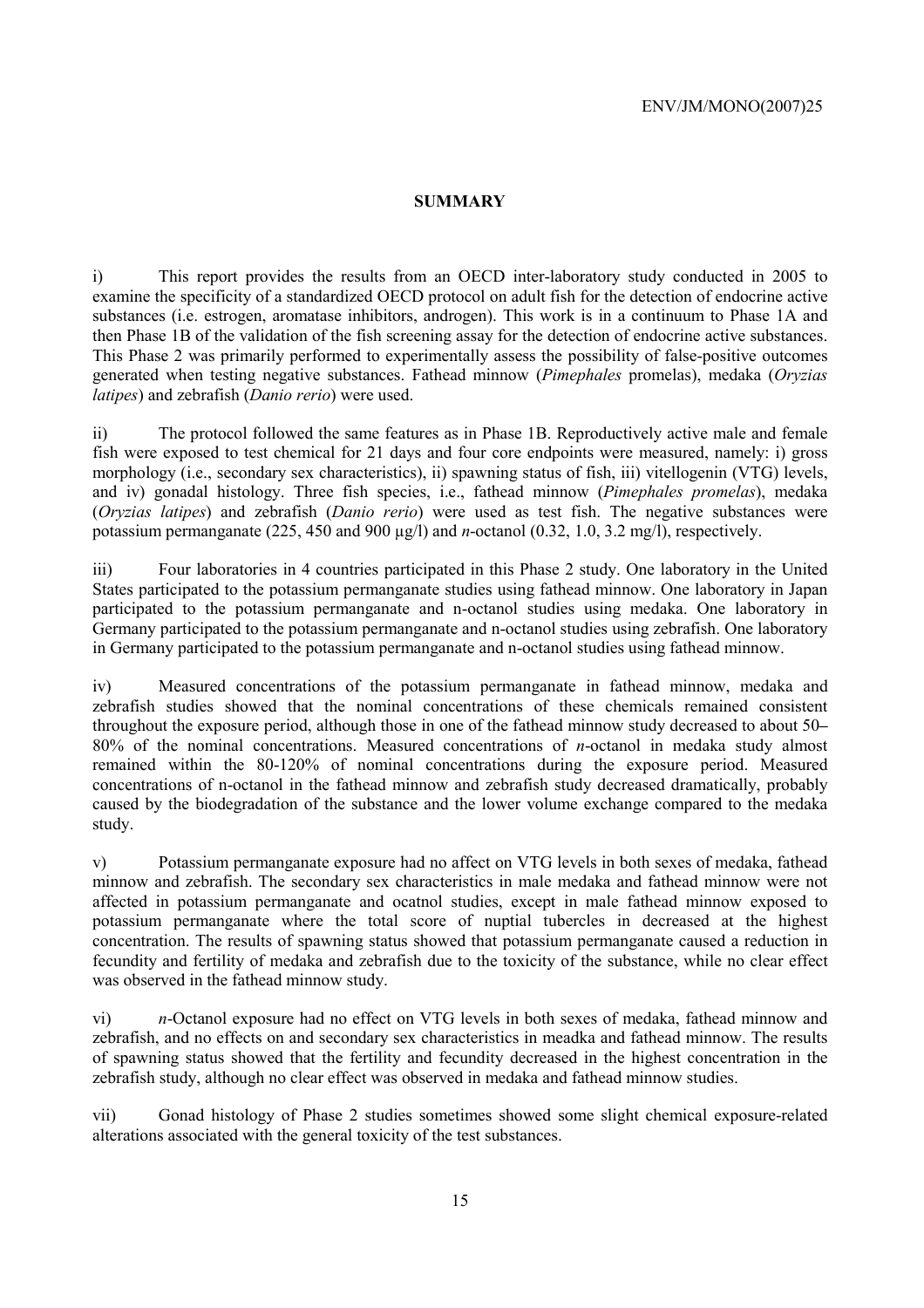viii) Overall, it is concluded from Phase 2 studies that the 21-day Fish Screening Assay, including the vitellogenin and secondary sexual characteristics endpoints, is relatively specific for endocrine active substances. However, care should be taken when evaluating the reduction in male secondary sex characteristics and spawning status, in light of other information available (e.g. other signs of toxicity, response on other endpoints, etc.). Vitellogenin measurement is a relevant, reliable and relatively specific endpoint for the detection of endocrine activity of chemical substances. Secondary sex characteristics are also relavant, reliable and relatively specific, but may need to be restricted to induction in female fish, and not reduction in male fish, to avoid false positive outcomes.

# **BACKGROUND**

1. At the fourth meeting of the Validation Management Group for ecotoxicity testing, held in December 2004 in Paris, participants discussed the validation status of the 21-day fish screening assay. Members of the VMG, upon a proposal from BIAC, agreed that the testing of at least one negative substance would be useful to give an estimation of false positives outcomes generated by this test method. Following the December meeting, a small group was formed to identify candidate negative substances. With great difficulty to come to an agreement, it was finally proposed that both potassium permanganate and *n*-octanol would be tested, the VMG was informed accordingly on  $12<sup>th</sup>$  July 2006, and no alternative proposal received. The Secretariat canvassed interest – and availability of funds - of laboratories to do the experimental work. One laboratory in Japan tested both substances with medaka, one laboratory in Germany tested both substances with zebrafish, one laboratory in the United States tested one substance (potassium permanganate) on the fathead minnow, and one laboratory, funded by CEFIC, did both test substances and methoxyethanol on fathead minnow.

# **Methodology for the identification of candidate substances**

2. A small group of experts started with a review of the existing databases and scientific literature. In view of the scarcity of data from *in vivo* fish studies, criteria were used to select putative negative substances. One reason why it took six months to agree on a substance (and eventually two) was due to diverging views on the criterion to be used; even in some cases the usefulness of negative testing was questioned in relation to the intended screening use of the test method. Again, because the specific purpose of the assay remains unclear, it was difficult to select proper negatives.

3. On the one side, it is expected that the assay should be used to detect endocrine and reproductive toxicants (4 endpoints); on the other side, it is thought that the assay should be used for the detection of endocrine modes of action only (2 endpoints). For the former, the candidate negative substances should be known to be toxic on other organs, but not on the gonads; for the latter, the candidate negative substances should be chosen among substances that are likely targets for an endocrine disrupter testing programme, that are likely reproductive toxicants, but not through the endocrine system, hence a recommendation for organic substances, preferably narcotics in their mode of action. Following this, a number of organic substances were proposed: 1- *n*-hexanol (CASRN 111-27-3), 2,4-dinitrophenol (CASRN 51-28-5), 3,4 dichloroaniline (CASRN 95-76-1), and Pentachlorophenol (CASRN 131-52-2).

4. In the absence of sufficient data on the toxicological profile of the 4 substances in fish, Japan accepted to conduct *in vitro* receptor binding assays (ERα, AR) and transcription activation assays (ERα, AR) for each substance. These in vitro studies demonstrated the following (Table 1):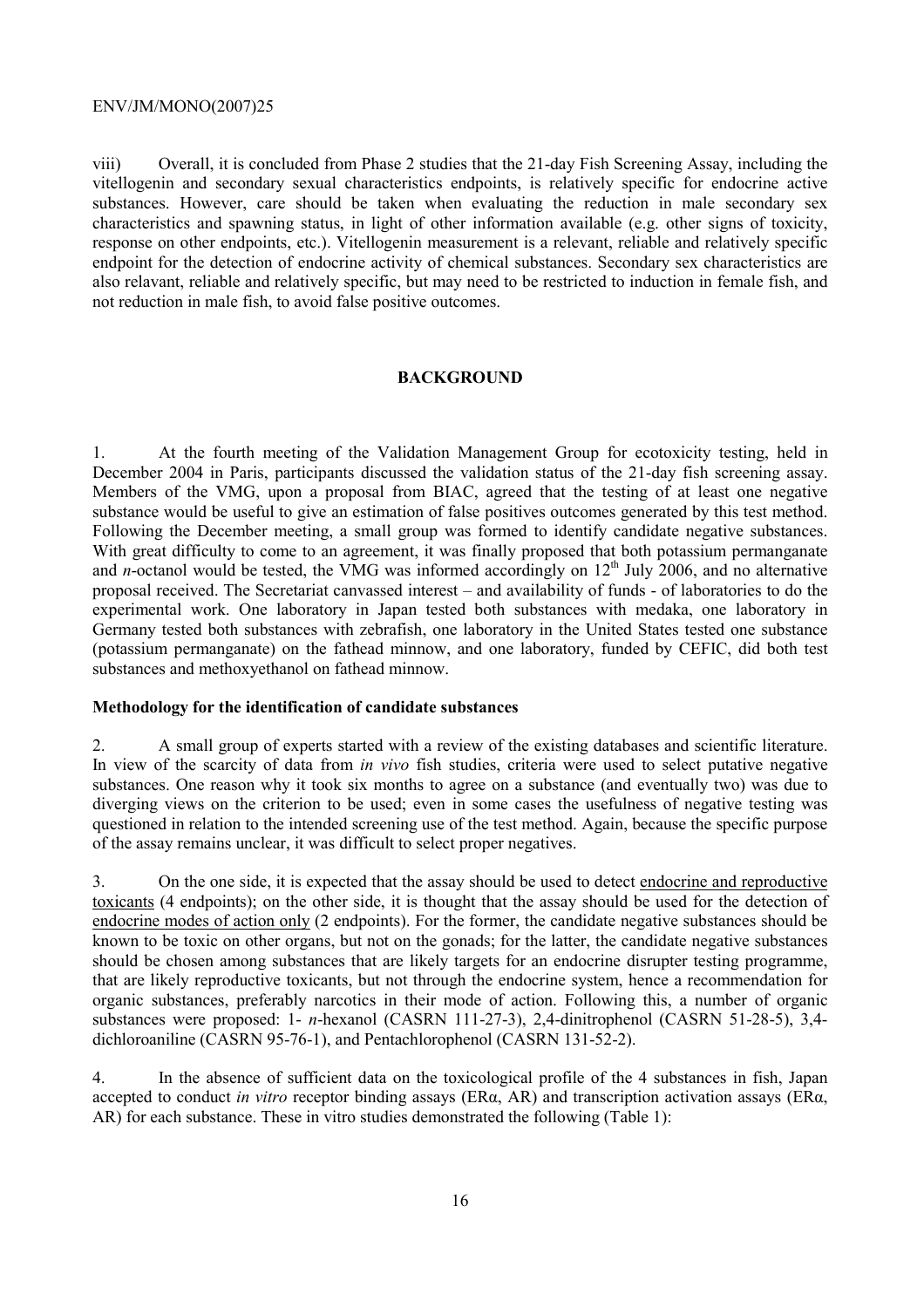| Substandes! Summary of the in vitro studies for select <b>Reporter years betaned for the Summary</b> of the in vitro studies for select <b>Reporter</b> | Receptor binding assay |                 | assay           |                 |
|---------------------------------------------------------------------------------------------------------------------------------------------------------|------------------------|-----------------|-----------------|-----------------|
|                                                                                                                                                         | ER alpha               | AR              | ER alpha        | AR.             |
| 17beta-Estradiol                                                                                                                                        | 100%                   |                 | 100%            |                 |
| 5alpha-Dihydrotestosterone                                                                                                                              |                        |                 |                 | 100%            |
| R <sub>1881</sub>                                                                                                                                       |                        | 100%            |                 |                 |
| 1-Hexanol                                                                                                                                               | <b>Negative</b>        | N.D.            | <b>Negative</b> | <b>Negative</b> |
| 3,4-Dichloroaniline                                                                                                                                     | N.D.                   | 0.0012          | Negative        | Negative        |
| 2,4-Dinitrophenol                                                                                                                                       | <b>Negative</b>        | <b>Negative</b> | <b>Negative</b> | <b>Negative</b> |
| Pentachlorophenol                                                                                                                                       | Negative               | N.D.            | Negative        | Negative        |
| Potassium permanganate                                                                                                                                  | Negative               | Negative        | Negative        | Negative        |
| n-octanol*                                                                                                                                              | <b>Negative</b>        | N.D.            | <b>Negative</b> | <b>Negative</b> |

Notes: 1)"Negative" in receptor binding assay means that the standard ligand was not eliminated even in the highest concentration. 2) "Negative" in reporter gene transcriptional assay means that no transcriptional activity was found even in the highest concentration. 3)"N.D." in receptor binding assay means that IC 50 was not calculated, although the elimination of standard ligand was found. 4)"N.D." in reporter gene transcriptional assay means that EC 50 was not calculated, although transcriptional activity was found. \* *In vitro* assays with *n*-octanol were also conducted at a later date.

5. A teleconference of the Fish Drafting Group was held on  $29<sup>th</sup>$  June 2005 to review these outcomes. Potassium permanganate and 2,4-dinitrophenol seemed at the best places for negative testing. However, a member of the Fish Drafting Group brought to its attention a publication (1) demonstrating that 2,4-dinitrophenol is active o the endocrine system of fish. Finally, it was agreed that to test *n*-octanol (CAS RN.111-87-5) which is also considered to be a narcotic and for which there is no presumption of endocrine activity.

# **Test concentrations**

6. The following information served as a basis for deciding on the test concentrations.

# *n-octanol*

7. The 96-hr acute LC50 value in juvenile fathead minnows is 13.5 mg/L (2). Pickering et al. (3) report a 7-day survival NOEC using larval FHM of 6.0 mg/L. The growth-based LOEC and NOEC in the same report were 3.0 and 1.5 mg/L respectively. The 48-hr acute LC50 value for medaka is 16.5 mg/L (4). Thus the concentration range was recommended to be 0.32, 1.0, 3.2 mg/L.

# *Potassium permanganate*

8. The 96-hr LC50 with mature fathead minnow under conditions of the reproduction assay was determined to be 2.5 mg/L. Thus the concentration range was set as follows: 225, 450, and 900 ug/L.

# **Test design used for the negative substances testing**

9. The laboratories testing medaka and zebrafish used the same test design as recommended in Phase 1B, i.e. 3 concentrations and 2 replicates per concentration, with 5 males and 5 females in each replicate. The laboratory testing fathead minnow used a slightly different test design, already well-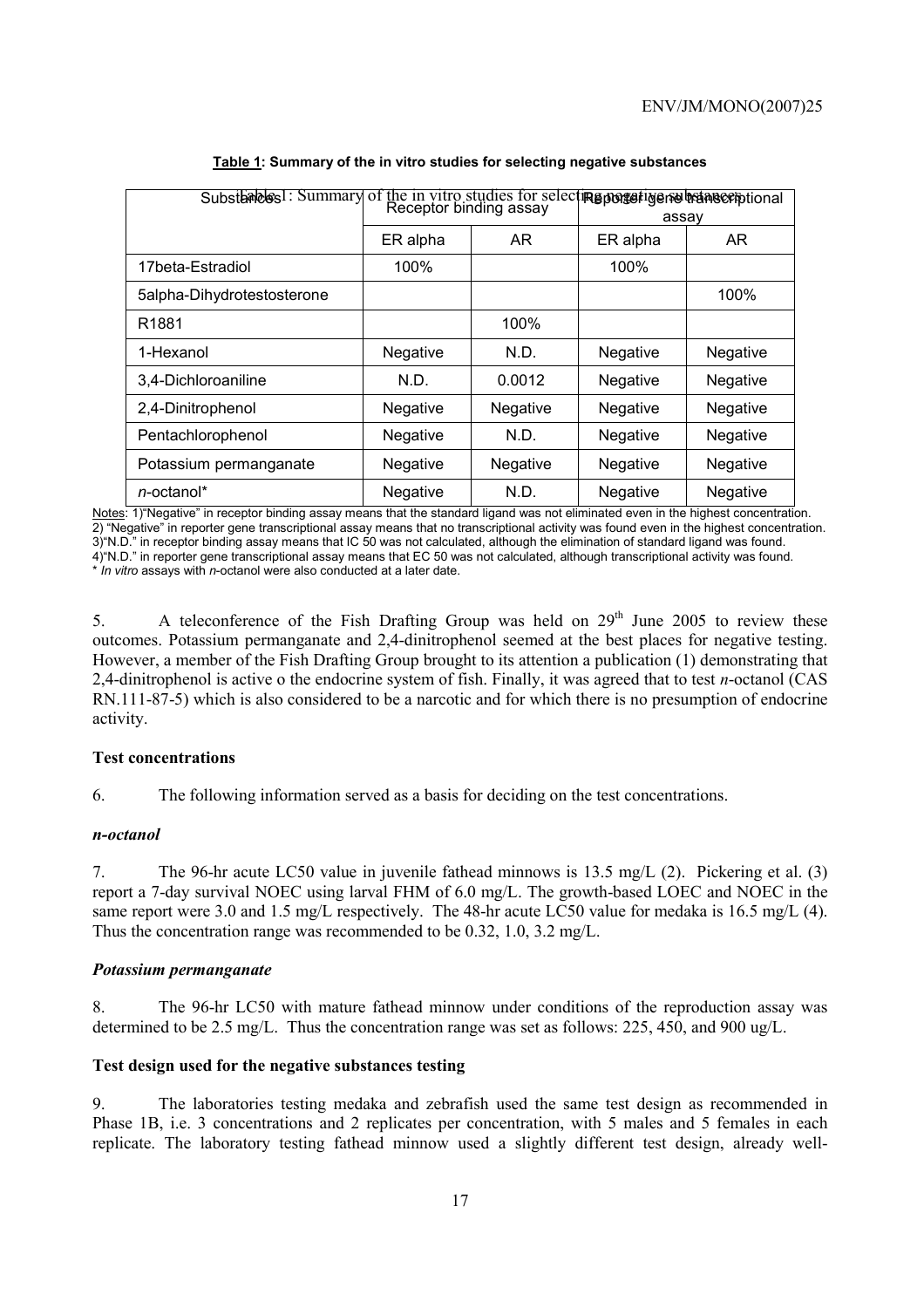documented by Ankley et al. (5) where each experimental unit is composed of 4 femalesand 2 males (instead of  $5\cdot 5\cdot 3\cdot 7$ ) and 4 experimental units (instead of 2) are allocated for each treatment group. This amendment was recommended in the Phase 1B report to reduce aggressiveness of territorial males of males; 5 males in the same aquarium was simply too many and disturbed spawning behavior.

# **STATISTICAL ANALYSIS: PROCEDURE FOLLOWED**

10. Statistical analysis was performed on secondary sex characteristics of fathead minnow and medaka, and VTG of three fish species. Spawning status and gonad histology were excluded because these data are qualitative and does not lend itself to a straightforward statistical analysis. The statistical analysis of optional data (e.g., egg numbers or steroid hormone levels) has not been made. An ANOVA using a two-side test was performed because the initial hypothesis considers both outcomes (increase and decrease of VTG and of Secondary sex characteristics) as damageable outcomes.

11. For the fathead minnow studies using four replicates per concentration, the experimental data was checked for homogeneity of variances across treatments by Levene's test. When no homogeneity was observed in the data, a log-transformation was performed and the transformed data was checked for homogeneity of variances across treatments again. When the assumptions were met (with or without transformation), the data were subjected to one-way analysis of variance (ANOVA) followed by Dunnett's multiple comparison test. When no homogeneity was observed even in the transformed data, the nonparametric Kruskal-Wallis test was used, followed by the Mann-Whitney *U* test with Bonferroni's adjustment. Differences were conclusively determined in Dunnett's multiple comparison test or Mann-Whitney *U* test with Bonferroni's adjustment. VTG values lower than the determination limit were transformed to half the value of the determination limit for each analysis. Differences were considered to be significant at *p* < 0.05 in all tests; however, Bonferroni's *p* value was used in Mann-Whitney *U* test. All statistical analyses were performed by JMP ver.4.05J produced by SAS Institute Japan.

12. For the medaka and zebrafish studies using 2 replicates per concentration, the concentration means are examined for dose-response monotonicity. This could be done visually from a plot, numerically from computed means, or formally. Formal tests for monotonicity are described in *Approaches in the Statistical Analysis of Ecotoxicity Data: A Guidance to Application*, OECD Series on Testing and Assessment, No. 54 (OECD, 2006). A lack of monotonicity was evident in most cases, which means the Williams and Jonckheere tests were not applicable. The Mann-Whitney test (either the exact or standard version) has zero power to detect effects regardless of magnitude. This leaves only the Dunnett and Dunn tests. The Dunnett test is shown to be much more powerful, but it assumes normality and variance homogeneity. Dunn's test is applicable when the normality or variance homogeneity assumptions are violated, but as indicated, has lower power. If the dose-response is not consistent with monotonicity, then a pairwise analysis is appropriate. The general approach followed is described below.

13. Which pairwise test depends on whether the data are normally distributed or a normalizing transform can be found. If so, the test further depends on whether the variances are homogeneous, either as reported or after a normalizing, variance stabilizing transform.

14. The individual fish were analyzed using a nested variance structure, with fish nested in vessel and vessel nested in concentration. There are then two variance components taken into account in the mixed model ANOVA. This approach still treats the vessel as the unit of analysis because of the way the nested variance structure is treated. Again, the data were examined for normality and variance homogeneity using the same general procedures indicated above, except the residuals are from a nested ANOVA with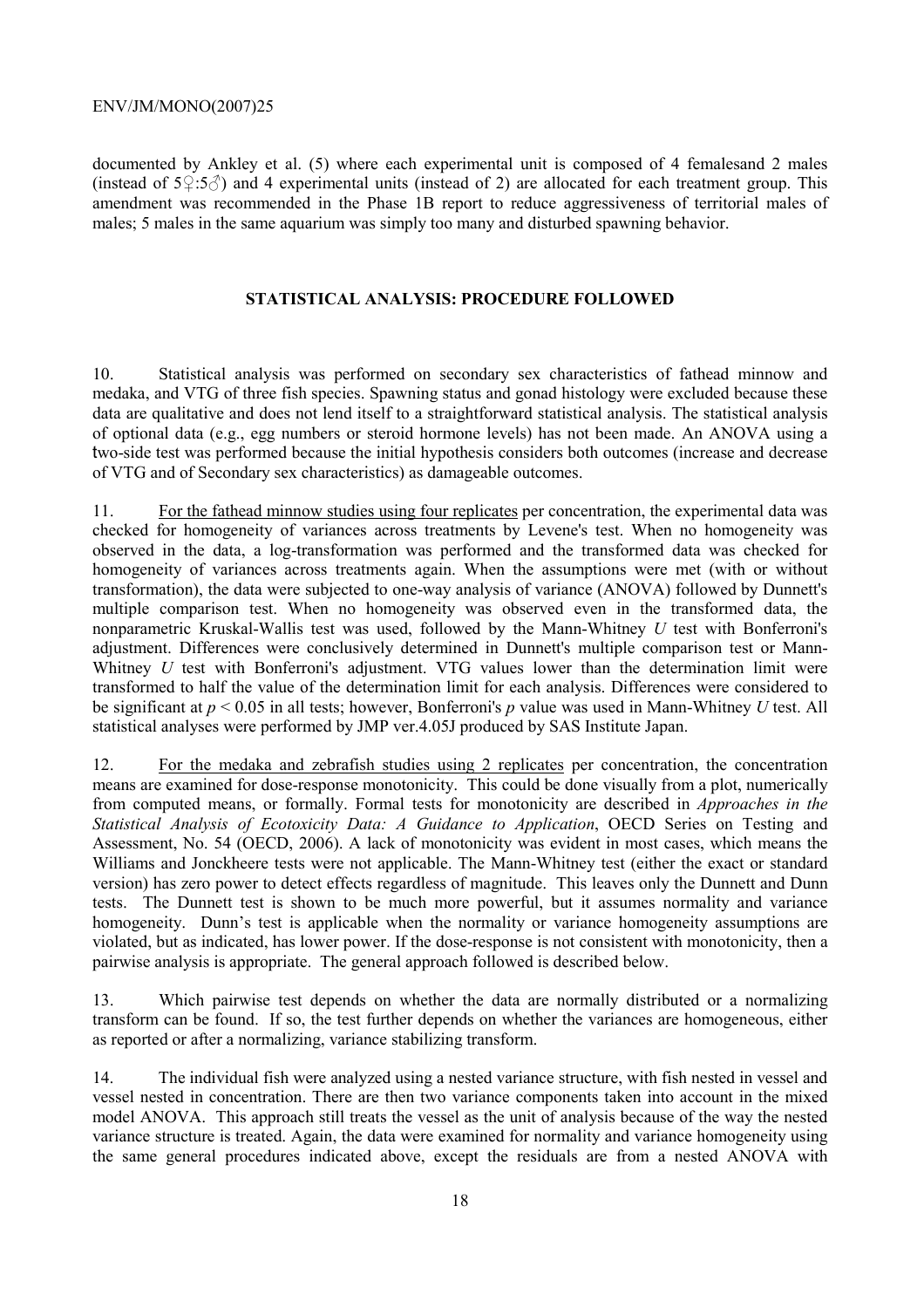concentration as the only fixed effect and Vessel(Concentration) and fish(Vessel(Concentration)) are random effects. Dunnett or Tamhane-Dunnett tests were applied. These tests were modified to use the correct nested variance structure. If the data were not normally distributed, there is no non-parametric procedure analogous to Dunn's test or the Mann-Whitney test that could be applied.

15. In these four experiments, when the dose-response was not monotone and pairwise methods must be used, the approach described above was the soundest approach whenever the data were normally distributed (possibly after a transformation). **Annex 1** describes the decision logic followed.

# **RESULTS**

#### **Analytical chemistry**

# *Analytical chemistry of potassium permanganate studies*

16. Measured concentrations of the potassium permanganate in medaka and zebrafish studies showed that the nominal concentrations of these chemicals remained consistent throughout the exposure period, although those in fathead minnow study decreased to about 50–80% of the nominal concentrations.

| Means measured concentrations (% nominal) |                       |                              |               |               |                              |  |  |  |  |  |
|-------------------------------------------|-----------------------|------------------------------|---------------|---------------|------------------------------|--|--|--|--|--|
| <b>Nominal values</b>                     |                       | 112.5µg/L                    | $225 \mu g/L$ | $450 \mu g/L$ | 900 µg/L                     |  |  |  |  |  |
| LAB <sub>1</sub>                          | <b>Fathead minnow</b> | $\qquad \qquad \blacksquare$ | 150 (76)      | 260 (58)      | 683 (76)                     |  |  |  |  |  |
| LAB <sub>4</sub>                          | Fathead minnow        | 95 (85)                      | 190 (84)      | 435 (96)      | $\qquad \qquad \blacksquare$ |  |  |  |  |  |
| LAB <sub>2</sub>                          | Medaka                |                              | 200 (89)      | 380(84)       | 778(86)                      |  |  |  |  |  |
| LAB <sub>3</sub>                          | Zebrafish             |                              | 249(110)      | 471(105)      | 961(107)                     |  |  |  |  |  |

#### **Table 2: The means of measured potassium permanganate in the test solutions**

# *Analytical chemistry of n-octanol studies*

17. Although the mean measured concentration of *n*-octanol were 79% and more of the nominal concentrations in LAB 2, those of this substance in the test solutions decreased to about 10–30% of the nominal concentrations in LAB 3.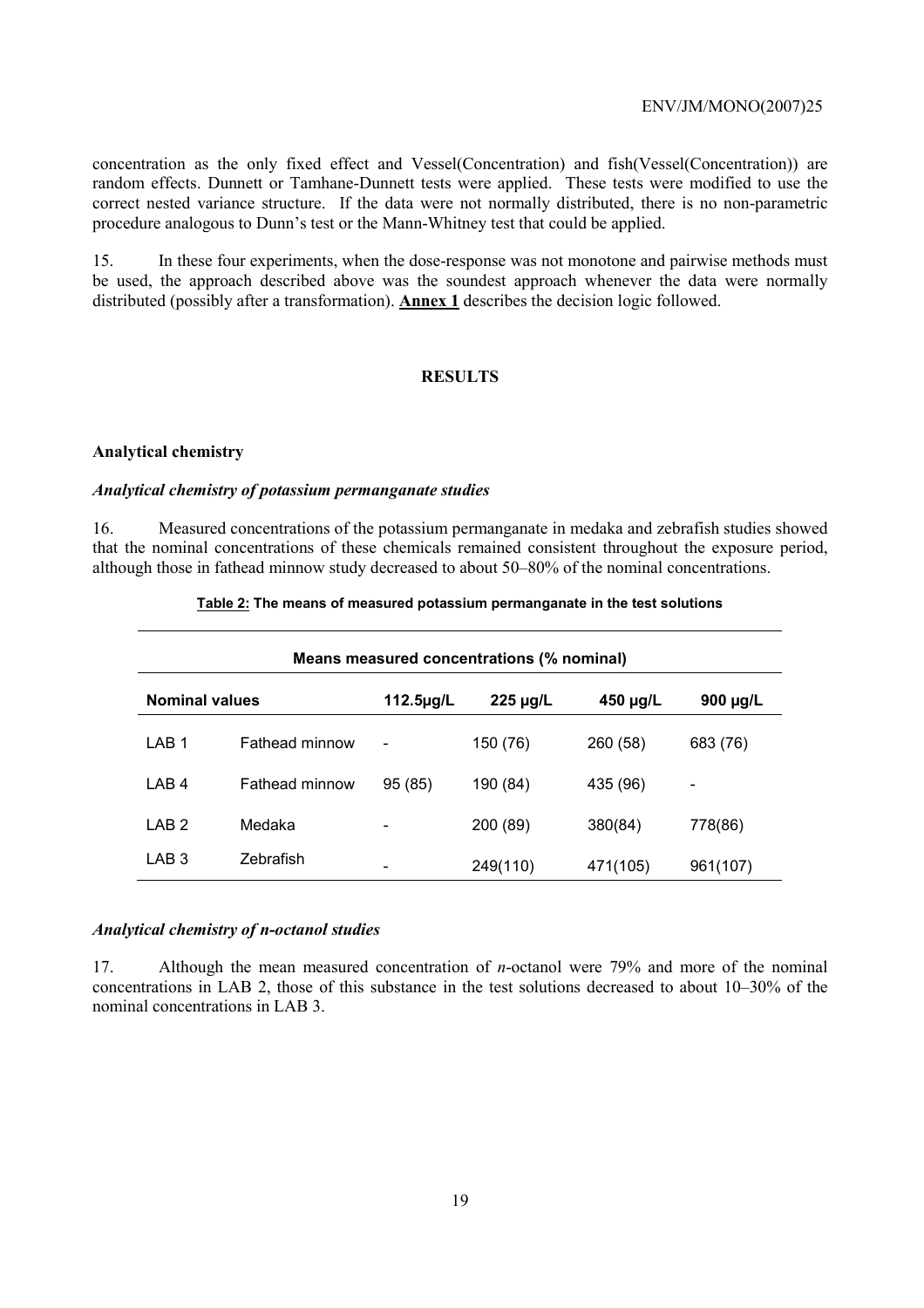| Mean measured concentrations (% nominal) |                       |              |             |             |  |  |  |  |  |
|------------------------------------------|-----------------------|--------------|-------------|-------------|--|--|--|--|--|
| <b>Nominal values</b>                    |                       | $0.320$ mg/L | $1.00$ mg/L | $3.20$ mg/L |  |  |  |  |  |
| LAB <sub>2</sub>                         | Medaka                | 0.252(79)    | 0.814(81)   | 2.83(88)    |  |  |  |  |  |
| LAB <sub>3</sub>                         | Zebrafish             | 0.0781(24)   | 0.149(15)   | 0.385(12)   |  |  |  |  |  |
| LAB <sub>4</sub>                         | <b>Fathead minnow</b> | 0.23(71)     | 0.68(68)    | 1.86 (58)   |  |  |  |  |  |

#### **Table 3: The means of measured** *n***-octanol in the test solutions**

#### **Mortality, abnormal behavior and appearance**

#### *Potassium permanganate studies*

18. The validity criterion is to have less than 10% mortality in the control. In the medaka study, fish at the highest concentration displayed reduced activity, including feeding, light body color, partial loss of equilibrium and lethargy; fish started to die after 6 days of exposure and none remained alive at the end in the highest exposure group. In fathead minnow study from LAB 1, 12.5% of the fish died in the highest concentration group. In the fathead minnow study from LAB 4, high mortalities were observed, and the fish survived at 450µg/L showed various signs of intoxication, i.e. strong ventilation, swimming mainly near the water surface, reduced feeding, apathy, lying on the side or back on the bottom. These mortalities at high concentrations raise the question of defining more systematically the maximum tolerated dose, based on the  $LC_{50}$ , on which to calculate the dose range to apply.

|                  |                       |       |                 | Mortalities (%) |               |                          |  |
|------------------|-----------------------|-------|-----------------|-----------------|---------------|--------------------------|--|
| Laboratories     |                       | Cont. | $112.5 \mu g/L$ | $450 \mu g/L$   | $900 \mu g/L$ |                          |  |
| LAB <sub>1</sub> | <b>Fathead minnow</b> | 0     | -               | 4.2             | 0             | 12.5                     |  |
| LAB <sub>4</sub> | <b>Fathead minnow</b> | 0     | 4.2             | 20.8            | 63            | $\overline{\phantom{0}}$ |  |
| LAB <sub>2</sub> | Medaka                | 0     | -               | 0               | 5             | 100                      |  |
| LAB <sub>3</sub> | Zebrafish             | 0     |                 | 0               | 10            | 0                        |  |

#### **Table 4: Mortality in the potassium permanganate studies at the end of exposure**

#### *n-octanol studies*

19. Mortalities in the *n*-octanol studies were ≤ 5% in all studies during the exposure period, except in the fathead minnow study in LAB 4 where the validity criterion was not met. In that study, one fish per replicate died in the control and in the lowest concentration, but no sign of intoxication was observed otherwise; at the highest concentration, seven fish died and some of the surviving fish showed signs of intoxication at that concentration. Overall, mortality was not significantly higher in the treated fish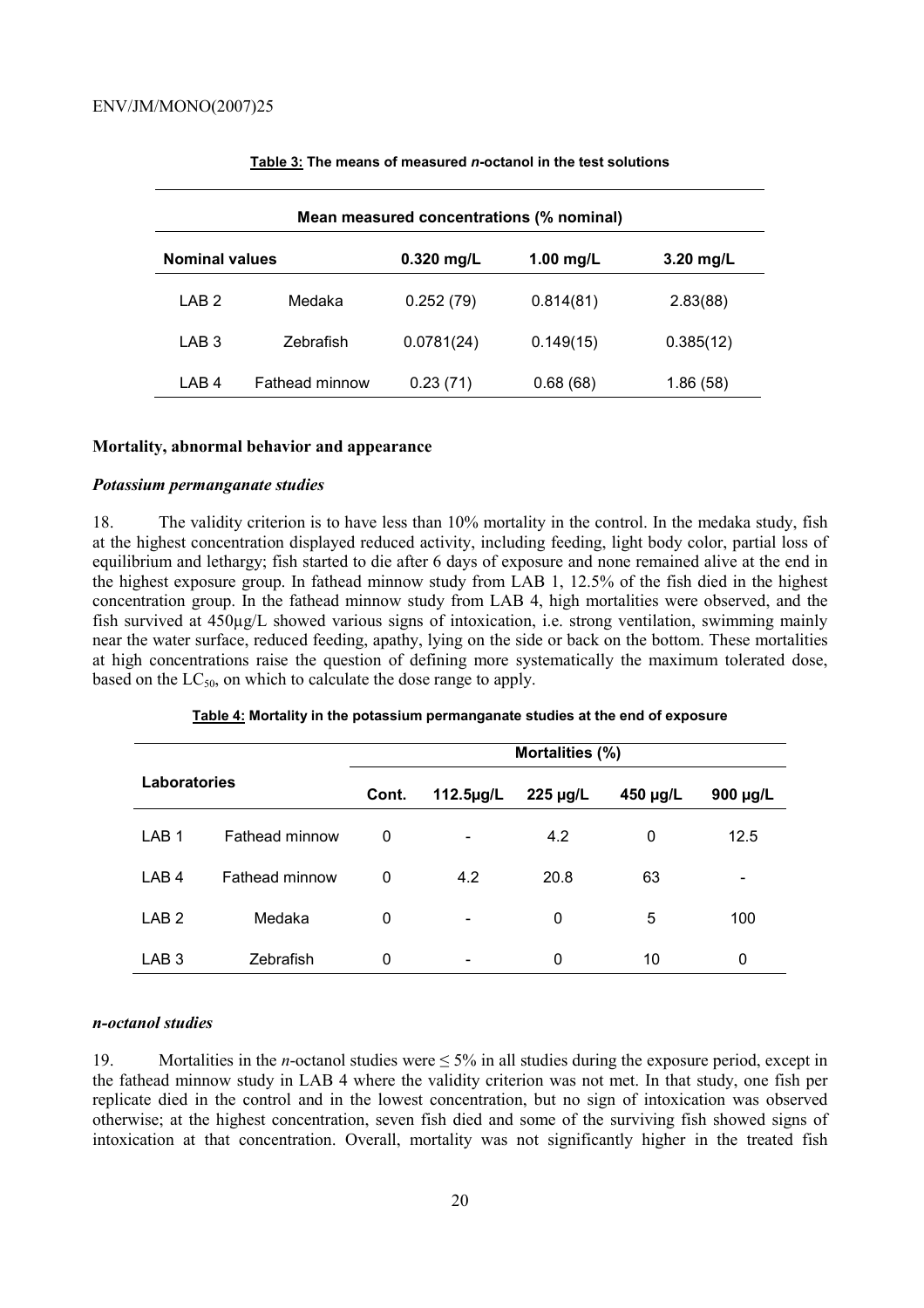compared to the control in LAB 4.

|                  |                |       |             | Mortalities (%) |           |
|------------------|----------------|-------|-------------|-----------------|-----------|
| Laboratories     |                | Cont. | $0.32$ mg/L | 1.00 $mg/L$     | 3.20 mg/L |
| LAB <sub>2</sub> | Medaka         | 0     | 0           | 0               | 5         |
| LAB <sub>3</sub> | Zebrafish      | 0     | 0           | 0               | 0         |
| LAB <sub>4</sub> | Fathead minnow | 16    | 16          | 20              | 29        |

| Table 5: Mortality in the n-octanol studies at the end of exposure |
|--------------------------------------------------------------------|
|                                                                    |

# **Spawning status**

# *Spawning status of potassium permanganate studies*

20. In fathead minnow study from LAB 1, the potassium permanganate did not inhibit the fertility and fecundity during the exposure period  $(Fig. 1, 2)$ . In the fathead minnow study from LAB 4, despite the fact that spawning in the control was sub-optimal, a trend towards decreased fecundity could be observed in treated fish. An explanation for the low fecundity in the control vessels might be that young fish were used at the start of the test and the difference between males and females was not obvious, leading to an inverted sex ratio: 4 males and 2 females in some vessels. Statistically, the outcome of the Mann-Whitney U-test showed a statistically significant decrease in spawning at 225 and 450µg/L; this outcome should be interpreted with care given the high toxicity of the substance and other conditions described above. In the medaka study in LAB 2, no eggs were produced after 4 days of exposure in the 900 µg/L treatment group (toxic effect). In the 450- and 225-µg/L treatment groups, egg production was observed every day. However, the cumulative number of eggs was reduced compared to the controls (Fig. 3). The mean fertility was also reduced dose-dependently (Fig. 4). In the zebrafish study in LAB 3, a dose-dependent reduction in fertility and in fecundity was observed, similar to the case of medaka (Fig. 5, 6).

| No. of days with spawning "yes" (average of tank 1 and 2) / observed days |                       |         |                                         |         |               |                          |  |  |  |  |
|---------------------------------------------------------------------------|-----------------------|---------|-----------------------------------------|---------|---------------|--------------------------|--|--|--|--|
| <b>Nominal values</b>                                                     |                       | Cont.   | $225 \mu g/L$<br>112.5 <sub>µq</sub> /L |         | $450 \mu g/L$ | 900 $\mu$ g/L            |  |  |  |  |
| LAB <sub>1</sub>                                                          | <b>Fathead minnow</b> | No data | $\overline{\phantom{0}}$                | No data | No data       | No data                  |  |  |  |  |
| LAB <sub>4</sub>                                                          | <b>Fathead minnow</b> | 4/21    | 2.5/21                                  | 0/21    | 0.25/21       | $\overline{\phantom{a}}$ |  |  |  |  |
| LAB <sub>2</sub>                                                          | Medaka                | 21/21   | $\overline{\phantom{a}}$                | 21/21   | 21/21         | 2.5/20                   |  |  |  |  |
| LAB <sub>3</sub>                                                          | Zebrafish             | 14/15   | -                                       | 14/15   | 12/15         | 7/15                     |  |  |  |  |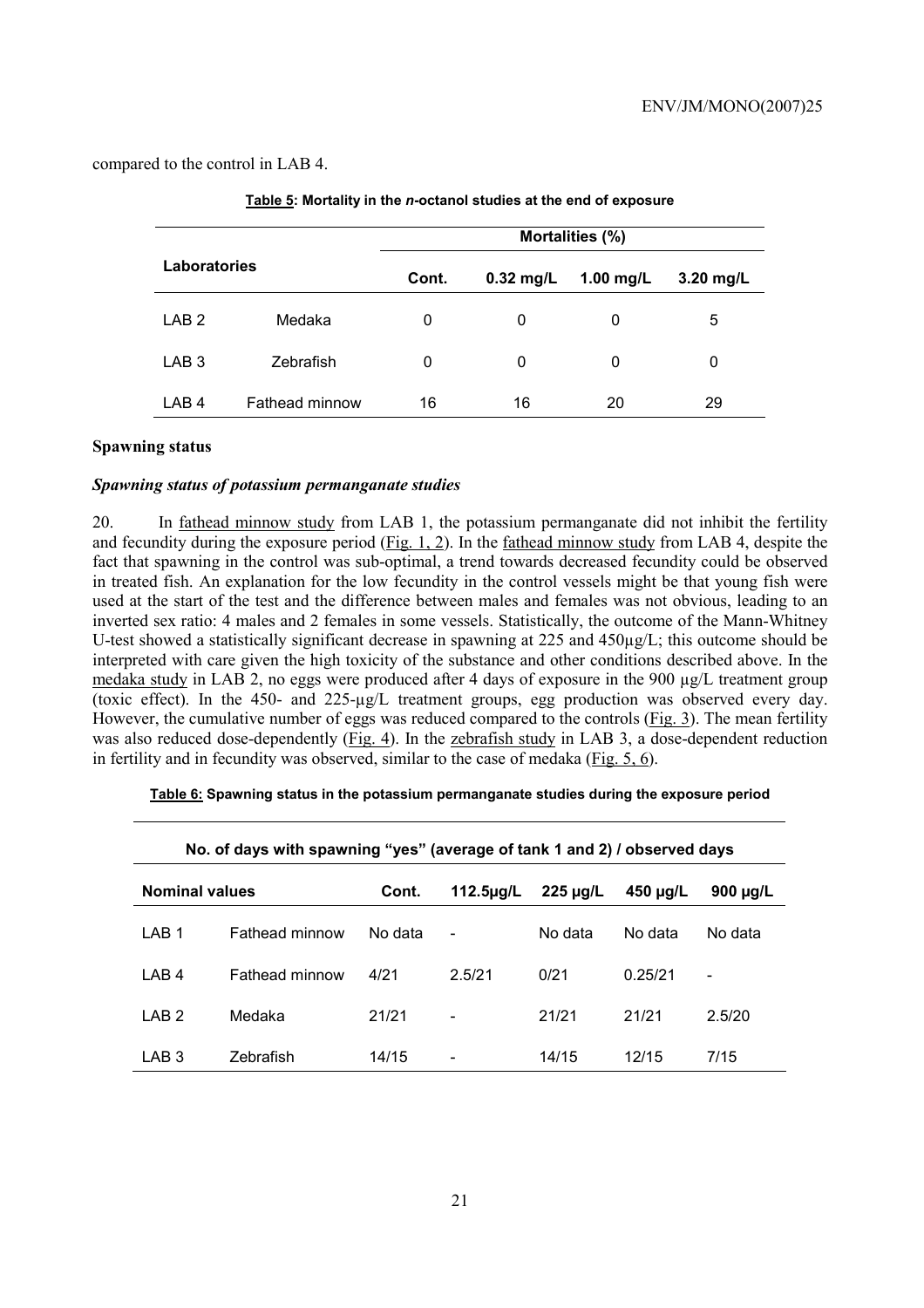| <b>DAY</b>        | $\mathbf 0$ |     | $\overline{2}$ | 3           | $\overline{4}$ | 5        | 6        |              | 8            | 9   | 10       | 11          | 12           | 13          | 14          | 15          | 16          |              | 18          | 19          | 20  | 21  |
|-------------------|-------------|-----|----------------|-------------|----------------|----------|----------|--------------|--------------|-----|----------|-------------|--------------|-------------|-------------|-------------|-------------|--------------|-------------|-------------|-----|-----|
| LAB 2 (Medaka)    |             |     |                |             |                |          |          |              |              |     |          |             |              |             |             |             |             |              |             |             |     |     |
| Control           |             |     |                |             |                |          |          |              |              |     |          |             |              |             |             |             |             |              |             |             |     |     |
| 225 µg/L          |             |     |                |             |                |          |          |              | 4            |     |          |             |              |             |             |             |             |              |             |             |     |     |
| 450 µg/L          |             |     |                |             |                |          |          |              |              |     |          |             |              |             |             |             |             |              |             |             |     |     |
| 900 µg/L          |             |     |                | 1/2         | $\Omega$       | $\Omega$ | $\Omega$ | $\mathbf{0}$ | $\mathbf{0}$ | 0   | $\Omega$ | $\mathbf 0$ | $\mathbf{0}$ | $\mathbf 0$ | $\mathbf 0$ | $\mathbf 0$ | $\mathbf 0$ | $\mathbf{0}$ | $\mathbf 0$ | $\mathbf 0$ | 0   |     |
| LAB 3 (Zebrafish) |             |     |                |             |                |          |          |              |              |     |          |             |              |             |             |             |             |              |             |             |     |     |
| Control           |             |     | 1              |             |                |          |          |              |              |     | ٠        |             |              |             | 1           | 1/2         |             | 1/2          |             |             | 1   |     |
| 225 µg/L          |             |     |                |             |                |          | 4        | 1/2          | и            |     |          |             |              | 1/2         | ٠           |             |             |              |             |             |     |     |
| 450 µg/L          |             |     | $\mathbf 0$    | 1/2         |                |          |          |              |              |     |          |             |              |             | 4           | 1/2         | 1/2         |              |             |             | 1/2 |     |
| 900 µg/L          |             | 1/2 | 1/2            | $\mathbf 0$ |                |          | 0        | 1/2          | 0            | 1/2 | 1/2      |             |              | 1/2         | и           |             | 1/2         | 1/2          |             |             | 1/2 | 1/2 |

# **Table 7: Daily recording of the spawning status in the potassium permanganate studies**

Notes: 1: spawning observed in both replicate tanks; 1/2: spawning observed in one of replicate tanks; 0: no spawning observed in any of the two replicate tanks.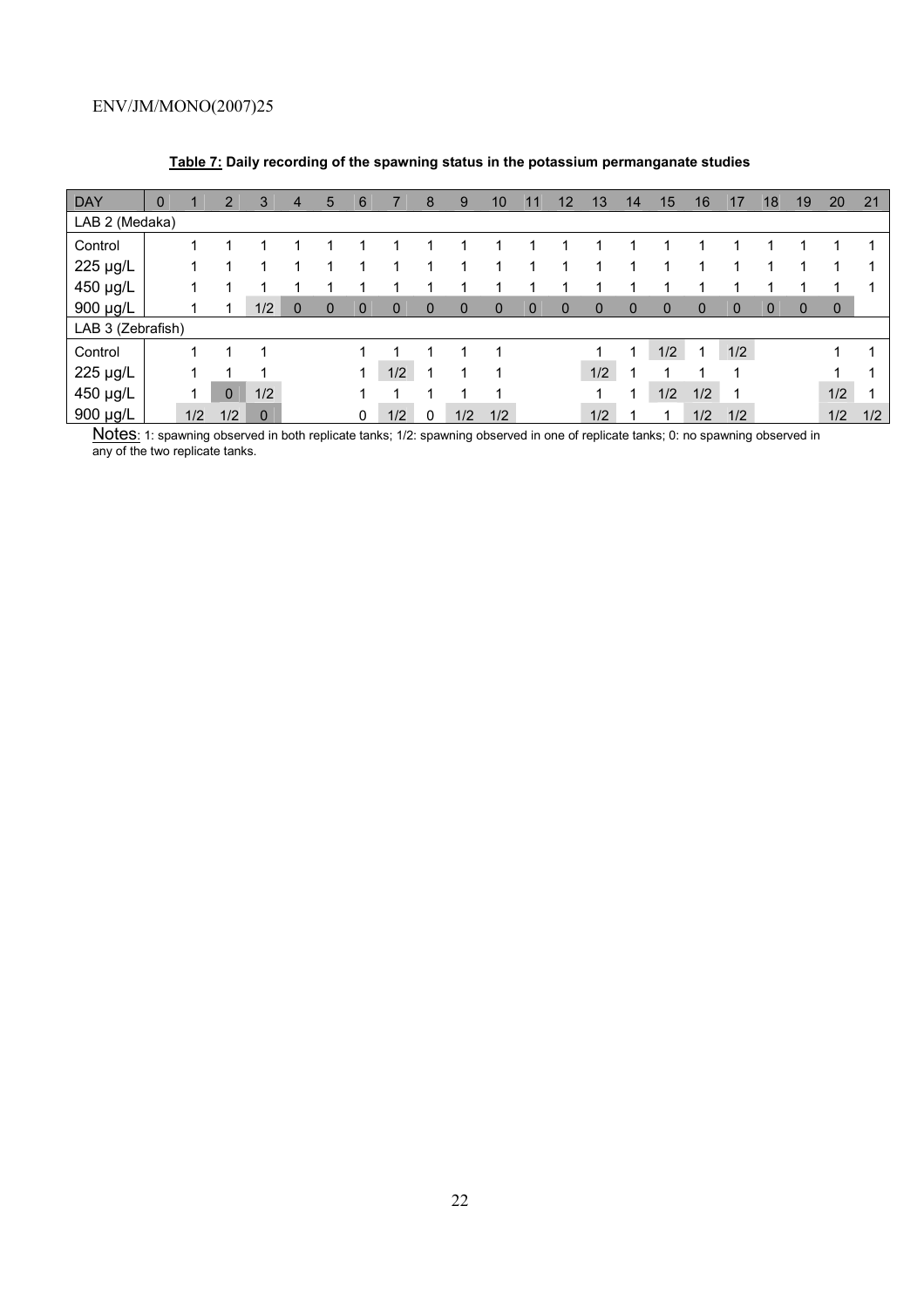

**Fig. 1: The means of fertility in fathead minnow exposed to potassium permanganate. (Optional data of LAB 1)** 







**Fig. 5: The means of fertility in zebrafish exposed to potassium permanganate. (Optional data of LAB 3)** 



**Fig. 2: The cumulative number of eggs in fathead minnow exposed to potassium permanganate. (Optional data of LAB 1)** 



**Fig. 4: The cumulative number of eggs spawned in medaka exposed to potassium permanganate. (Optional data of LAB 2)** 



**Fig. 6: The cumulative number of eggs spawned in zebrafish exposed to potassium permanganate. (Optional data of LAB 3)**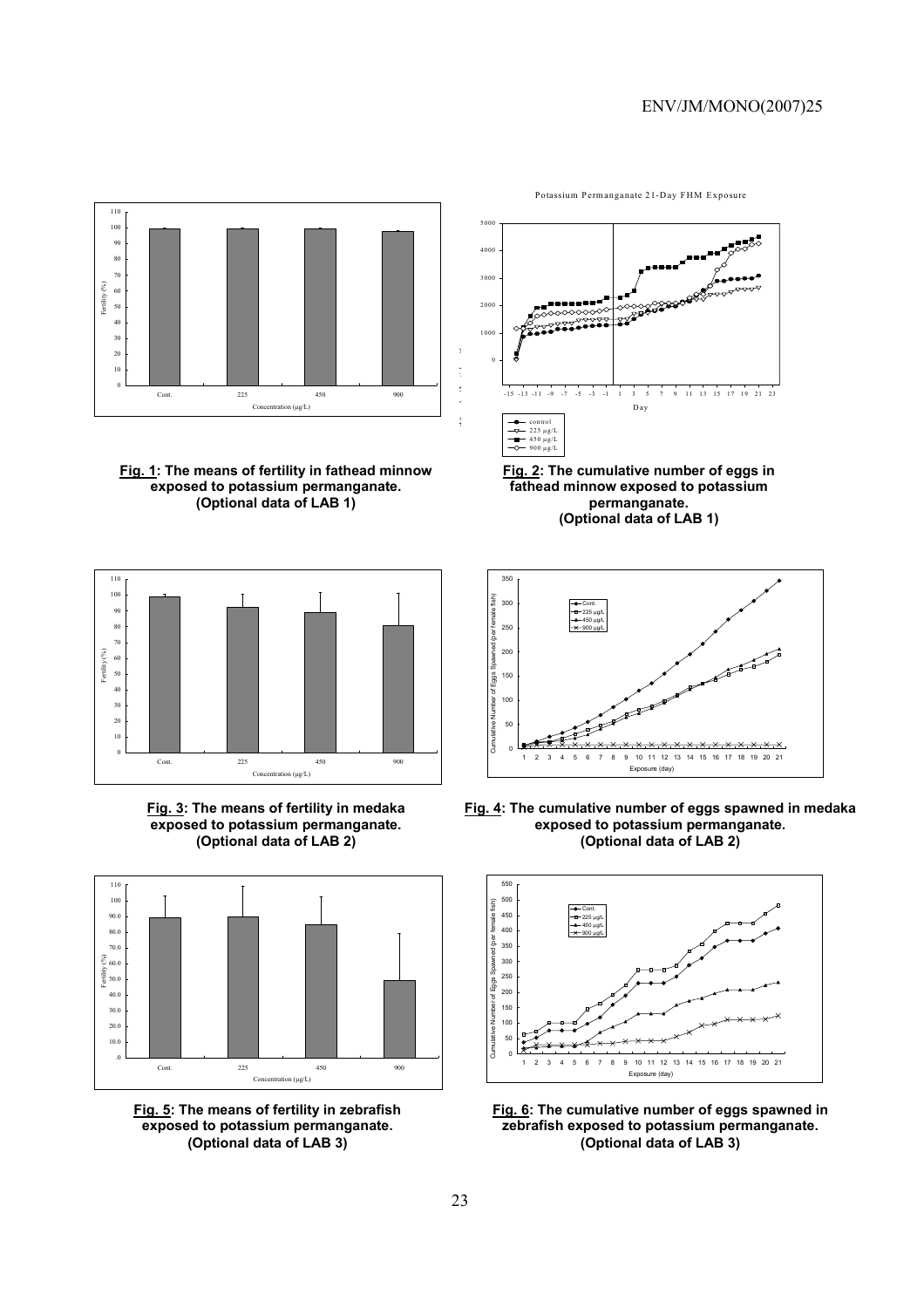# *Spawning status of n-octanol studies*

21. In the fathead minnow study from LAB 4, fecundity was sub-optimal in the control vessels, therefore no clear trend in fecundity could be drawn, therefore the transitory significant increase of number of eggs/ female survived at 1mg/L (Mann-Whitney U-test) should be interpreted with caution. Although not clearly stated in the laboratory report, the young age of the fish at the start of the test might be an explanation for the low fecundity in the control vessels, similar to the potassium permanganate study; the sex ratio of the fish in the aquaria was not followed throughout controls and treatments. In the medaka study in LAB 2, there was no difference in fecundity and fertility between treatments and control, while a slight reduction in fertility in the highest concentration group could be observed (Fig. 7). In the zebrafish study in LAB 3, fecundity and fertility decreased at the highest concentration (Fig. 9, 10).

#### **Table 8: Spawning status in the** *n***-octanol studies during the exposure period**

# **No. of days with spawning "yes" (average of tank 1 and 2) / observed days**

|                  | <b>Nominal values</b> | Cont.   | $0.32$ mg/L | 1.00 mg/L | $3.20$ mg/L |  |  |
|------------------|-----------------------|---------|-------------|-----------|-------------|--|--|
| LAB <sub>4</sub> | <b>Fathead minnow</b> | 2.75/21 | 5.25/21     | 7/21      | 5.25/21     |  |  |
| LAB <sub>2</sub> | Medaka                | 20.5/21 | 21/21       | 20.5/21   | 20.5/21     |  |  |
| LAB <sub>3</sub> | Zebrafish             | 12/15   | 14/15       | 14/15     | 8/15        |  |  |

| <b>DAY</b>        | 0 |     | 2 | 3   | $\overline{4}$ | 5   | 6           |     | 8 | 9 | 10  | 11  | 12  | 13  | 14  | 15 | 16 | 17  | 18 | 19  | 20 | 21           |
|-------------------|---|-----|---|-----|----------------|-----|-------------|-----|---|---|-----|-----|-----|-----|-----|----|----|-----|----|-----|----|--------------|
| LAB 2 (Medaka)    |   |     |   |     |                |     |             |     |   |   |     |     |     |     |     |    |    |     |    |     |    |              |
| С                 |   | 1/2 |   |     |                |     |             |     |   |   |     |     |     |     |     |    |    |     |    |     |    |              |
|                   |   |     |   | 4   |                |     |             |     |   |   | 1   |     |     |     |     | ٠  |    |     |    |     |    |              |
| M                 |   | 1/2 |   | и   |                |     |             |     |   |   | ٠   |     |     |     |     |    |    |     |    |     |    |              |
| H                 |   | 1/2 |   |     |                |     |             |     |   |   | 1   |     |     |     |     |    |    |     |    |     |    |              |
| LAB 3 (Zebrafish) |   |     |   |     |                |     |             |     |   |   |     |     |     |     |     |    |    |     |    |     |    |              |
| C                 |   |     |   | 1   |                | 1/2 |             |     |   |   |     |     | 1/2 | 1/2 | 1/2 |    |    | 1/2 |    |     | ٠  | 1/2          |
|                   |   |     |   | 1   |                |     |             |     |   |   | 1   | 1/2 | 1/2 |     |     |    |    |     |    |     |    |              |
| M                 |   |     |   | 1/2 |                |     |             |     |   |   |     |     |     |     |     |    |    |     |    |     | и  | 1/2          |
| Н                 |   |     |   | 1/2 | 1/2            | 1/2 | $\mathbf 0$ | 1/2 |   |   | 1/2 |     | 1/2 | 1/2 | 1/2 |    |    | 1/2 |    | 1/2 |    | $\mathbf{0}$ |

**Table 9: Daily recording of the spawning status in the** *n***-octanol studies** 

Notes: 1: spawning observed in both replicate tanks; 1/2: spawning observed in one of replicate tanks; 0: no spawning observed in any of the two replicate tanks; C, L, M and H mean control, lowest concentration (225 µg/L), medium concentration (450 µg/L), and highest concentration (900 µg/L), respectively.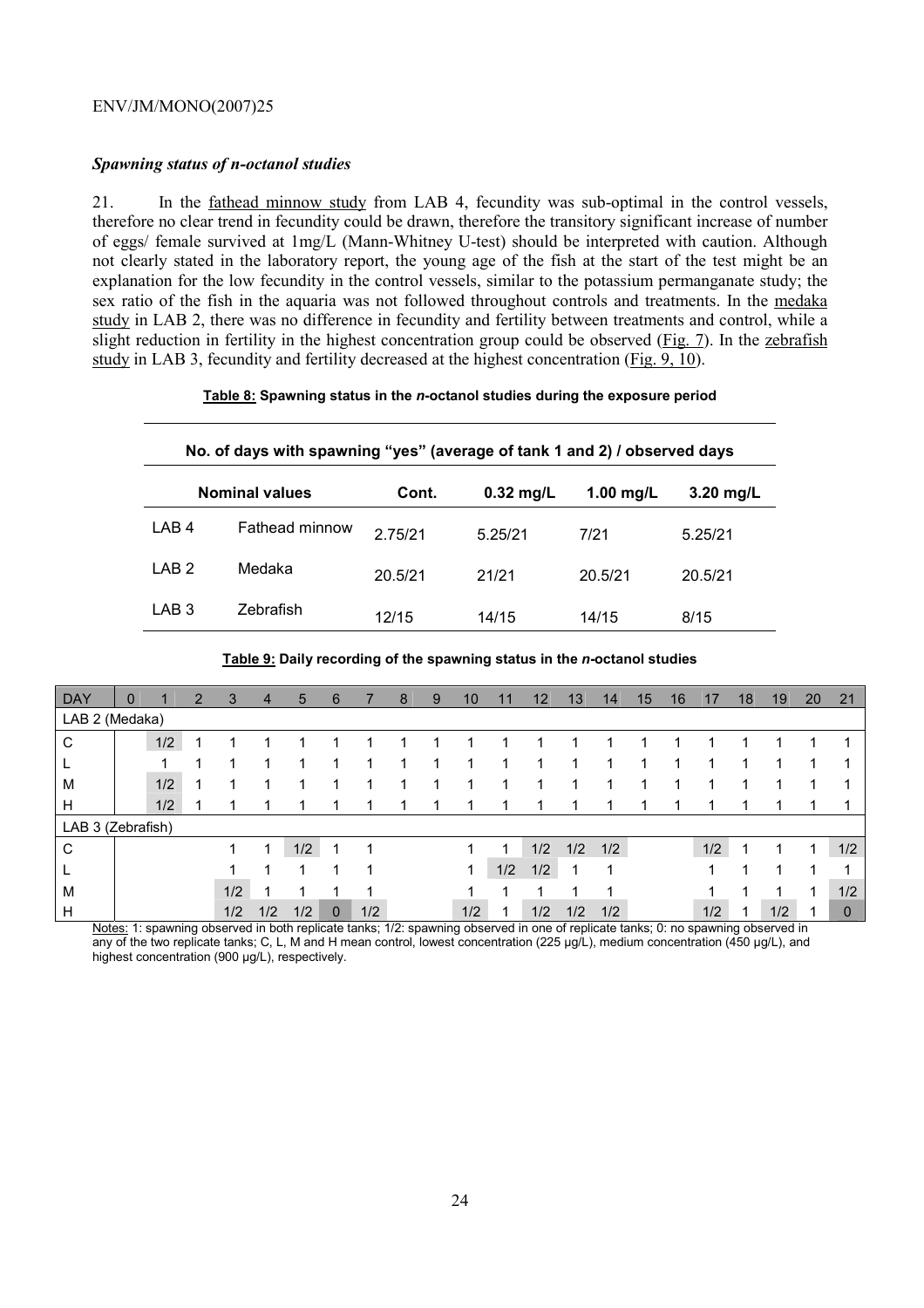

**Fig. 7: The means of fertility in medaka exposed to** *n***-octanol. (Optional data of LAB 2)** 



**Fig. 8: The cumulative number of eggs spawned in medaka exposed to** *n* **-octanol. (Optional data of LAB 2)** 



**Fig. 9: The means of fertility in zebrafish exposed to** *n* **-octanol. (Optional data of LAB 3)** 



**Fig. 10: The cumulative number of eggs spawned in zebrafish exposed to** *n***-octanol. (Optional data of LAB 3)**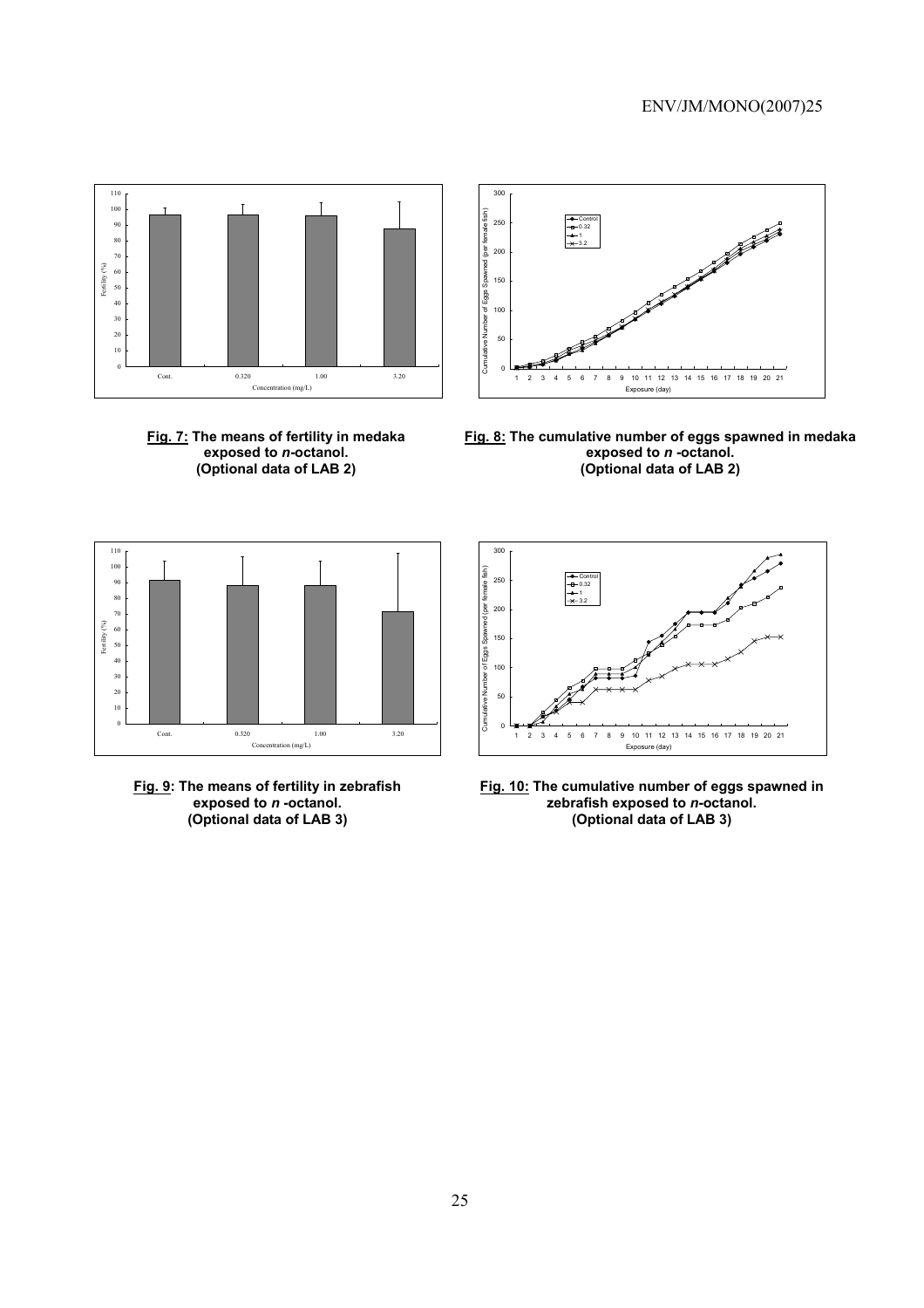# **Vitellogenin measurements (VTG)**

#### *VTG measurements in studies using potassium permanganate*

| <b>LAB</b>        | <b>Sex</b>    | Potassium permanganate nominal concentration (µg/l) |             |             |             |             |  |  |  |  |
|-------------------|---------------|-----------------------------------------------------|-------------|-------------|-------------|-------------|--|--|--|--|
|                   |               |                                                     | Cont.       | 225         | 450         | 900         |  |  |  |  |
| LAB.1             | Male          | mean                                                | 508         | 375         | 1,984       | 666         |  |  |  |  |
|                   |               | S.D.                                                | 265         | O           | 2,064       | 503         |  |  |  |  |
| Fathead           |               | n                                                   | 4           |             |             | 4           |  |  |  |  |
| minnow            |               | mean                                                | 176E+06     | 73E+06      | $6,4E+06*$  | 27E+06      |  |  |  |  |
|                   | <b>Female</b> | S.D.                                                | 252E+06     | 35E+06      | $6,1E+06$   | 55E+06      |  |  |  |  |
|                   |               | n                                                   | 4           | 4           |             |             |  |  |  |  |
|                   |               | mean                                                | 147.4       | 103         | 123         | 4.25        |  |  |  |  |
| LAB.4             | Male          | S.D.                                                | 184         | 126         | 119         | 8.5         |  |  |  |  |
|                   |               | n                                                   | 4           | 4           | 4           | 4           |  |  |  |  |
| Fathead           |               | mean                                                | 1,9E+06     | $1,6E+06$   | $1,3E+06$   | $1.6E + -5$ |  |  |  |  |
| minnow            | <b>Female</b> | S.D.                                                | 1,8E+06     | $1,1E+06$   | 1,1E+06     | $2.2E + 05$ |  |  |  |  |
|                   |               | n                                                   |             | 4           | 4           | 4           |  |  |  |  |
|                   |               |                                                     | Cont.       | 225         | 450         | 900         |  |  |  |  |
|                   | <b>Male</b>   | mean                                                | 5.0E-01     | 5.0E-01     | 5.0E-01     | $0.0E + 00$ |  |  |  |  |
| LAB.2             |               | S.D.                                                | $±0.0E+00$  | $±0.0E+00$  | $±0.0E+00$  | $±0.0E+00$  |  |  |  |  |
|                   |               | n                                                   | 10          | 10          | 9           |             |  |  |  |  |
| Medaka            |               | mean                                                | $1.2E + 03$ | $1.4E + 03$ | $1.3E + 03$ | $0.0E + 00$ |  |  |  |  |
|                   | Female        | S.D.                                                | ±3.8E+02    | $±3.4E+02$  | $±3.1E+02$  | $±0.0E+00$  |  |  |  |  |
|                   |               | n                                                   | 10          | 10          | 10          |             |  |  |  |  |
|                   |               | mean                                                | $2.6E + 02$ | $1.4E + 02$ | $9.5E + 02$ | $2.1E + 02$ |  |  |  |  |
| LAB <sub>.3</sub> | <b>Male</b>   | S.D.                                                | ±3.7E+02    | ±6.6E+01    | $±1.8E+03$  | $±1.4E+02$  |  |  |  |  |
|                   |               | n                                                   | 9           | 10          | 8           | 11          |  |  |  |  |
| Zebrafish         |               | mean                                                | $6.4E + 06$ | $3.4E + 06$ | $3.6E + 06$ | $4.3E + 06$ |  |  |  |  |
|                   | <b>Female</b> | S.D.                                                | $±3.6E+06$  | $±1.7E+06$  | $±3.2E+06$  | ±4.8E+06    |  |  |  |  |
|                   |               | n                                                   | 10          | 10          | 10          | 8           |  |  |  |  |

#### **Table 10: Vitellogenin levels in fish exposed to potassium permanganate**

Note: For LAB 4, the concentrations range was 112.5, 225, 450µg/l.

\*: statistical significance detected.

22. In the fathead minnow studies from LAB 1 and LAB 4, the Mann-Whitney U-test was used to determine statistical significance. This test possesses acceptable power when at least 4 replicates per treatment level are used. In LAB 1, there was a statistically significant decrease in females at the intermediate test concentration. No statistical difference between treatments and control could be detected in LAB 4.

23. In the medaka and zebrafish studies in LAB 2 and LAB 3 respectively, Mann-Whitney's test and Dunn's test should not be used based on 2 replicates/treatment level, because they have no to low power to detect a significant response. For the sake of comparison and completeness, these tests were applied though. The suitability to apply other tests having good statistical power was investigated thoroughly. Annex 2 reports on the power properties of the various statistical tests described below.

24. In the medaka study from LAB 2, the male data did not vary across control and treatments and there was thus no point to analyze the data. The female dataset from the medaka study from LAB 2 and the male and female datasets from the zebrafish study from LAB 3 were found to be normally distributed, but of unequal variance across treatments, and did not follow a monotone dose-response. For these reasons, the step-down Jonckheere-Terpstra test or William's test are not indicated. Instead an ANOVA was done with vessel nested in concentration, and fish nested within vessel. This analysis found the data to be normally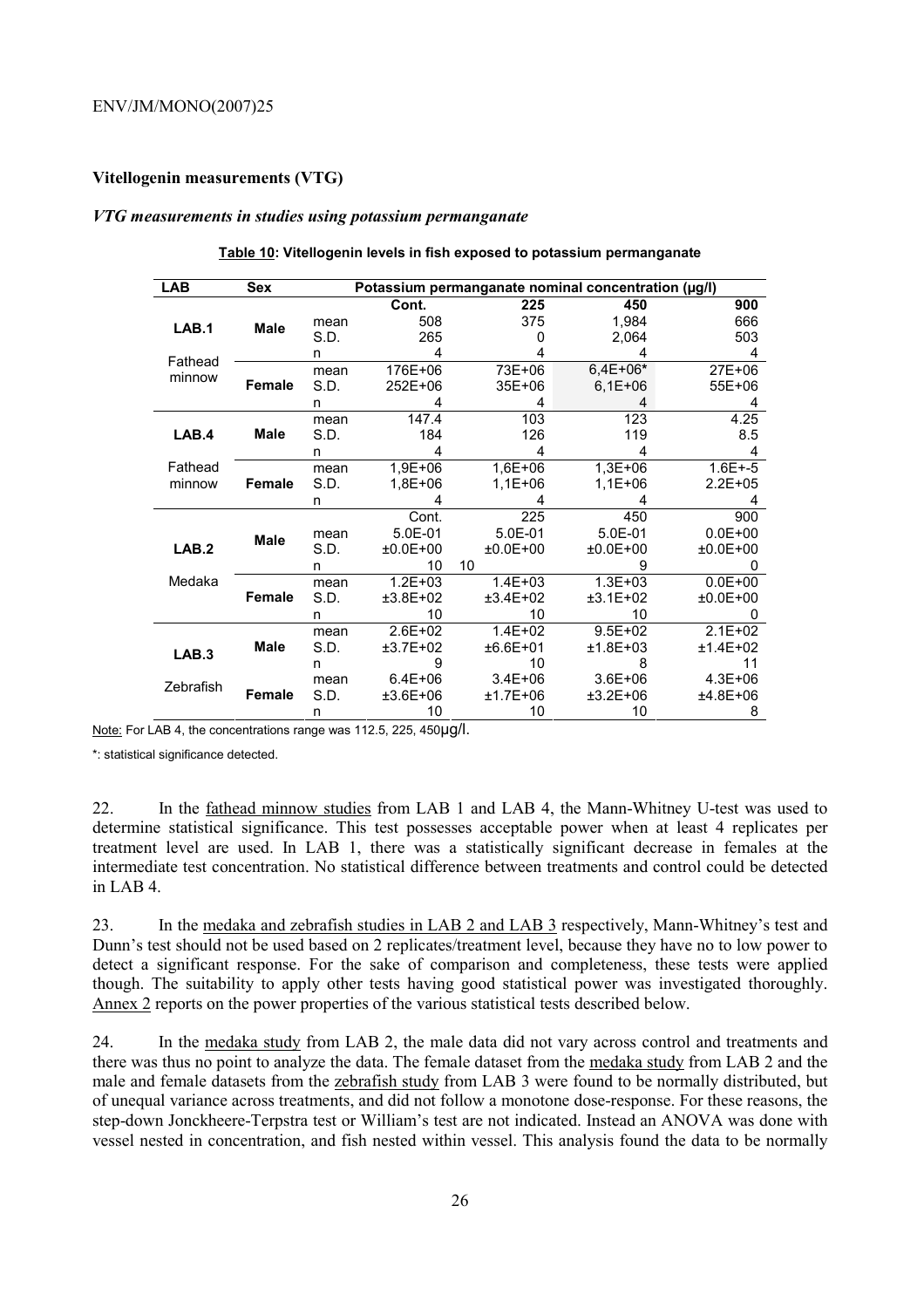distributed with homogeneous variances, so a standard Dunnett test could be performed; the female zebrafish dataset needed to be log-transformed to be normalized. All analyses reached the conclusion that there was no statistically significant response on VTG in the low and intermediate concentration (all fish died at the highest concentration).

25. Interestingly, for the female dataset of the study using potassium permanganate, an analysis was performed where replicate mean was ignored and individual fish was treated as the unit of analysis. Dunn's test found a statistically significantly lower median VTG value in the low concentration compared to the control*- the median VTG levels in the two higher test concentrations were not significantly different from the control. It is observed that the mean VTG level in the treatment groups ranges form 53% to 61% of the control mean.* A 47% change from the control mean can happen when there is no treatment related effect expected indicates a potentially serious issue for the use of VTG as a tool for evaluating potentially endocrine disrupting chemicals*.* The chance that all three treatment groups show such large decreased mean response compared to the control when there is no real treatment effect is thought to be small. An increase in the number of replicates from 2 to 4 should reduce the chance of such false positives. A power study will explore the likelihood of false positives as well as that of false negatives. This study will be reported separately when complete.

26. If replicate vessels are ignored and the individual fish is treated as the unit of analysis, then the NOEC is below the lowest tested concentration. The issue of the appropriate unit of analysis thus is important.

# *VTG measurements in studies using n-octanol studies*

| <b>LAB</b>       | <b>Sex</b>    | Octanol nominal concentration (µg/l) |             |             |             |                |  |  |  |  |  |
|------------------|---------------|--------------------------------------|-------------|-------------|-------------|----------------|--|--|--|--|--|
|                  |               |                                      | Cont.       | 0.32        | 1.00        | 3.20           |  |  |  |  |  |
| LAB.4            | Male          | mean                                 | 150         | 152         | 47          | 681            |  |  |  |  |  |
|                  |               | S.D.                                 | 281         | 213         | 76          | 1,321          |  |  |  |  |  |
| Fathead          |               | n                                    | 4           | 4           | 4           | 4              |  |  |  |  |  |
| minnow           |               | mean                                 | 1,9E+06     | 9E+05       | $1,4E+06$   | $8.4E + 05$    |  |  |  |  |  |
|                  | Female        | S.D.                                 | $2,1E+06$   | $6.7E + 05$ | $1,4E+06$   | $6.9E + 05$    |  |  |  |  |  |
|                  |               | n                                    | 4           | 4           | 4           | 4              |  |  |  |  |  |
|                  |               | mean                                 | 76          | 50          | 50          | 50             |  |  |  |  |  |
| LAB.2            | Male          | S.D.                                 | ±82         | ±0          | ±0          | ±0             |  |  |  |  |  |
|                  |               | n                                    | 2           | 2           | 2           | $\overline{2}$ |  |  |  |  |  |
| Medaka           |               | mean                                 | 990         | 1000        | 1100        | 820            |  |  |  |  |  |
|                  | Female        | S.D.                                 | ±170        | ±200        | ±230        | ±110           |  |  |  |  |  |
|                  |               | n                                    | 2           | 2           | 2           | 2              |  |  |  |  |  |
|                  |               | mean                                 | 150         | 130         | 730         | 7800           |  |  |  |  |  |
| LAB <sub>3</sub> | <b>Male</b>   | S.D.                                 | ±170        | ±220        | ±1100       | ±12000         |  |  |  |  |  |
|                  |               | n                                    | 2           | 2           | 2           | 2              |  |  |  |  |  |
| Zebrafish        |               | mean                                 | $3.2E + 06$ | $7.3E + 06$ | $4.4E + 06$ | $5.8E + 06$    |  |  |  |  |  |
|                  | <b>Female</b> | S.D.                                 | $±3.0E+06$  | $±4.9E+06$  | $±3.7E+06$  | ±6.5E+06       |  |  |  |  |  |
|                  |               | n                                    |             | 2           | 2           | 2              |  |  |  |  |  |

# **Table 11: Vitellogenin levels in fish exposed to octanol**

27. In the fathead minnow study from LAB 4, the Mann-Whitney U-test was used to determine statistical significance. No difference between treatments and control could be found.

28. In the medaka and zebrafish studies from LAB 2 and LAB 3 respectively, the same approach as for the potassium permanganate studies was followed.

29. In the medaka study from LAB 2, there was only one male medaka with measured VTG level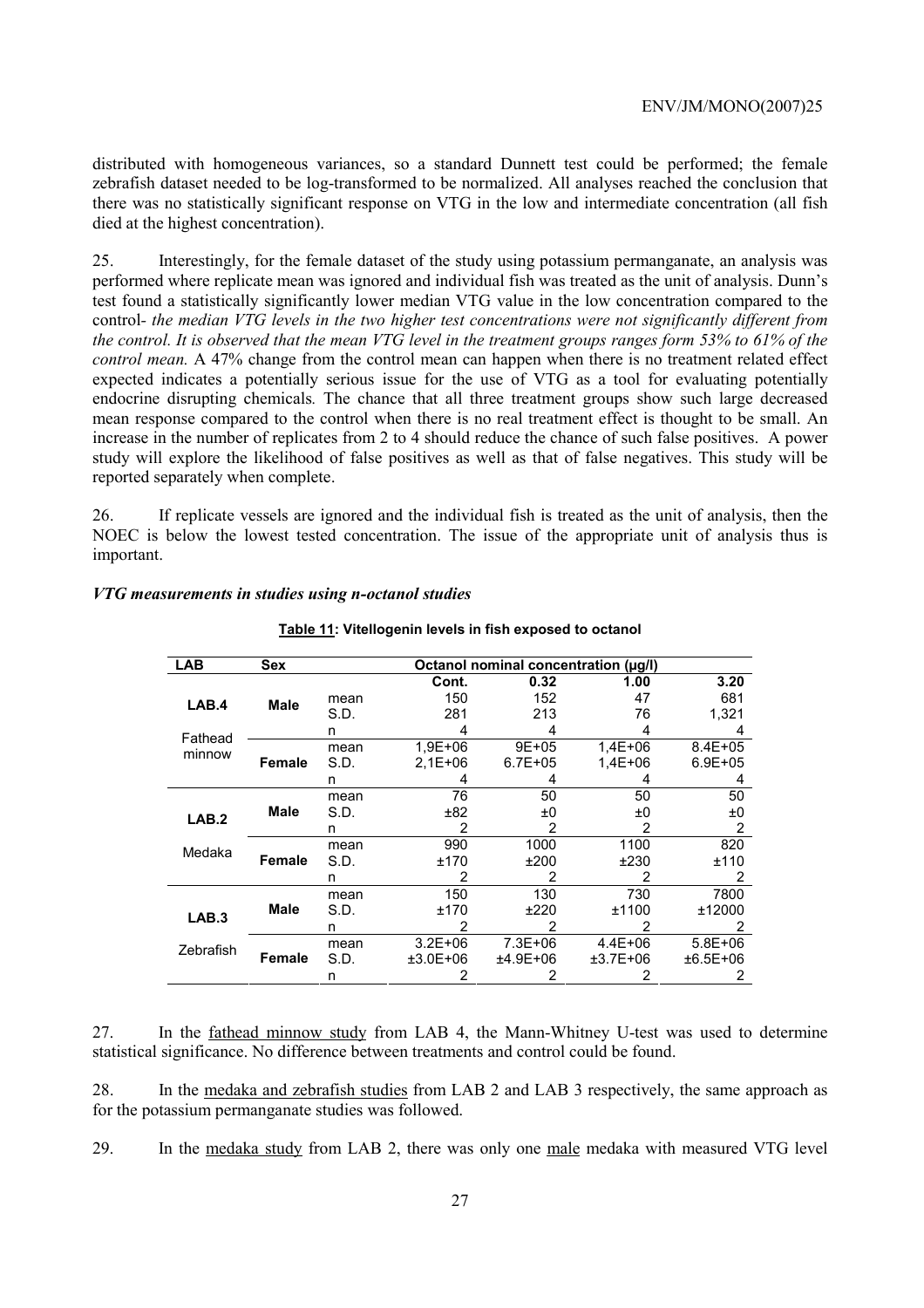different from 0.5 and this was in the control. No statistical analysis of the male data is needed (and no meaningful analysis is possible) to conclude that no statistically significant treatment related effect in VTG was observed in the males.

30. In the medaka study from LAB 2, the female replicate mean VTG levels were analyzed. These data were found to be normally distributed but of unequal variances across treatments (i.e., variance heterogeneity was observed). No transformation was found that maintained normality and stabilized the variances. There was also minor evidence of a non-monotone dose-response. While such minor deviation from montonicity is not a problem for the Jonckheere-Terpstra test, it seemed appropriate that an alternative pairwise analysis should also be done. The Tamhane-Dunnett robust version of Dunnett's test was the preferred method for these normally distributed, heterogeneous data. However, the power of this test for the case of two replicates is low. For comparative purposes, the Dunn non-parametric analysis was also performed, but with only two replicate vessels per test concentration, Dunn's test has low power.

31. An alternative analysis was performed using the nested variance structure of the experiment. That is, an ANOVA was done with vessel nested in concentration, and fish nested within vessel. This analysis found the data to be normally distributed with homogeneous variances, so a standard Dunnett test could be performed. All analyses (Jonckheere-Terpstra, Dunn, and Tamhane-Dunnett on replicate means, and Dunnett on the nested variance structure) reached the same conclusion, that there was no statistically significant effect on VTG levels at any tested concentration.

32. In the zebrafish study from LAB 3, the mean male responses in the control and three positive concentrations were 151, 117, 775, and 6715, respectively, so that except for a 23% decrease from control to low concentration, there is a monotone increasing dose-response. A step-down Jonckheere-Terpstra test is appropriate. Nonetheless, a pair-wise analysis was also performed. The data were found not to be normally distributed. A log-transform normalized the data but the variances were heterogeneous, so a Tamhane-Dunnett pairwise comparison was done as well as a step-down Jonckheere-Terpstra test. For comparison, Dunn's non-parametric analysis was also done. Both the Tamhane-Dunnett and Dunn tests have low power when there are only two reps per test concentration.

33. Another analysis was performed using the nested variance structure of the experiment. That is, an ANOVA was done with vessel nested in concentration, and fish nested within vessel. The data were found not to be normally distributed but a log-transform normalized the data and also yielded homogeneous variances for the full dataset (i.e., individual fish with the nested variance structure). Under the log-transform, the ratio of the between-rep to within-rep variance was 2.1. A standard Dunnett test based on the nested variance structure was thus appropriate. Under the step-down Jonckheere-Terpstra, Dunn, and Tamhane-Dunnett tests on the replicate means and the Dunnett test on the individual fish data using a nested variance structure, there was no statistically significant effect at any test concentration.

34. In the zebrafish study from LAB 3, the female data were found to be normally distributed with heterogeneous variances, the latter attributable primarily to the difference in replicate means in the high concentration. There was also some indication of non-monotonicity in the dose-response, as the observed response means in the control and three positive concentrations were 4109, 7289, 4356, and 5827, respectively. (Each mean should be multiplied by 1000.) However, a step-down Jonckheere-Terpstra test was done. Given the variance heterogeneity, Williams' test is not appropriate. A Tamhane-Dunnett test is the primary pair-wise comparison method to be employed in this situation. A non-parametric Dunn test was also used for comparison. Both of these pairwise tests have low power when there are only two reps per test concentration.

35. Another analysis was performed using the nested variance structure of the experiment. The data were found to be normally distributed with homogeneous variances. Given that the between-vessel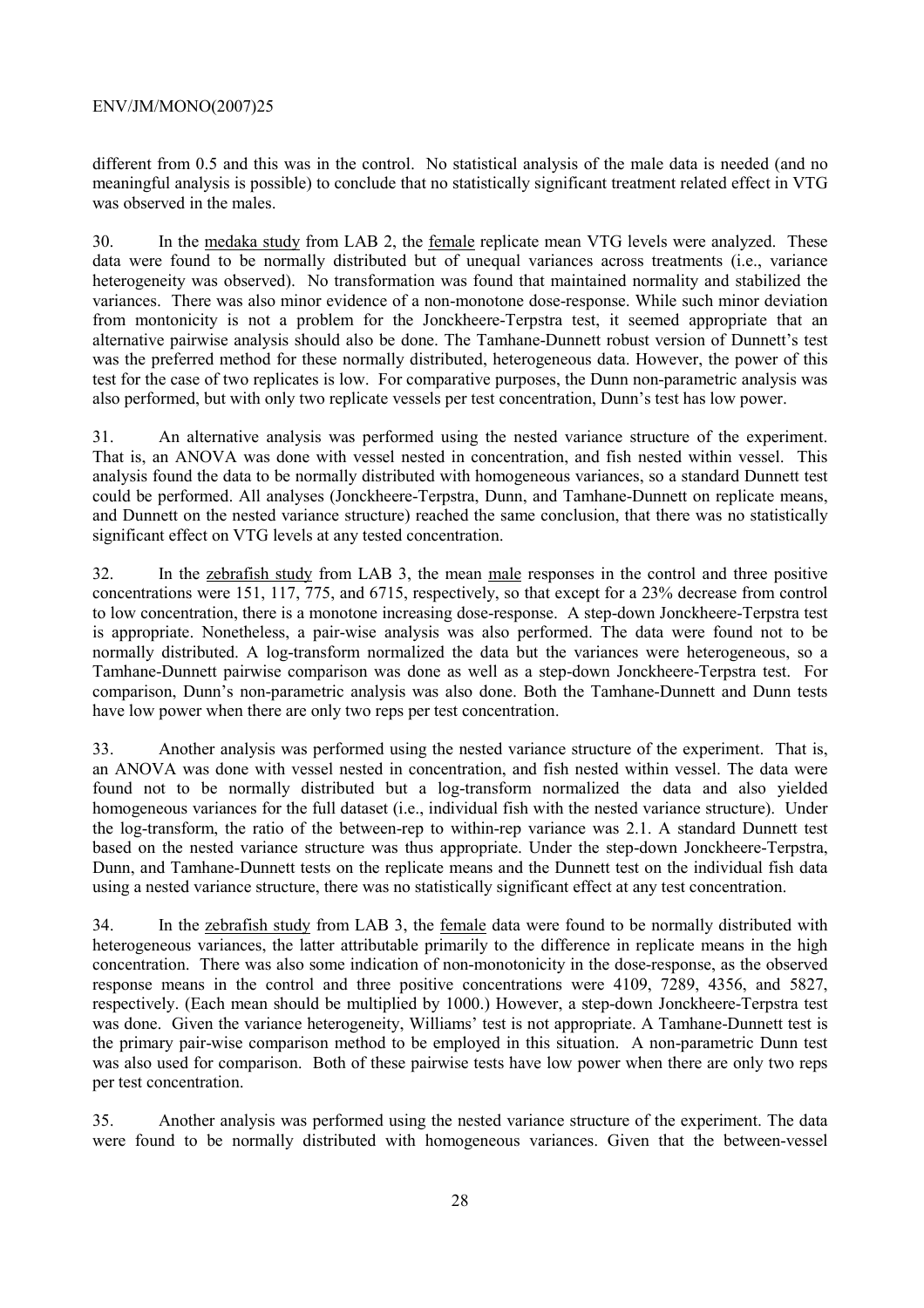variance was zero, there was little difference between this analysis and an analysis ignoring vessel. The data were found to be normally distributed with homogeneous variances, so a standard Dunnett test could be performed. By all methods considered, there was no statistically significant effect on VTG at any test concentration.

# **Secondary sex characteristics**

#### *Secondary sex characteristics in studies using potassium permanganate*

36. Quantifiable secondary sex characteristics are responsive to androgen stimulation in fathead minnow and medaka, not in zebrafish. In the fathead minnow study in LAB 1, the number of nuptial tubercles in male fathead minnow decreased dose-dependently, resulting in significant difference in the 900-µg/L treatment group. In the fathead minnow study in LAB 4 (not represented on Fig.11), there was no significant decrease in the number of tubercles between treated male and control male fish. The mean number of tubercles of male fish decreased from 16 in the control to 10 in the highest test concentration. The mean score of tubercles for male fish of one concentration, which is based on the rating of the tubercle size (1=present, 2=enlarged, 3=pronounced) decreased from 33 (100%) in the control to 12 (36%) in the highest test concentration of nominal 0.45 mg test item/L. However, this data based on the males survived until the end of the test and in the highest test concentration only three male fish survived. Therefore, this data should be interpreted with caution. The vertical bands strongly decreased in male fish of the highest test concentration of nominal 0.45 mg test item/L. Furthermore the male fish in this concentration showed no more territorial aggressiveness after the first week until the end of the test. These results are a consequence of the toxicity of potassium permanganate, because the fish survived showed also many signs of intoxication.

37. In the medaka study in LAB 2, number of the joint plate with papillary processes in male fish was not affected when exposed to potassium permanganate. In female fish no induction of nuptial tubercle or papillary process was observed during the exposure period.



**Fig. 11: Total score of nuptial tubercles in male fathead minnow exposed to potassium permanganate. \*, significant difference from the control (***p***<0.05).** 



**Fig. 12: Number of the joint plate with papillary processes in male medaka exposed to potassium permanganate. All fish died at 900µg/L.**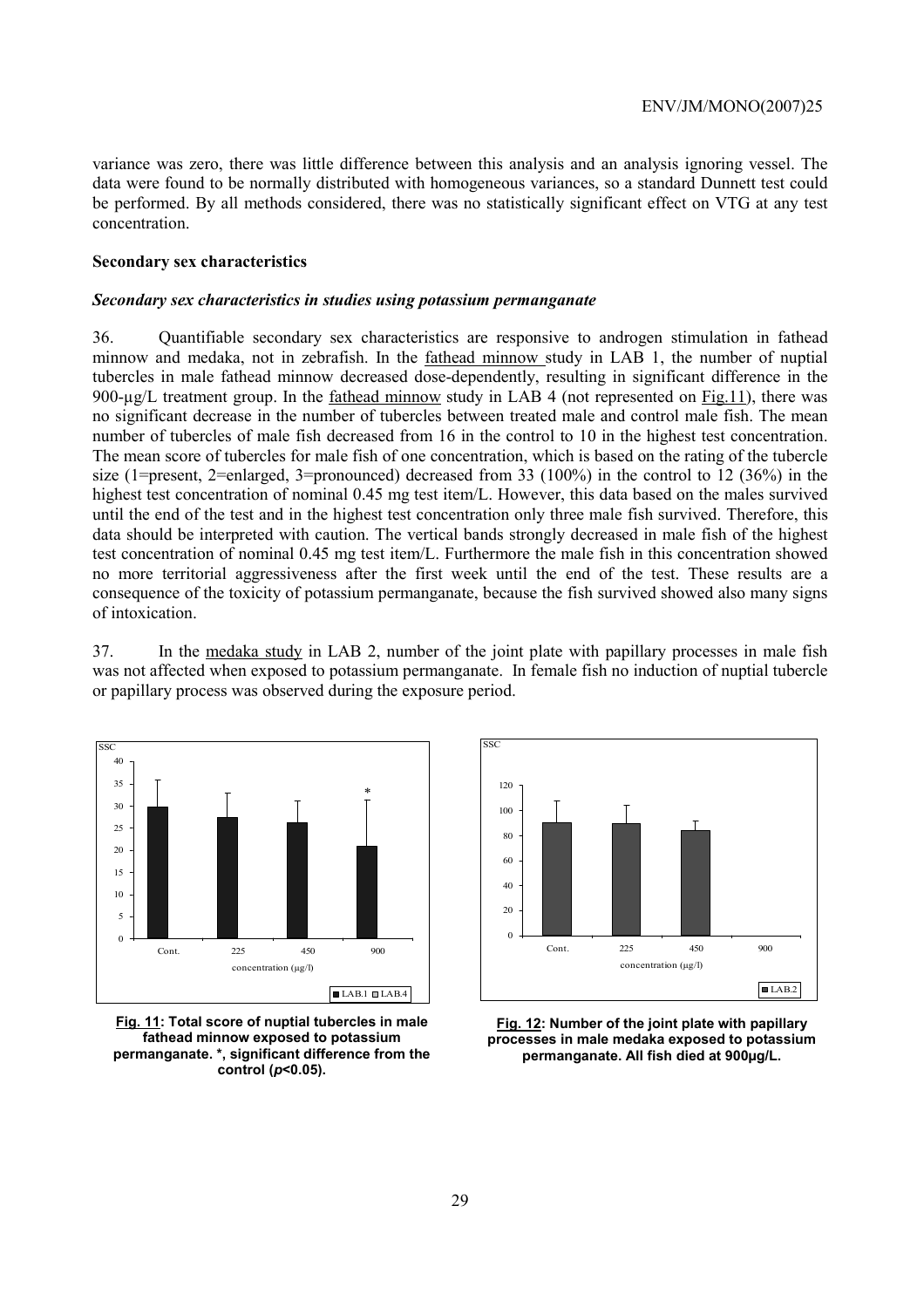#### *Secondary sex characteristics in studies using n-octanol*

38. In the fathead minnow study in LAB 4, there was no significant change in the number of tubercles between control male fish and male fish of all test concentrations (data not reported in Fig.13). The mean number of tubercles of male fish was 16.9, 20.4, 20.6 and 23.3 in the control and in the test concentrations of nominal 0.32, 1.0 and 3.2 mg test item/L, respectively. The mean score of tubercles for male fish, which is based on the rating of the tubercle size (1=present, 2=enlarged, 3=pronounced) did not differ significantly between the control and all test concentrations (see Table 4). The mean score of the fish was 33.3, 38, 38.8 and 38.6 in the control and in the test concentrations of nominal 0.32, 1.0 and 3.2 mg test item/L, respectively. The presence of vertical bands of the surviving fish did not differ between all test concentrations and the control. Furthermore, the surviving male fish showed normal territorial aggressiveness in all test concentrations and in the control.

39. In the medaka study in LAB 2, no significant difference was found in male fish (Fig.13). In female fish no induction of papillary process was observed during the exposure period.



**Fig. 13: Number of the joint plate with papillary processes in male medaka exposed to** *n***-octanol.** 

# **Gonad histology**

# *Gonad histology of potassium permanganate studies*

40. The results presented in this section are short descriptive summaries of the findings. In some cases more details are available in the laboratory report, in other cases only the Excel spreadsheet is available with relevant findings coded.

41. No details are available on the findings from the fathead minnow study from LAB 1.

42. In the fathead minnow study from LAB 4, a part from a few conspicuous alterations described below, most effects after exposure to potassium permanganate were only slight and can be interpreted as normal variability within a fish population. The major changes in fish exposed to potassium permanganate comprise three main effects: (1) general increase of fibrotic tissue in both sexes, (2) increased incidence of testicular degeneration and intraluminal histolytic cells in male testes; (3) decreased maturity in females after exposure to potassium permanganate. Changes after exposure to potassium permanganate indicate a more or less dose-dependent general toxicity, which is more obvious in male fish. Nevertheless, from the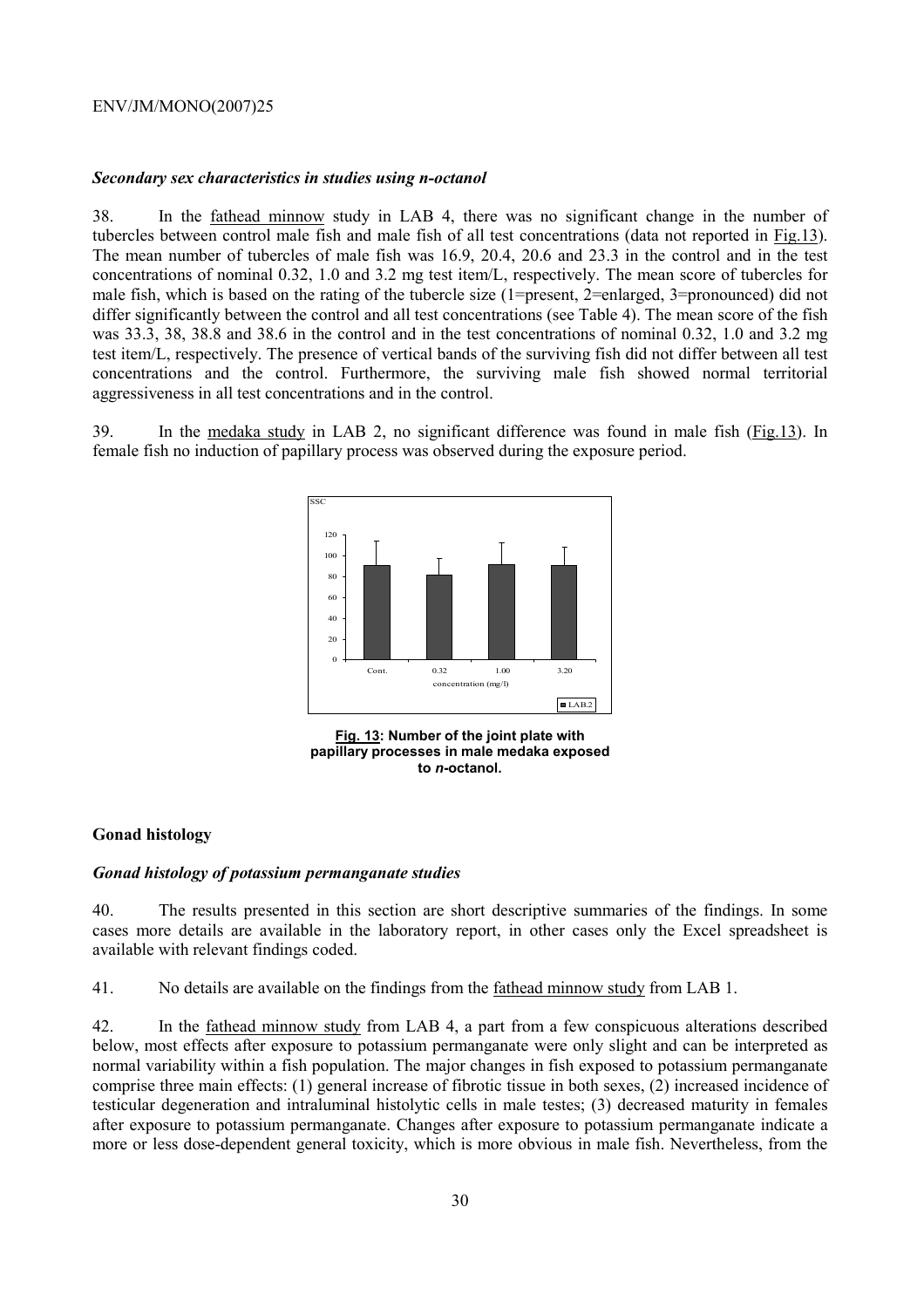results, there is no indication for any endocrine action of potassium permanganate in fathead minnow after 21 days of exposure.

43. In the medaka study performed in LAB 2, all male fish in control and treatment vessels appeared to be in a development stage of 2, also called mid-spermatogenic stage in males, where spermatocytes, spermatids, and spermatozoa are present in roughly equal proportions. Some intraluminal histiocytic cells were found in controls and treated fish. All females fish in control and treatment vessels appeared to be in a development stage of 2, also called mid-development in females, where at least half of observed follicles are early and mid-vitellogenic. Four cases of slight oocyte atresia (immature) were observed in treated fish.

44. In the zebrafish study from LAB 3, male fish in control and treatment vessels had testis at various stages of development, between 1 and 3, and there was no trend towards early or late development following chemical exposure. Male fish in the low and medium concentration level had increased Sertoli cells. Female fish in control had ovaries mainly at development stage 2, whereas there was a trend towards equal distribution of ovaries' development between stages 0, 2, 3 and 4 with increasing concentrations of potassium permanganate.

# *Gonad histology of n-octanol studies*

45. In the study on medaka performed in LAB 2, all male fish in control and treatment vessels appeared to be in a development stage of 2, also called mid-spermatogenic stage in males, where spermatocytes, spermatids, and spermatozoa are present in roughly equal proportions. Some intraluminal histiocytic cells were found in controls and treated fish. One cae of testicular degeneration was reported from a control fish. All females fish in control and treatment vessels appeared to be in a development stage of 2, also called mid-development in females, where at least half of observed follicles are early and midvitellogenic. Three cases of slight oocyte atresia (immature) were observed in treated fish. Two cases of increased macrophage aggregates were observed in treated fish.

46. In the study on fathead minnow performed in LAB 4, apart from a few conspicuous alterations, most effects after exposure to Octanol were only slight and can be interpreted as normal variability within a fish population. The overall changes in fish exposed Octanol reveal three main effects. (1) dosedependent hyperplasia of the ovarian wall in females exposed to Octanol; (2) phenomenons related to a reduced egg quality like increased occurrence of egg debris in the gonoduct and atresis of mature and immature oocytes; (3) decreased maturity in males of the highest concentration paired with an increased number of spermatids in mid-vitellogenic individuals that are probably linked general toxic stress after exposure to Octanol. Changes after exposure to Octanol indicate a more or less dose-dependent toxic action, which is more obvious in female fish. Nevertheless, from the results there is no indication for endocrine action of octanol in fathead minnow after 21 days of exposure.

47. In the study on zebrafish performed in LAB 3, male fish in control and treatment vessels had testis mainly at stages of development 2 and 3, and there was an increasing number of fish at stage 3 with increasing octanol concentrations. Male fish with testis ova were reported at the medium concentration. Female fish in control and treatment levels had ovaries at various development stages and there was no particular noticeable trend. Other findings like oocyte atresia and interstitial fibrosis were found at all treatments, including in the control.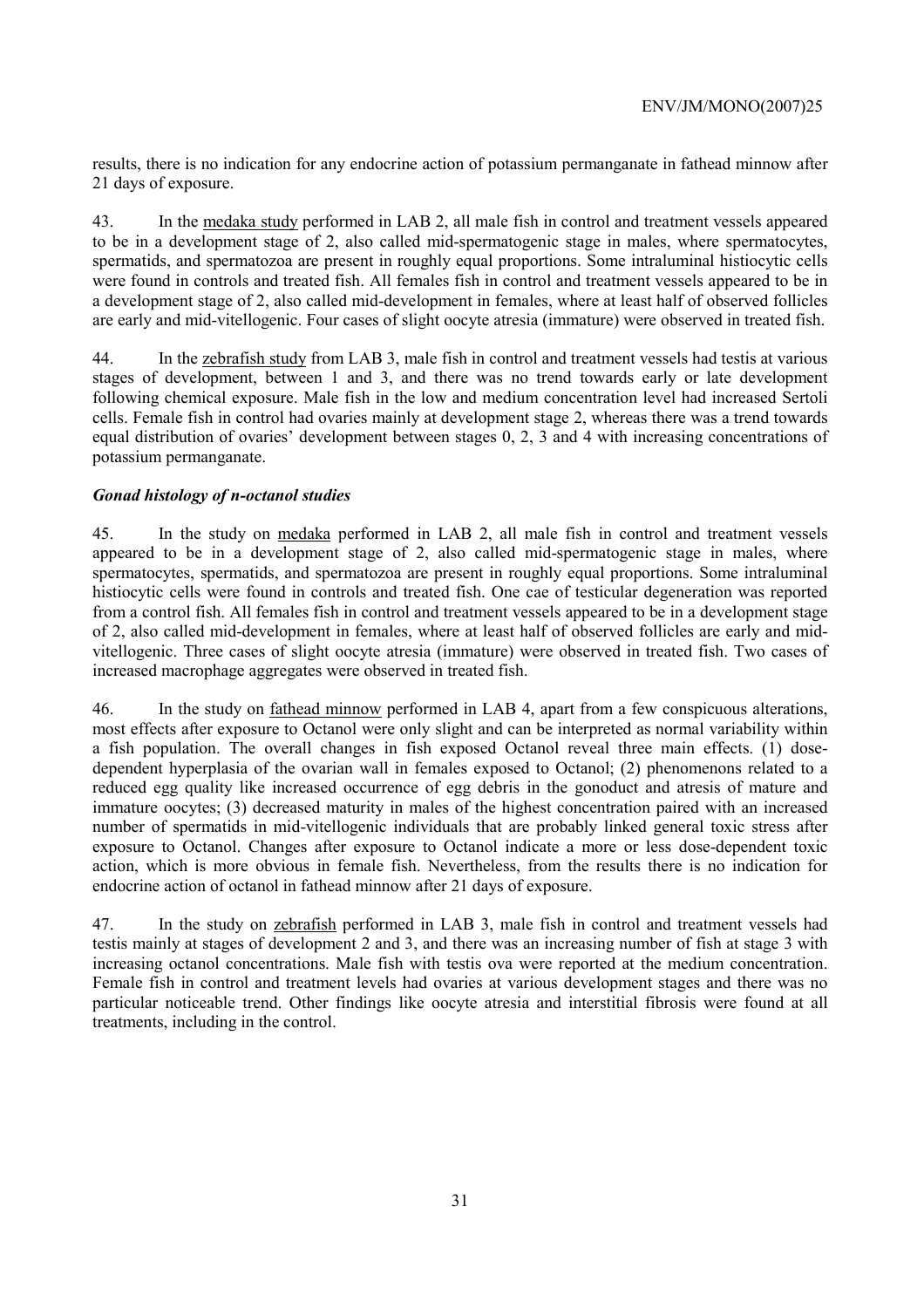# **DISCUSSION**

# **Overview of the Phase 2 studies**

48. The use of substances not expected to stimulate a response on the endpoints measured (negative substances) in a test is essential to estimate the rate of false positive generated by the test. This is important for examining the specificity of the test, i.e. whether positive findings are truly active on the endocrine system. This is also important for minimizing the number of higher-tier tests, including the animals used, that would be conducted based on false positive results in a lower-tier test.

49. As far as Phase 2 VTG results are concerned, potassium permanganate and *n*-octanol did not affect VTG levels in either male or female fish of the three fish species, except for one false positive finding (decreased VTG in females) in the fathead minnow study from LAB 1 on potassium permanganate, at the intermediate concentration level, which was not confirmed at the highest concentration. From the zebrafish study on potassium permanganate, there was an interesting observation: when taking the individual fish as the unit of analysis rather than the replicate mean, a statistically significant result was found at the low concentration (decreased VTG in females) which highlights the importance of properly choosing the unit of analysis. Generally in Phase 2 studies mortality was high at the high concentration levels in the potassium permanganate experiments that care should be exercised in the interpretation of results.

50. Potassium permanganate and *n-*octanol did not affect secondary sex characteristics in males and females medaka and fathead minnow, except one false positive finding (decrease number of nuptial tubercles in males) in the fathead minnow study from LAB 1 on potassium permanganate, resulting in a significant difference at the highest concentration. The fecundity and fertility of medaka and zebrafish decreased dose-dependently in the potassium permanganate studies. The reduction in fecundity and fertility was also observed in zebrafish exposed to *n*-octanol. In the fathead minnow studies, spawning was rather irregular at any treatment level, including in the control, despite efforts undertaken to place fathead minnow in optimal spawning conditions (4 females and 2 males per test vessel); thus no trend could be drawn from the fathead minnow spawning data. The sub-optimal spawning conditions in LAB 4 were explained by the young age of fish at the start of the study, thus fish could not be properly sexed and the sex ratio was affected in some test aquaria.

51. As a conclusion from this Phase 2 study using negative substances, the 21-day fish screening assay appears to be rather robust and specific enough to discriminate between substances with endocrine active properties and other substances. More care should be exercised in selecting the appropriate concentrations for the test avoiding toxic doses that will kill the fish at the highest treatment level, and thereby loosing important information. Vitellogenin is a robust endpoint for the detection of estrogenic and aromatase inhibiting substances, and does not seem to be prone to generate false positive outcomes. Secondary sex characteristics (papillary processes in medaka and nuptial tubercles in fathead minnow) also appear to be rather robust, but care should be exercised in interpreting the data, as false positive outcomes may sometimes be encountered. As experience is gained in the laboratories applying the test, the nuptial tubercles count should become more robust. There may be a need to develop guidance on data interpretation for regulatory purpose, based on experience gained in these validation studies and on scientific expertise available from members of the VMG.

52. Following consultation with the VMG-eco in January 2007, a special effort has been put on the statistical analysis of the data to determine the most appropriate statistical test to use based on the characteristics of the data, and also to determine the most suitable number of replicates per treatment level.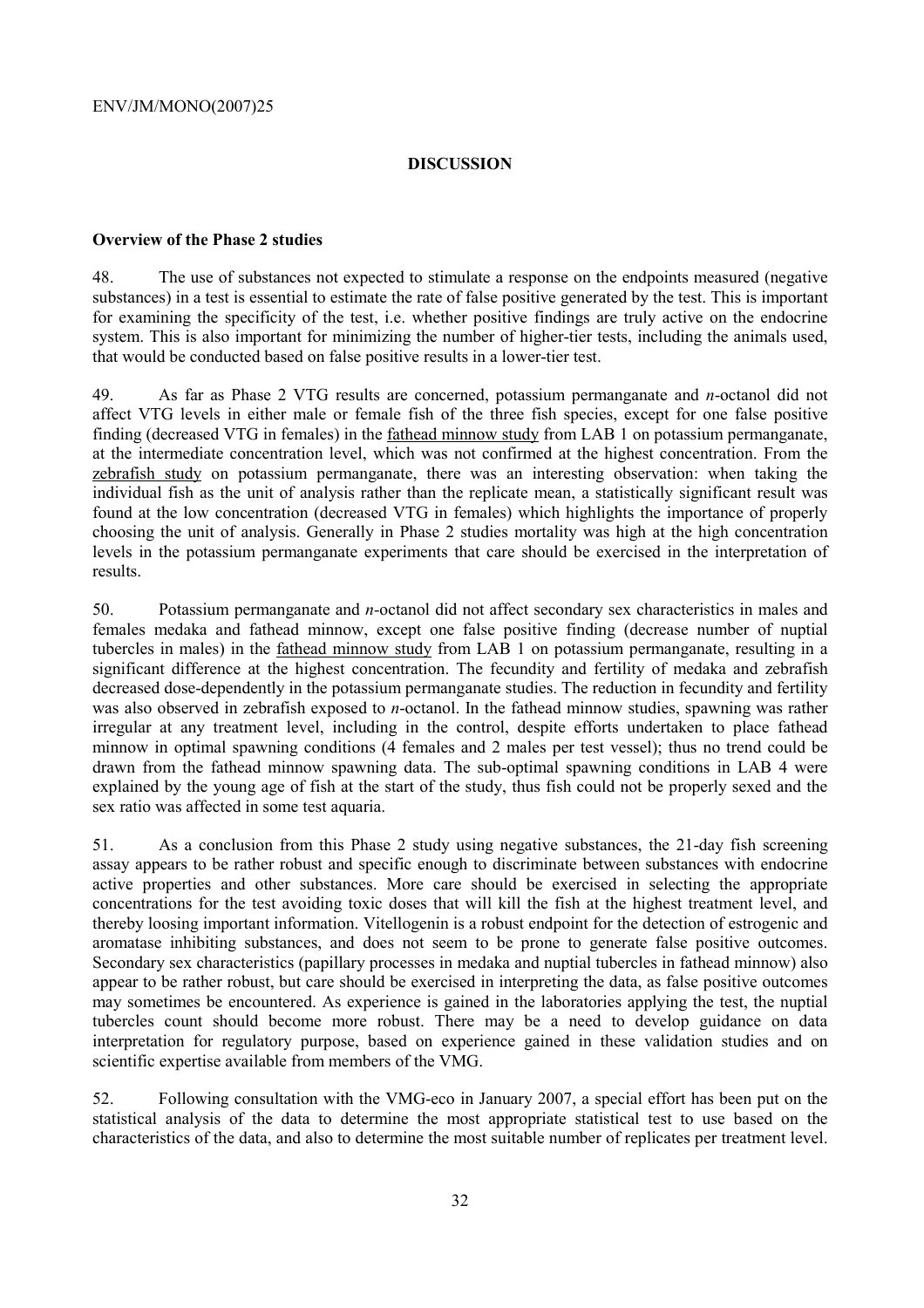As a result, a statistical flowchart has been produced (Annex 1) to guide the laboratories for the data handling. Power simulations have been run to determine the most appropriate statistical test when the number of replicate varies between 2 and 4, and the number of fish fluctuates between 2 and 8. This is presented in Annex 2 to this report. There is evidence that increasing the number of replicates from 2 to 4 will increase the power of the test to detect a difference when it is statistically significant; this will be documented so that a formal decision can be taken on the replicate number.

# **Detailed discussion of negative substances in each endpoint**

# *Potassium permanganate*

#### *General aspects*

53. The test results in all studies are valid because the mortality in controls, dissolved oxygen and water temperature in the test solutions were within the acceptability criteria of the protocol (10%), except in one fathead minnow study from LAB 4 where mortality in the control was as high as 16% in the *n*octanol study. The results of analytical chemistry showed that the measured concentrations of potassium permanganate in LAB 2, LAB 3 and LAB 4 remained > 80% of the nominal concentrations throughout the exposure period, while those in LAB 1 were 50–80% of the nominal. LAB 4 used a lower concentration range: 112.5-450µg/L. In medaka study, all fish in the 900 µg/L treatment group died during the exposure period. Potassium permanganate is known as a strong oxidizer. In this treatment group, various symptoms were observed before the death. Although the preliminary study in the U.S. showed that the 96-hr  $LC_{50}$ with mature fathead minnow under conditions of the reproduction assay was determined to be 2.5 mg/L which was higher than the exposure levels of this study (225–900 µg/L), susceptibility of medaka to potassium permanganate may be higher that those of fathead minnow and zebrafish.

# *VTG*

54. In this validation work, the VTG levels in exposed males and females were not affected in fathead minnow, medaka and zebrafish exposed to potassium permanganate, with one exception at one concentration level for female fathead minnow. This result is in concordance with information available from the *in vitro* receptor binding assays (ERα and AR) and transcription activation (ERα and AR) assays which gave negative results (Table 1). Vitellogenin measurement is a robust and specific endpoint in this assay.

# *Secondary sex characteristics*

55. The secondary sex characteristics in medaka and fathead minnow of both sexes were not affected in potassium permanganate studies, except in one study from LAB 1 at the highest concentration. The total score of nuptial tubercles in male fathead minnow decreased dose-dependently in LAB 1, resulting in a significant difference at the highest concentration. A few reports have been published showing that the number of nuptial tubercles decreased in fathead minnow exposed to weak and strong estrogens (6) (7). It is unlikely that the reduction of secondary sex characteristics of male fathead minnow was caused by endocrine disruption associated with androgen or estrogen hormone receptor. Other possible causes are unclear yet, but this false positive outcome may restrict the use of secondary sex characteristics observations to females only, where nuptial tubercles are unequivocally formed in females exposed to androgenic substances.

# *Spawning status*

56. In the observation of spawning status, potassium permanganate caused reduction in fertility and fecundity of medaka and zebrafish; no clear effect was found in fathead minnow study. Although several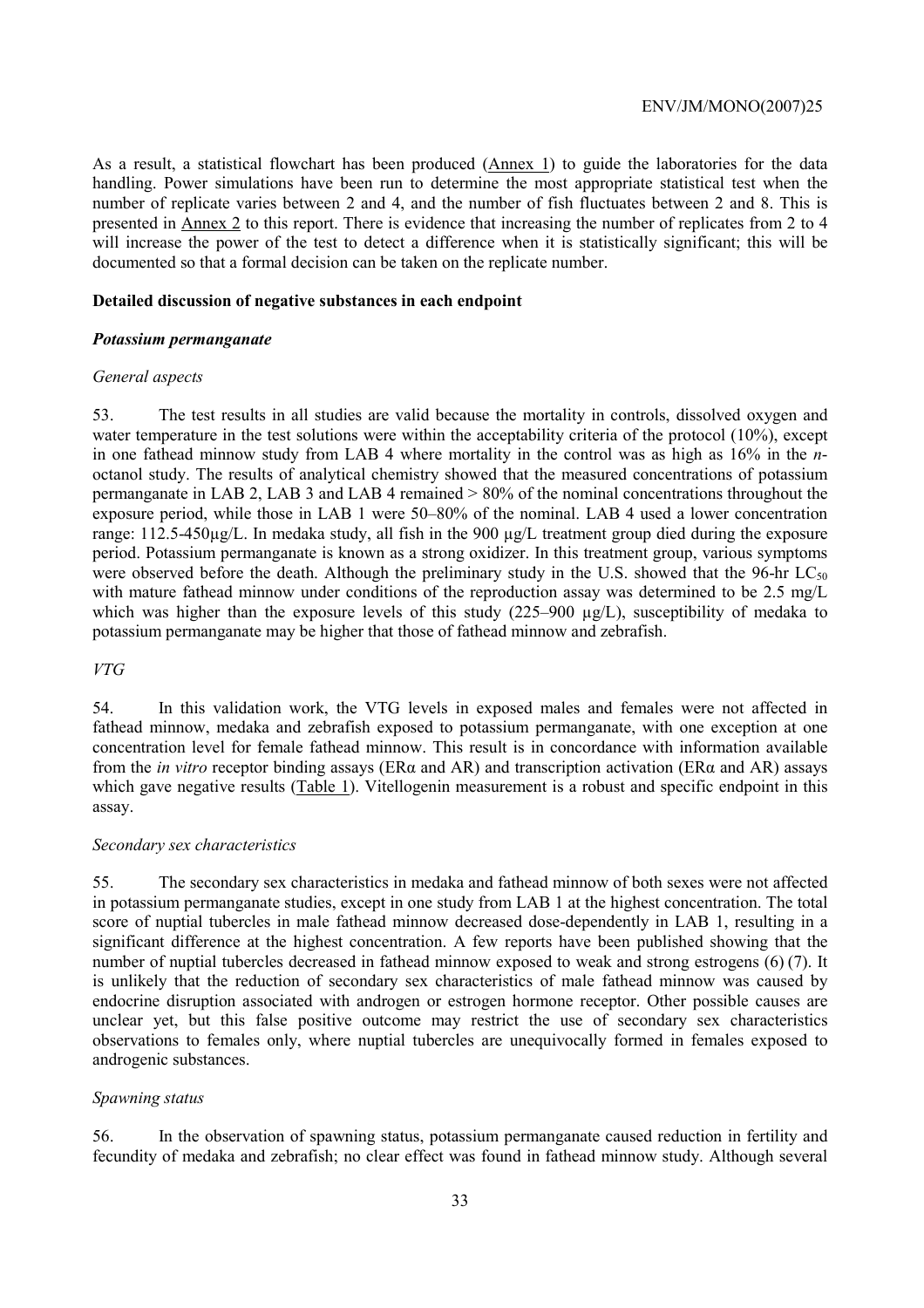reports have been made of reduced fecundity on the exposure to endocrine disrupting chemicals in medaka (10-12) and fathead minnow (5, 13, 14). One of the reasons for reduced fecundity may be the toxic effects of potassium permanganate. Another reason of spawning reduction may be the inhibition of sexual behavior (15). Spawning status is a good and sensitive indicator of the general health of the fish.

# *n-octanol*

# *General aspects*

57. The test results in all studies are valid because the mortality in controls, dissolved oxygen and water temperature in the test solutions were within the acceptability criteria of the protocol (10%0, except in one study in LAB 4 where mortality was 16% in the control. The results of analytical chemistry showed that the measured concentrations of *n*-octanol in LAB 2 remained about >80% of the nominal concentrations throughout the exposure period, while those in LAB 3 and LAB 4 decreased as time advanced, resulting in 12-58% of the nominal concentrations. Reduced concentrations in LAB 3 were probably caused by biodegradation of the *n*-octanol, while biodegradation had low impact in LAB 2. The difference in actual concentrations of *n*-octanol in these laboratories might be caused by the difference in volume exchange of the test solution; 17 times a day in LAB 2 and 5 times a day in LAB 3.

# *VTG*

58. In this validation work, the VTG levels in exposed males and females were not affected in fathead minnow, medaka and zebrafish exposed to *n*-octanol. This result is in accordance with the information from *in vitro* receptor binding assays (ER and AR) and transcription activation (ER and AR) assays which gave negative results for this substance (Table 1). Vitellogenin measurement is a robust and specific endpoint in this assay.

# *Secondary sex characteristics*

59. The secondary sex characteristics were not affected in males and females of fathead minnow and medaka exposed to n-octanol. This result is in accordance with information from *in vitro* receptor binding assays (ER and AR) and transcription activation (ER and AR) assays for this substance which gave negative results for this substance (Table 1).

# *Spawning status*

*60. n*-Octanol caused a slight reduction in fertility in medaka study, and the fertility and fecundity decreased in the highest concentration of zebrafish study. The study in fathead minnow showed very irregular spawning, despite efforts made to accommodate the protocol to that species, by holding two males and four females in each test vessel to avoid territorial aggressiveness of male fish. Thus it is difficult to derive conclusion on fathead minnow spawning. The reason for the inhibition of reproduction in medaka and zebrafish is uncertain, one cause might simply be the general toxicity of *n*-octanol, as the acute toxicity values of this substance to fish (2–4 mg/L) is quite close to the nominal concentrations in this study. Another possibility might be the growth of bacteria through biodegradation of the test substance, which then caused stresses the test fish, resulting in reduced sexual behavior.

# **Recommendations and Next steps**

61. It was agreed at the EDTA Task Force in April 2006 that the 21-day fish endocrine screening assay should include vitellogenin secondary sex characteristics measurements, which appear to be the most relevant and reliable endpoints for the detection of estrogenic, aromatase inhibitors and androgenic substances.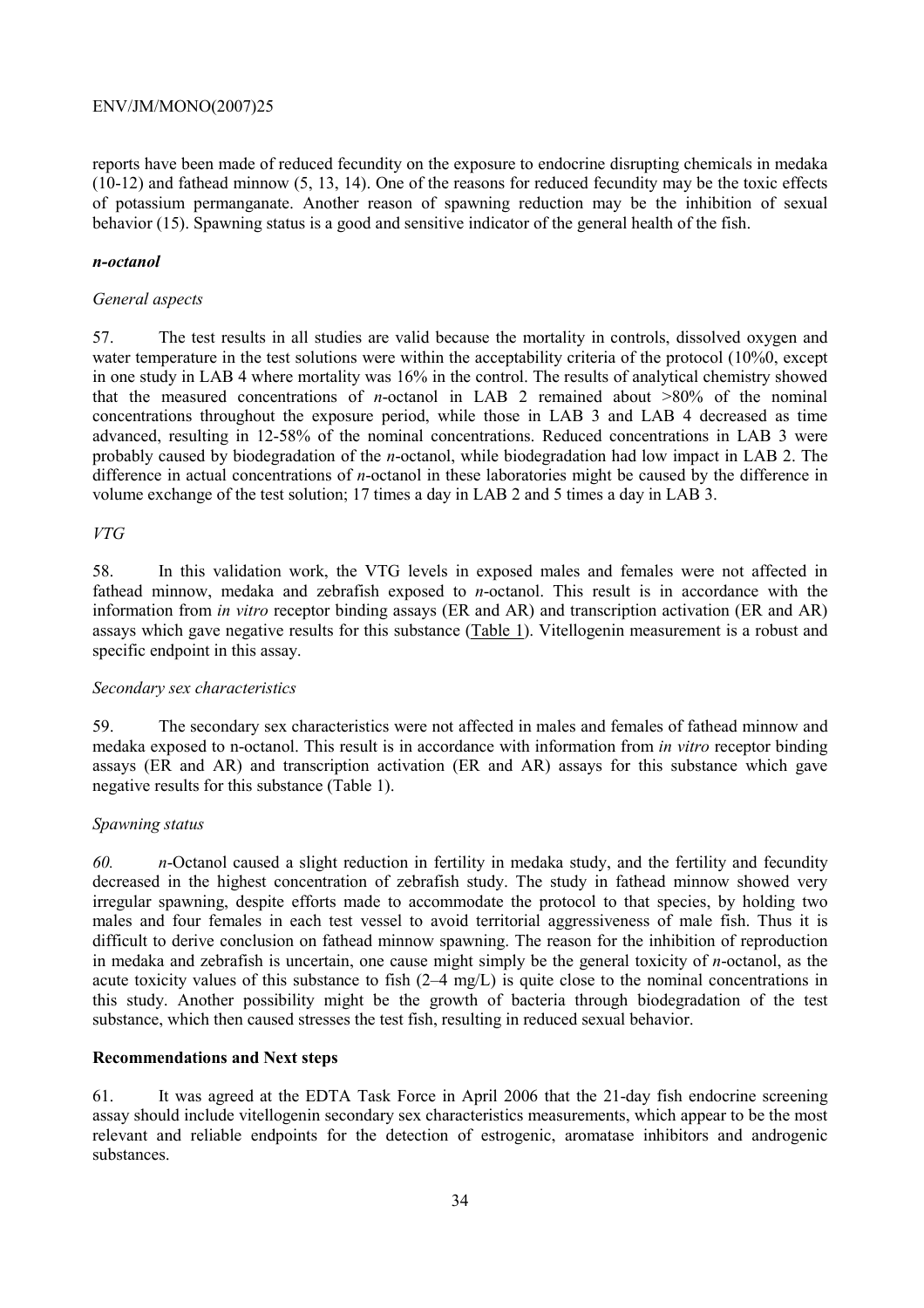62. It was agreed that the validation of the assay is now ready for the peer-review stage, at least for the medaka fish species. The data base of the 21-day fish endocrine screening assays conducted on medaka is becoming quite large as Japan has conducted additional studies on several weakly active estrogens. The report of these studies is available at: http://www.env.go.jp/en/chemi/ed/rt\_medaka.pdf). To increase the size of the dataset on the fathead minnow and zebrafish, additional studies are in progress for the following weakly active substances: 4-tert-octylphenol (fathead minnow and zebrafish), androstenedione and pentachlorophenol (fathead minnow only). The results will be reported separately, under Phase 3.

#### **REFERENCES**

- 1. Lee WK, Lee KW, Kwak EJ, Yang SW, Park JC, Joo HS, Lee WJ, Lee WB. 2003. Effects of environmental endocrine disruptors on the sex differentiation in Korean rockfish, *Sebastes schlegeli*. Water Sci Technol, 47:65-70.
- 2. Broderius, S., and M. Kahl. 1985. Acute toxicity of organic mixtures to the fathead minnow. Aquatic Tox. 6:302–322.
- 3. Pickering, Q., J. Lazorchak and K. Winks. 1996. Subchronic sensitivity of one-, four-, and sevenday-old FHM larvae to five toxicants. Environ.Tox.Chem. 15(3): 353–359.
- 4. Tsuji, S., Y. Tonogai, Y.Ito, and S. Kanoh. 1986. The influence of rearing temperatures on the toxicity of various environmental pollutants for Killifish (*Oryzias latipes)*. J.HYG.Chem>/Eisei Kagaku 32(1):46–56.
- 5. Ankley, G.T., Jensen, K.M., Kahl, M.D., Korte, J.J., Makynen, E.A. (2001) Description and evaluation of a short-term reproduction test with the fathead minnow (*Pimephales promelas*). *Environmental Toxicology & Chemistry*, 20, 1276–1290.
- 6. Miles-Richardson SR, Kramer VJ, Fitzgerald SD, Render JA, Yamini B, Barbee SJ, Giesy JP. 1999. Effects of waterborne exposure of 17β-estradiol on secondary sex characteristics and gonads of fathead minnows (*Pimephales promelas*). *Aquat Toxicol* 47:129–145.
- 7. Harries JE, Runnalls T, Hill E, Harris C, Maddix S, Sumpter JP, Tyler CR. 2000. Development of a reproductive performance test for endocrine disrupting chemicals using pair-breeding fathead minnows (*Pimephales promelas*). *Environ Sci Technol* 34:3003–3011.
- 8. Kime DE. 1998. *Endocrine Disruption in Fish*. Kluwer Academic, Norwell, MA, USA.
- 9. Borg B. 1994. Androgens in teleost fishes. *Comp Biochem Physiol C* 109:219–245.
- 10. Gronen S, Denslow N, Manning S, Barnes S, Barnes D, Brouwer M. 1999. Serum vitellogenin levels and reproductive impairment of male Japanese medaka (*Oryzias latipes*) exposed to 4-*tert*octylphenol. *Environ Health Perspect* 107:385–390.
- 11. Kang IJ, Yokota H, Oshima Y, Tsuruda Y, Yamaguchi T, Maeda M, Imada N, Tadokoro H, Honjo T. 2002. Effects of 17β-estradiol on the reproduction of Japanese medaka (*Oryzias latipes*). *Chemosphere* 47:71–80.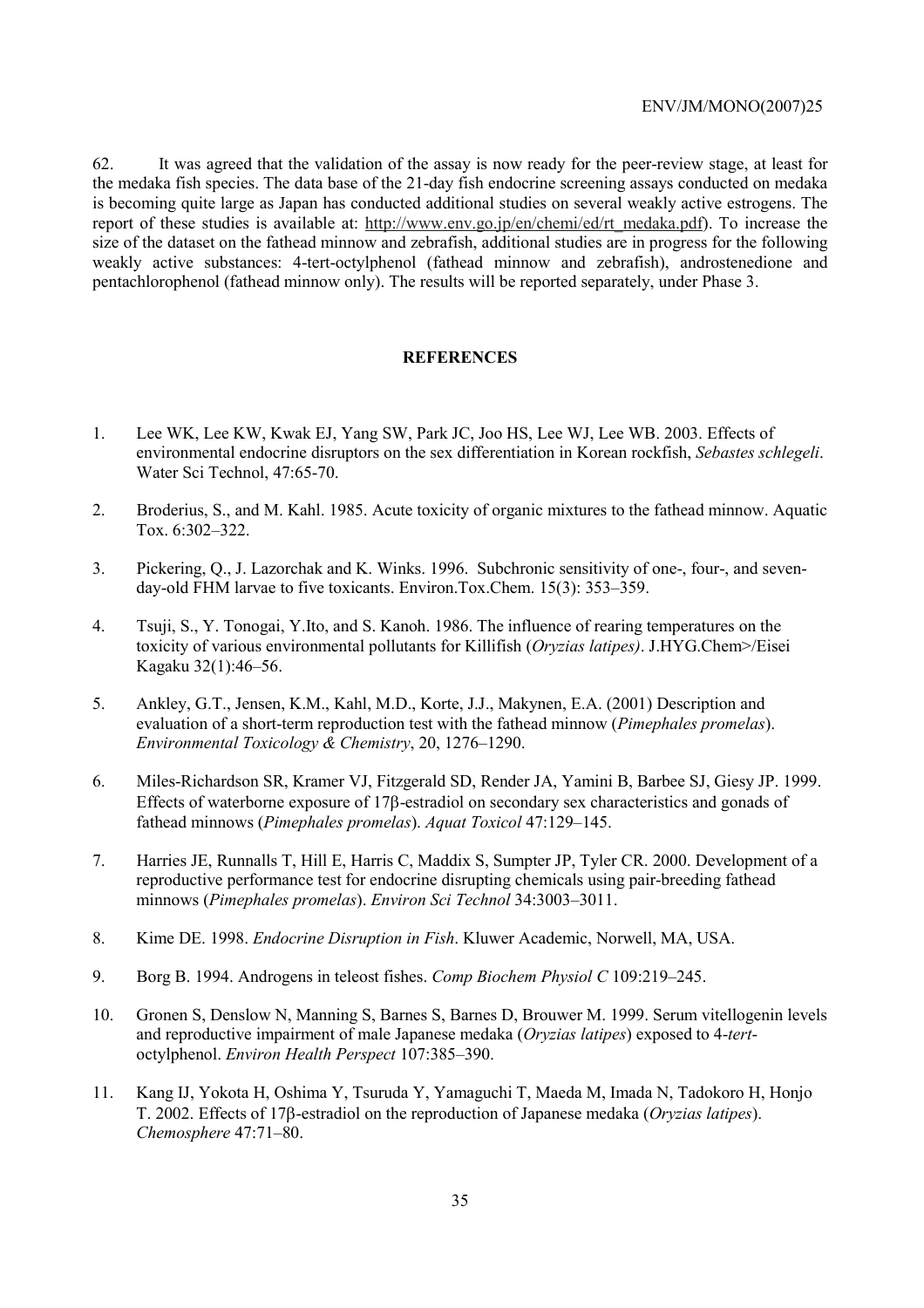- 12. Seki M, Yokota H, Matsubara H, Tsuruda Y, Maeda M, Tadokoro H, Kobayashi K. 2002. Effect of ethinylestradiol on the reproduction and induction of vitellogenin and testis-ova in medaka (*Oryzias latipes*). *Environ Toxicol Chem* 21:1692–1698.
- 13. Kramer VJ, Miles-Richardson S, Pierens SL, Giesy JP. 1998. Reproductive impairment and induction of alkaline-labile phosphate, a biomarker of estrogen exposure, in fathead minnows (*Pimephales promelas*) exposed to waterborne 17β-estradiol. *Aquat Toxicol* 40:335–360.
- 14. Harries JE, Runnalls T, Hill E, Harris CA, Maddix S, Sumpter JP, Tyler CR. 2000. Development of a reproductive performance test for endocrine disrupting chemicals using pair-breeding fathead minnows (*Pimephales promelas*). *Environ Sci Technol* 34:3003–3011.
- 15. Gray MA, Teather KL, Metcalfe CD. 1999. Reproductive success and behavior of Japanese medaka (*Oryzias latipes*) exposed to 4-tert-octylphenol. *Environ Toxicol Chem* 18:2587–2594.
- 16. OECD, 2006. Current Approaches in the Statistical Analysis of Ecotoxicity Data: A Guidance to Application, No. 54, Series on Testing and Assessment.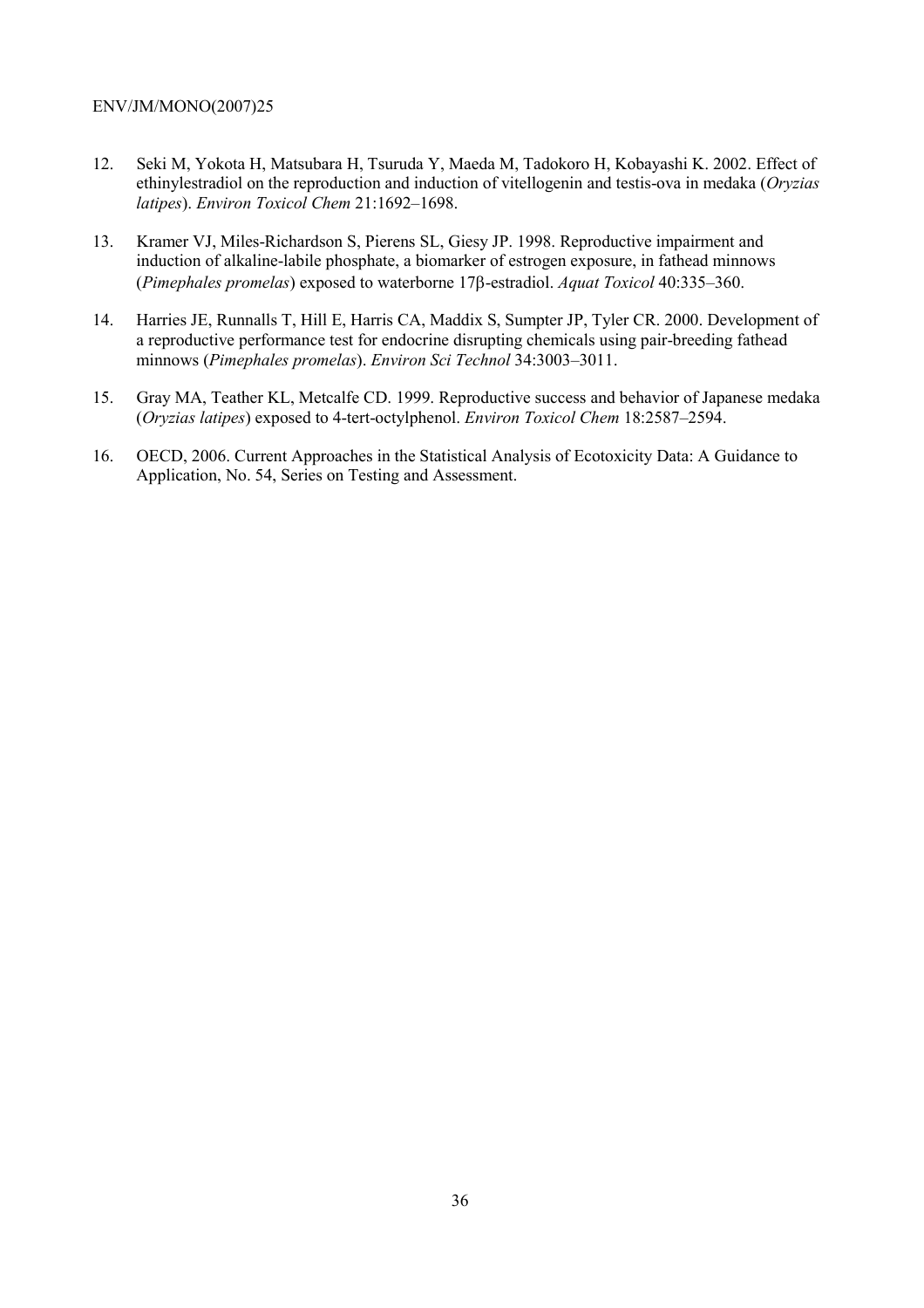# **ANNEX 1**

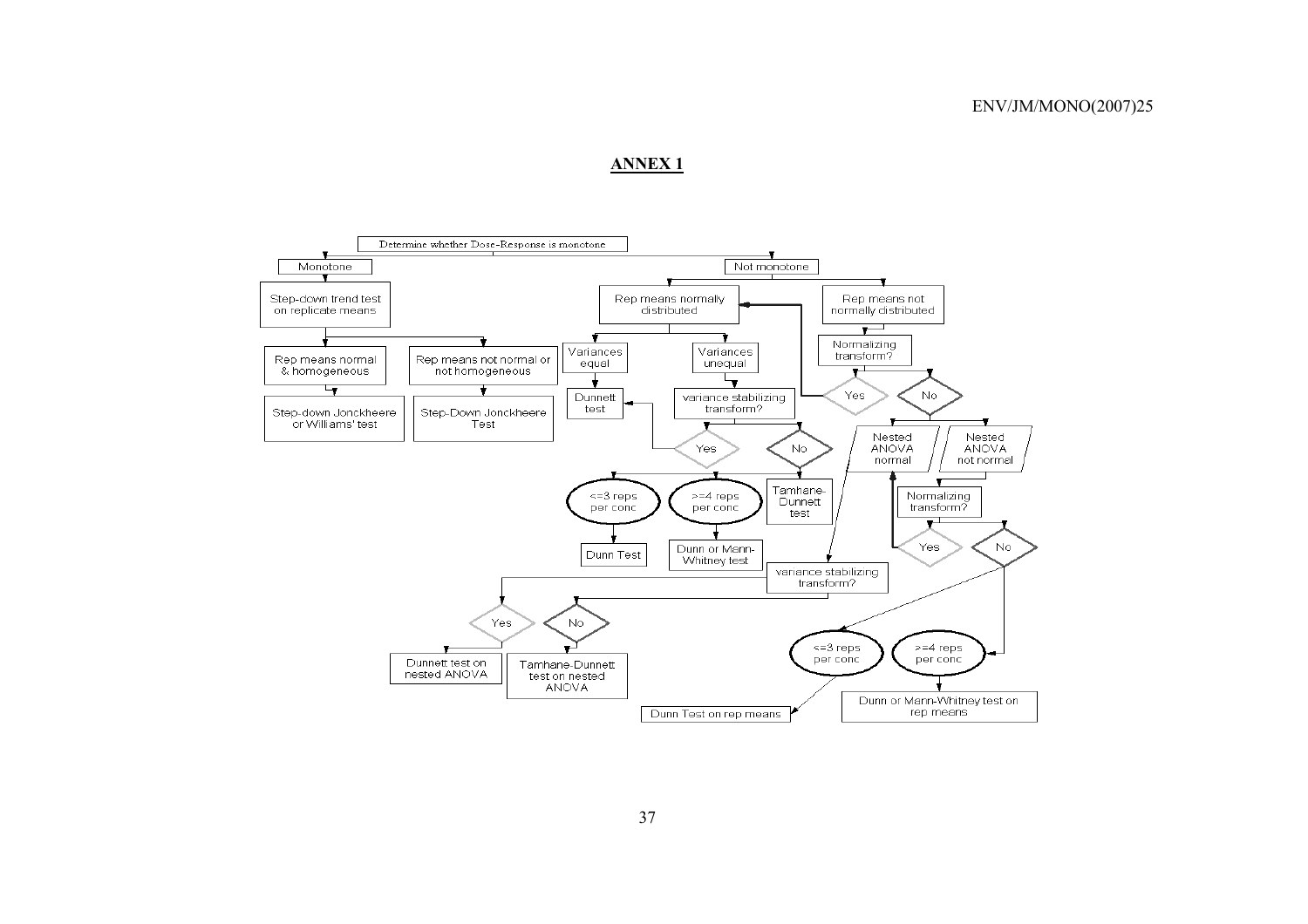### **ANNEX 2**

## **POWER PROPERTIES OF TESTS TO DETECT EFFECTS ON VTG**

 The first three plots below are for two reps per concentration (control or positive test concentration). These three plots show the maximum, median, and minimum variance scenarios, respectively, based on previous data. These plots make clear that the Mann-Whitney test has zero power to detect as statistically significant an effect no matter how large. Dunn's test does have positive power to detect an effect, but the power is markedly less than the power of Dunnett's test or the trend-based Williams and Jonckheere tests. The latter two tests assume a monotone dose-response shape. Both tests are appropriate when the deviation from monotonicity is not severe but are inappropriate for severe nonmonotonicity. Dunnett's test assumes normality and variance homogeneity. Dunn's test makes no such assumption.

 The last plot shows the power of these tests when there are four replicate vessels per concentration under the maximum variance scenario. The Mann-Whitney and Dunn tests are seen to have very similar power properties only marginally less than Dunnett's test.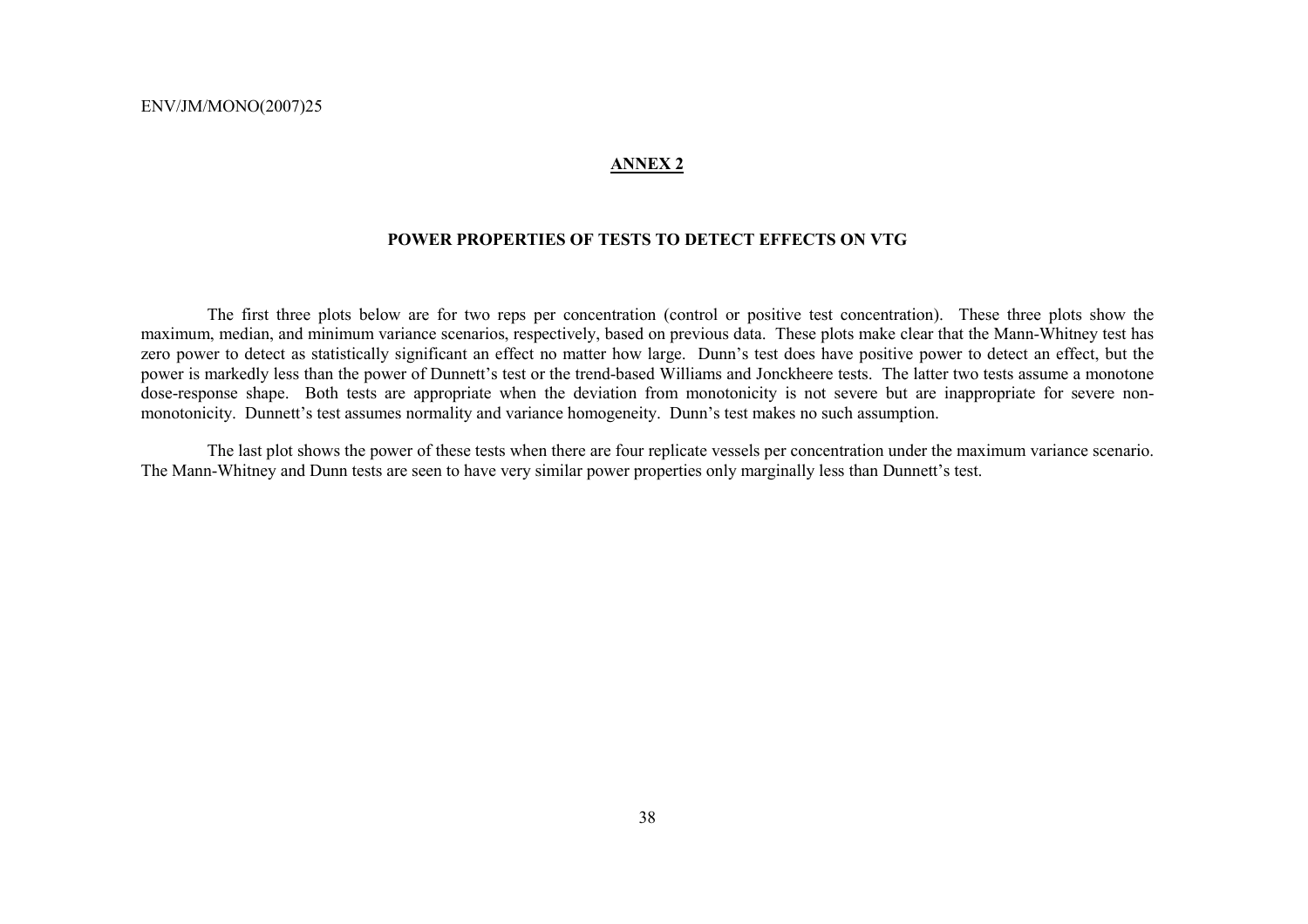

Left col: Square-root allocation **Right col: Equal allocation** 

Top row: 2 reps of 8 fish Bottom row: 2 reps of 2 fish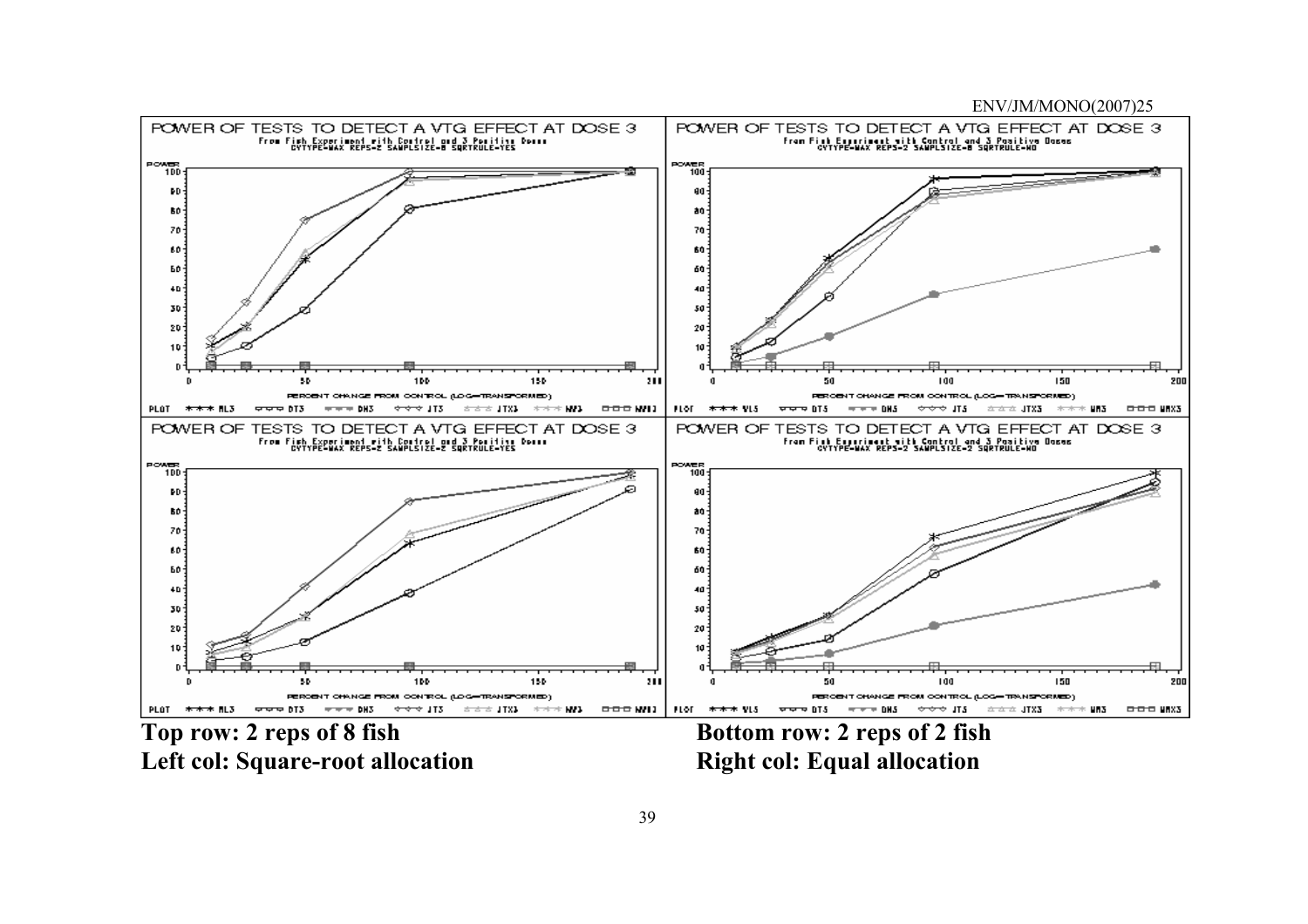



Left col: Square-root allocation **Right col: Equal allocation**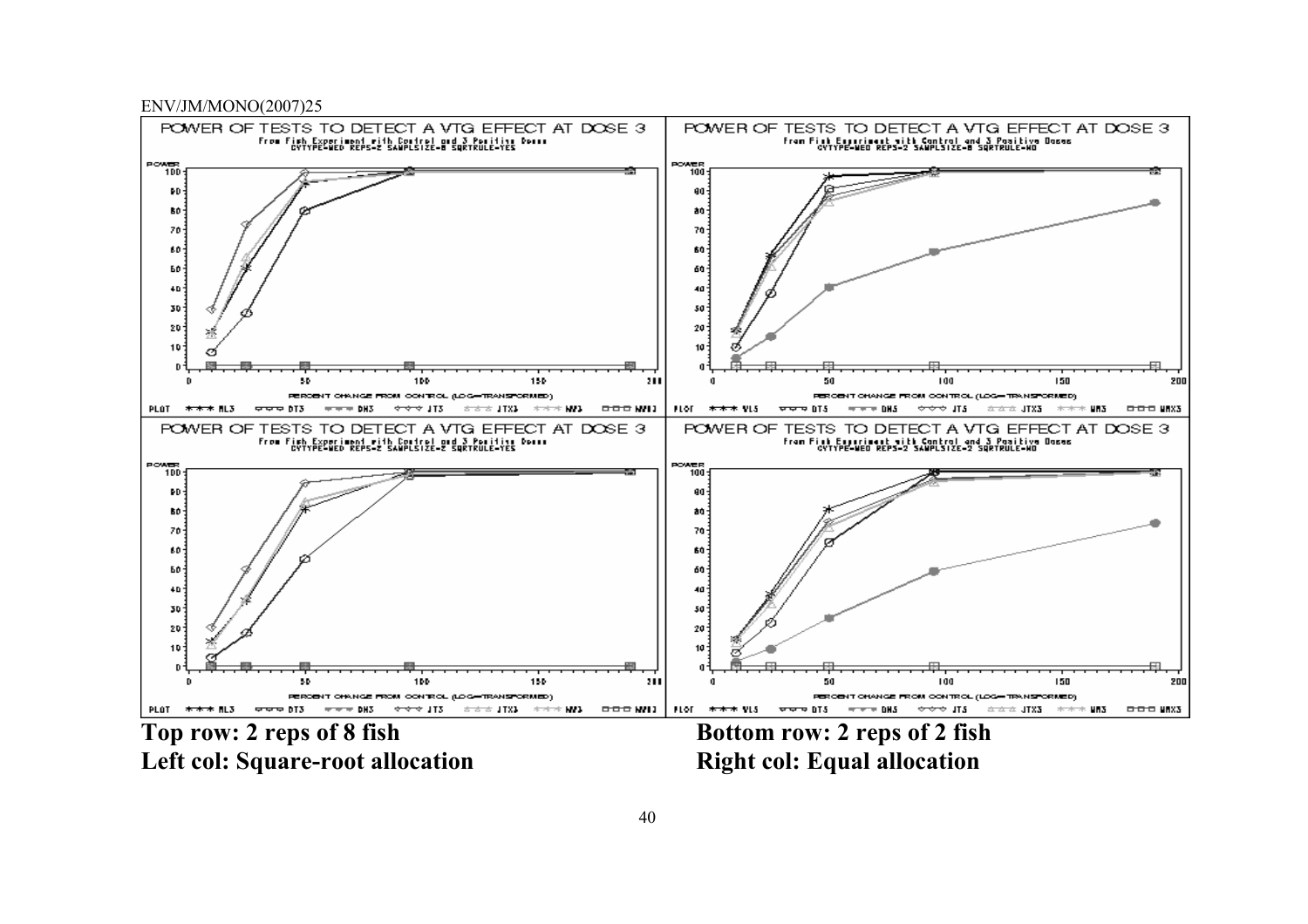

Top row: 2 reps of 8 fish Bottom row: 2 reps of 2 fish Left col: Square-root allocation **Right col: Equal allocation**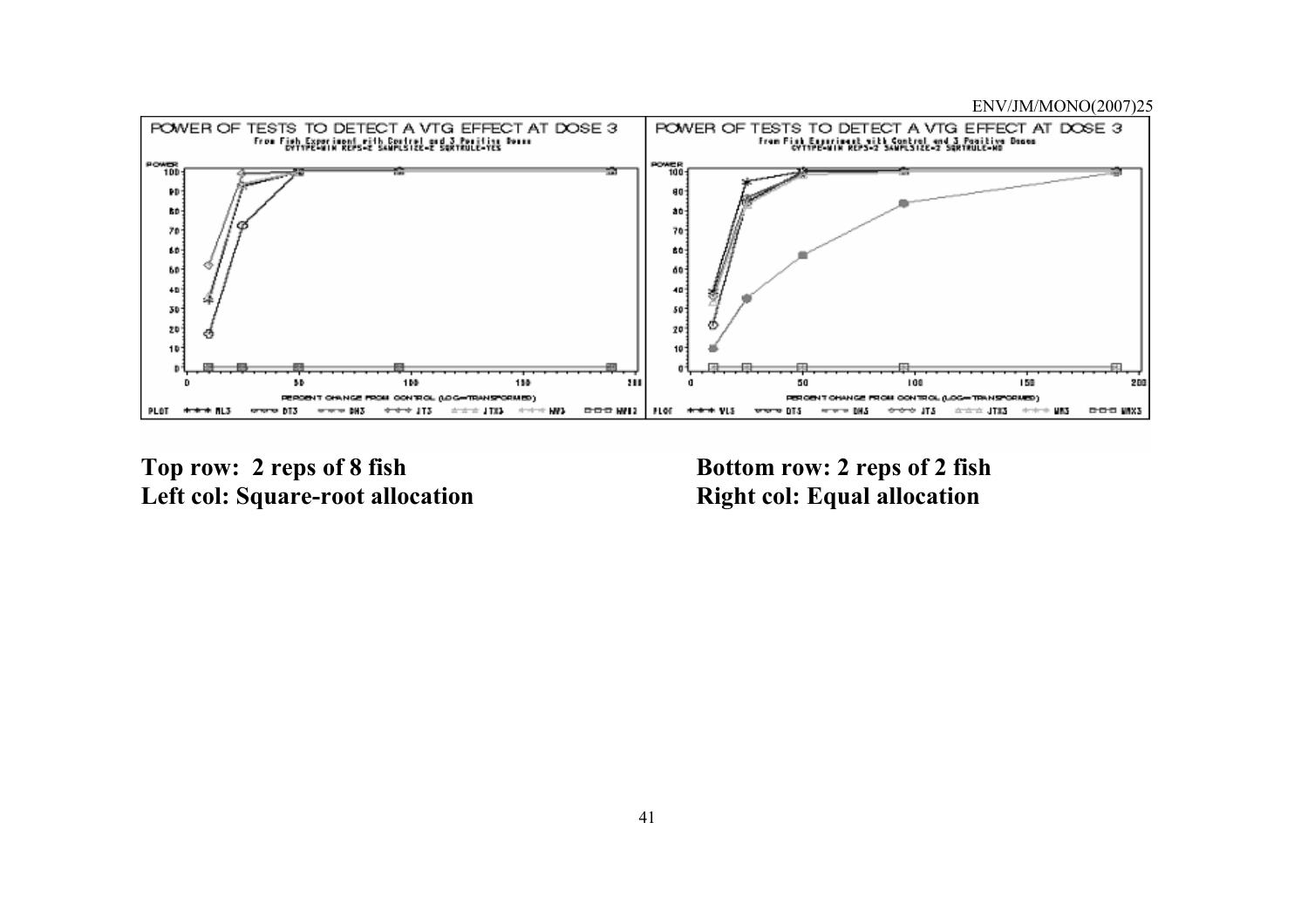

Left col: Square-root allocation **Right col: Equal allocation**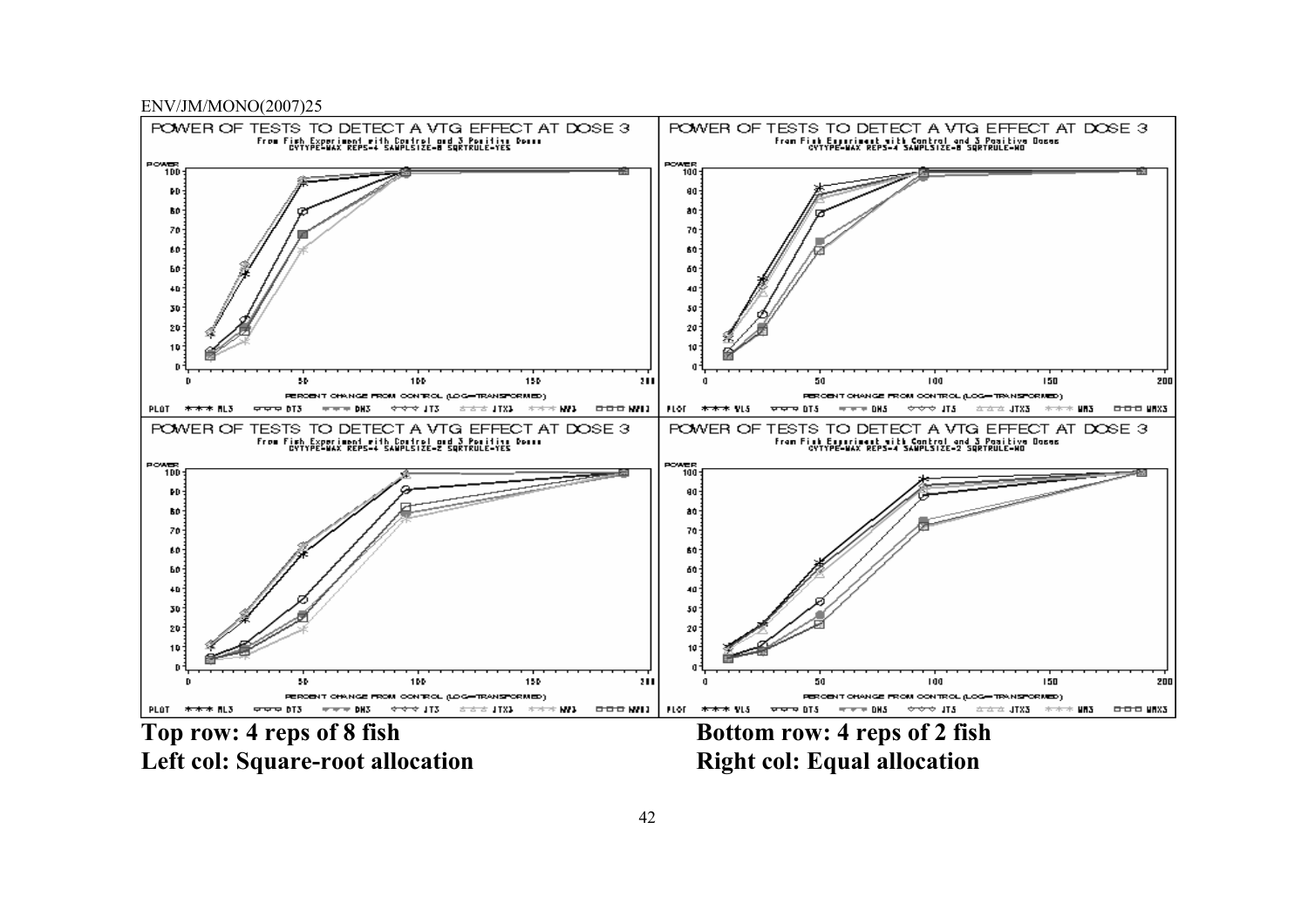# **ANNEX 3**

# **DETAILS OF STATISTICAL TESTS PERFORMED ON THE VTG DATA FROM LAB 2 (MEDAKA) AND LAB 3 (FATHEAD MINNOW)**

# **Experiment 1: CERI Medaka, Potassium Permanganate, Females**

## *1a. Nested Analysis*

| $Model VTG = CONC$<br>potassium permanganate<br>FULL DATA SET<br>COVPARMS |                 |  |
|---------------------------------------------------------------------------|-----------------|--|
| CovParm                                                                   | Estimate        |  |
| VESSEL (conc)<br>Residual                                                 | 31894<br>101083 |  |

From this the variance ratio is  $31894/101083=0.32$ .

| Model $VTG = CONC$<br>potassium permanganate<br>FULL DATA SET<br>COVPARMS                                 |           |     |       |                             |                                       |                                                  |       |  |  |  |
|-----------------------------------------------------------------------------------------------------------|-----------|-----|-------|-----------------------------|---------------------------------------|--------------------------------------------------|-------|--|--|--|
| Effect                                                                                                    | Num<br>DF | Den |       |                             |                                       | DF FValue ProbF MSERR SSQRS                      | SSERR |  |  |  |
| conc                                                                                                      |           |     |       |                             |                                       | 3 3 65.85 0.0031 101082.55 19969410.51 303247.65 |       |  |  |  |
| ANOVA SUMMARY STATISTCS                                                                                   |           |     |       |                             |                                       |                                                  |       |  |  |  |
|                                                                                                           |           |     |       | MODELSS SSERR TOTSS RSOUARE |                                       |                                                  |       |  |  |  |
|                                                                                                           |           |     |       |                             | 144512.75 303247.65 447760.40 0.32275 |                                                  |       |  |  |  |
| KMNO4 MEDAKA VTG DATA FROM LAB CERI<br>potassium permanganate<br>CLASS LEVEL INFORMATION<br>FULL DATA SET |           |     |       |                             |                                       |                                                  |       |  |  |  |
|                                                                                                           |           |     | Class | Levels Values               |                                       |                                                  |       |  |  |  |
| 4 0 225 450 900<br>conc<br>$2 \t 1 \t 2$<br>VESSEL                                                        |           |     |       |                             |                                       |                                                  |       |  |  |  |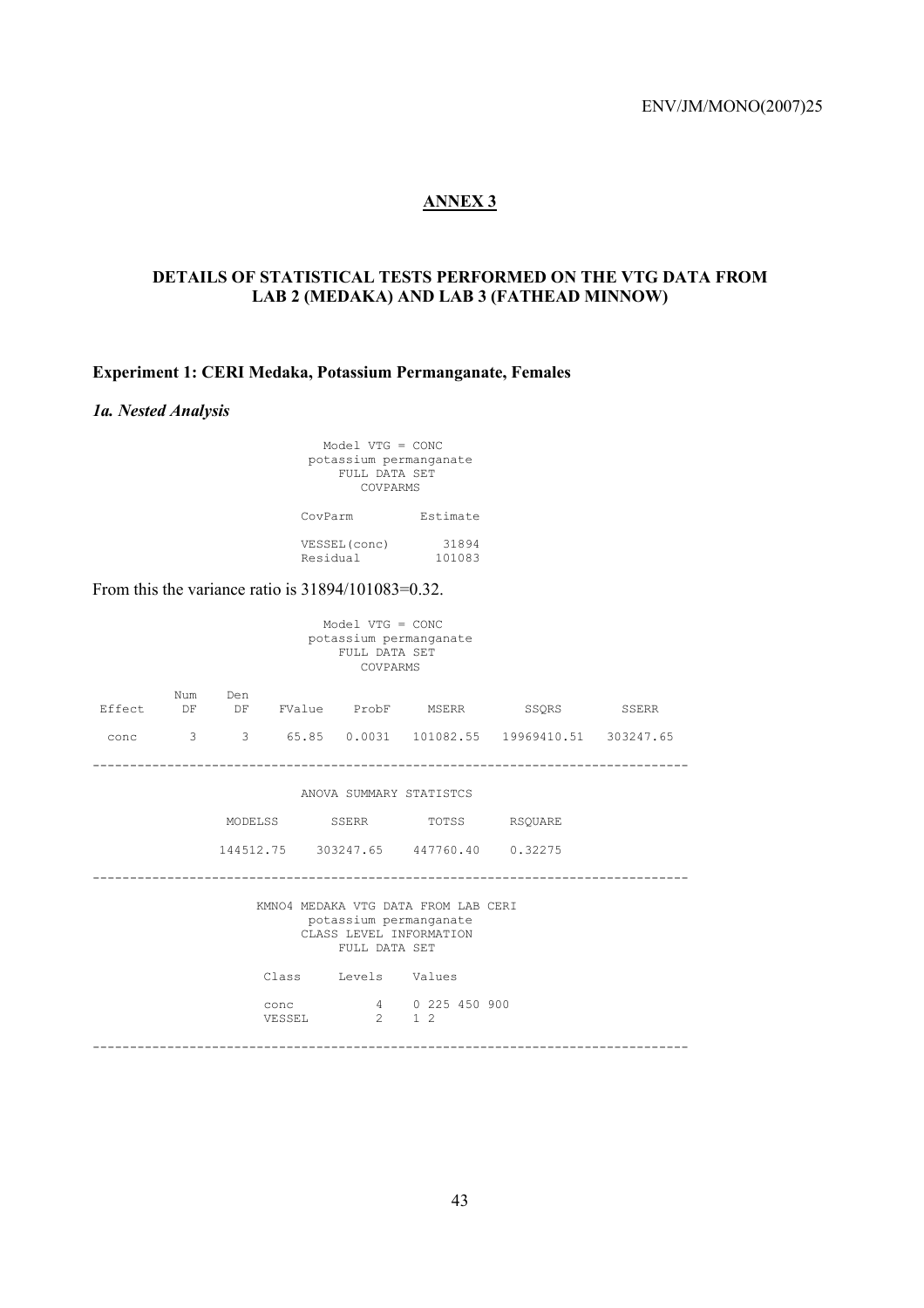| KMNO4 MEDAKA VTG DATA FROM LAB CERI<br>potassium permanganate<br>LSMEANS<br>FULL DATA SET        |                                                   |                                      |                           |                        |                         |                            |  |  |  |
|--------------------------------------------------------------------------------------------------|---------------------------------------------------|--------------------------------------|---------------------------|------------------------|-------------------------|----------------------------|--|--|--|
| Effect                                                                                           | conc                                              | Estimate                             | StdErr                    | DF                     | tValue                  | Probt                      |  |  |  |
| conc<br>conc<br>conc                                                                             | $\Omega$<br>225<br>450                            | 1175.14<br>1447.27 161.42<br>1292.99 | 161.42<br>161.42          | 3<br>$\mathbf{3}$<br>3 | 7.28<br>8.97<br>8.01    | 0.0053<br>0.0029<br>0.0041 |  |  |  |
| KMNO4 MEDAKA VTG DATA FROM LAB CERI<br>potassium permanganate<br>T-TEST RESULTS<br>FULL DATA SET |                                                   |                                      |                           |                        |                         |                            |  |  |  |
|                                                                                                  | Effect conc conc Estimate StdErr                  |                                      | DF                        |                        | tValue Probt Adjustment | Adjp                       |  |  |  |
| 225<br>conc<br>450<br>conc                                                                       | $0 \qquad \qquad$<br>272.14<br>$\Omega$<br>117.85 | 228.28                               | 228.28 3 1.19 0.3189<br>3 | $0.52$ $0.6413$        | Dunnett<br>Dunnett      | 0.4751<br>0.8357           |  |  |  |

Thus, the mean VTG level in neither concentration is significantly different from the control mean.

| KMNO4 MEDAKA VTG DATA FROM LAB CERI<br>potassium permanganate<br>PARAMETER ESTIMATES<br>FULL DATA SET |                                                                                                                         |                                                                                                                                           |                                                                                                                                                                  |             |                                 |        |                              |                                        |  |  |
|-------------------------------------------------------------------------------------------------------|-------------------------------------------------------------------------------------------------------------------------|-------------------------------------------------------------------------------------------------------------------------------------------|------------------------------------------------------------------------------------------------------------------------------------------------------------------|-------------|---------------------------------|--------|------------------------------|----------------------------------------|--|--|
| Effect<br>conc Estimate<br>StdErr<br>tValue<br>Probt<br>DF                                            |                                                                                                                         |                                                                                                                                           |                                                                                                                                                                  |             |                                 |        |                              |                                        |  |  |
|                                                                                                       | conc<br>conc<br>conc                                                                                                    | $\mathbf{3}$<br>0 1175.14 161.42<br>7.28 0.0053<br>3<br>225 1447.27 161.42<br>8.97 0.0029<br>161.42 3<br>8.01<br>1292.99<br>0.0041<br>450 |                                                                                                                                                                  |             |                                 |        |                              |                                        |  |  |
|                                                                                                       | KMNO4 MEDAKA VTG DATA FROM LAB CERI<br>potassium permanganate<br>SHAPIRO-WILK TEST OF NORMALITY OF VTG<br>FULL DATA SET |                                                                                                                                           |                                                                                                                                                                  |             |                                 |        |                              |                                        |  |  |
| Obs                                                                                                   | Var<br>Name                                                                                                             | Test                                                                                                                                      |                                                                                                                                                                  | Test<br>Lab | Stat                            | pType  | p<br>Sign                    | pValue                                 |  |  |
| 1<br>$\mathbf{2}$<br>3<br>$\overline{4}$                                                              | Resid<br>Resid<br>Resid<br>Resid                                                                                        | Shapiro-Wilk                                                                                                                              | Kolmogorov-Smirnov D<br>Cramer-von Mises $W-Sq$ 0.060646 Pr > $W-Sq$<br>Anderson-Darling $A-Sq$ 0.443738 Pr > $A-Sq$<br>Thus, the data are normally distributed. | $\mathbb W$ | 0.952115<br>$0.099985$ Pr $> D$ | Pr < W | $>$ $\sim$<br>$>$ and $\sim$ | 0.1926<br>0.1500<br>> 0.2500<br>0.2500 |  |  |
|                                                                                                       |                                                                                                                         |                                                                                                                                           |                                                                                                                                                                  |             |                                 |        |                              |                                        |  |  |

 KMNO4 MEDAKA VTG DATA FROM LAB CERI potassium permanganate POSSIBLE OUTLIERS FROM ANOVA ON VTG FULL DATA SET Obs conc VTG Pred Resid LB UB 1 0 2033.5 1230.39 803.113 -843.244 779.574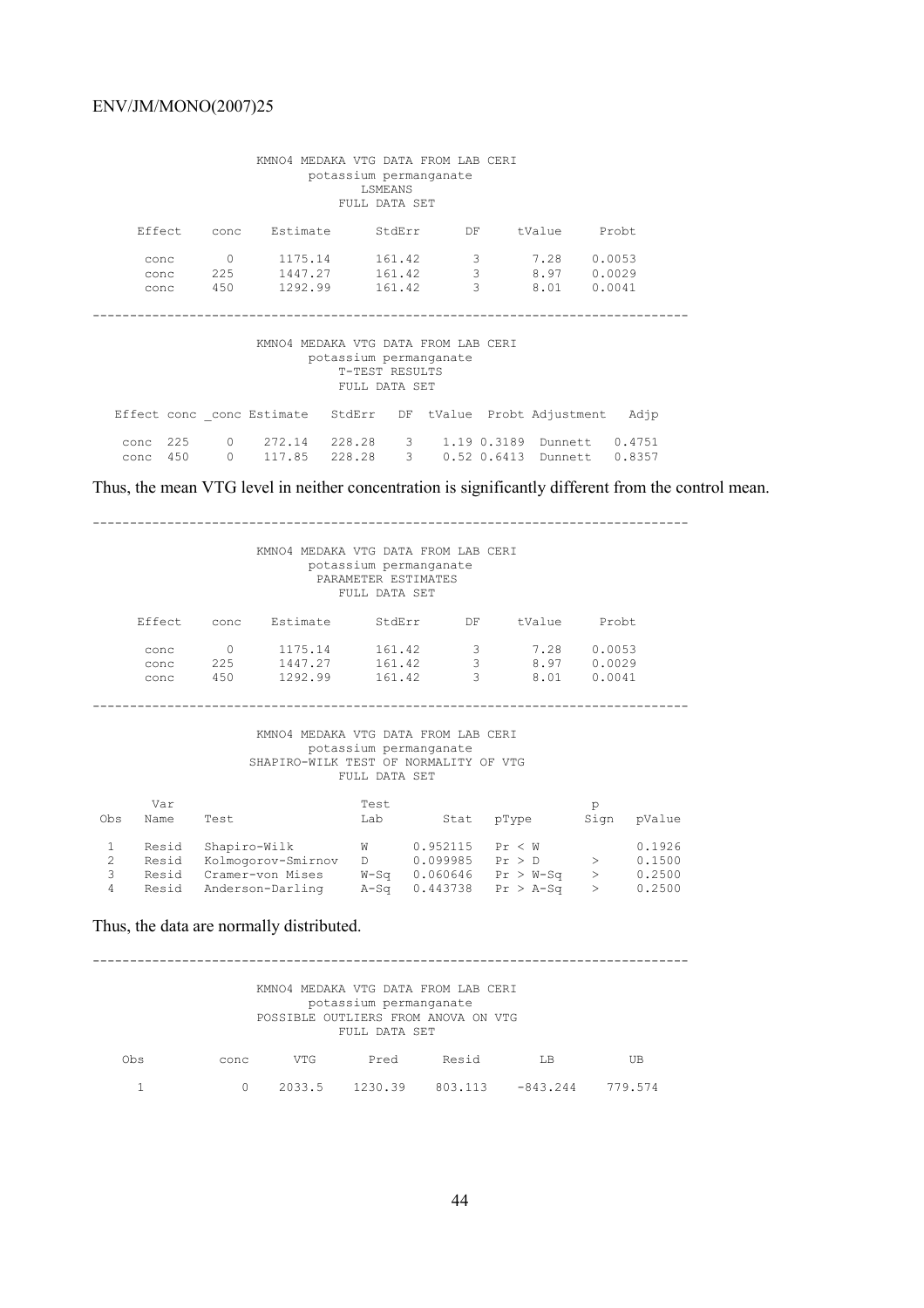KMNO4 MEDAKA VTG DATA FROM LAB CERI potassium permanganate LEVENE TEST FOR VTG FULL DATA SET Effect DF LEVENE P\_VALUE<br>conc 2 0.20780 0.82315 conc 2 0.20780 0.82315

-----------------------------------------------------------------------------------------

NOTE: By Levene's test, the within-group variances are equal. A standard ANOVA will be done.

### *1b.Analysis of Replicate Means*

| STATISTICAL ANALYSIS LIST FILE          |                                                                    |                                        |                                |                 |         |         |  |  |  |  |
|-----------------------------------------|--------------------------------------------------------------------|----------------------------------------|--------------------------------|-----------------|---------|---------|--|--|--|--|
| REPORT CREATED ON 10:14 FRIDAY 09FEB07  |                                                                    |                                        |                                |                 |         |         |  |  |  |  |
| MEDAKA MEASUREMENTS FROM DATASET FKMNO4 |                                                                    |                                        |                                |                 |         |         |  |  |  |  |
|                                         | GROUP STATISTICS FOR VTG BY DOSE w/ Weight=survive, Var-Ratio=0.32 |                                        |                                |                 |         |         |  |  |  |  |
|                                         |                                                                    |                                        |                                |                 |         |         |  |  |  |  |
| dose                                    | doseval                                                            | COUNT                                  | MEAN                           | MEDIAN          | STD DEV | STD ERR |  |  |  |  |
| 1                                       |                                                                    | 2                                      | 1175.14                        | 1175.14         | 177.044 | 90.275  |  |  |  |  |
| $\overline{c}$                          | 225                                                                | $\overline{2}$                         |                                | 1447.27 1447.27 | 516.943 | 263.590 |  |  |  |  |
| 3                                       | 450                                                                | $\mathcal{L}$                          | 1292.99                        | 1292.99         | 45.422  | 23.161  |  |  |  |  |
|                                         |                                                                    |                                        |                                |                 |         |         |  |  |  |  |
|                                         |                                                                    |                                        | STATISTICAL ANALYSIS LIST FILE |                 |         |         |  |  |  |  |
|                                         |                                                                    | REPORT CREATED ON 10:14 FRIDAY 09FEB07 |                                |                 |         |         |  |  |  |  |
|                                         |                                                                    | SHAPIRO-WILK TEST OF NORMALITY OF VTG  |                                |                 |         |         |  |  |  |  |
|                                         |                                                                    |                                        |                                |                 |         |         |  |  |  |  |
|                                         |                                                                    |                                        | AQUATIC MEDAKA: FULL DATA      |                 |         |         |  |  |  |  |
|                                         |                                                                    |                                        |                                |                 |         |         |  |  |  |  |
| <b>OBS</b>                              | STD                                                                | SKEW                                   | KURT                           | SW STAT         | P VALUE | SIGNIF  |  |  |  |  |
|                                         |                                                                    |                                        |                                |                 |         |         |  |  |  |  |
| 6                                       | 176.823                                                            | $\Omega$                               | 0.75892                        | 0.99164         | 0.9928  |         |  |  |  |  |

Thus, the data are normally distributed.

|           |        | STATISTICAL ANALYSIS LIST FILE         |       |
|-----------|--------|----------------------------------------|-------|
|           |        | REPORT CREATED ON 10:14 FRIDAY 09FEB07 |       |
|           |        | LEVENE TEST FOR VTG - FULL Model       |       |
|           |        | ANALYSIS OF VARIANCE ON FULL DATA SET  |       |
|           |        |                                        |       |
| Effect DF | LEVENE | p value SIGNIF                         |       |
|           |        |                                        |       |
| DOSE.     | $2$ T  | 0.0001                                 | $***$ |

NOTE: The data was found to be normally distributed but group variances were unequal. A Tamhane-Dunnett analysis is appropriate.

 STATISTICAL ANALYSIS LIST FILE REPORT CREATED ON 10:14 FRIDAY 09FEB07 Tamhane-Dunnett 2-sided test for difference in means in VTG Using MAXIMUM LIKELIHOOD estimates of variation on MEDAKA values. FULL DATA USING ALPHA=0.05 dose MEAN STDERR degfree CONTROL OBS\_DIFF crit SIGNIF 2 1447.27 263.590 1.23141 1175.14 272.135 2152.51 3 1292.99 23.161 1.13108 1175.14 117.854 720.01

Thus, neither treatment mean VTG value is significantly different from the control mean VTG value.

--------------------------------------------------------------------------------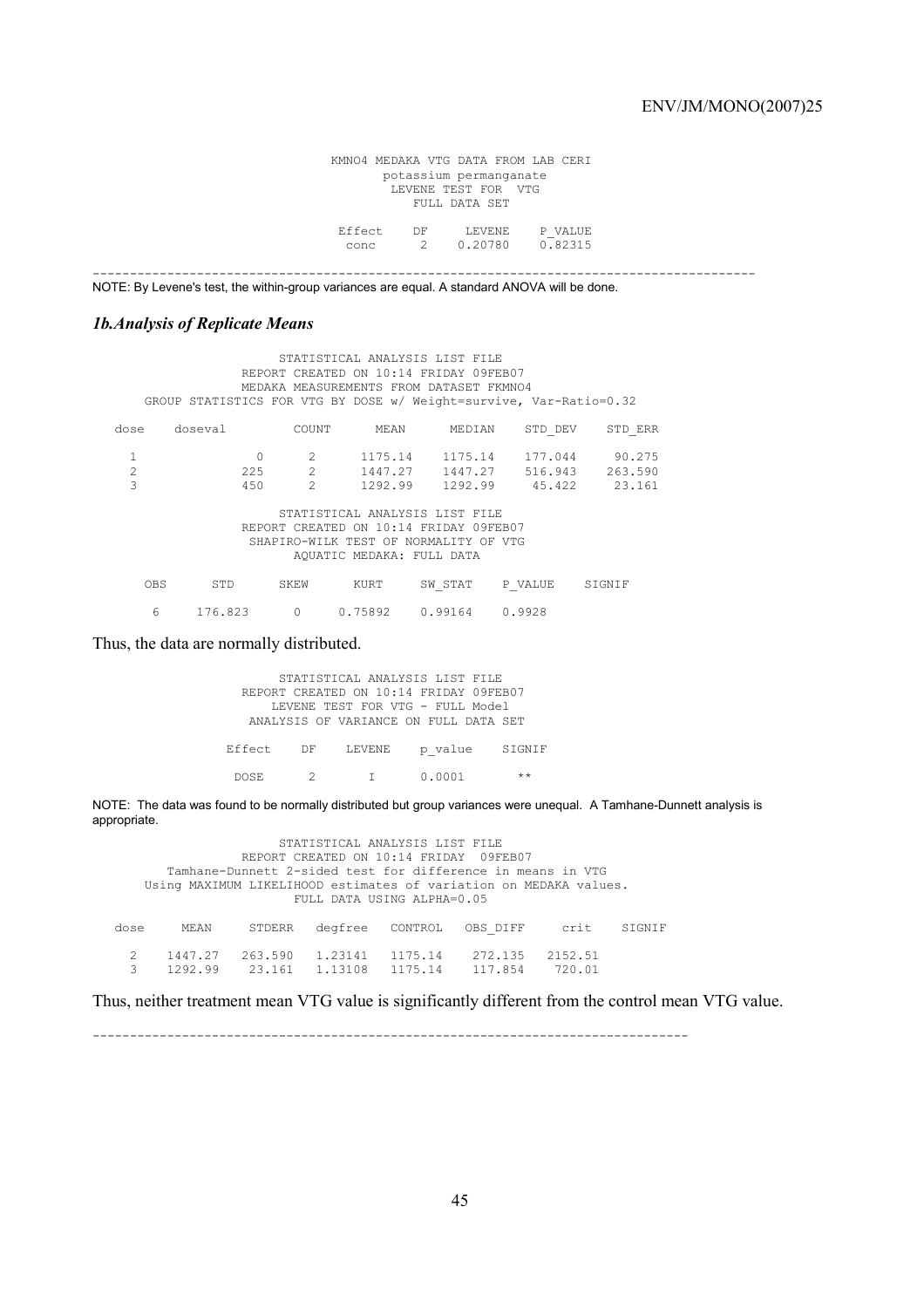STATISTICAL ANALYSIS LIST FILE REPORT CREATED ON 10:14 FRIDAY 09FEB07 MONOTONICITY CHECK OF VTG - FULL DATA DOSES 0, 225, 450 ug/L MEDAKA OF AQUATIC MEDAKA PARM  $p_t$  SIGNIF DOSE TREND 0.2945 DOSE QUAD 0.5899

A formal test for monotonicity is not significant.

-------------------------------------------------------------------------------- STATISTICAL ANALYSIS LIST FILE REPORT CREATED ON 10:14 FRIDAY 09FEB07 ANALYSIS OF VTG USING ALPHA=0.05 FULL DATA ---------- JONCKHEERE-TERPSTRA TEST KEY ---------- \_JT\_ IS JONCKHEERE STATISTIC Z JT IS STANDARDIZED JONCKHEERE STATISTIC PR JT IS P-VALUE FOR UPWARD TREND PL JT IS P-VALUE FOR DOWNWARD TREND P-VALUES ARE FOR TIE-CORRECTED TEST WITH CONTINUITY CORRECTION FACTOR SIGNIF RESULTS ARE FOR Two-sided ALTERNATIVE HYPOTHESIS

Check for Number of Reps in VTG Thru 450 ug/L Maximum Number of Reps in Any Treatment Group or Control is 2 Total Number of Reps in All Treatment Groups is 6 Exact Permutation Methods Recommended

Jonckheere Trend Test on Dose 0 + Lowest 2 Doses thru 450 ug/L

 \_\_\_JT\_\_\_\_ Z\_JT XPL\_JT XPR\_JT SIGNIF DOSE 10.5 1.1920791 . 0.1667 3

NOTE: The step-down Jonckheere test fins the NOEC to eceed 450 ug/L.

Jonckheere test results are included in the summary table. Group means should be examined to check for lack-of-fit to a linear trend before trend test results are accepted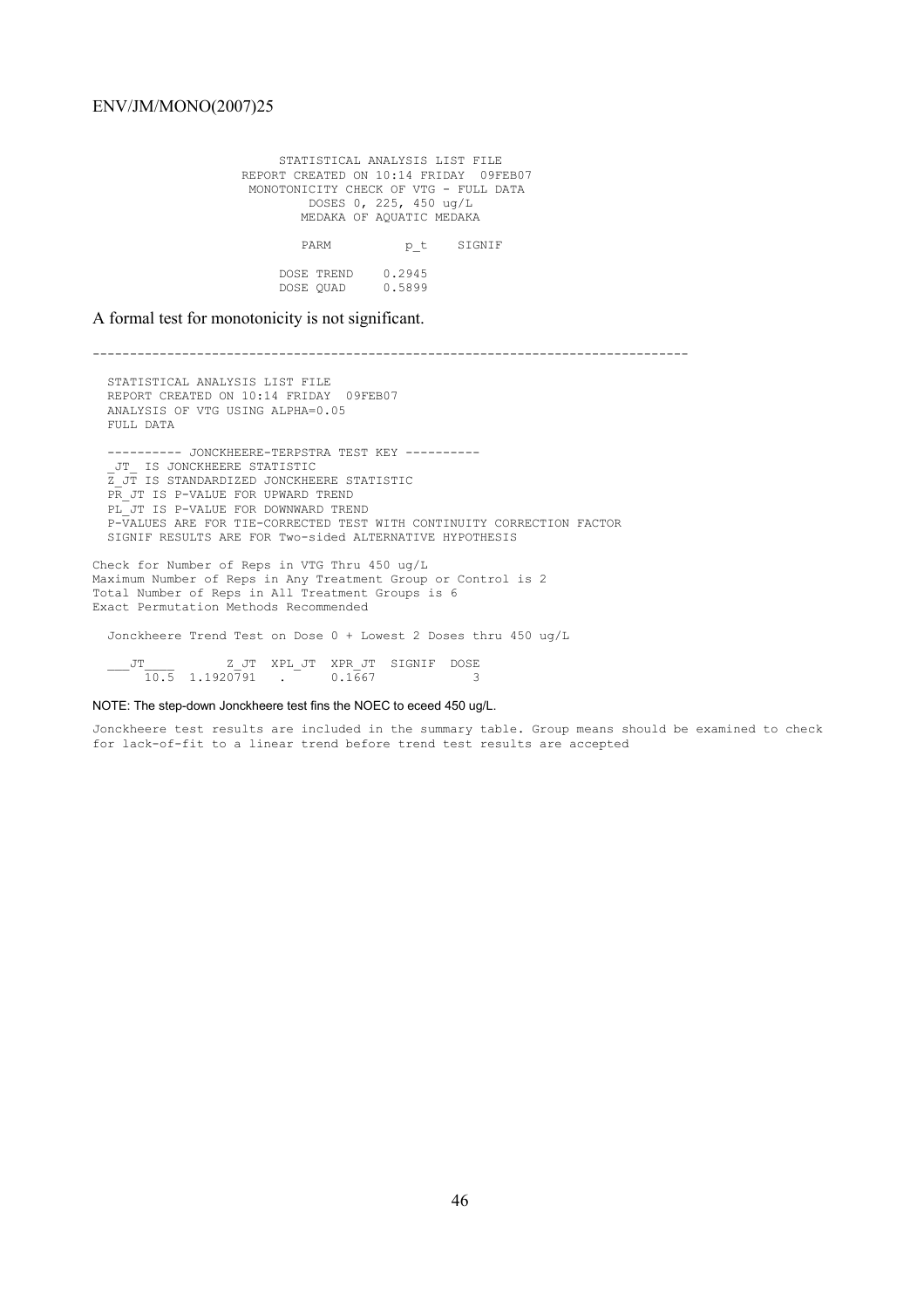### *1b, continued: Dunn Test*

| STATISTICAL ANALYSIS LIST FILE<br>REPORT CREATED ON 10:23 FRIDAY<br>09FEB07 |                                                                    |                                                 |                               |                                         |                              |                             |  |  |  |  |
|-----------------------------------------------------------------------------|--------------------------------------------------------------------|-------------------------------------------------|-------------------------------|-----------------------------------------|------------------------------|-----------------------------|--|--|--|--|
|                                                                             |                                                                    |                                                 |                               | MEDAKA MEASUREMENTS FROM DATASET FKMNO4 |                              |                             |  |  |  |  |
|                                                                             | GROUP STATISTICS FOR VTG BY DOSE w/ Weight=survive, Var-Ratio=0.32 |                                                 |                               |                                         |                              |                             |  |  |  |  |
| dose                                                                        | doseval                                                            | COUNT                                           | MEAN                          | MEDIAN                                  | STD DEV                      | STD ERR                     |  |  |  |  |
| 2                                                                           | 0<br>225<br>450                                                    | $\mathcal{L}$<br>$\mathcal{P}$<br>$\mathcal{P}$ | 1175.14<br>1447.27<br>1292.99 | 1175.14<br>1447.27<br>1292.99           | 177.044<br>516.943<br>45.422 | 90.275<br>263.590<br>23.161 |  |  |  |  |

NOTE:

Kruskal-Wallis analysis specifically requested.

Normality and equality of variance have not been checked.

 STATISTICAL ANALYSIS LIST FILE REPORT CREATED ON 10:23 FRIDAY 09FEB07 Kruskal-Wallis Test on VTG MEDAKA MEASUREMENTS FOR FULL DATA

The NPAR1WAY Procedure

 Wilcoxon Scores (Rank Sums) for Variable RESPONSE Classified by Variable dose

| dose | N | Sum of<br>Scores   | Expected<br>Under HO | Std Dev<br>Under H0              | Mean<br>Score        |
|------|---|--------------------|----------------------|----------------------------------|----------------------|
|      |   | 4.0<br>8.0<br>9. O | 7.0<br>7.0<br>7.0    | 2.160247<br>2.160247<br>2.160247 | 2.00<br>4.00<br>4.50 |

Kruskal-Wallis Test

| Chi-Square        | 2,0000 |
|-------------------|--------|
| DF                |        |
| $Pr > Chi-Square$ | 0.3679 |

------------------------------------------------------------------------

 STATISTICAL ANALYSIS LIST FILE REPORT CREATED ON 10:23 FRIDAY 09FEB07 Modified Dunn's Multiple Comparisons (Two-sided) on VTG MEDAKA MEASUREMENTS FOR FULL DATA USING ALPHA=0.05

|          |   |  |  | dose doseval 60000 COUNT NO MRANK ABS DIFF CRIT 05 CRIT 01 SIGNIF p val |  |        |
|----------|---|--|--|-------------------------------------------------------------------------|--|--------|
|          | 1 |  |  | 0 2 2 2.0 0.0 4.19328 5.25148                                           |  |        |
| $\sim$ 2 |   |  |  | 225 2 2 4.0 2.0 4.19328 5.25148                                         |  | 0.2850 |
| $\sim$ 3 |   |  |  | 450 2 2 4.5 2.5 4.19328 5.25148                                         |  | 0.1814 |

Thus, Dunn's test finds the NOEC to exceed 450 ug/L.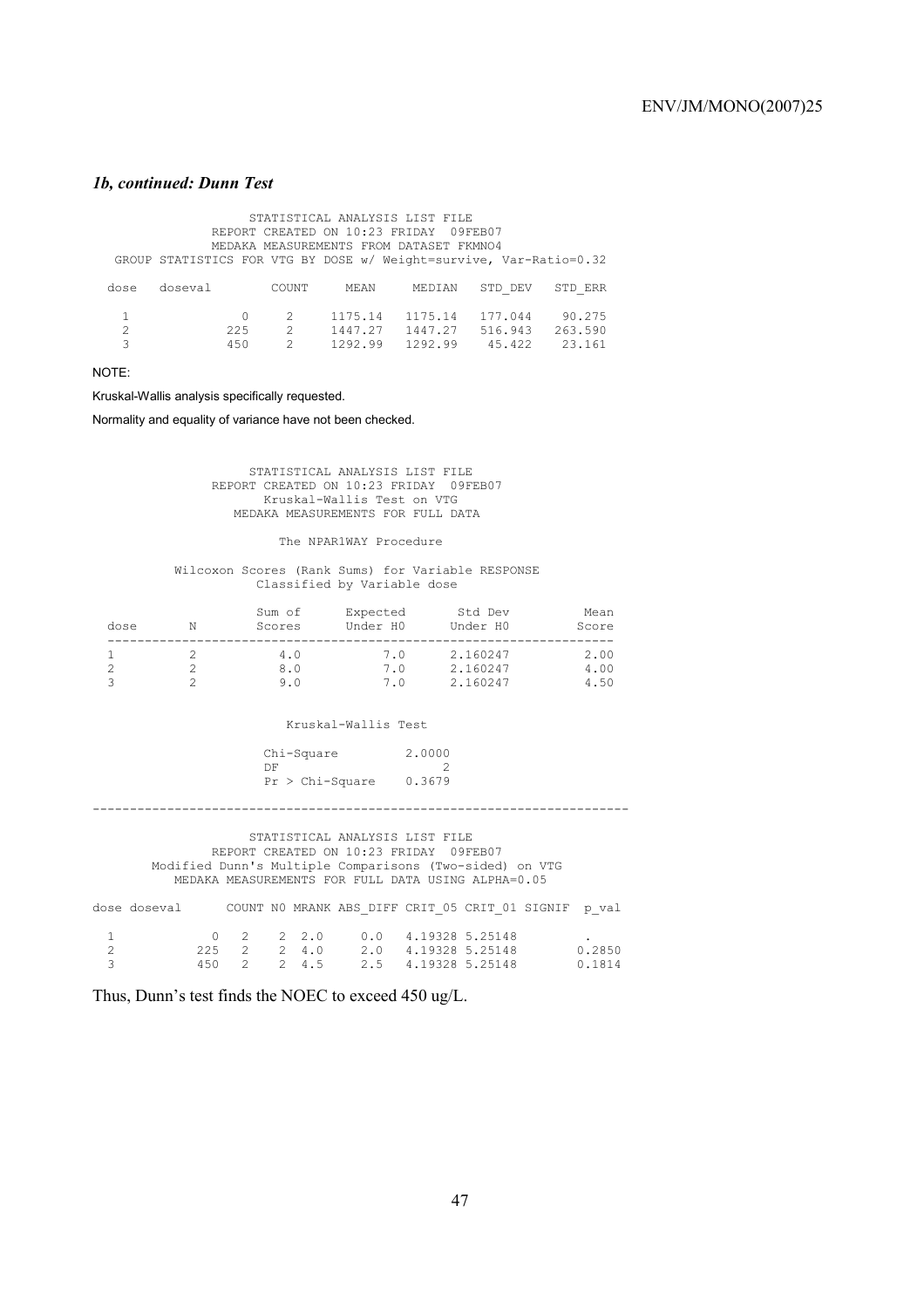# **Experiment 2: CERI, Medaka, 1-Octanol, Females**

# *1a. Nested Analysis*

| $Model VTG = CONC$<br>1-OCTANOL<br>FULL DATA SET<br><b>COVPARMS</b>                                           |                                                                                             |                                                        |                                        |                                                                               |             |                                                                                          |                                            |                                 |                                      |  |
|---------------------------------------------------------------------------------------------------------------|---------------------------------------------------------------------------------------------|--------------------------------------------------------|----------------------------------------|-------------------------------------------------------------------------------|-------------|------------------------------------------------------------------------------------------|--------------------------------------------|---------------------------------|--------------------------------------|--|
|                                                                                                               |                                                                                             |                                                        |                                        | CovParm Estimate                                                              |             |                                                                                          |                                            |                                 |                                      |  |
|                                                                                                               | VESSEL(conc)<br>11712<br>Residual<br>27758<br>Thus, the variance ratio is 11712/27758=0.42. |                                                        |                                        |                                                                               |             |                                                                                          |                                            |                                 |                                      |  |
|                                                                                                               |                                                                                             |                                                        |                                        | $Model VTG = CONC$<br>1-OCTANOL<br>FULL DATA SET<br><b>COVPARMS</b>           |             |                                                                                          |                                            |                                 |                                      |  |
| Effect                                                                                                        | Num                                                                                         | Den                                                    |                                        | DF DF FValue ProbF MSERR                                                      |             |                                                                                          |                                            | <b>SSQRS</b>                    | <b>SSERR</b>                         |  |
| conc                                                                                                          | 4                                                                                           | $\overline{4}$                                         |                                        | 111.11  0.0002  27757.55  12336629.24                                         |             |                                                                                          |                                            |                                 | 111030.19                            |  |
|                                                                                                               |                                                                                             |                                                        |                                        | ANOVA SUMMARY STATISTCS                                                       |             |                                                                                          |                                            |                                 |                                      |  |
|                                                                                                               |                                                                                             |                                                        | MODELSS<br>112621.02                   | <b>SSERR</b><br>111030.19                                                     |             | <b>TOTSS</b><br>223651.21                                                                |                                            | <b>RSQUARE</b><br>0.50356       |                                      |  |
| MEDAKA VTG DATA FROM LAB CERI<br>1-OCTANOL<br>CLASS LEVEL INFORMATION<br>FULL DATA SET<br>Class Levels Values |                                                                                             |                                                        |                                        |                                                                               |             |                                                                                          |                                            |                                 |                                      |  |
|                                                                                                               |                                                                                             |                                                        | conc<br>VESSEL                         | $\overline{2}$                                                                |             | $\begin{array}{ccccc}\n4 & 0 & 0 & 32 & 1 & 3 & 2 \\ 2 & 1 & 2 & & \n\end{array}$<br>1 2 |                                            |                                 |                                      |  |
|                                                                                                               |                                                                                             |                                                        |                                        | MEDAKA VTG DATA FROM LAB CERI<br>1-OCTANOL<br><b>LSMEANS</b><br>FULL DATA SET |             |                                                                                          |                                            |                                 |                                      |  |
| Effect                                                                                                        |                                                                                             |                                                        |                                        | conc Estimate StdErr                                                          |             |                                                                                          |                                            |                                 | DF tValue Probt                      |  |
| conc<br>conc<br>conc<br>conc                                                                                  |                                                                                             | $\overline{\mathbf{0}}$<br>0.32<br>$\mathbf{1}$<br>3.2 | 988.41<br>1034.05<br>1068.11<br>821.24 | 92.9085<br>92.9085<br>92.9085<br>94.6866                                      |             | $\overline{4}$<br>$\overline{4}$<br>$\overline{4}$<br>4                                  |                                            | 10.64<br>11.13<br>11.50<br>8.67 | 0.0004<br>0.0004<br>0.0003<br>0.0010 |  |
| MEDAKA VTG DATA FROM LAB CERI<br>1-OCTANOL<br>T-TEST RESULTS<br><b>FULL DATA SET</b>                          |                                                                                             |                                                        |                                        |                                                                               |             |                                                                                          |                                            |                                 |                                      |  |
| Effect conc _conc Estimate                                                                                    |                                                                                             |                                                        |                                        | StdErr                                                                        | DF          |                                                                                          | tValue Probt Adjustment                    |                                 | Adjp                                 |  |
| conc<br>conc<br>conc                                                                                          | 0.32<br>1<br>3.2                                                                            | 0<br>0<br>0                                            | 45.6400<br>79.7050<br>$-167.17$        | 131.39<br>131.39<br>132.66                                                    | 4<br>4<br>4 |                                                                                          | 0.35 0.7458<br>0.61 0.5768<br>-1.26 0.2761 | Dunnett<br>Dunnett<br>Dunnett   | 0.9696<br>0.8752<br>0.5196           |  |
| Thus, Dunnett's test finds the NOEC exceeds 3.2 mg/L.                                                         |                                                                                             |                                                        |                                        |                                                                               |             |                                                                                          |                                            |                                 |                                      |  |

--------------------------------------------------------------------------------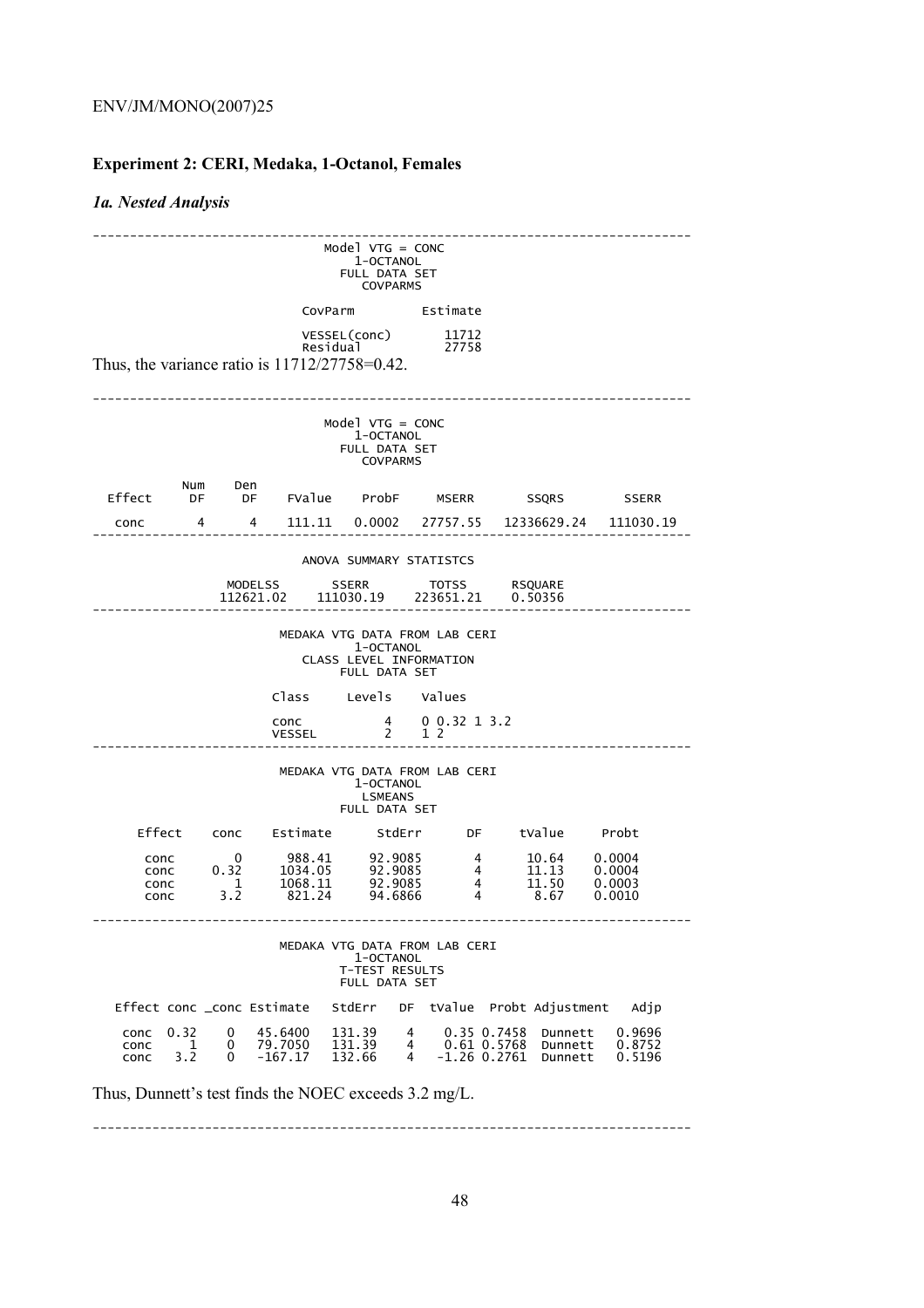### MEDAKA VTG DATA FROM LAB CERI<br>1-OCTANOL PARAMETER ESTIMATES FULL DATA SET

|                                                                                                             | Effect<br>conc<br>conc<br>conc<br>conc                                                                                                                                                                                                                                                                                                | conc<br>$\mathbf{0}$<br>0.32<br>1<br>3.2 | Estimate<br>988.41<br>1034.05<br>1068.11<br>821.24 | StdErr<br>92.9085<br>92.9085<br>92.9085<br>94.6866 | DF<br>4<br>4<br>4<br>4 |  | tValue<br>10.64<br>11.13<br>11.50<br>8.67 | Probt<br>0.0004<br>0.0004<br>0.0003<br>0.0010 |                                                |  |
|-------------------------------------------------------------------------------------------------------------|---------------------------------------------------------------------------------------------------------------------------------------------------------------------------------------------------------------------------------------------------------------------------------------------------------------------------------------|------------------------------------------|----------------------------------------------------|----------------------------------------------------|------------------------|--|-------------------------------------------|-----------------------------------------------|------------------------------------------------|--|
| MEDAKA VTG DATA FROM LAB CERI<br>1-OCTANOL<br>SHAPIRO-WILK TEST OF NORMALITY OF VTG<br><b>FULL DATA SET</b> |                                                                                                                                                                                                                                                                                                                                       |                                          |                                                    |                                                    |                        |  |                                           |                                               |                                                |  |
| obs<br>$\begin{array}{c} 1 \\ 2 \\ 3 \end{array}$<br>$\overline{4}$                                         | Var<br>Test<br>p<br>Lab<br>Name<br>Test<br>Sign<br>Stat<br>pType<br>Shapiro-Wilk<br>w 0.977424<br>Resid<br>Pr < W<br>Kolmogorov-Smirnov<br>D 0.075484<br>$>$ and $\geq$<br>Resid<br>Pr > D<br>$Cramer$ -von Mises W-Sq $0.027916$ Pr > W-Sq<br>$>$ $\sim$<br>Resid<br>$\geq$<br>Anderson-Darling $A-Sq$ 0.215776 $Pr > A-Sq$<br>Resid |                                          |                                                    |                                                    |                        |  |                                           |                                               | pValue<br>0.6103<br>0.1500<br>0.2500<br>0.2500 |  |
|                                                                                                             |                                                                                                                                                                                                                                                                                                                                       |                                          | Thus, the data are normally distributed.           |                                                    |                        |  |                                           |                                               |                                                |  |
| MEDAKA VTG DATA FROM LAB CERI<br>1-OCTANOL<br>POSSIBLE OUTLIERS FROM ANOVA ON VTG<br><b>FULL DATA SET</b>   |                                                                                                                                                                                                                                                                                                                                       |                                          |                                                    |                                                    |                        |  |                                           |                                               |                                                |  |
|                                                                                                             | 0bs<br>1                                                                                                                                                                                                                                                                                                                              | 3.2                                      | <b>VTG</b><br>conc<br>$\sim$                       | Pred<br>810.280                                    | Resid                  |  | LB<br>$-477.825$                          | UB<br>476.682                                 |                                                |  |
|                                                                                                             |                                                                                                                                                                                                                                                                                                                                       |                                          |                                                    |                                                    |                        |  | LEVENE TEST FOR VTG                       |                                               |                                                |  |
|                                                                                                             | Effect DF LEVENE P_VALUE<br>$3^{\circ}$<br>0.54302<br>0.67837<br>conc<br>NOTE: By Levene's test, the within-group variances are equal. A standard ANOVA will be done.                                                                                                                                                                 |                                          |                                                    |                                                    |                        |  |                                           |                                               |                                                |  |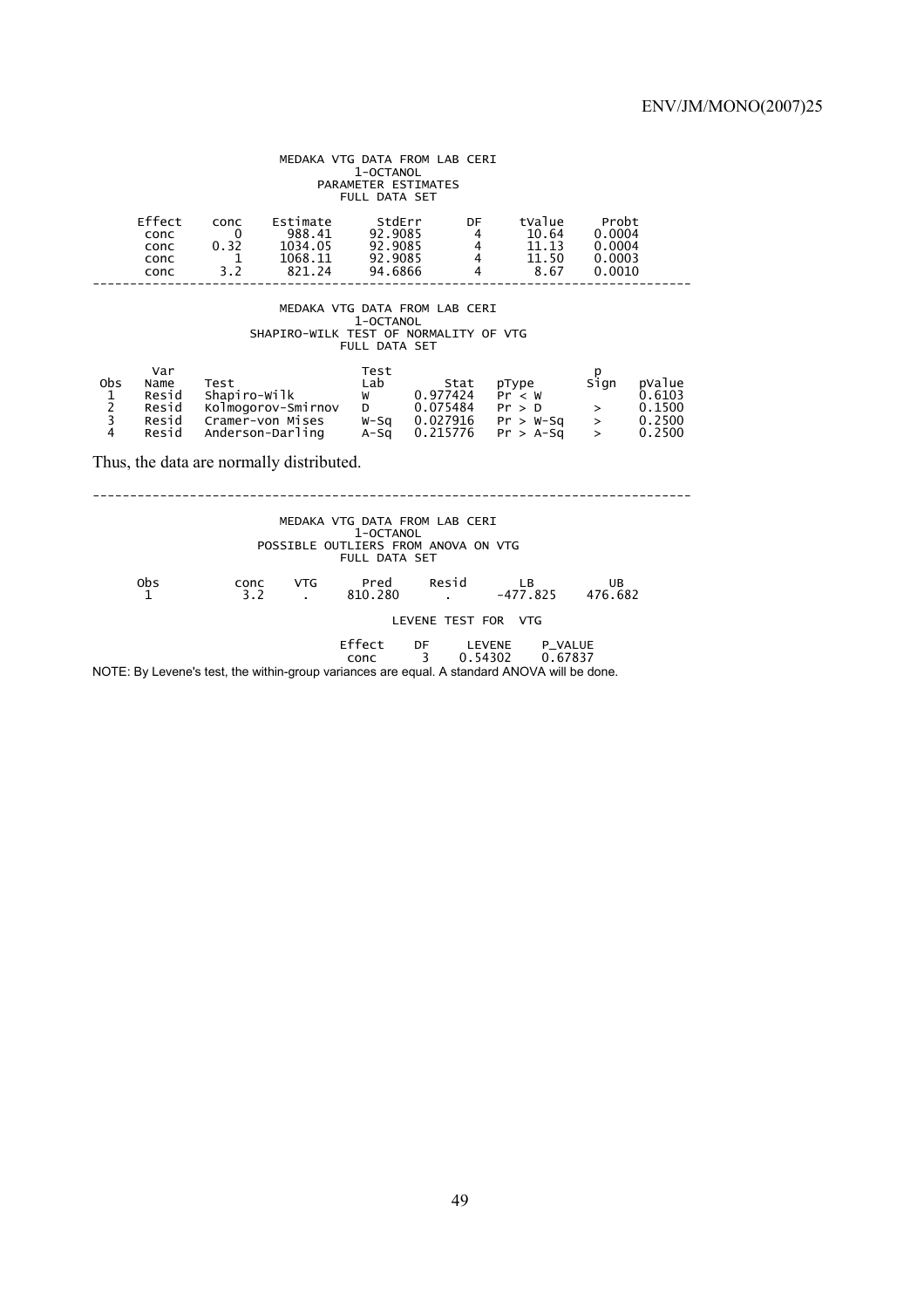## *1b. Analysis if Replicate Means*

| STATISTICAL ANALYSIS LIST FILE |                           |              |                |                                                                    |                 |               |         |  |  |
|--------------------------------|---------------------------|--------------|----------------|--------------------------------------------------------------------|-----------------|---------------|---------|--|--|
|                                |                           |              |                | REPORT CREATED ON 12:52 THURSDAY 08FEB07                           |                 |               |         |  |  |
|                                |                           |              |                | MEDAKA MEASUREMENTS FROM DATASET FOCTANOLMNS                       |                 |               |         |  |  |
|                                |                           |              |                | GROUP STATISTICS FOR VTG BY DOSE w/ Weight=survive, Var-Ratio=0.43 |                 |               |         |  |  |
| dose                           | doseval                   |              | COUNT          | MEAN                                                               | MEDIAN          | STD DEV       | STD ERR |  |  |
| 1                              |                           |              | $\mathfrak{D}$ |                                                                    | 988.41 988.41   | 99.671 55.940 |         |  |  |
| $\overline{c}$                 |                           | 0.32         | $2^{\circ}$    |                                                                    | 1034.05 1034.05 | 198.949       | 111.660 |  |  |
| 3                              |                           | $\mathbf{1}$ | $\overline{2}$ |                                                                    | 1068.12 1068.12 | 241.275       | 135.415 |  |  |
| 4                              |                           | 3.2          | $\mathcal{P}$  |                                                                    | 821.23 837.39   | 29.359        | 16.789  |  |  |
|                                |                           |              |                | STATISTICAL ANALYSIS LIST FILE                                     |                 |               |         |  |  |
|                                |                           |              |                | REPORT CREATED ON 12:52 THURSDAY                                   | 08FEB07         |               |         |  |  |
|                                |                           |              |                | SHAPIRO-WILK TEST OF NORMALITY OF VTG                              |                 |               |         |  |  |
|                                | AQUATIC MEDAKA: FULL DATA |              |                |                                                                    |                 |               |         |  |  |
| <b>OBS</b>                     | STD                       |              | SKEW           | KURT                                                               | SW STAT         | P VALUE       | SIGNIF  |  |  |
| 8                              | 98.8752                   |              |                | $.006271526 -1.30138$                                              | 0.95761         | 0.7871        |         |  |  |

Thus, the data are normally distributed.

| STATISTICAL ANALYSIS LIST FILE<br>REPORT CREATED ON 12:52 THURSDAY 08FEB07<br>LEVENE TEST FOR VTG - FULL Model<br>ANALYSIS OF VARIANCE ON FULL DATA SET                                                                                      |      |                                  |                                       |                           |         |                                                   |        |  |
|----------------------------------------------------------------------------------------------------------------------------------------------------------------------------------------------------------------------------------------------|------|----------------------------------|---------------------------------------|---------------------------|---------|---------------------------------------------------|--------|--|
|                                                                                                                                                                                                                                              |      | Effect DF                        | LEVENE                                |                           | p value | SIGNIF                                            |        |  |
| $\star\star$<br>3 2.7039E15 0.0001<br><b>DOSE</b><br>NOTE: The data was found to be normally distributed but group variances were unequal.<br>A Tamhane-Dunnett analysis is appropriate.                                                     |      |                                  |                                       |                           |         |                                                   |        |  |
| STATISTICAL ANALYSIS LIST FILE<br>REPORT CREATED ON 12:52 THURSDAY 08FEB07<br>Tamhane-Dunnett 2-sided test for difference in means in VTG<br>Using MAXIMUM LIKELIHOOD estimates of variation on MEDAKA values.<br>FULL DATA USING ALPHA=0.05 |      |                                  |                                       |                           |         |                                                   |        |  |
| dose                                                                                                                                                                                                                                         | MEAN | STDERR                           | degfree                               | CONTROL                   |         | OBS DIFF crit                                     | SIGNIF |  |
| 2<br>3<br>4                                                                                                                                                                                                                                  |      | 1034.05 111.660<br>821.23 16.789 | 1068.12 135.415 1.33165 988.41 79.705 | $1.17223$ 988.41 -167.180 |         | 1,47222 988.41 45.640 997.57<br>1170.31<br>465.81 |        |  |

Thus, the NOEC by the Tamhane-Dunnett test exceeds the high concentration, 3.2 mg/L.

-------------------------------------------------------------------------------- STATISTICAL ANALYSIS LIST FILE REPORT CREATED ON 12:52 THURSDAY 08FEB07 MONOTONICITY CHECK OF VTG - FULL DATA  $DOSES$  0, 0.32, 1, 3.2 mg/L MEDAKA OF AQUATIC MEDAKA PARM  $p_t$  SIGNIF DOSE TREND 0.2257 DOSE QUAD 0.1275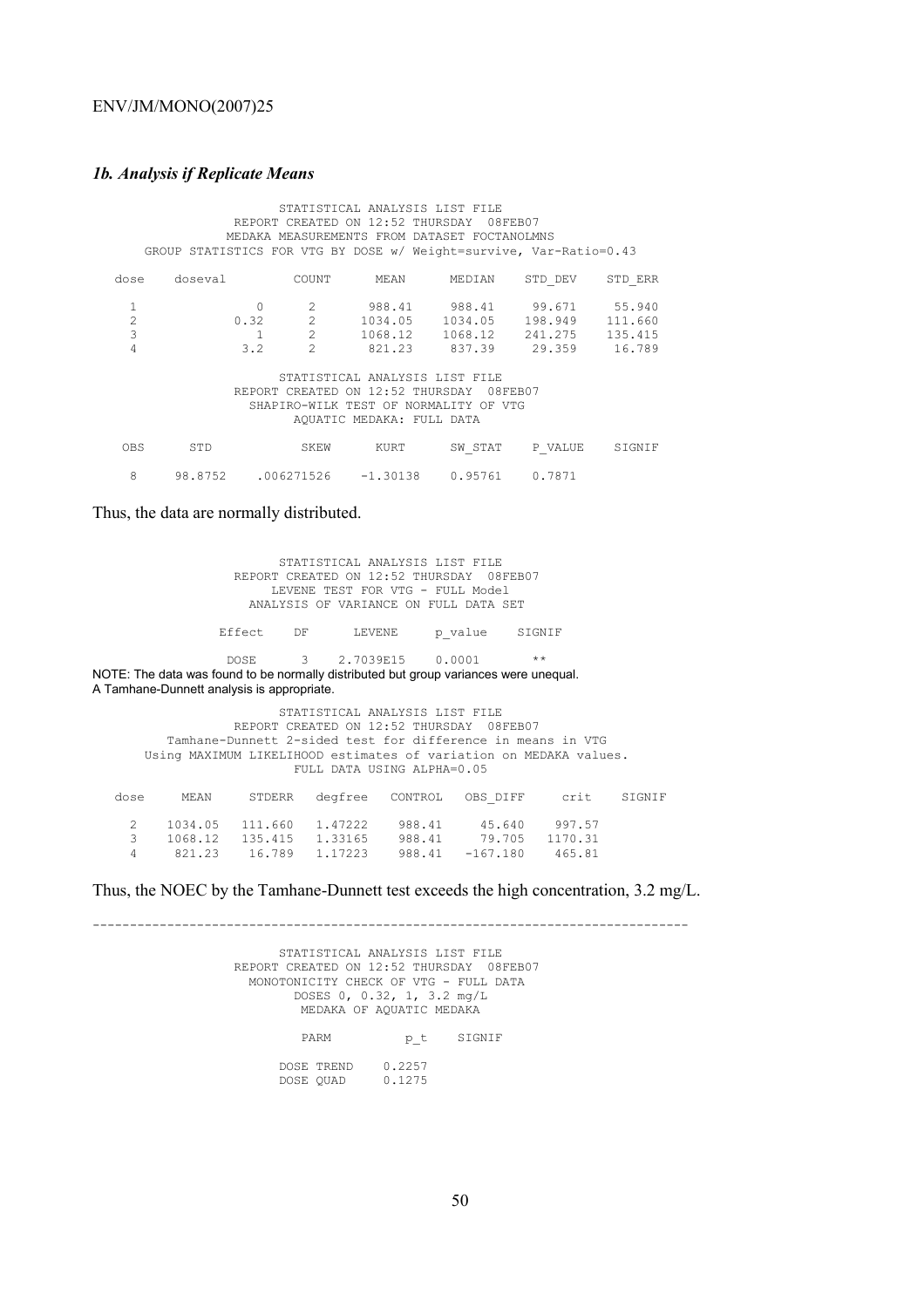---------- JONCKHEERE-TERPSTRA TEST KEY ---------- \_JT\_ IS JONCKHEERE STATISTIC Z\_JT IS STANDARDIZED JONCKHEERE STATISTIC PR\_JT IS P-VALUE FOR UPWARD TREND PL JT IS P-VALUE FOR DOWNWARD TREND P-VALUES ARE FOR TIE-CORRECTED TEST WITH CONTINUITY CORRECTION FACTOR SIGNIF RESULTS ARE FOR Two-sided ALTERNATIVE HYPOTHESIS

Check for Number of Reps in VTG Thru 3.2 mg/L Maximum Number of Reps in Any Treatment Group or Control is 2 Total Number of Reps in All Treatment Groups is 8 Exact Permutation Methods Recommended

Jonckheere Trend Test on Dose 0 + Lowest 3 Doses thru 3.2 mg/L

 \_\_\_JT\_\_\_\_ Z\_JT XPL\_JT XPR\_JT SIGNIF DOSE 10 -1.021508 0.1929 . 4

NOTE: The Jonckheere test finds the NOEC exceeds the high concentration, 3.2 mg/L.

Jonckheere test results are included in the summary table. Group means should be examined to check for lack-of-fit to a linear trend before trend test results are accepted.

### *2b, continued: Dunn's test*

STATISTICAL ANALYSIS LIST FILE REPORT CREATED ON 14:18 THURSDAY 08FEB07 MEDAKA MEASUREMENTS FROM DATASET FOCTANOLMNS GROUP STATISTICS FOR VTG BY DOSE w/ Weight=survive, Var-Ratio=0.42

| dose          | doseval | COUNT | MEAN    | MEDIAN  | STD DEV | STD ERR |
|---------------|---------|-------|---------|---------|---------|---------|
|               |         |       | 988.41  | 988.41  | 100.471 | 55.940  |
|               | 0.32    |       | 1034.05 | 1034.05 | 200.547 | 111.660 |
| $\mathcal{L}$ |         |       | 1068.12 | 1068.12 | 243.213 | 135.415 |
|               | 32      |       | 821.24  | 837.39  | 29.585  | 16.789  |

 STATISTICAL ANALYSIS LIST FILE REPORT CREATED ON 14:18 THURSDAY 08FEB07 Kruskal-Wallis Test on VTG MEDAKA MEASUREMENTS FOR FULL DATA

The NPAR1WAY Procedure

 Wilcoxon Scores (Rank Sums) for Variable RESPONSE Classified by Variable dose

| dose | N | Sum of<br>Scores | Expected<br>Under HO | Std Dev<br>Under HO | Mean<br>Score |
|------|---|------------------|----------------------|---------------------|---------------|
|      |   | 10.0             | 9.0                  | 3.0                 | 5.00          |
|      |   | 10.0             | 9.0                  | 3.0                 | 5.00          |
| ੨    |   | 13.0             | 9.0                  | 3.0                 | 6.50          |
|      |   | 3.0              | 9.0                  | 3.0                 | 1.50          |

#### Kruskal-Wallis Test

| DF<br>$Pr > Chi-Square$ 0.2123 |
|--------------------------------|
|                                |

--------------------------------------------------------------------------------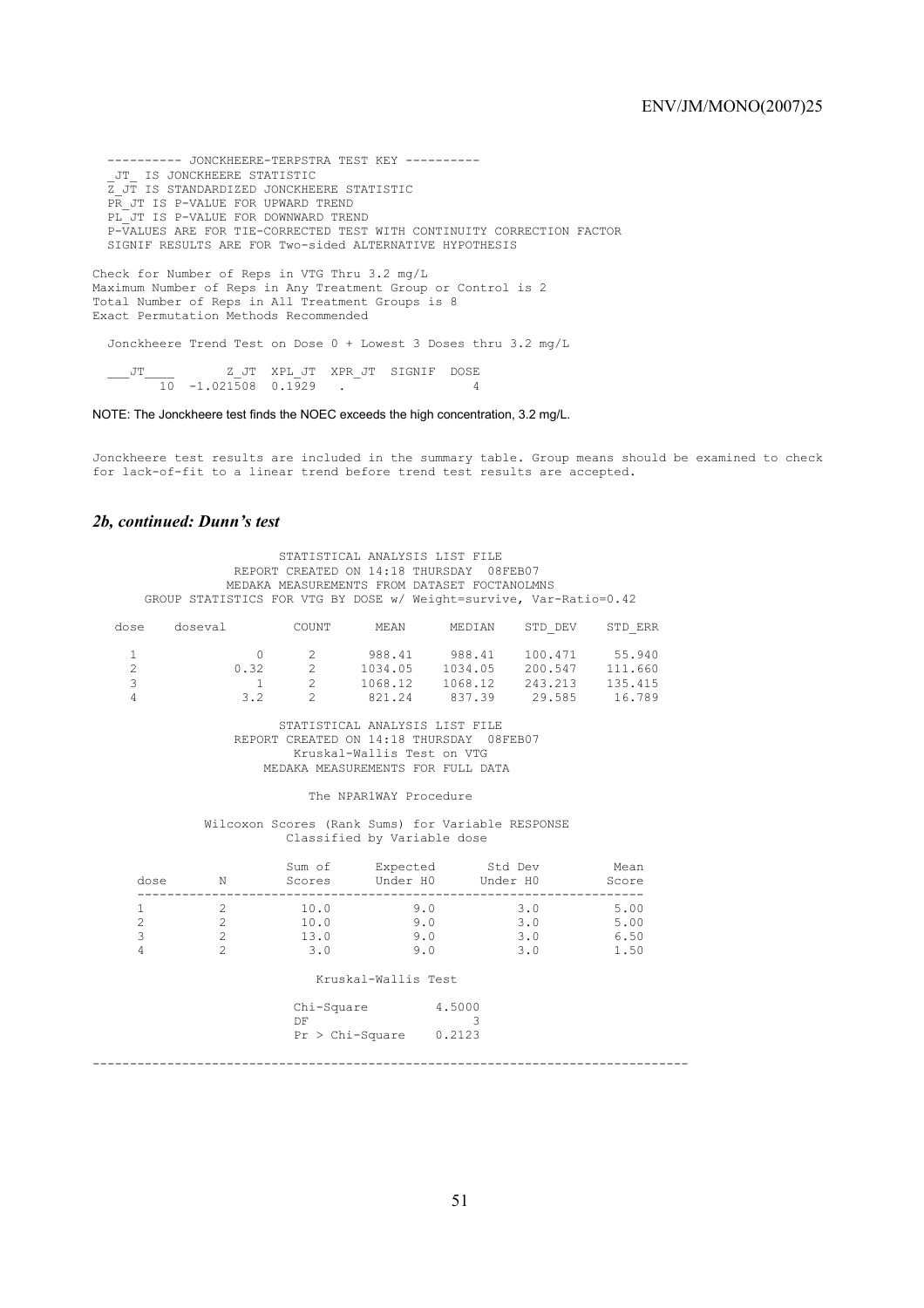#### STATISTICAL ANALYSIS LIST FILE REPORT CREATED ON 14:18 THURSDAY 08FEB07 Modified Dunn's Multiple Comparisons (Two-sided) on VTG MEDAKA MEASUREMENTS FOR FULL DATA USING ALPHA=0.05

|                            | dose doseval |  |                                     | COUNT NO MRANK ABS DIFF CRIT 05 CRIT 01 SIGNIF p val |                     |  |        |
|----------------------------|--------------|--|-------------------------------------|------------------------------------------------------|---------------------|--|--------|
| 1                          |              |  |                                     | 0 2 2 5.0 0.0 5.86403 7.18974                        |                     |  |        |
| 2                          |              |  | $0.32 \qquad 2 \qquad 2 \qquad 5.0$ |                                                      | 0.0 5.86403 7.18974 |  | 1,0000 |
| $\overline{\phantom{a}}$ 3 |              |  | 1 2 2 6.5                           |                                                      | 1.5 5.86403 7.18974 |  | 0.8104 |
| 4                          |              |  | 3.2 2 2 1.5                         |                                                      | 3.5 5.86403 7.18974 |  | 0.2296 |

Thus, Dunn's test finds the NOEC to exceed the highest test concentration, 3.2 mg/L.

# **Experiment 3: Fraunhofer Lab, Zebrafish, Octanol**

## *3a: Nested ANOVA, Females*

| Model VTG $1000 = CONC$<br>OCTANOL<br>FULL DATA SET<br>COVPARMS                               |                                                                                                                                                              |          |               |  |  |  |  |  |
|-----------------------------------------------------------------------------------------------|--------------------------------------------------------------------------------------------------------------------------------------------------------------|----------|---------------|--|--|--|--|--|
|                                                                                               | CovParm Estimate                                                                                                                                             |          |               |  |  |  |  |  |
|                                                                                               | VESSEL (conc)<br>Residual 21027106                                                                                                                           | $\Omega$ |               |  |  |  |  |  |
| Thus, the variance ratio is 0.                                                                |                                                                                                                                                              |          |               |  |  |  |  |  |
| Model VTG $1000 = CONC$<br>OCTANOL<br>FULL DATA SET<br>COVPARMS                               |                                                                                                                                                              |          |               |  |  |  |  |  |
| Num Den<br>Effect DF DF FValue ProbF MSERR SSQRS SSERR                                        |                                                                                                                                                              |          |               |  |  |  |  |  |
| conc 4 4 10.68 0.0207 21027106.10 898536331.04 84108424.41                                    |                                                                                                                                                              |          |               |  |  |  |  |  |
|                                                                                               | ANOVA SUMMARY STATISTCS                                                                                                                                      |          |               |  |  |  |  |  |
|                                                                                               | MODELSS SSERR                                                                                                                                                |          | TOTSS RSQUARE |  |  |  |  |  |
|                                                                                               | 47554026.81  84108424.41  131662451.22  0.36118                                                                                                              |          |               |  |  |  |  |  |
| ZEBRAFISH VTG DATA FROM LAB FRAUNHOFER<br>OCTANOL<br>CLASS LEVEL INFORMATION<br>FULL DATA SET |                                                                                                                                                              |          |               |  |  |  |  |  |
|                                                                                               | Class Levels Values                                                                                                                                          |          |               |  |  |  |  |  |
|                                                                                               | $\begin{tabular}{lllllll} \multicolumn{2}{c}{\text{conc}} & & 4 & 0 & 320 & 1000 & 3200 \\ \multicolumn{2}{c}{\text{VESSEL}} & & 2 & 1 & 2 \\ \end{tabular}$ |          |               |  |  |  |  |  |
|                                                                                               |                                                                                                                                                              |          |               |  |  |  |  |  |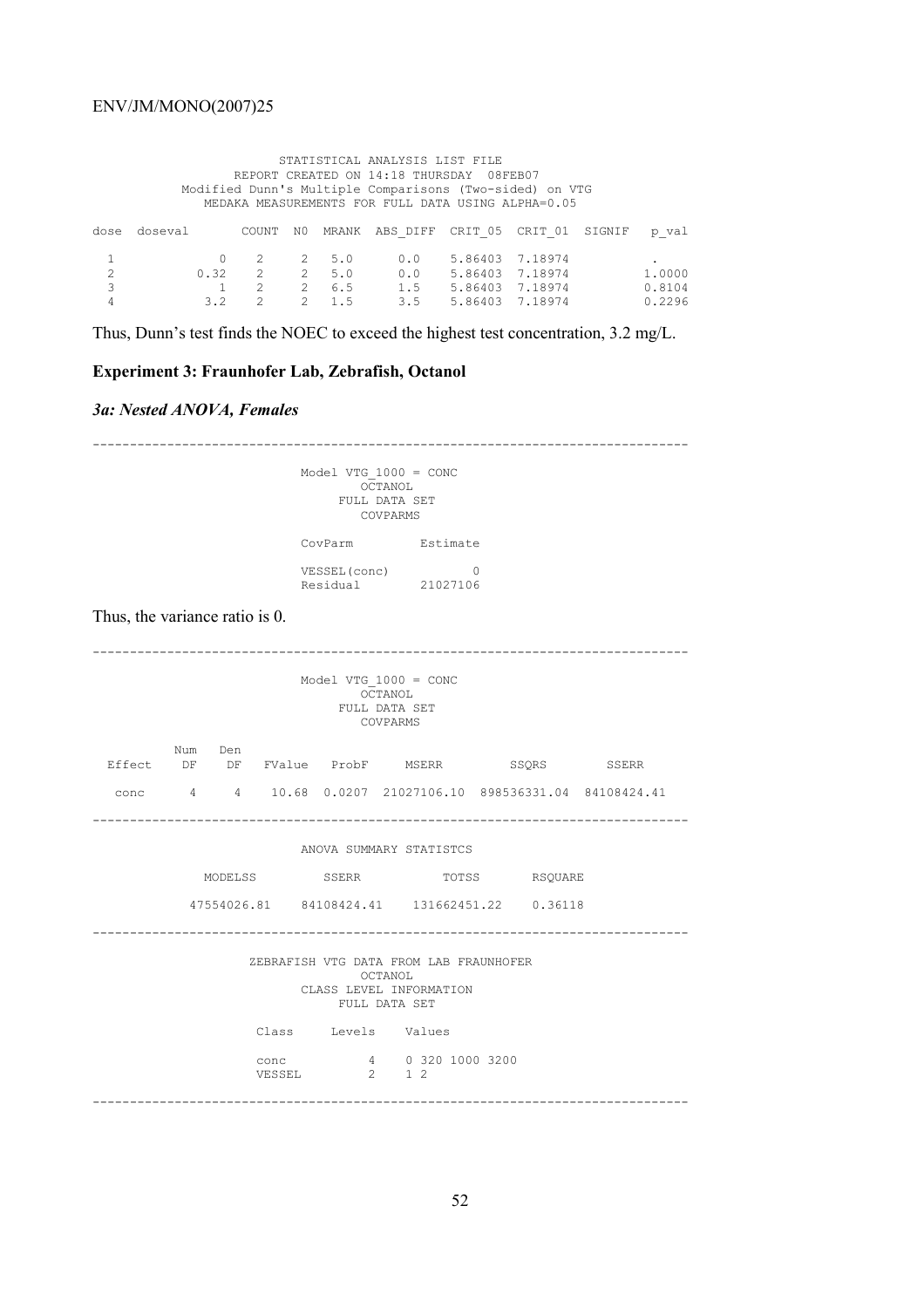| ZEBRAFISH VTG DATA FROM LAB FRAUNHOFER<br>OCTANOL<br>LSMEANS<br>FULL DATA SET        |                  |                                                             |  |               |                |                       |                              |  |
|--------------------------------------------------------------------------------------|------------------|-------------------------------------------------------------|--|---------------|----------------|-----------------------|------------------------------|--|
|                                                                                      |                  | Effect conc Estimate StdErr DF                              |  |               |                | tValue Probt          |                              |  |
| conc                                                                                 | $\overline{0}$   | 4108.92                                                     |  |               |                | 1733.17 4 2.37        | 0.0768                       |  |
| conc                                                                                 |                  | 320 7288.57                                                 |  | 1733.17       | $\overline{4}$ | 4.21                  | 0.0136                       |  |
|                                                                                      | conc 1000        | 4356.22                                                     |  |               |                | 1528.51 4 2.85 0.0464 |                              |  |
|                                                                                      | conc 3200        | 5827.29                                                     |  | 1733.17       | 4              | 3.36                  | 0.0282                       |  |
| ZEBRAFISH VTG DATA FROM LAB FRAUNHOFER<br>OCTANOL<br>T-TEST RESULTS<br>FULL DATA SET |                  |                                                             |  |               |                |                       |                              |  |
|                                                                                      |                  | Effect conc conc Estimate StdErr DF tValue Probt Adjustment |  |               |                |                       | Adjp                         |  |
| conc                                                                                 | 320              | 0 3179.65 2451.07 4 1.30 0.2643 Dunnett 0.4967              |  |               |                |                       |                              |  |
| conc                                                                                 | 1000             | 0 247.30 2310.89                                            |  |               |                |                       | 4 0.11 0.9199 Dunnett 0.9989 |  |
| conc                                                                                 | 3200<br>$\Omega$ | 1718.37 2451.07                                             |  | 4 0.70 0.5219 |                | Dunnett               | 0.8243                       |  |
|                                                                                      |                  |                                                             |  |               |                |                       |                              |  |

By Dunnett's test, there is no statistically significant effect at any test concentration.

#### --------------------------------------------------------------------------------

#### ZEBRAFISH VTG DATA FROM LAB FRAUNHOFER OCTANOL PARAMETER ESTIMATES FULL DATA SET

| Effect | conc | Estimate | StdErr  | DF       | tValue | Probt. |
|--------|------|----------|---------|----------|--------|--------|
| conc   |      | 4108.92  | 1733.17 | 4        | 2.37   | 0.0768 |
| conc   | 320  | 7288.57  | 1733.17 | 4        | 4.21   | 0.0136 |
| conc   | 1000 | 4356.22  | 1528.51 | 4        | 2.85   | 0.0464 |
| conc   | 3200 | 5827.29  | 1733.17 | $\Delta$ | 3.36   | 0.0282 |

#### --------------------------------------------------------------------------------

#### ZEBRAFISH VTG DATA FROM LAB FRAUNHOFER OCTANOL SHAPIRO-WILK TEST OF NORMALITY OF VTG\_1000 FULL DATA SET

| Obs    | Var<br>Name                      | Test                                                                       | Test<br>Lab                    | Stat                                        | pType                                          | р<br>Sign | pValue                               |
|--------|----------------------------------|----------------------------------------------------------------------------|--------------------------------|---------------------------------------------|------------------------------------------------|-----------|--------------------------------------|
| 3<br>4 | Resid<br>Resid<br>Resid<br>Resid | Shapiro-Wilk<br>Kolmogorov-Smirnov<br>Cramer-von Mises<br>Anderson-Darling | W<br>D.<br>$W-S\alpha$<br>A-Sa | 0.936352<br>0.09415<br>0.064512<br>0.491676 | Pr < W<br>Pr > D<br>$Pr > W-Sq$<br>$Pr > A-Sa$ |           | 0.0726<br>0.1500<br>0.2500<br>0.2113 |

The data are normally distributed.

--------------------------------------------------------------------------------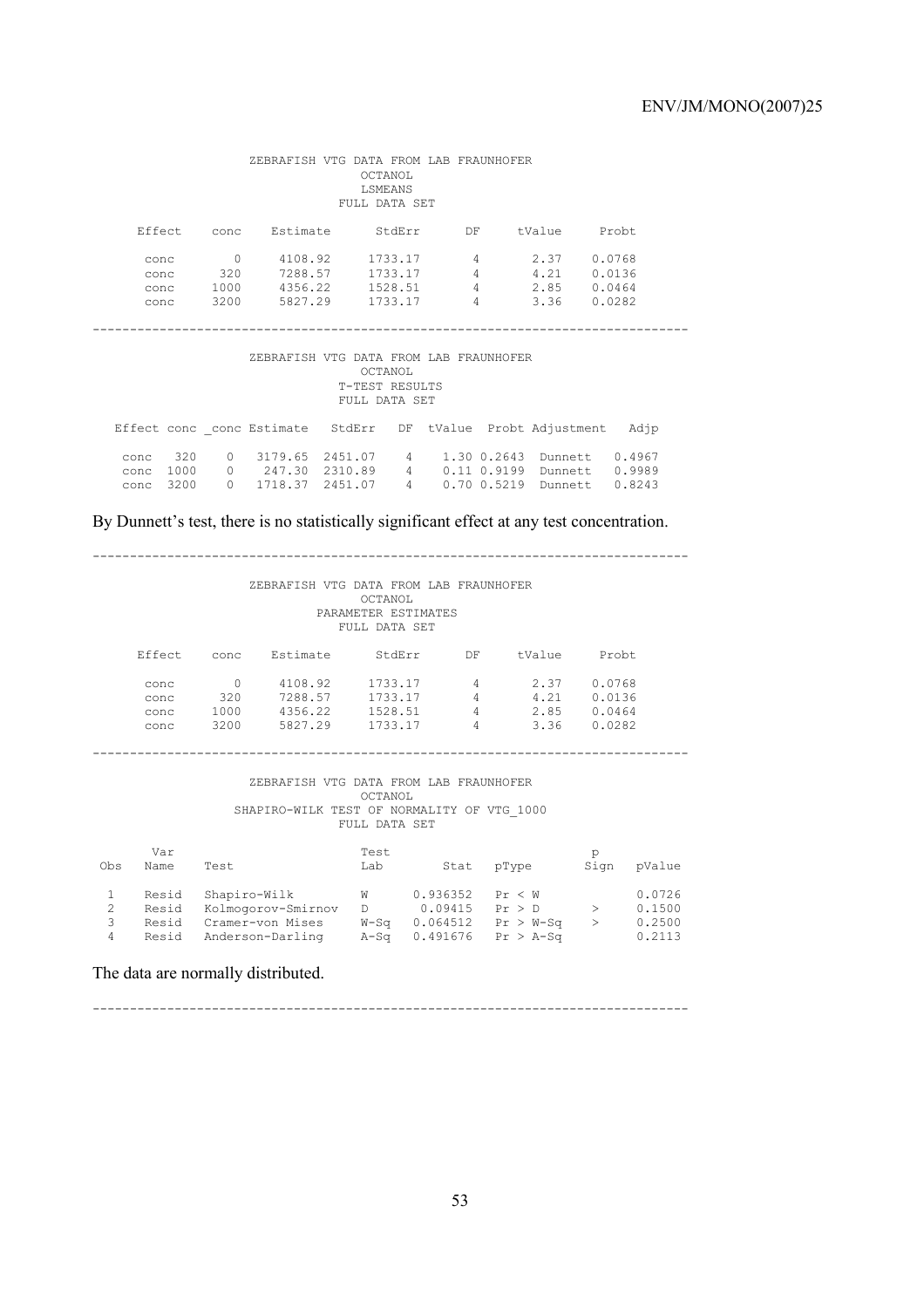ZEBRAFISH VTG DATA FROM LAB FRAUNHOFER OCTANOL LEVENE TEST FOR VTG\_1000 FULL DATA SET

 Effect DF LEVENE P\_VALUE conc 3 1.08303 0.45157

The variances are homogeneous.

----------------------------------------------------------------------------------------

 ZEBRAFISH VTG DATA FROM LAB FRAUNHOFER OCTANOL LEVENE TEST FOR VTG\_1000 FULL DATA SET

NOTE: By Levene's test, the within-group variances are equal. A standard ANOVA will be done.

## *3b: Analysis of Replicate Means*

|                                                                            | STATISTICAL ANALYSIS LIST FILE<br>REPORT CREATED ON 20:56 THURSDAY 08FEB07<br>ZEBRAFISH MEASUREMENTS FROM DATASET FFRAUNHOFEROCTMNS |         |                        |                                                                      |         |                        |         |  |  |  |
|----------------------------------------------------------------------------|-------------------------------------------------------------------------------------------------------------------------------------|---------|------------------------|----------------------------------------------------------------------|---------|------------------------|---------|--|--|--|
|                                                                            |                                                                                                                                     |         |                        | GROUP STATISTICS FOR VTG/1000 BY DOSE w/ Weight=survive, Var-Ratio=0 |         |                        |         |  |  |  |
|                                                                            | dose                                                                                                                                | doseval | COUNT                  | MEAN                                                                 | MEDIAN  | STD DEV                | STD ERR |  |  |  |
|                                                                            | 1                                                                                                                                   |         | 2<br>$\Omega$          | 4108.92                                                              | 3618.11 | 1499.45                | 566.74  |  |  |  |
|                                                                            | $\overline{2}$                                                                                                                      |         | $\mathcal{L}$<br>320   | 7288.57 6792.50                                                      |         | 1515.52                | 572.81  |  |  |  |
|                                                                            | 3                                                                                                                                   |         | $\mathcal{L}$<br>1000  |                                                                      |         | 4356.22 4464.80 364.18 | 121.39  |  |  |  |
|                                                                            | 4                                                                                                                                   |         | $\mathfrak{D}$<br>3200 | 5827.29                                                              | 8336.25 | 7665.01                | 2897.10 |  |  |  |
| SHAPIRO-WILK TEST OF NORMALITY OF VTG/1000<br>AQUATIC ZEBRAFISH: FULL DATA |                                                                                                                                     |         |                        |                                                                      |         |                        |         |  |  |  |
|                                                                            | <b>OBS</b>                                                                                                                          | STD     | SKEW                   | KURT                                                                 | SW STAT | P VALUE                | SIGNIF  |  |  |  |
|                                                                            | 8                                                                                                                                   |         | 1640.26 -0.75698       | 2.68639                                                              | 0.90246 | 0.3040                 |         |  |  |  |

The data are normally distributed.

--------------------------------------------------------------------------------

 Outliers & Influential Observations VTG/1000 FROM FULL DATA w/ Weight=survive, Var-Ratio=0 AQUATIC ZEBRAFISH: Concentrations in ug/L

| Obs            | ZEBRAFISH                             | dose        | doseval                                  | GROUP      | OBSER      | Pred    |  |  |  |
|----------------|---------------------------------------|-------------|------------------------------------------|------------|------------|---------|--|--|--|
|                |                                       | 4           | 3200                                     | 4          | 8336.25    | 5827.29 |  |  |  |
| $\mathfrak{D}$ | $\mathfrak{D}$                        | 4           | 3200                                     | 4          | 2482.00    | 5827.29 |  |  |  |
| Obs            | SE PRED                               | L95M        | U95M                                     | Resid      | LВ         | UB      |  |  |  |
|                | 1505.11                               | 1648.42     | 10006.15                                 | 2508.96    | $-2220.48$ | 2384.96 |  |  |  |
| $\mathfrak{D}$ | 1505.11                               | 1648.42     | 10006.15                                 | $-3345.29$ | $-2220.48$ | 2384.96 |  |  |  |
|                |                                       |             | STATISTICAL ANALYSIS LIST FILE           |            |            |         |  |  |  |
|                |                                       |             | REPORT CREATED ON 20:56 THURSDAY 08FEB07 |            |            |         |  |  |  |
|                |                                       |             | LEVENE TEST FOR VTG/1000 - FULL Model    |            |            |         |  |  |  |
|                | ANALYSIS OF VARIANCE ON FULL DATA SET |             |                                          |            |            |         |  |  |  |
|                |                                       | ----<br>- - |                                          |            | -------    |         |  |  |  |

Effect DF LEVENE p\_value SIGNIF DOSE 3 I 0.0001 \*\*

NOTE: The variances are heterogeneous. No variance stabilizing transform was found. The data was found to be normally distributed but group variances were unequal. A Tamhane-Dunnett analysis is appropriate.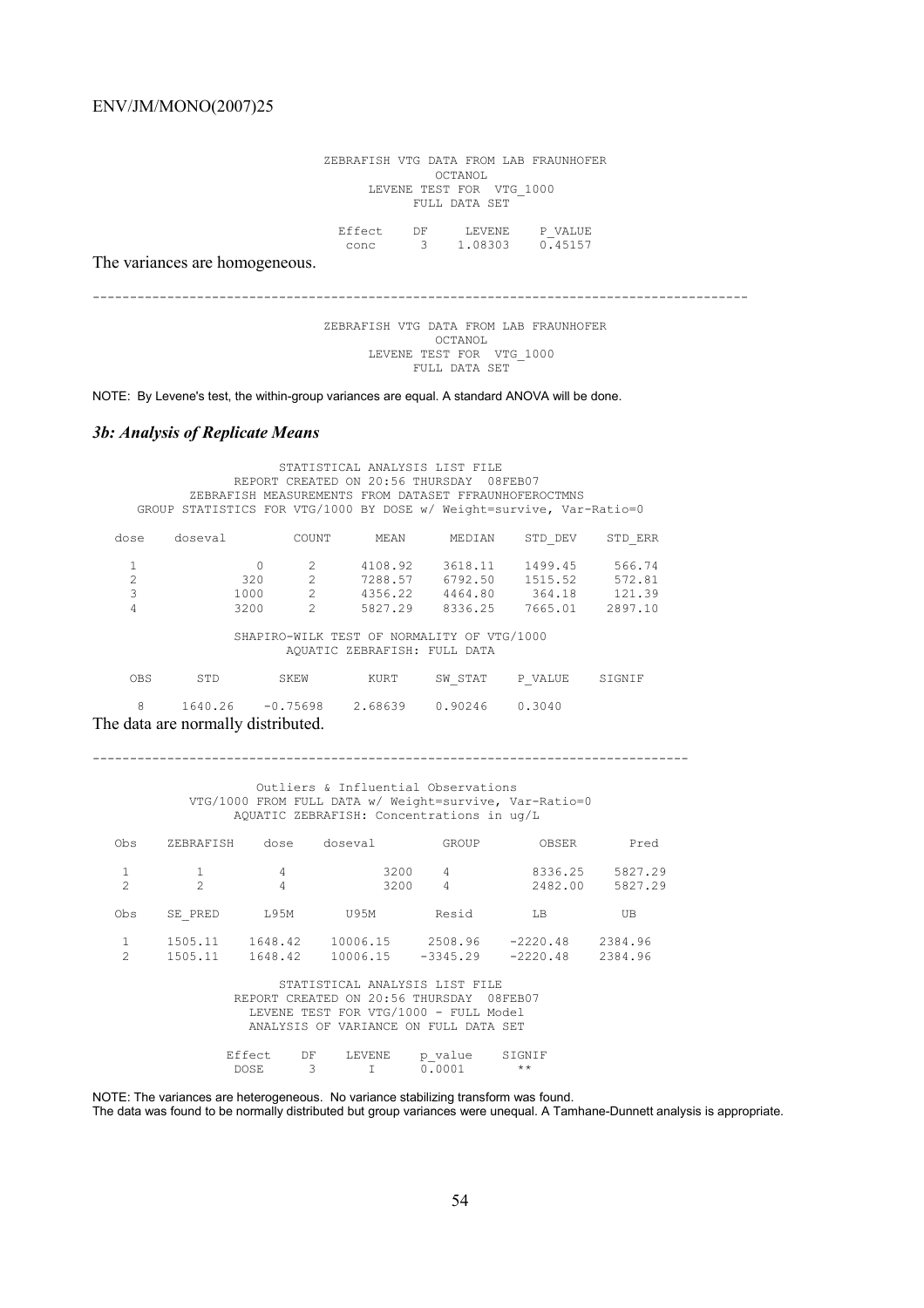STATISTICAL ANALYSIS LIST FILE REPORT CREATED ON 20:56 THURSDAY 08FEB07 Tamhane-Dunnett 2-sided test for difference in means in VTG/1000 Using MAXIMUM LIKELIHOOD estimates of variation on ZEBRAFISH values. FULL DATA USING ALPHA=0.05 dose MEAN STDERR degfree CONTROL OBS\_DIFF crit SIGNIF 2 7288.57 572.81 1.99977 4108.92 3179.65 9557.60 3 4356.22 121.39 1.11757 4108.92 247.30 6917.54 4 5827.29 2897.10 1.07642 4108.92 1718.37 35014.01 -------------------------------------------------------------------------------- STATISTICAL ANALYSIS LIST FILE REPORT CREATED ON 20:56 THURSDAY 08FEB07 MONOTONICITY CHECK OF VTG/1000 - FULL DATA DOSES 0, 320, 1000, 3200 ug/L ZEBRAFISH OF AQUATIC ZEBRAFISH PARM p\_t SIGNIF DOSE TREND 0.7935 DOSE QUAD 0.7261 -------------------------------------------------------------------------------- STATISTICAL ANALYSIS LIST FILE REPORT CREATED ON 20:56 THURSDAY 08FEB07 ANALYSIS OF VTG/1000 USING ALPHA=0.05 FULL DATA ---------- JONCKHEERE-TERPSTRA TEST KEY ---------- \_JT\_ IS JONCKHEERE STATISTIC Z\_JT IS STANDARDIZED JONCKHEERE STATISTIC PR JT IS P-VALUE FOR UPWARD TREND PL JT IS P-VALUE FOR DOWNWARD TREND P-VALUES ARE FOR TIE-CORRECTED TEST WITH CONTINUITY CORRECTION FACTOR SIGNIF RESULTS ARE FOR Two-sided ALTERNATIVE HYPOTHESIS Check for Number of Reps in VTG/1000 Thru 3200 ug/L Maximum Number of Reps in Any Treatment Group or Control is 2

Total Number of Reps in All Treatment Groups is 8 Exact Permutation Methods Recommended

Jonckheere Trend Test on Dose 0 + Lowest 3 Doses thru 3200 ug/L

 $\frac{JT}{14}$  z<sup>J</sup>T XPL<sub>J</sub>JT XPR\_JT SIGNIF DOSE

#### NOTE: The Jonckheere test found no significant effect at any test concentration.

 $0 \t 0.5492$  .

Jonckheere test results are included in the summary table. Group means should be examined to check for lack-of-fit to a linear trend before trend test results are accepted.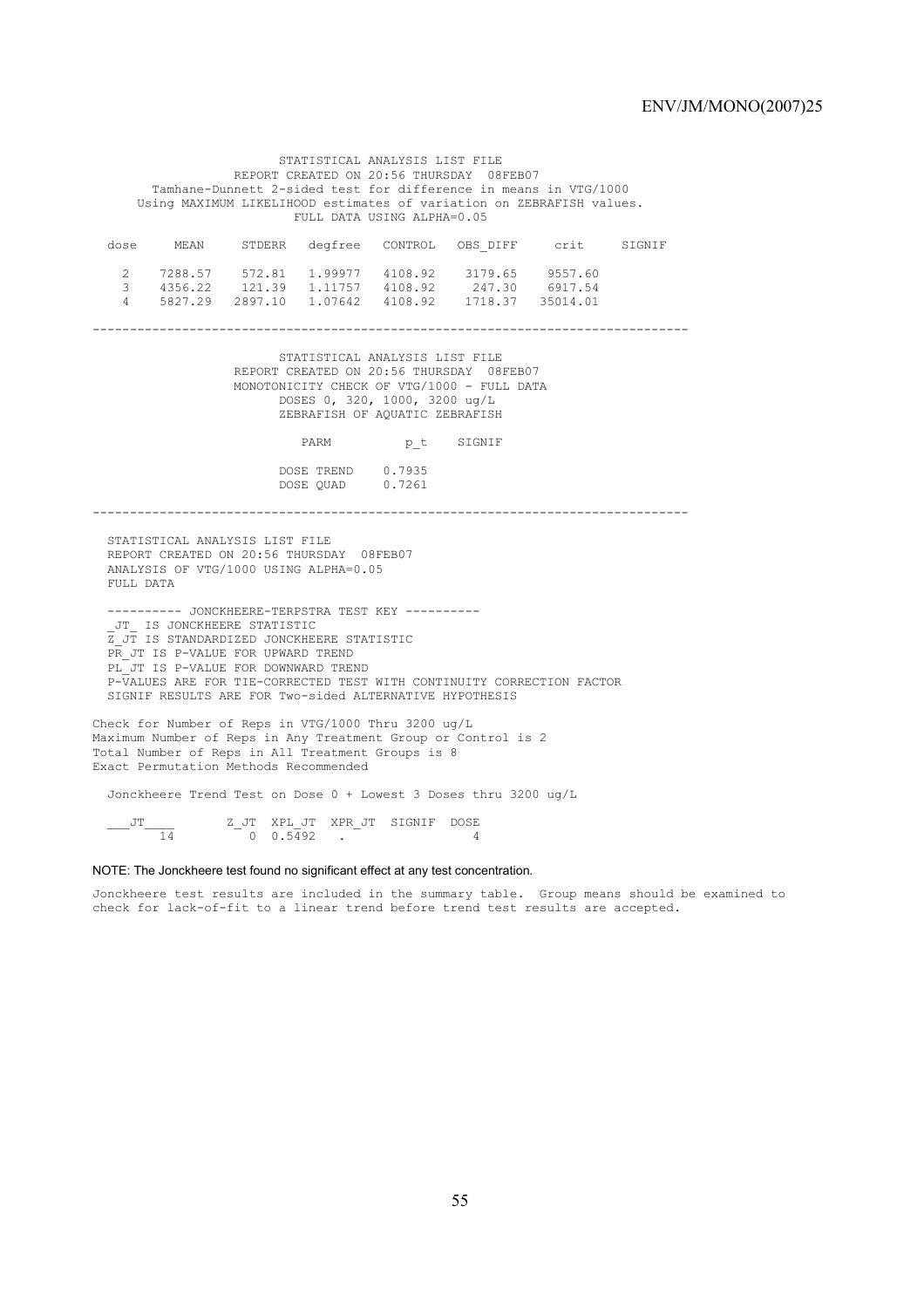### *3b, continued: Dunn's test*

 STATISTICAL ANALYSIS LIST FILE REPORT CREATED ON 21:16 THURSDAY 08FEB07 ZEBRAFISH MEASUREMENTS FROM DATASET FFRAUNHOFEROCTMNS GROUP STATISTICS FOR VTG BY DOSE w/ Weight=survive, Var-Ratio=0 dose doseval COUNT MEAN MEDIAN STD\_DEV STD\_ERR 1 0 2 4108919.86 3618109.75 1499449.65 566738.69 2 320 2 7288571.43 6792500.00 1515523.25 572813.95 3 1000 2 4356222.22 4464800.00 364180.94 121393.65 4 3200 2 5827285.71 8336250.00 7665012.50 2897102.41 NOTE Kruskal-Wallis analysis specifically requested. Normality and equality of variance have not been checked. ------------------------------------------------------------------------ STATISTICAL ANALYSIS LIST FILE REPORT CREATED ON 21:16 THURSDAY 08FEB07 Kruskal-Wallis Test on VTG ZEBRAFISH MEASUREMENTS FOR FULL DATA Wilcoxon Scores (Rank Sums) for Variable RESPONSE Classified by Variable dose Sum of Expected Std Dev Mean dose N Scores Under H0 Under H0 Score -------------------------------------------------------------------- 1 2 7.0 9.0 3.0 3.50 2 2 13.0 9.0 3.0 6.50 3 2 7.0 9.0 3.0 3.50 4 2 9.0 9.0 3.0 4.50 Kruskal-Wallis Test  $Chi-Square$ <br>  $DF$  2.0000  $DF$  3 Pr > Chi-Square 0.5724 ------------------------------------------------------------------------ STATISTICAL ANALYSIS LIST FILE REPORT CREATED ON 21:16 THURSDAY 08FEB07 Modified Dunn's Multiple Comparisons (Two-sided) on VTG ZEBRAFISH MEASUREMENTS FOR FULL DATA USING ALPHA=0.05 dose doseval COUNT NO MRANK ABS DIFF CRIT 05 CRIT 01 SIGNIF p val 1 0 2 2 3.5 0 5.86403 7.18974 .

 4 3200 2 2 4.5 1 5.86403 7.18974 1.0000 Dunn's test finds no statistically significant effect any test concentration.

 2 320 2 2 6.5 3 5.86403 7.18974 0.3310 3 1000 2 2 3.5 0 5.86403 7.18974 1.0000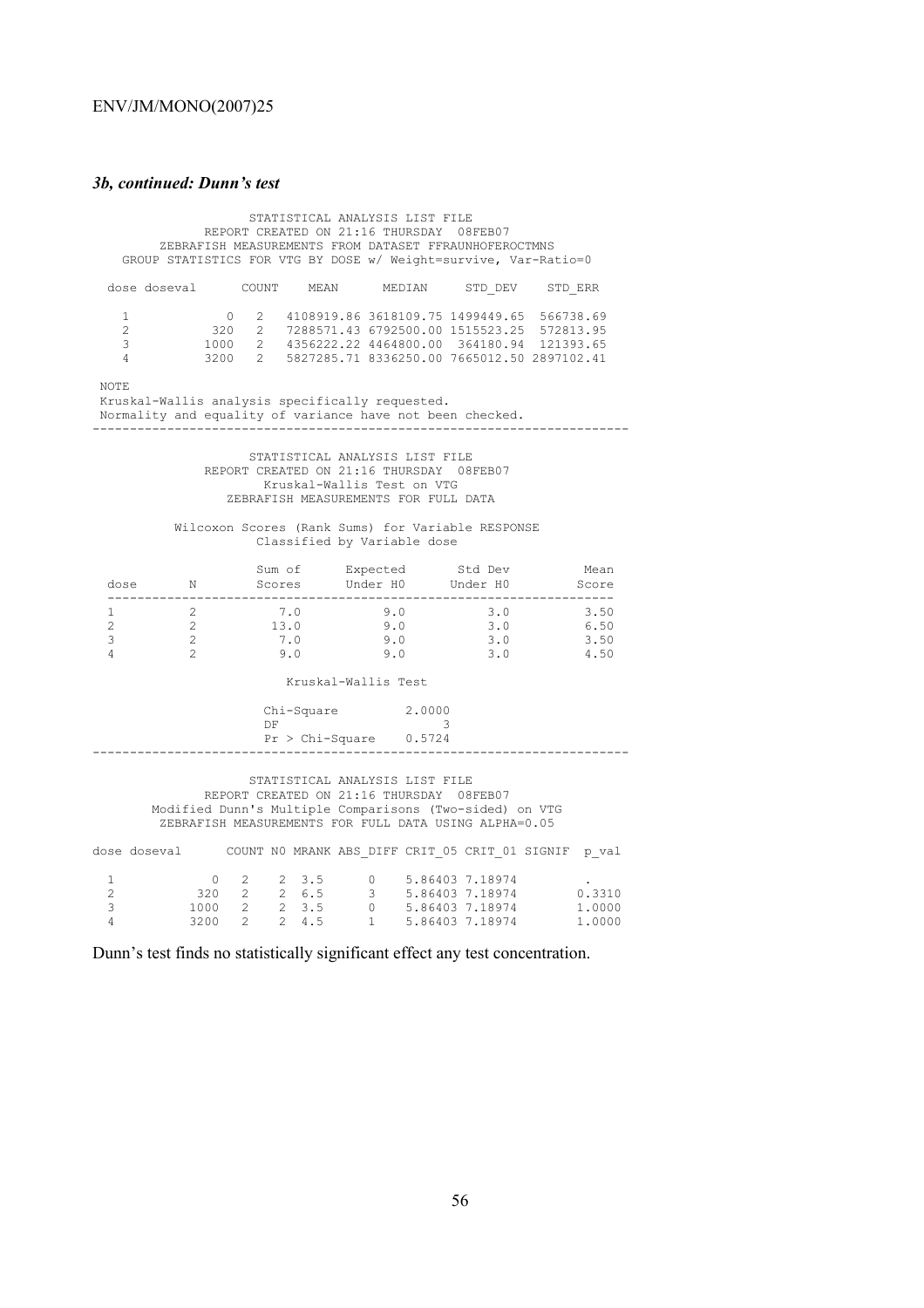# *3c: Nested ANOVA, Males*

| Model VTG $1000 = CONC$<br>OCTANOL<br>FULL DATA SET<br>COVPARMS |                    |  |  |  |
|-----------------------------------------------------------------|--------------------|--|--|--|
| CovParm                                                         | Estimate           |  |  |  |
| VESSEL (conc)<br>Residual                                       | 19.7493<br>16.0240 |  |  |  |

Thus, the variance ratio is 19.7493 / 16.0240=1.2

 SHAPIRO-WILK TEST OF NORMALITY OF VTG\_1000 FULL DATA SET

| Obs | Var<br>Name | Test               | Test<br>Lab | Stat     | pType       | Sign                          | pValue |
|-----|-------------|--------------------|-------------|----------|-------------|-------------------------------|--------|
|     | Resid       | Shapiro-Wilk       | W           | 0.537236 | Pr < W      |                               | 0.0001 |
|     | Resid       | Kolmogorov-Smirnov | D           | 0.339823 | Pr > D      | $\overline{\left( \right. }%$ | 0.0100 |
| 3   | Resid       | Cramer-von Mises   | W-Sa        | 1.735862 | $Pr > W-Sa$ |                               | 0.0050 |
| 4   | Resid       | Anderson-Darling   | A-Sa        | 8.326933 | $Pr > A-Sq$ |                               | 0.0050 |

The data are not normally distributed. A log-transform normalizes the data and stabilizes the variances, as shown below.

| $Model$ LOGVTG = $CONC$<br>OCTANOL<br>FULL DATA SET<br>COVPARMS |
|-----------------------------------------------------------------|
| Estimate<br>CovParm                                             |
| 0.4754<br>VESSEL (conc)<br>Residual<br>0.2247                   |

The variance ratio under a log-transform is 0.4754 / 0.2247=2.1

|                |                |                             |                         | $Model$ LOGVTG = $CONC$<br>OCTANOL<br>FULL DATA SET<br>COVPARMS |                           |                  |                  |
|----------------|----------------|-----------------------------|-------------------------|-----------------------------------------------------------------|---------------------------|------------------|------------------|
| Effect<br>conc | Num<br>DF<br>4 | Den<br>DF<br>$\overline{4}$ |                         | FValue ProbF<br>20.64 0.0062                                    | MSERR<br>0.22468          | SSQRS<br>18.5538 | SSERR<br>0.89872 |
|                |                |                             | ANOVA SUMMARY STATISTCS |                                                                 |                           |                  |                  |
|                |                | MODELSS                     | SSERR                   | TOTSS                                                           | <b>RSOUARE</b>            |                  |                  |
|                |                | 0.64370                     |                         |                                                                 | $0.89872$ 1.54242 0.41733 |                  |                  |
|                |                |                             |                         |                                                                 |                           |                  |                  |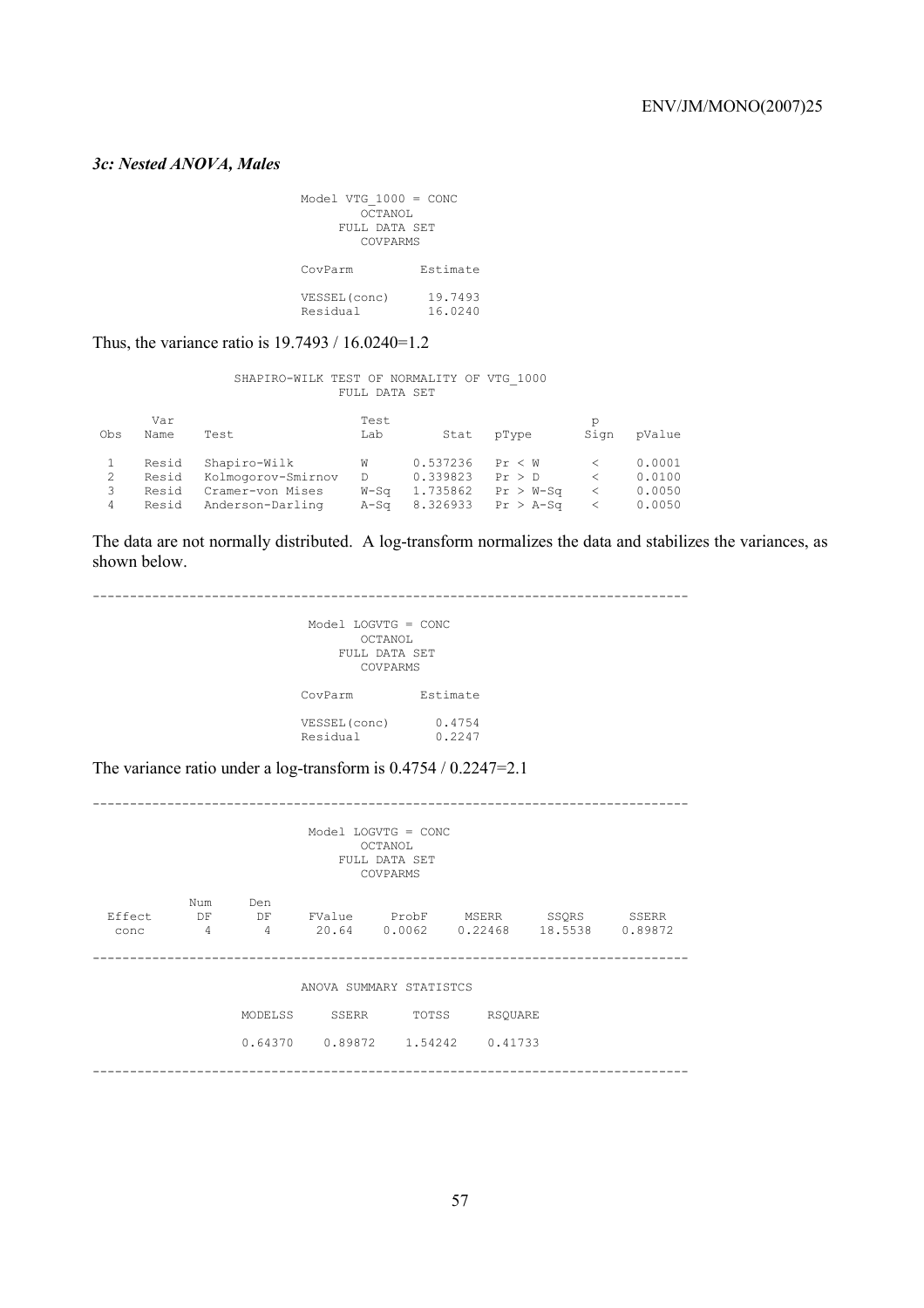|                                                |                                              |                                             | MALE ZEBRAFISH LOGVTG DATA FROM LAB FRAUNHOFER                                                                                                                                   | OCTANOL<br>CLASS LEVEL INFORMATION<br>FULL DATA SET  |   |                               |                                                                                                                                 |                                           |                   |  |
|------------------------------------------------|----------------------------------------------|---------------------------------------------|----------------------------------------------------------------------------------------------------------------------------------------------------------------------------------|------------------------------------------------------|---|-------------------------------|---------------------------------------------------------------------------------------------------------------------------------|-------------------------------------------|-------------------|--|
|                                                |                                              |                                             | Class Levels Values                                                                                                                                                              |                                                      |   |                               |                                                                                                                                 |                                           |                   |  |
|                                                |                                              |                                             | conc 4 0 320 1000 3200                                                                                                                                                           |                                                      |   |                               |                                                                                                                                 |                                           |                   |  |
|                                                |                                              |                                             | MALE ZEBRAFISH LOGVTG DATA FROM LAB FRAUNHOFER                                                                                                                                   | OCTANOL<br>LSMEANS<br>FULL DATA SET                  |   |                               |                                                                                                                                 |                                           |                   |  |
|                                                |                                              |                                             | Effect conc Estimate StdErr DF tValue Probt                                                                                                                                      |                                                      |   |                               |                                                                                                                                 |                                           |                   |  |
| conc<br>conc<br>conc<br>conc                   |                                              | $\overline{0}$<br>320                       | $1.9308$ $0.5128$ 4<br>1.8353<br>1000  2.4204  0.5082  4  4.76  0.0089<br>3200 2.9172 0.5109 4 5.71 0.0047                                                                       | 0.5069                                               |   | $4\overline{4}$               |                                                                                                                                 | $3.77$ 0.0197<br>$3.62$ 0.0223            |                   |  |
|                                                |                                              |                                             | MALE ZEBRAFISH LOGVTG DATA FROM LAB FRAUNHOFER                                                                                                                                   | OCTANOL<br>T-TEST RESULTS<br>FULL DATA SET           |   |                               |                                                                                                                                 |                                           |                   |  |
| Ε<br>f<br>f<br>$\epsilon$<br>$\mathtt{C}$<br>t | $\mathbb{C}$<br>$\circ$<br>n<br>$\mathbb{C}$ | $\mathbb{C}$<br>$\circ$<br>n<br>$\mathbf C$ | Ε<br>$\mathbf{s}$<br>t<br>i.<br>m<br>a<br>t<br>e                                                                                                                                 | $\mathbf S$<br>t<br>d<br>$\mathbb E$<br>$r \tD$<br>r | F | しせい<br>a<br>$\mathbf{1}$<br>e | $\mathbf V$<br>$\begin{matrix} & & & & & \mathbb{m} \\ & & & & & \mathbb{m} \\ & & & & \mathbb{c} \end{matrix}$<br>u b n<br>t t | Α<br>d<br>j<br>u<br>$\mathbf{s}$<br>$P$ t | Α<br>d<br>j.<br>p |  |
| conc<br>conc<br>conc                           | 320<br>1000<br>3200                          |                                             | 0 -0.09552   0.7210   4   -0.13   0.9010   Dunnett   0.9981<br>0   0.4896   0.7219   4   0.68   0.5349   Dunnett   0.8387<br>0  0.9863  0.7238  4  1.36  0.2447  Dunnett  0.4683 |                                                      |   |                               |                                                                                                                                 |                                           |                   |  |

# Dunnett's test finds no statistically significant effect at any test concentration.

--------------------------------------------------------------------------------

 MALE ZEBRAFISH LOGVTG DATA FROM LAB FRAUNHOFER OCTANOL PARAMETER ESTIMATES

| FULL DATA SET |      |          |        |    |        |        |  |
|---------------|------|----------|--------|----|--------|--------|--|
| Effect        | conc | Estimate | StdErr | DF | tValue | Probt. |  |
| conc          | 0    | 1.9308   | 0.5128 | 4  | 3.77   | 0.0197 |  |
| conc          | 320  | 1.8353   | 0.5069 | 4  | 3.62   | 0.0223 |  |
| conc          | 1000 | 2.4204   | 0.5082 | 4  | 4.76   | 0.0089 |  |
| conc          | 3200 | 2.9172   | 0.5109 | 4  | 5.71   | 0.0047 |  |
|               |      |          |        |    |        |        |  |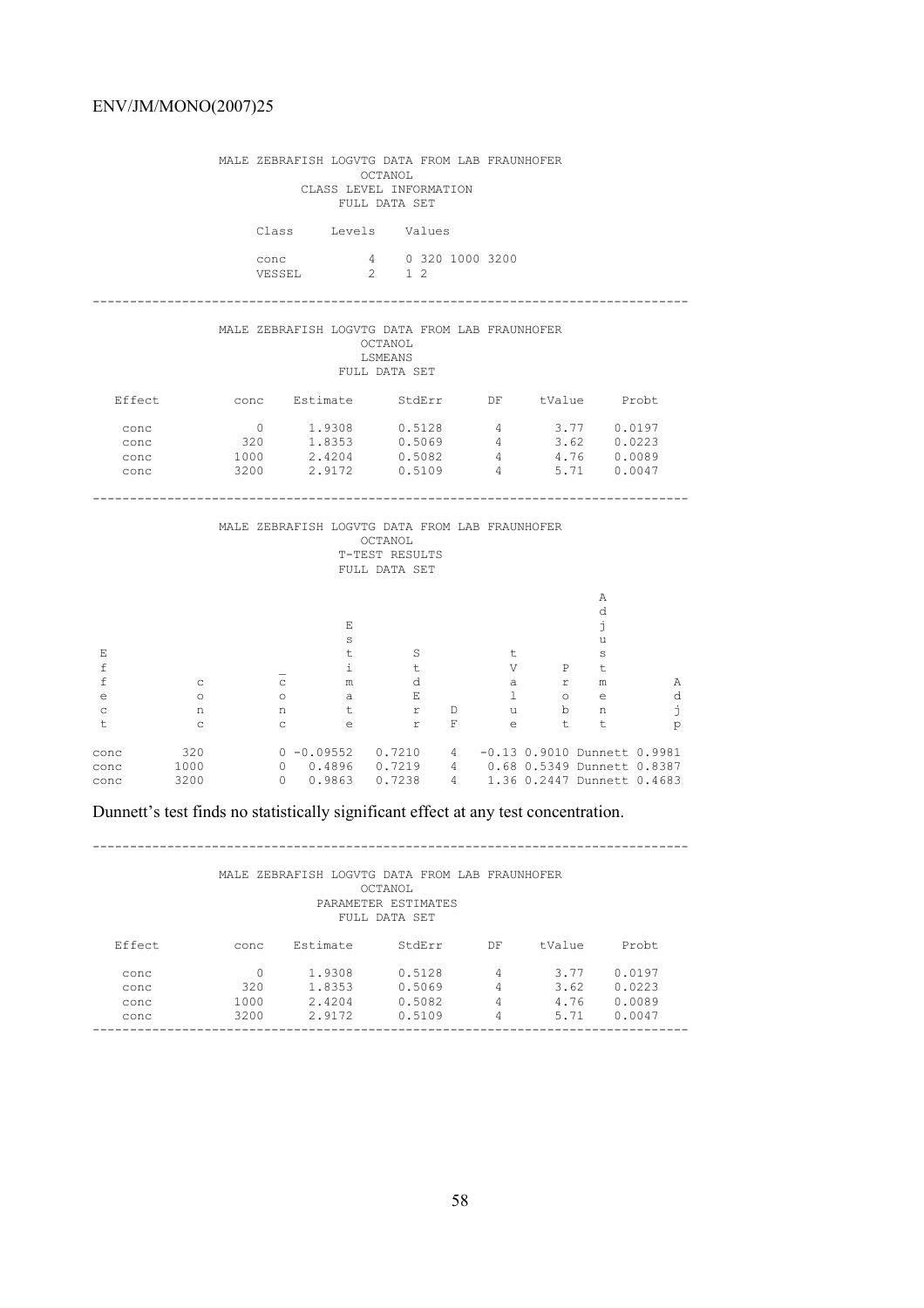MALE ZEBRAFISH LOGVTG DATA FROM LAB FRAUNHOFER OCTANOL SHAPIRO-WILK TEST OF NORMALITY OF LOGVTG FULL DATA SET

| Obs | Var<br>Name | Test               | Test<br>Lab | Stat     | pType       | р<br>Sign | pValue |
|-----|-------------|--------------------|-------------|----------|-------------|-----------|--------|
|     | Resid       | Shapiro-Wilk       | W           | 0.965297 | Pr < W      |           | 0.2277 |
|     | Resid       | Kolmogorov-Smirnov | D.          | 0.117811 | Pr > D      |           | 0.1468 |
| 3   | Resid       | Cramer-von Mises   | $W-S\sigma$ | 0.106857 | $Pr > W-Sq$ |           | 0.0906 |
| 4   | Resid       | Anderson-Darling   | A-Sa        | 0.60542  | $Pr > A-Sa$ |           | 0.1100 |

The data are normally distributed under a log-transform.

-------------------------------------------------------------------------------- MALE ZEBRAFISH LOGVTG DATA FROM LAB FRAUNHOFER OCTANOL POSSIBLE OUTLIERS FROM ANOVA ON LOGVTG FULL DATA SET Obs conc LOGVTG Pred Resid LB UB 4 320 2.92247 1.87627 1.04619 -1.06529 1.04069 MALE ZEBRAFISH LOGVTG DATA FROM LAB FRAUNHOFER OCTANOL LEVENE TEST FOR LOGVTG FULL DATA SET Effect DF LEVENE P\_VALUE conc 3 1.03865 0.46592

By Levene's test, the variances under a log-transform are homogeneous.

NOTE: By Levene's test, the within-group variances are equal. A standard ANOVA will be done.

## *3d: Analysis of Replicate Means, Males*

|                               | GROUP STATISTICS FOR VTG BY DOSE w/ Weight=survive, Var-Ratio=1 |                                                                     | REPORT CREATED ON 22:56 THURSDAY                                                                      | STATISTICAL ANALYSIS LIST FILE<br>ZEBRAFISH MEASUREMENTS FROM DATASET MFRAUNHOFEROCTMNS | 08FEB07                                             |                                     |
|-------------------------------|-----------------------------------------------------------------|---------------------------------------------------------------------|-------------------------------------------------------------------------------------------------------|-----------------------------------------------------------------------------------------|-----------------------------------------------------|-------------------------------------|
| dose                          | doseval                                                         | COUNT                                                               | MEAN                                                                                                  | MEDIAN                                                                                  | STD DEV                                             | STD ERR                             |
| 1<br>$\overline{c}$<br>3<br>4 | $\Omega$<br>320<br>1000<br>3200                                 | $\mathcal{L}$<br>$\mathfrak{D}$<br>$\overline{2}$<br>$\mathfrak{D}$ | 150.62<br>117.46<br>773.81<br>6677.47                                                                 | 100.700<br>167.486                                                                      | 65.12<br>67.00<br>150.583 821.80<br>119.600 8738.24 | 50.95<br>51.26<br>632.07<br>6788.04 |
|                               |                                                                 |                                                                     | REPORT CREATED ON 22:56 THURSDAY<br>SHAPTRO-WILK TEST OF NORMALITY OF<br>AOUATIC ZEBRAFISH: FULL DATA | STATISTICAL ANALYSIS LIST FILE                                                          | 08FEB07<br>VTG                                      |                                     |
| <b>OBS</b><br>8               | STD<br>3647.98 0.18795                                          | SKEW                                                                | KURT<br>3.37316                                                                                       | SW STAT<br>0.80192                                                                      | P VALUE<br>0.0300                                   | STGNTF<br>$\star\star$              |

The data are not normally distributed. A normalizing transform is found below.

--------------------------------------------------------------------------------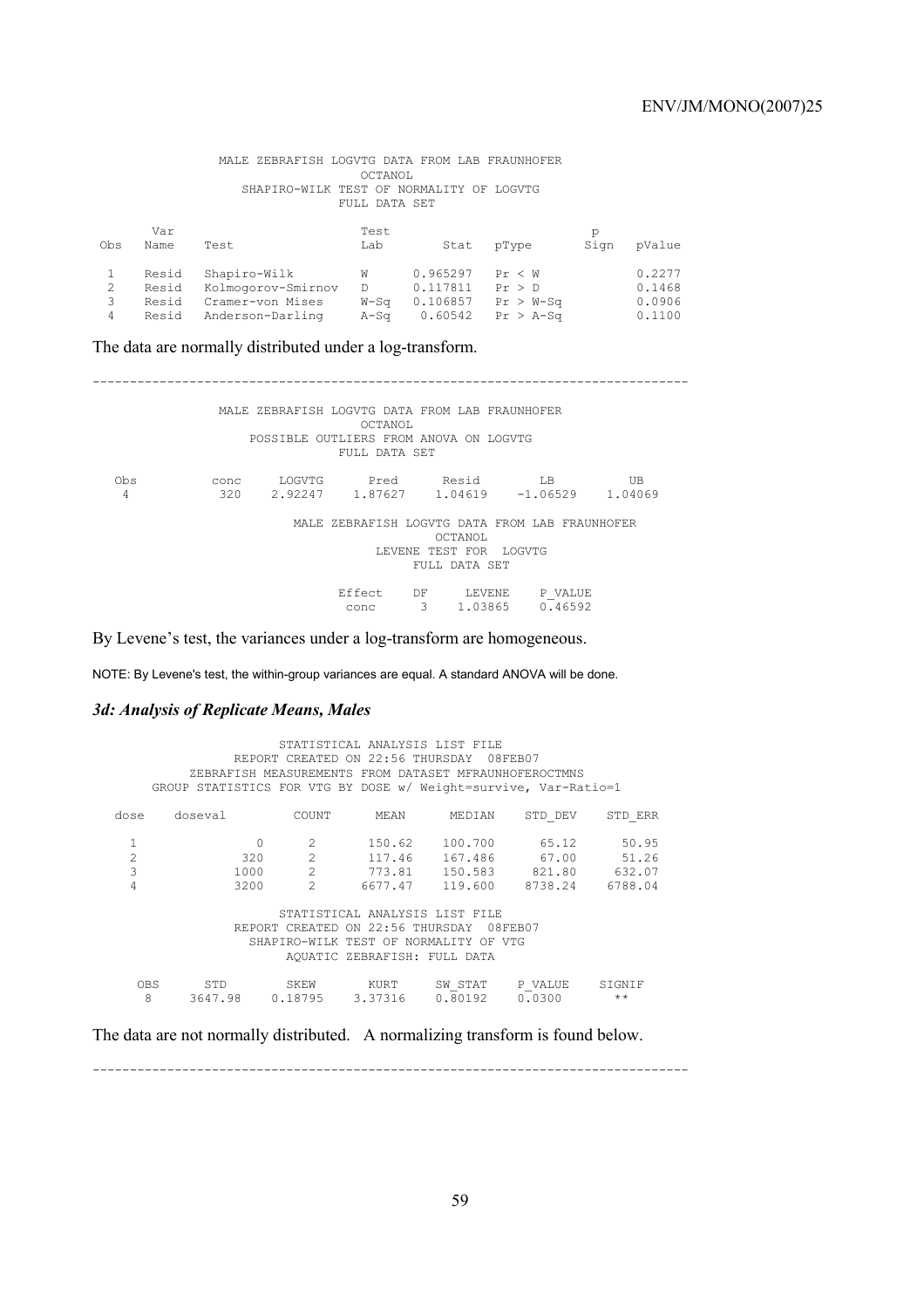Outliers & Influential Observations VTG FROM FULL DATA w/ Weight=survive, Var-Ratio=1 AQUATIC ZEBRAFISH: Concentrations in ug/L

| Obs            | ZEBRAFISH          | dose                     | doseval              | GROUP                 | OBSER                    | Pred               |
|----------------|--------------------|--------------------------|----------------------|-----------------------|--------------------------|--------------------|
| $\mathfrak{D}$ | $\mathcal{P}$      | 4<br>4                   | 3200<br>3200         | 4<br>4                | 119.60<br>13703.75       | 6677.47<br>6677.47 |
| Obs            | SE PRED            | T.95M                    | <b>U95M</b>          | Resid                 | T.B                      | UΒ                 |
| 2              | 3409.19<br>3409.19 | $-2787.96$<br>$-2787.96$ | 16142.89<br>16142.89 | $-6557.87$<br>7026.28 | $-1364.46$<br>$-1364.46$ | 1373.10<br>1373.10 |

 STATISTICAL ANALYSIS LIST FILE REPORT CREATED ON 22:56 THURSDAY 08FEB07 Kruskal-Wallis Test on VTG ZEBRAFISH MEASUREMENTS FOR FULL DATA

 Wilcoxon Scores (Rank Sums) for Variable RESPONSE Classified by Variable dose

|                                                       | dose                          | $\mathbb N$                   |     |      | Sum of Expected Std Dev<br>Scores Under H0 Under H0 Score                                                                           |          |                            | Mean |                            |
|-------------------------------------------------------|-------------------------------|-------------------------------|-----|------|-------------------------------------------------------------------------------------------------------------------------------------|----------|----------------------------|------|----------------------------|
|                                                       | 1<br>$\overline{c}$<br>3<br>4 | 2<br>2<br>2<br>$\overline{a}$ | 8.0 | 11.0 | 9.0<br>$6.0$ $9.0$ $3.0$ $3.0$<br>$11.0$ $9.0$ $3.0$ $5.50$<br>9.0                                                                  |          | $3.0$ 4.00<br>$3.0$ $5.50$ |      |                            |
|                                                       |                               |                               |     |      | Kruskal-Wallis Test                                                                                                                 |          |                            |      |                            |
|                                                       |                               |                               | DF. |      | Chi-Square 1.5000<br>$Pr > Chi-Square$ 0.6823<br>Modified Dunn's Multiple Comparisons (Two-sided) on VTG                            | $\sim$ 3 |                            |      |                            |
|                                                       |                               |                               |     |      | ZEBRAFISH MEASUREMENTS FOR FULL DATA USING ALPHA=0.05                                                                               |          |                            |      |                            |
| dose                                                  |                               |                               |     |      | doseval 60000 COUNT NO MRANK ABS DIFF CRIT 05 CRIT 01 SIGNIF p val                                                                  |          |                            |      |                            |
| $\mathbf{1}$<br>$\overline{c}$<br>$\overline{3}$<br>4 |                               | $\overline{0}$<br>320<br>3200 |     |      | 2 2 4.0 0.0 5.86403 7.18974<br>2 2 3.0 1.0 5.86403 7.18974<br>1000  2  2  5.5  1.5  5.86403  7.18974<br>2 2 5.5 1.5 5.86403 7.18974 |          |                            |      | 1,0000<br>0.8104<br>0.8104 |

Thus, Dunn's test finds no statistically significant effect at any test concentration.

--------------------------------------------------------------------------------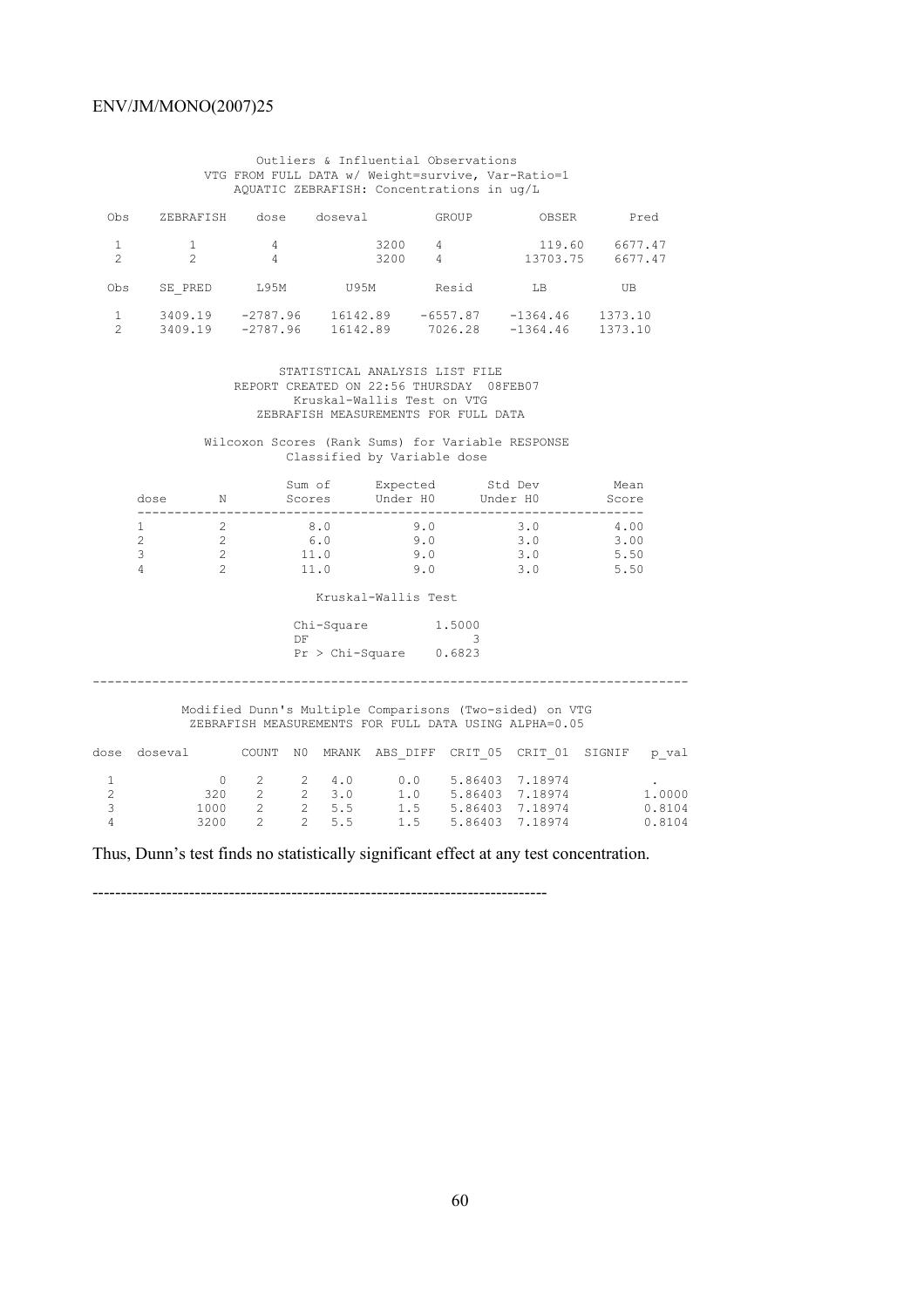STATISTICAL ANALYSIS LIST FILE REPORT CREATED ON 22:56 THURSDAY 08FEB07 MONOTONICITY CHECK OF VTG - FULL DATA DOSES 0, 320, 1000, 3200 ug/L ZEBRAFISH OF AQUATIC ZEBRAFISH PARM  $p_t$  SIGNIF DOSE TREND 0.4339 DOSE QUAD 0.7437 -------------------------------------------------------------------------------- STATISTICAL ANALYSIS LIST FILE REPORT CREATED ON 22:56 THURSDAY 08FEB07 ANALYSIS OF VTG USING ALPHA=0.05 FULL DATA ---------- JONCKHEERE-TERPSTRA TEST KEY ---------- \_JT\_ IS JONCKHEERE STATISTIC Z\_JT IS STANDARDIZED JONCKHEERE STATISTIC PR JT IS P-VALUE FOR UPWARD TREND PL JT IS P-VALUE FOR DOWNWARD TREND P-VALUES ARE FOR TIE-CORRECTED TEST WITH CONTINUITY CORRECTION FACTOR SIGNIF RESULTS ARE FOR Two-sided ALTERNATIVE HYPOTHESIS Check for Number of Reps in VTG Thru 3200 ug/L Maximum Number of Reps in Any Treatment Group or Control is 2 Total Number of Reps in All Treatment Groups is 8 Exact Permutation Methods Recommended Jonckheere Trend Test on Dose 0 + Lowest 3 Doses thru 3200 ug/L

 $\frac{JT}{17}$   $\frac{Z}{17}$   $\frac{JT}{17}$   $\frac{2JT}{17}$   $\frac{XPL}{JT}$   $\frac{JT}{17}$   $\frac{ZT}{17}$   $\frac{JT}{17}$   $\frac{ZT}{17}$   $\frac{JT}{17}$   $\frac{ZT}{17}$   $\frac{JT}{17}$   $\frac{ZT}{17}$   $\frac{JT}{17}$   $\frac{ZT}{17}$   $\frac{JT}{17}$   $\frac{ZT}{17}$   $\frac{JT}{17}$   $\frac{Z$  $\frac{1}{17}$  0.7661309 .

NOTE: The Jonckheere test finds no statistically significant effect at any test concentration

Jonckheere test results are included in the summary table. Group means should be examined to check for lack-of-fit to a linear trend before trend test results are accepted.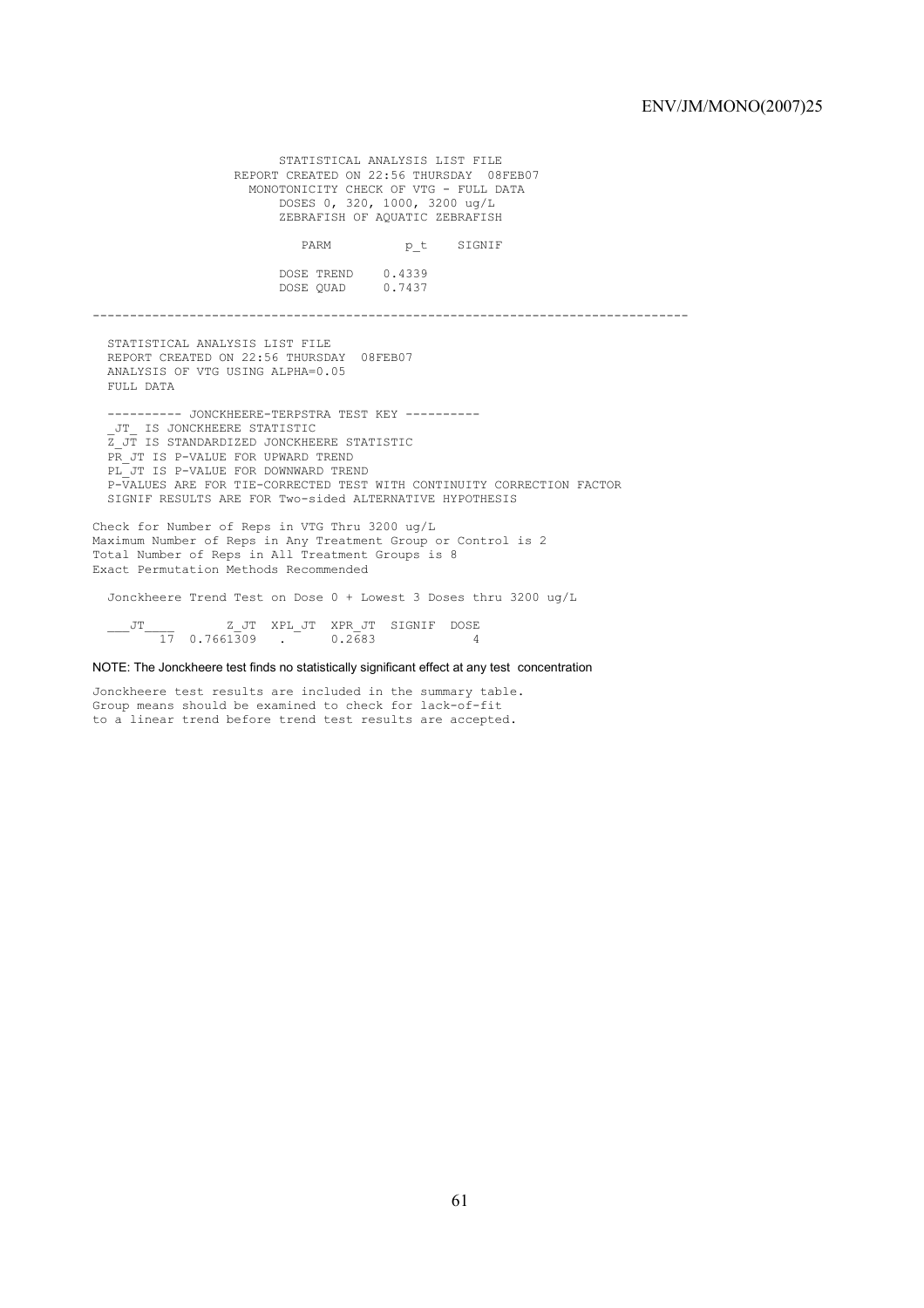|     |                |                 | AQUATIC ZEBRAFISH: FULL DATA | STATISTICAL ANALYSIS LIST FILE<br>REPORT CREATED ON 22:56 THURSDAY 08FEB07<br>SHAPIRO-WILK TEST OF NORMALITY OF LOG(VTG) |                   |        |
|-----|----------------|-----------------|------------------------------|--------------------------------------------------------------------------------------------------------------------------|-------------------|--------|
| OBS | STD<br>1.43688 | SKEW<br>0.11921 | KURT<br>0.46332              | SW STAT<br>0.99010                                                                                                       | P VALUE<br>0.9952 | STGNTF |

A log-transform normalizes the data.

------------------------------------------------------------------------

NOTE: Untransformed response does not meet normality. LOG transform makes response satisfy normality.

 STATISTICAL ANALYSIS LIST FILE REPORT CREATED ON 22:56 THURSDAY 08FEB07 LEVENE TEST FOR LOG(VTG) - FULL Model ANALYSIS OF VARIANCE ON FULL DATA SET Effect DF LEVENE p\_value SIGNIF DOSE 3 I 0.0001 \*\*

The log-transformed data have heterogeneous variances.

The data was found to be normally distributed but group variances were unequal. A Tamhane-Dunnett analysis is appropriate.

 STATISTICAL ANALYSIS LIST FILE REPORT CREATED ON 17:10 FRIDAY 09FEB07 Tamhane-Dunnett 2-sided test for difference in means in LOG10(VTG) Using MAXIMUM LIKELIHOOD estimates of variation on ZEBRAFISH values. FULL DATA USING ALPHA=0.05 dose MEAN STDERR degfree CONTROL OBS\_DIFF crit SIGNIF 2 2.05253 0.20286 1.70802 2.13799 -0.08546 3.7474 3 2.62002 0.48445 1.15775 2.13799 0.48203 7.4835 4 2.90137 1.00875 1.04026 2.13799 0.76338 14.4440

The Tamhane-Dunnett test applied to the log-transformed data finds no significant effect at any test concentration.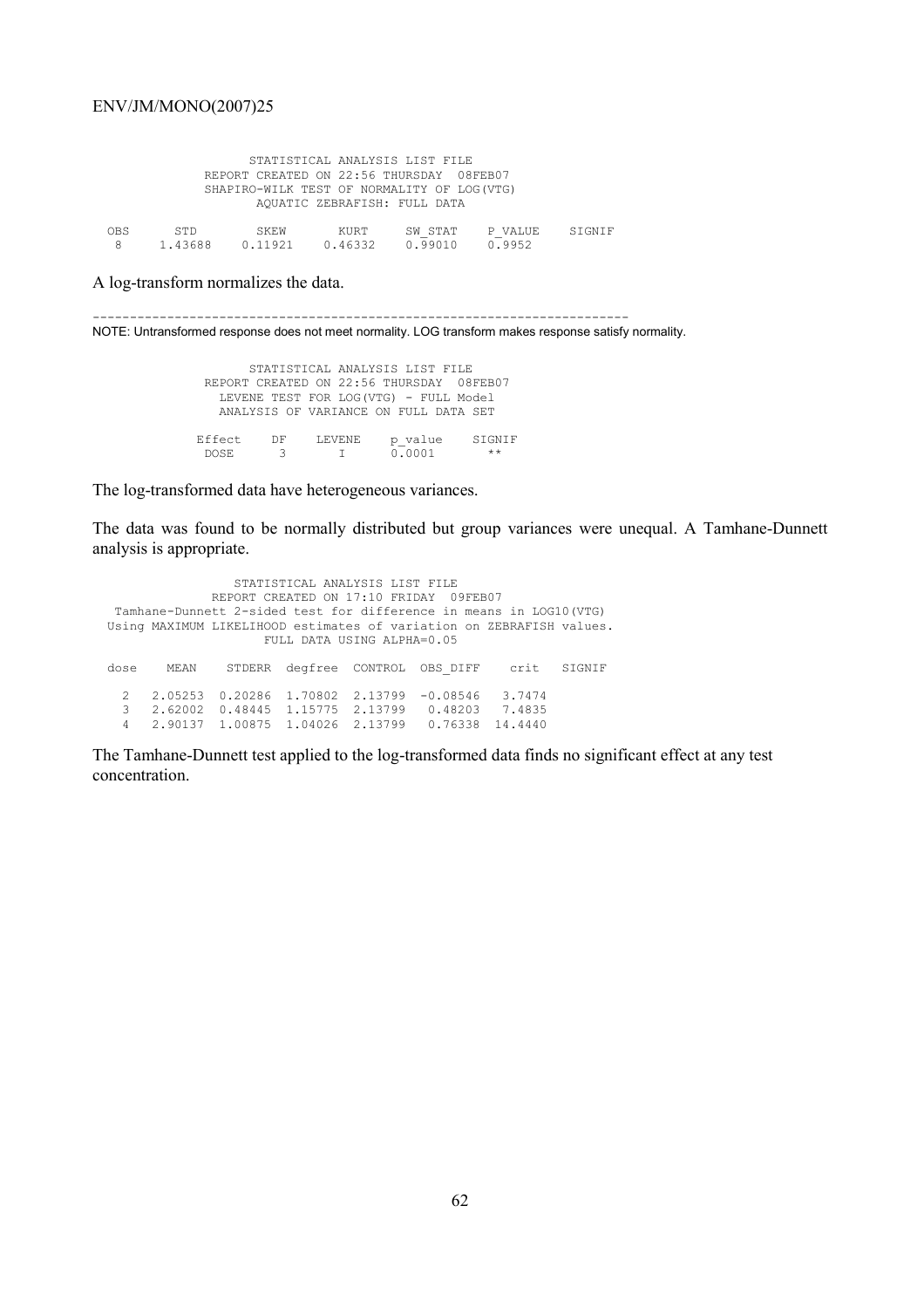# **Experiment 4: Fraunhofer, Zebrafish, Potassium Permanganate, Females**

*4a. Nested ANOVA* 

| $Model$ LOGVTG = $CONC$<br>Potassium Permanganate<br>FULL DATA SET<br>COVPARMS |                                     |                |                                                                             |                                                                              |                  |                                  |                                                 |  |  |
|--------------------------------------------------------------------------------|-------------------------------------|----------------|-----------------------------------------------------------------------------|------------------------------------------------------------------------------|------------------|----------------------------------|-------------------------------------------------|--|--|
|                                                                                |                                     |                |                                                                             | CovParm Estimate                                                             |                  |                                  |                                                 |  |  |
| Thus, the variance ratio is 0.                                                 |                                     |                | VESSEL (conc)<br>Residual                                                   | 0.1584                                                                       | $\overline{0}$   |                                  |                                                 |  |  |
|                                                                                |                                     |                |                                                                             | Model LOGVTG = $CONC$<br>Potassium Permanganate<br>FULL DATA SET<br>COVPARMS |                  |                                  |                                                 |  |  |
| Effect                                                                         | Num Den                             |                |                                                                             |                                                                              |                  |                                  | DF DF FValue ProbF MSERR SSQRS SSERR            |  |  |
|                                                                                |                                     |                |                                                                             |                                                                              |                  |                                  | conc 4 4 2296.49 < 0001 0.15836 1454.69 0.63344 |  |  |
|                                                                                |                                     |                | $1.00972$ 0.63344 1.64317 0.61450<br>ZEBRAFISH VTG DATA FROM LAB FRAUNHOFER | Potassium Permanganate<br>CLASS LEVEL INFORMATION<br>FULL DATA SET           |                  |                                  |                                                 |  |  |
|                                                                                |                                     |                | Class Levels Values                                                         |                                                                              |                  |                                  |                                                 |  |  |
|                                                                                |                                     | conc<br>VESSEL |                                                                             | 4 0 225 450 900<br>2 1 2                                                     |                  |                                  |                                                 |  |  |
|                                                                                |                                     |                | ZEBRAFISH VTG DATA FROM LAB FRAUNHOFER                                      | Potassium Permanganate<br>LSMEANS<br>FULL DATA SET                           |                  |                                  |                                                 |  |  |
| Effect                                                                         |                                     | conc           | Estimate                                                                    | StdErr                                                                       | DF               | tValue                           | Probt                                           |  |  |
| conc<br>conc<br>conc<br>conc                                                   | $\overline{0}$<br>225<br>450<br>900 |                | 6.8059<br>6.5369<br>6.4162<br>6.3629                                        | 0.1326<br>0.1326<br>0.1407<br>0.1407                                         | 4<br>4<br>4<br>4 | 51.31<br>49.28<br>45.60<br>45.23 | < .0001<br>< .0001<br>< .0001<br>< .0001        |  |  |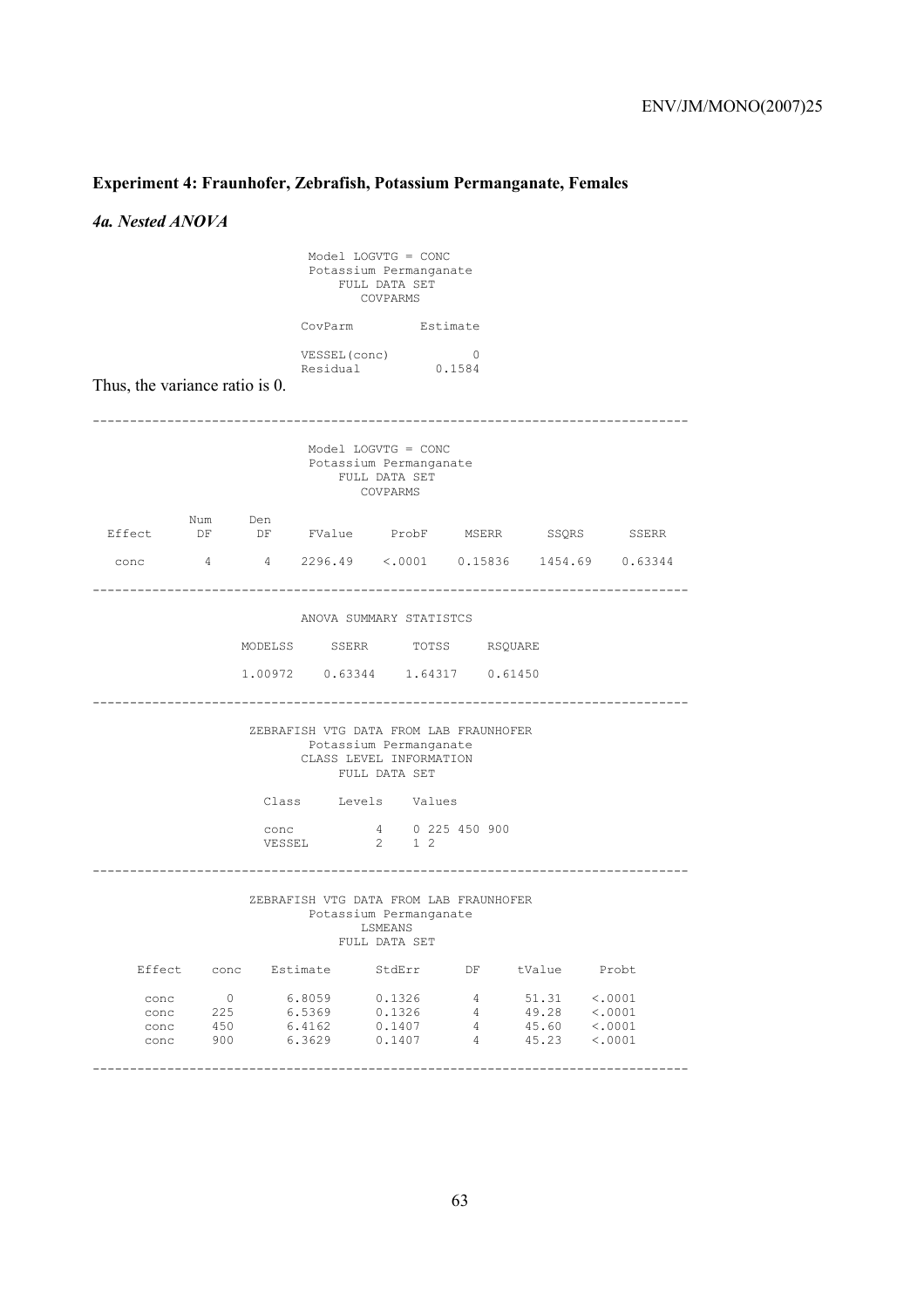|                       | ZEBRAFISH VTG DATA FROM LAB FRAUNHOFER<br>Potassium Permanganate<br>T-TEST RESULTS<br>FULL DATA SET |                      |                                     |                            |             |                |                                  |                                                             |                            |  |
|-----------------------|-----------------------------------------------------------------------------------------------------|----------------------|-------------------------------------|----------------------------|-------------|----------------|----------------------------------|-------------------------------------------------------------|----------------------------|--|
|                       |                                                                                                     |                      |                                     |                            |             |                |                                  | Effect conc conc Estimate StdErr DF tValue Probt Adjustment | Adjp                       |  |
| conc<br>conc<br>conc. | 225<br>450<br>900                                                                                   | $\Omega$<br>$\Omega$ | $-0.2690$<br>$-0.3897$<br>$-0.4429$ | 0.1876<br>0.1934<br>0.1934 | 4<br>4<br>4 | $-1.43$ 0.2248 | $-2.02$ 0.1141<br>$-2.29$ 0.0838 | Dunnett.<br>Dunnet.t.<br>Dunnett.                           | 0.4395<br>0.2393<br>0.1794 |  |

Thus, Dunnett's test finds the NOEC to exceed the high test concentration, 900 ug/L.

--------------------------------------------------------------------------------

### ZEBRAFISH VTG DATA FROM LAB FRAUNHOFER Potassium Permanganate PARAMETER ESTIMATES FULL DATA SET

| Effect. | conc | Estimate | StdErr | DF | tValue | Probt.  |
|---------|------|----------|--------|----|--------|---------|
| conc    |      | 6.8059   | 0.1326 | 4  | 51.31  | < .0001 |
| conc    | 225  | 6.5369   | 0.1326 | 4  | 49.28  | < .0001 |
| conc    | 450  | 6.4162   | 0.1407 | 4  | 45.60  | < .0001 |
| conc    | 900  | 6.3629   | 0.1407 | 4  | 45.23  | <.0001  |

--------------------------------------------------------------------------------

#### ZEBRAFISH VTG DATA FROM LAB FRAUNHOFER Potassium Permanganate SHAPIRO-WILK TEST OF NORMALITY OF LOGVTG FULL DATA SET

| Obs    | Var<br>Name    | Test                                 | Test<br>Lab         | Stat                 | pType                      | D<br>Sign | pValue           |
|--------|----------------|--------------------------------------|---------------------|----------------------|----------------------------|-----------|------------------|
|        | Resid<br>Resid | Shapiro-Wilk<br>Kolmogorov-Smirnov   | W<br>D.             | 0.962288<br>0.101899 | Pr < W<br>Pr > D           |           | 0.2832<br>0.1500 |
| 3<br>4 | Resid<br>Resid | Cramer-von Mises<br>Anderson-Darling | $W-S\sigma$<br>A-Sa | 0.062643<br>0.433437 | $Pr > W-Sq$<br>$Pr > A-Sa$ |           | 0.2500<br>0.2500 |

Thus, the data are normally distributed under the log transform.

|                |      | ZEBRAFISH VTG DATA FROM LAB FRAUNHOFER<br>POSSIBLE OUTLIERS FROM ANOVA ON LOGVTG | Potassium Permanganate<br>FULL DATA SET |                                                                   |                                                 |         |
|----------------|------|----------------------------------------------------------------------------------|-----------------------------------------|-------------------------------------------------------------------|-------------------------------------------------|---------|
| 0bs            | conc | LOGVTG                                                                           | Pred                                    | Resid                                                             | LB                                              | UB      |
| $\mathbf{1}$   |      |                                                                                  |                                         |                                                                   | $450$ $5.34044$ $6.41619$ $-1.07575$ $-0.81383$ | 0.85877 |
| $\overline{2}$ |      | 900 5.49969 6.36293 -0.86325                                                     |                                         |                                                                   | $-0.81383$                                      | 0.85877 |
|                |      |                                                                                  |                                         | Potassium Permanganate<br>LEVENE TEST FOR LOGVTG<br>FULL DATA SET | ZEBRAFISH VTG DATA FROM LAB FRAUNHOFER          |         |
|                |      |                                                                                  |                                         |                                                                   | Effect DF LEVENE P VALUE                        |         |
|                |      |                                                                                  | conc                                    |                                                                   | 3 2.00039 0.25633                               |         |

NOTE: By Levene's test, the within-group variances are equal. A standard ANOVA will be done.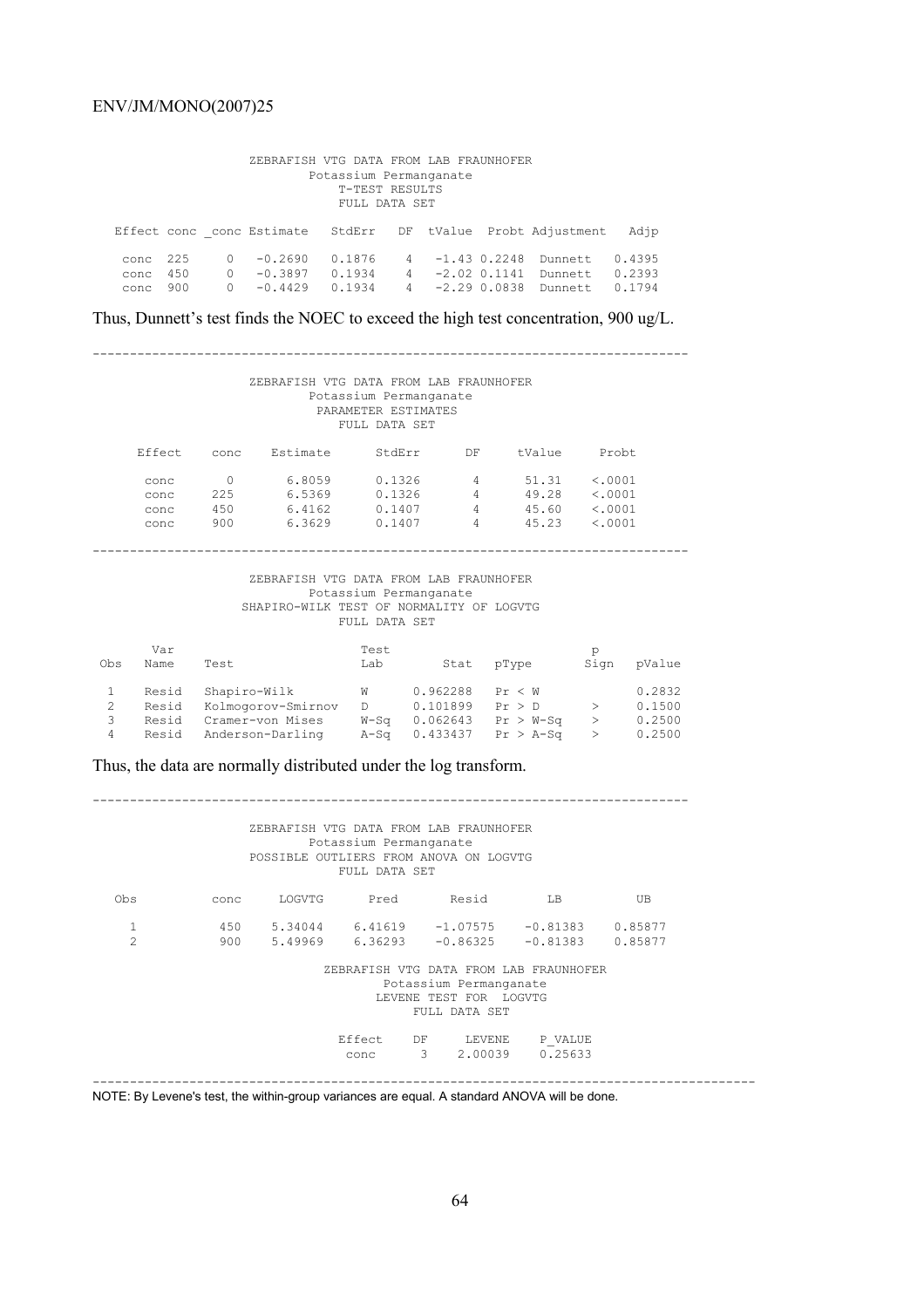### *4b. Analysis of Replicate means*

 STATISTICAL ANALYSIS LIST FILE REPORT CREATED ON 0:28 THURSDAY 08FEB07 ZEBRAFISH MEASUREMENTS FROM DATASET FFRAUNHOFPOTMNS GROUP STATISTICS FOR VTG/1000 BY DOSE w/ Weight=survive, Var-Ratio=0 dose doseval COUNT MEAN MEDIAN STD\_DEV STD\_ERR 1 0 2 6992.22 6276.00 2402.28 800.761 2 225 2 3684.44 3346.00 1135.18 378.392  $\begin{array}{cccccccc} 1 & 0 & 2 & 6992.22 & 6276.00 & 2402.28 & 800.761 \\ 2 & 225 & 2 & 3684.44 & 3346.00 & 1135.18 & 378.392 \\ 3 & 450 & 2 & 4188.88 & 4188.88 & 144.60 & 51.125 \\ 4 & 900 & 2 & 4273.50 & 4273.50 & 748.12 & 264.500 \end{array}$ 4273.50 STATISTICAL ANALYSIS LIST FILE REPORT CREATED ON 0:28 THURSDAY 08FEB07 SHAPIRO-WILK TEST OF NORMALITY OF VTG/1000 FEMALE ZEBRAFISH: FULL DATA OBS STD SKEW KURT SW\_STAT P\_VALUE SIGNIF<br>8 499.210 0.32820 0.18383 0.99025 0.9954 0.32820 0.18383

Thus, the data are normally distributed.

| Effect. DF | LEVENE                                                                         | p value SIGNIF |  |
|------------|--------------------------------------------------------------------------------|----------------|--|
|            | LEVENE TEST FOR VTG/1000 - FULL Model<br>ANALYSIS OF VARIANCE ON FULL DATA SET |                |  |
|            | REPORT CREATED ON 0:28 THURSDAY 08FEB07                                        |                |  |
|            | STATISTICAL ANALYSIS LIST FILE                                                 |                |  |

NOTE: The data was found to be normally distributed but group variances were unequal. A Tamhane-Dunnett analysis is appropriate.

| STATISTICAL ANALYSIS LIST FILE<br>REPORT CREATED ON 0:28 THURSDAY 08FEB07<br>Tamhane-Dunnett 2-sided test for difference in means in VTG/1000<br>Using MAXIMUM LIKELIHOOD estimates of variation on ZEBRAFISH values.<br>FULL DATA USING ALPHA=0.05 |         |         |         |         |            |          |        |  |
|-----------------------------------------------------------------------------------------------------------------------------------------------------------------------------------------------------------------------------------------------------|---------|---------|---------|---------|------------|----------|--------|--|
| dose                                                                                                                                                                                                                                                | MEAN    | STDERR  | degfree | CONTROL | OBS DIFF   | crit     | STGNTF |  |
| $\mathcal{L}$                                                                                                                                                                                                                                       | 3684.44 | 378.392 | 1.42538 | 6992.22 | $-3307.78$ | 11911.43 |        |  |
|                                                                                                                                                                                                                                                     | 4188.88 | 51.125  | 1.00725 | 6992.22 | $-2803.35$ | 10789.06 |        |  |
| 4                                                                                                                                                                                                                                                   | 4273.50 | 264.500 | 1.19216 | 6992.22 | $-2718.72$ | 11279.72 |        |  |

Thus, the Tamhane-Dunnett test finds the NOEC to exceed the high test concentration, 900 ug/L

-------------------------------------------------------------------------------- STATISTICAL ANALYSIS LIST FILE REPORT CREATED ON 0:28 THURSDAY 08FEB07 MONOTONICITY CHECK OF VTG/1000 - FULL DATA DOSES 0, 225, 450, 900 ug/L ZEBRAFISH OF FEMALE ZEBRAFISH PARM  $p_t$  SIGNIF DOSE TREND 0.2135 DOSE QUAD 0.0926 This formal test finds no problem with monotonicity. A visual inspection of the means raises some doubts

about the formal test result.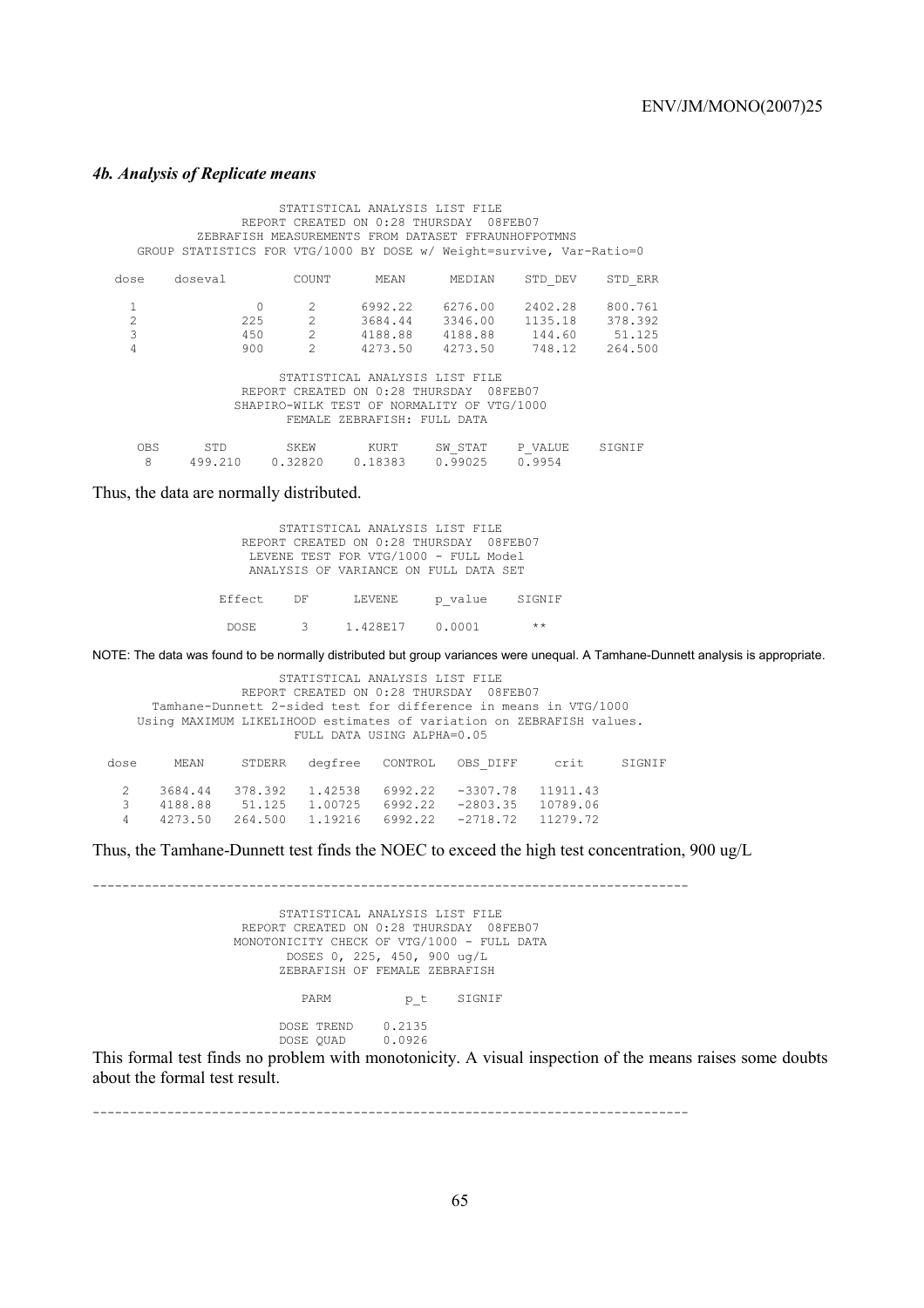FULL DATA

ANALYSIS OF VTG/1000 USING ALPHA=0.05

 ---------- JONCKHEERE-TERPSTRA TEST KEY ---------- \_JT\_ IS JONCKHEERE STATISTIC Z\_JT IS STANDARDIZED JONCKHEERE STATISTIC PR JT IS P-VALUE FOR UPWARD TREND PL JT IS P-VALUE FOR DOWNWARD TREND P-VALUES ARE FOR TIE-CORRECTED TEST WITH CONTINUITY CORRECTION FACTOR SIGNIF RESULTS ARE FOR Two-sided ALTERNATIVE HYPOTHESIS

Check for Number of Reps in VTG/1000 Thru 900 ug/L Maximum Number of Reps in Any Treatment Group or Control is 2 Total Number of Reps in All Treatment Groups is 8 Exact Permutation Methods Recommended

Jonckheere Trend Test on Dose 0 + Lowest 3 Doses thru 900 ug/L

 \_\_\_JT\_\_\_\_ Z\_JT XPL\_JT XPR\_JT SIGNIF DOSE 11 -0.766131 0.2683 . 4

#### NOTE: The Jonckheere test finds the NOEC to exceed the high test concentration, 900 ug/L.

Jonckheere test results are included in the summary table. Group means should be examined to check for lack-of-fit to a linear trend before trend test results are accepted.

### *4b, continued, Dunn's Test*

 STATISTICAL ANALYSIS LIST FILE REPORT CREATED ON 12:02 FRIDAY 09FEB07 ZEBRAFISH MEASUREMENTS FROM DATASET FFRAUNHOFPOTMNS GROUP STATISTICS FOR VTG BY DOSE w/ Weight=survive, Var-Ratio=0

|     |                | MEAN.                   | MEDIAN | STD DEV | STD ERR                                                                                                                                                                  |
|-----|----------------|-------------------------|--------|---------|--------------------------------------------------------------------------------------------------------------------------------------------------------------------------|
|     | $\overline{2}$ |                         |        |         |                                                                                                                                                                          |
| 225 | $\mathcal{D}$  |                         |        |         |                                                                                                                                                                          |
| 450 | $\mathcal{D}$  |                         |        |         |                                                                                                                                                                          |
|     |                |                         |        |         |                                                                                                                                                                          |
|     | dose doseval   | COUNT<br>$\cap$<br>900- |        |         | 6992222.22 6276000 2402282.36 800760.79<br>3684444.44 3346000 1135177.18 378392.39<br>4188875.00 4188875<br>144603.34 51125.00<br>4273500.00 4273500 748118.97 264500.00 |

NOTE

 Kruskal-Wallis analysis specifically requested. Normality and equality of variance have not been checked.

> STATISTICAL ANALYSIS LIST FILE REPORT CREATED ON 12:02 FRIDAY 09FEB07 Kruskal-Wallis Test on VTG ZEBRAFISH MEASUREMENTS FOR FULL DATA

#### The NPAR1WAY Procedure

 Wilcoxon Scores (Rank Sums) for Variable RESPONSE Classified by Variable dose

| dose                     | Ν | Sum of<br>Scores          | Expected<br>Under H0     | Std Dev<br>Under H0      | Mean<br>Score                |
|--------------------------|---|---------------------------|--------------------------|--------------------------|------------------------------|
| $\mathfrak{D}$<br>3<br>4 |   | 15.0<br>4.0<br>9.0<br>8.0 | 9.0<br>9.0<br>9.0<br>9.0 | 3.0<br>3.0<br>3.0<br>3.0 | 7.50<br>2.00<br>4.50<br>4.00 |
|                          |   |                           | Kruskal-Wallis Test      |                          |                              |

| Chi-Square<br>DF<br>$Pr > Chi-Square$ | 5.1667<br>0.1600 |
|---------------------------------------|------------------|
|                                       |                  |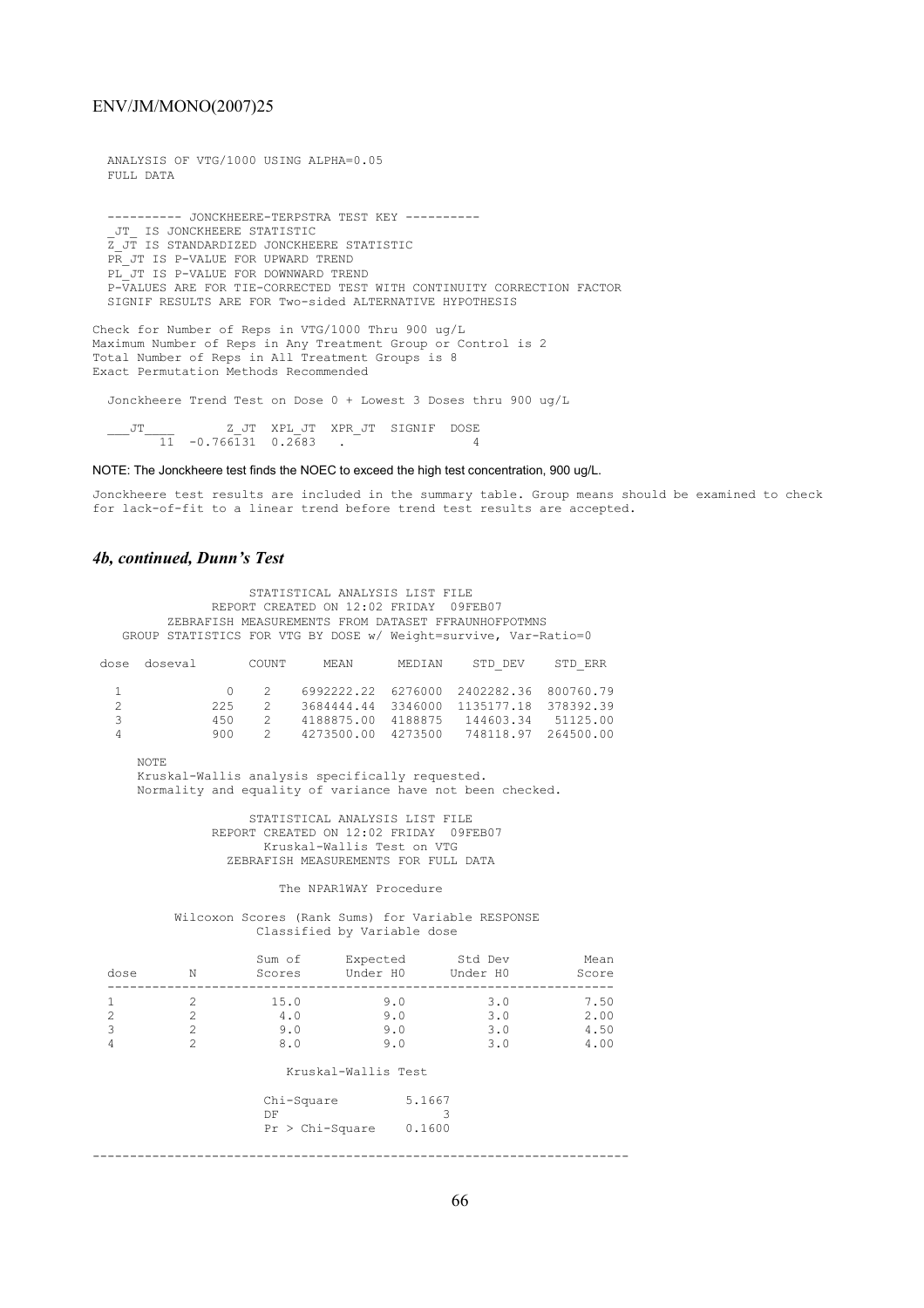|                |                                                         |           |               |               |         | STATISTICAL ANALYSIS LIST FILE                        |                       |  |        |
|----------------|---------------------------------------------------------|-----------|---------------|---------------|---------|-------------------------------------------------------|-----------------------|--|--------|
|                | REPORT CREATED ON 12:02 FRIDAY 09FEB07                  |           |               |               |         |                                                       |                       |  |        |
|                | Modified Dunn's Multiple Comparisons (Two-sided) on VTG |           |               |               |         |                                                       |                       |  |        |
|                |                                                         |           |               |               |         | ZEBRAFISH MEASUREMENTS FOR FULL DATA USING ALPHA=0.05 |                       |  |        |
|                | dose doseval                                            |           |               |               |         | COUNT NO MRANK ABS DIFF CRIT 05 CRIT 01 SIGNIF        |                       |  | p val  |
|                |                                                         |           | - 2           |               | 2 7.5   |                                                       | $0.0$ 5.86403 7.18974 |  |        |
| $\mathfrak{D}$ |                                                         | $225 - 2$ |               |               | 2, 2, 0 |                                                       | 5.5 5.86403 7.18974   |  | 0.0371 |
| 3              |                                                         | 450       | 2             |               | 2, 4.5  |                                                       | 3.0 5.86403 7.18974   |  | 0.3310 |
| 4              |                                                         | 900       | $\mathcal{P}$ | $\mathcal{P}$ | 4.0     |                                                       | 3.5 5.86403 7.18974   |  | 0.2296 |

Thus, Dunn's test finds the median response at the low concentration to be significantly lower than the median response in the controls. Since the median responses at the two higher concentrations are not significantly different from the control, it is not clear from this table what to conclude about the NOEC. However, it is observed that the mean responses in the two higher concentrations are 39-40% lower than the control mean response.

### *4c. Analysis Ignoring Reps*

 STATISTICAL ANALYSIS LIST FILE REPORT CREATED ON 1:01 THURSDAY 08FEB07 ZEBRAFISH MEASUREMENTS FROM DATASET FFFRAUNHOFPOT GROUP STATISTICS FOR VTG/1000 BY DOSE, Unweighted dose doseval COUNT MEAN MEDIAN STD\_DEV STD\_ERR 1 0 9 6992.22 6070 3221.38 1073.79<br>2 225 9 3684.44 3510 1413.76 471.25<br>3 450 8 4188.88 3685 3361.58 1188.50 2 225 9 3684.44 3510 1413.76 471.25 3 450 8 4188.88 3685 3361.58 1188.50 4 900 8 4273.50 2490 4844.42 1712.76 STATISTICAL ANALYSIS LIST FILE REPORT CREATED ON 1:01 THURSDAY 08FEB07 SHAPIRO-WILK TEST OF NORMALITY OF VTG/1000 FEMALE ZEBRAFISH: FULL DATA OBS STD SKEW KURT SW\_STAT P\_VALUE SIGNIF  $\frac{32}{34}$  3221.09 1.22148 1.62162 0.90584 0.0066 \*\*

Thus, the data are found not to be normally distributed. As shown below, a normalizing transform was found.

------------------------------------------------------------------------ STATISTICAL ANALYSIS LIST FILE REPORT CREATED ON 1:01 THURSDAY 08FEB07 SHAPIRO-WILK TEST OF NORMALITY OF SORT(VTG/1000) FEMALE ZEBRAFISH: FULL DATA OBS STD SKEW KURT SW\_STAT P\_VALUE SIGNIF<br>34 23.3300 0.51395 0.47717 0.97839 0.7215 34 23.3300 0.51395 0.47717 0.97839 0.7215

Thus, the square-root transform normalizes the data.

 STATISTICAL ANALYSIS LIST FILE REPORT CREATED ON 1:01 THURSDAY 08FEB07 LEVENE TEST FOR SORT(VTG/1000) - FULL Model ANALYSIS OF VARIANCE ON FULL DATA SET Effect DF LEVENE p\_value SIGNIF<br>DOSE 3 2.27802 0.0998  $0.0998$ 

Thus, the square-root transform stabilizes the variances. A standard Dunnett test can be applied.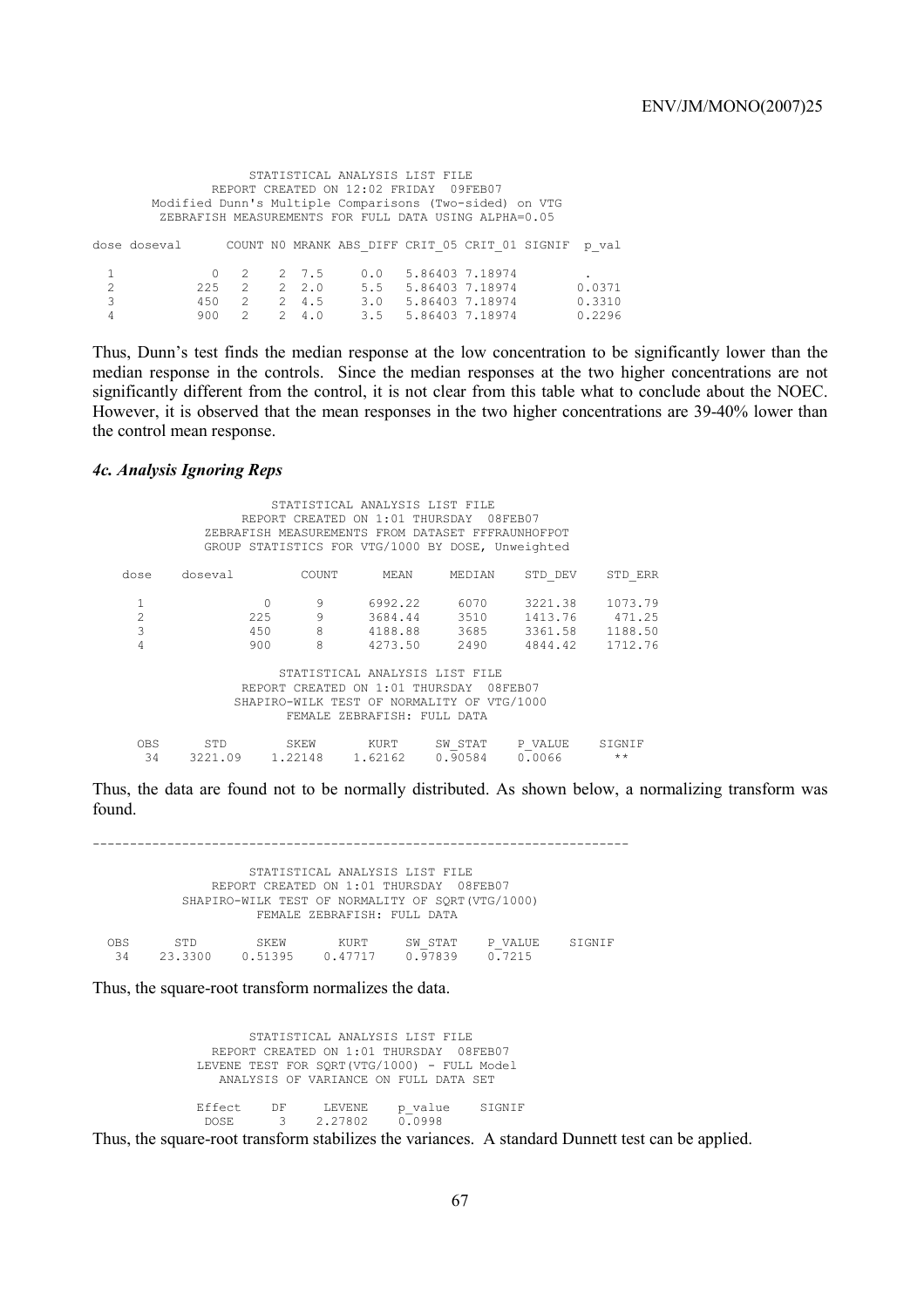Outliers & Influential Observations SQRT(VTG/1000) FROM FULL DATA Unweighted FEMALE ZEBRAFISH: Concentrations in ug/L

------------------------------------------------------------------------

| Obs            |  | ZEBRAFISH dose doseval | GROUP | OBSER                                                                   | Pred |
|----------------|--|------------------------|-------|-------------------------------------------------------------------------|------|
|                |  |                        |       | $1 \qquad 1 \qquad 4 \qquad 900 \qquad 4 \qquad 119.583 \qquad 56.7949$ |      |
| Obs            |  | SE PRED L95M U95M      | Resid | LB                                                                      | UB   |
| $\overline{1}$ |  |                        |       | $8.65101$ $39.1272$ $74.4626$ $62.7877$ $-54.7025$ 53.0236              |      |

NOTE: The data was found to be normally distributed with equal variances. An analysis of variance will be performed.

|                                                                                                                                                       | REPORT CREATED ON 1:01 THURSDAY 08FEB07                                                                                                            | STATISTICAL ANALYSIS LIST FILE<br>ANALYSIS OF ZEBRAFISH - FULL DATA<br>DOSES 0, 225, 450, 900 ug/L<br>ZEBRAFISH OF FEMALE ZEBRAFISH |                                                                               |                                  |                        |   |  |  |
|-------------------------------------------------------------------------------------------------------------------------------------------------------|----------------------------------------------------------------------------------------------------------------------------------------------------|-------------------------------------------------------------------------------------------------------------------------------------|-------------------------------------------------------------------------------|----------------------------------|------------------------|---|--|--|
|                                                                                                                                                       |                                                                                                                                                    | Obs Class Levels Values                                                                                                             |                                                                               |                                  |                        |   |  |  |
|                                                                                                                                                       | 1 dose                                                                                                                                             |                                                                                                                                     | 4 1 2 3 4                                                                     |                                  |                        |   |  |  |
|                                                                                                                                                       | SQRT (VTG/1000) FROM FULL DATA Unweighted                                                                                                          | OVERALL F-TESTS FOR ANOVA                                                                                                           |                                                                               |                                  |                        |   |  |  |
| $1 \quad \blacksquare$                                                                                                                                | Obs Effect DF DF FValue ProbF                                                                                                                      | Num Den<br>dose 3 30 2.01 0.1335                                                                                                    |                                                                               |                                  |                        |   |  |  |
|                                                                                                                                                       | LSMEANS - DOSE MEANS ADJUSTED FOR THE EFFECTS OF ZEBRAFISH<br>SQRT (VTG/1000) FROM FULL DATA Unweighted                                            |                                                                                                                                     |                                                                               |                                  |                        |   |  |  |
|                                                                                                                                                       | Obs LEVEL                                                                                                                                          |                                                                                                                                     | LSMEAN SE DDF                                                                 |                                  |                        |   |  |  |
| $\overline{4}$                                                                                                                                        | $\begin{matrix} 1 \end{matrix} \qquad \begin{matrix} 0 \end{matrix}$<br>$\begin{array}{ccc} 2 & \quad & 225 \\ 3 & \quad & 450 \end{array}$<br>900 |                                                                                                                                     | 81.7655 8.15625 30<br>59.6925 8.15625 30<br>58.9312<br>$56.7949$ $8.65101$ 30 | 8.65101                          | 30                     |   |  |  |
| ESTIMATED DOSE EFFECTS & DUNNETT FOR Two-sided ALTERNATIVE<br>USING ALPHA=0.05 FOR COMPARISONS TO CONTROL<br>SQRT(VTG/1000) FROM FULL DATA Unweighted |                                                                                                                                                    |                                                                                                                                     |                                                                               |                                  |                        |   |  |  |
| Estimate                                                                                                                                              |                                                                                                                                                    | Significance p-value Mean N                                                                                                         |                                                                               | Dunnett Test<br>2-sided Group    |                        |   |  |  |
| DOSE TREND<br>DOSE OUAD<br>DOSE $2 - 1$<br>DOSE $3 - 1$<br>DOSE $4 - 1$                                                                               |                                                                                                                                                    |                                                                                                                                     | 0.0532<br>0.2451<br>0.1594                                                    | 0.1574 58.9312<br>0.1110 56.7949 | $59.6925$ 9<br>$212$ 8 | 8 |  |  |

Dunnett's test does not a statistically significant effect at any test concentration.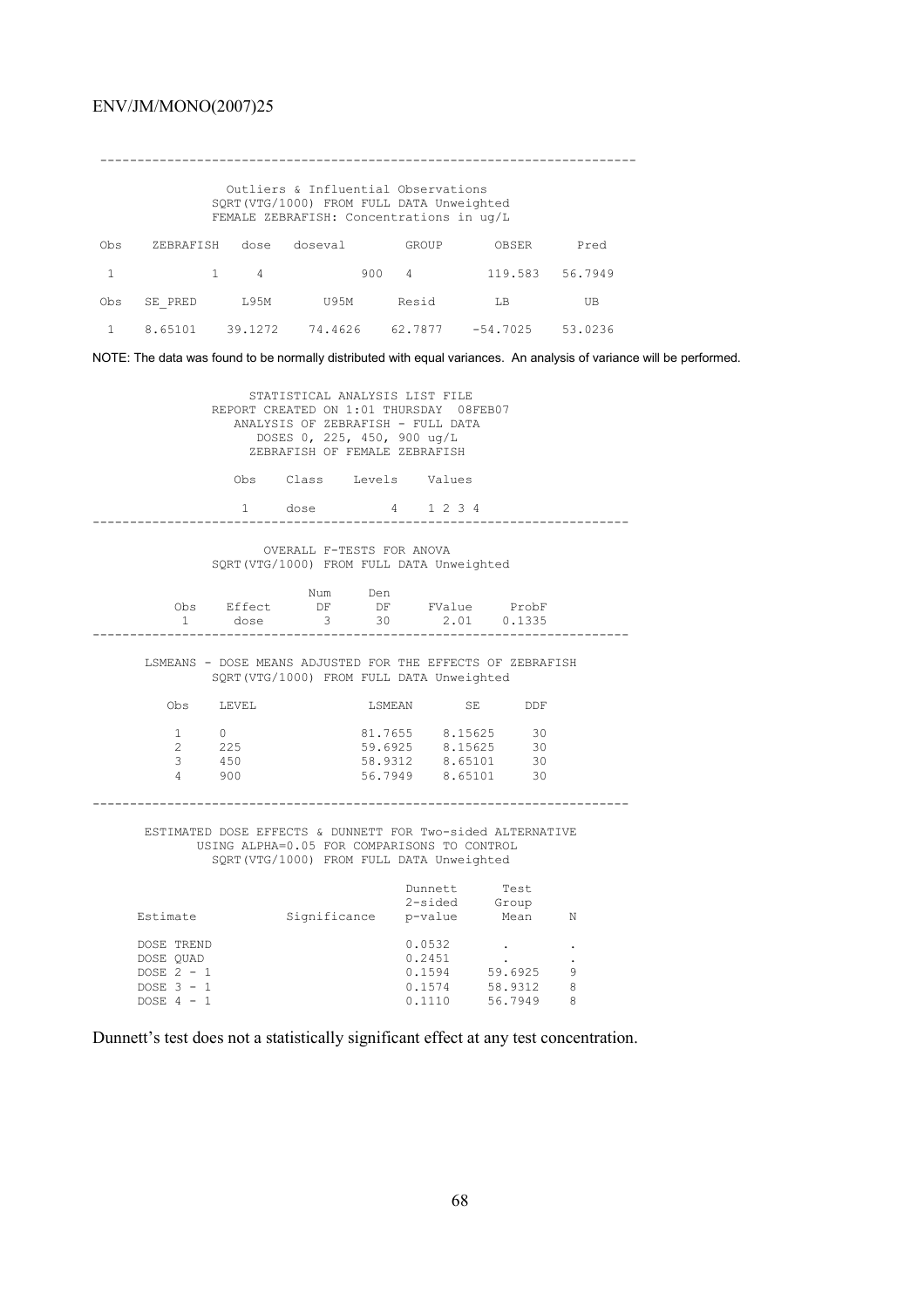MONOTONICITY CHECK OF VTG/1000 - FULL DATA DOSES 0, 225, 450, 900 ug/L ZEBRAFISH OF FEMALE ZEBRAFISH PARM p\_t SIGNIF DOSE TREND  $0.0459$  \* DOSE QUAD 0.2160 -------------------------------------------------------------------------------- STATISTICAL ANALYSIS LIST FILE REPORT CREATED ON 1:01 THURSDAY 08FEB07 ANALYSIS OF VTG/1000 USING ALPHA=0.05 FULL DATA ---------- JONCKHEERE-TERPSTRA TEST KEY ---------- \_JT\_ IS JONCKHEERE STATISTIC Z\_JT IS STANDARDIZED JONCKHEERE STATISTIC PR JT IS P-VALUE FOR UPWARD TREND PL JT IS P-VALUE FOR DOWNWARD TREND P-VALUES ARE FOR TIE-CORRECTED TEST WITH CONTINUITY CORRECTION FACTOR SIGNIF RESULTS ARE FOR Two-sided ALTERNATIVE HYPOTHESIS Check for ties in VTG/1000 (Transform does not affect the Jonckheere test) Percent of all data tied at 3 most frequently observed values Since 3 < 25%, 6 < 40% and 9 < 65% Exact methods (StatXact) are not required COUNT SUMWTS NMISS NOBS RESPONSE TIES TIEPCT 1 34 2 36 219 1 3 1 34 2 36 316 2 6 1 34 2 36 842 3 9 Check for Number of Reps in VTG/1000 Thru 900 ug/L Maximum Number of Reps in Any Treatment Group or Control is 9 Total Number of Reps in All Treatment Groups is 34 Exact Permutation Methods Not Required on this Basis Jonckheere Trend Test on Dose 0 + Lowest 3 Doses thru 900 ug/L \_\_\_JT\_\_\_\_ Z\_JT PL\_JT PR\_JT SIGNIF DOSE 203 -2.381611 0.0086 . \*\* 4 Check for Number of Reps in VTG/1000 Thru 450 ug/L Maximum Number of Reps in Any Treatment Group or Control is 9 Total Number of Reps in All Treatment Groups is 26 Exact Permutation Methods Not Required on this Basis Jonckheere Trend Test on Dose 0 + Lowest 2 Doses thru 450 ug/L \_\_\_JT\_\_\_\_ Z\_JT PL\_JT PR\_JT SIGNIF DOSE 116 -2.186571 0.0144 . \*\* 3 Check for Number of Reps in VTG/1000 Thru 225 ug/L Maximum Number of Reps in Any Treatment Group or Control is 9 Total Number of Reps in All Treatment Groups is 18 Exact Permutation Methods Not Required on this Basis Jonckheere Trend Test on Dose 0 + Lowest 1 Doses thru 225 ug/L Z JT PL JT PR JT SIGNIF DOSE  $-$ <sup>JT</sup>  $\frac{2}{49}$   $-2.428309$  0.0076 .

NOTE: The step-down Jonckheere test applied to the data ignoring reps finds the NOEC to be below the lowest test concentration.

Jonckheere test results are included in the summary table. Group means should be examined to check for lack-of-fit to a linear trend before trend test results are accepted.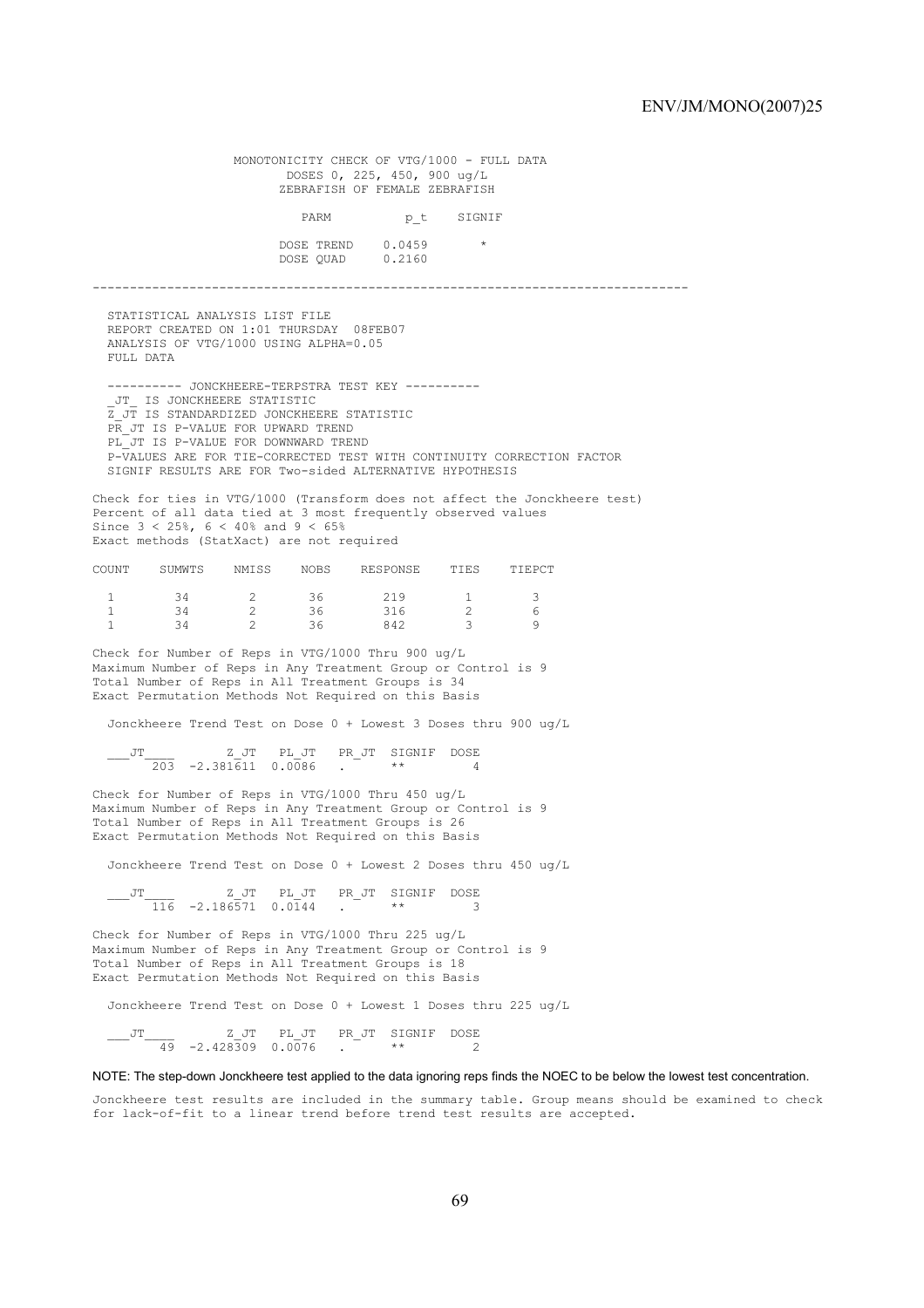# **Males**

# *4d. Nested ANOVA*

#### ZEBRAFISH VTG DATA FROM LAB FRAUNHOFER Potassium Permanganate LSMEANS FULL DATA SET

| Effect | conc | Estimate | StdErr  | DF | tValue | Probt  |
|--------|------|----------|---------|----|--------|--------|
| conc   |      | 254.32   | 100.48  | 4  | 2.53   | 0.0646 |
| conc   | 225  | 136.14   | 96.6201 | 4  | 1.41   | 0.2316 |
| conc   | 450  | 311.01   | 110.54  | 4  | 2.81   | 0.0481 |
| conc   | 900  | 210.62   | 93.5320 | 4  | 2.25   | 0.0875 |

SHAPIRO-WILK TEST OF NORMALITY OF VTG

| Obs    | Var<br>Name                      | Test                                                                       | Test<br>Lab                    | Stat                                         | pType                                          | р<br>Sign | pValue                               |
|--------|----------------------------------|----------------------------------------------------------------------------|--------------------------------|----------------------------------------------|------------------------------------------------|-----------|--------------------------------------|
| 3<br>4 | Resid<br>Resid<br>Resid<br>Resid | Shapiro-Wilk<br>Kolmogorov-Smirnov<br>Cramer-von Mises<br>Anderson-Darling | W<br>D.<br>$W-S\sigma$<br>A-Sa | 0.785503<br>0.195208<br>0.389578<br>2.298457 | Pr < W<br>Pr > D<br>$Pr > W-Sq$<br>$Pr > A-SG$ |           | 0.0001<br>0.0100<br>0.0050<br>0.0050 |

The data are not normally distributed. A log-transform is applied.

 Model LOGVTG = CONC Potassium Permanganate FULL DATA SET COVPARMS

| CovParm       | Estimate |
|---------------|----------|
| VESSEL (conc) | 0.008711 |
| Residual      | 0.1370   |

The variance ratio is 0.008711/0.137=0.06.

VESSEL 2 1 2

|                                                                                                              |  |                                              | Model LOGVTG = $CONC$<br>Potassium Permanganate                                                    | FULL DATA SET<br>COVPARMS |  |  |
|--------------------------------------------------------------------------------------------------------------|--|----------------------------------------------|----------------------------------------------------------------------------------------------------|---------------------------|--|--|
| Effect DF                                                                                                    |  | Num Den<br>DF FValue ProbF MSERR SSORS SSERR |                                                                                                    |                           |  |  |
| conc                                                                                                         |  | 4 4 243.95 <.0001 0.13699 133.676 0.54797    |                                                                                                    |                           |  |  |
|                                                                                                              |  |                                              | ANOVA SUMMARY STATISTCS<br>MODELSS SSERR TOTSS RSQUARE<br>$0.086361$ $0.54797$ $0.63433$ $0.13614$ |                           |  |  |
| ZEBRAFISH VTG DATA FROM LAB FRAUNHOFER<br>Potassium Permanganate<br>CLASS LEVEL INFORMATION<br>FULL DATA SET |  |                                              |                                                                                                    |                           |  |  |
|                                                                                                              |  |                                              | Class Levels Values                                                                                |                           |  |  |
|                                                                                                              |  | conc                                         |                                                                                                    | 4 0 225 450 900           |  |  |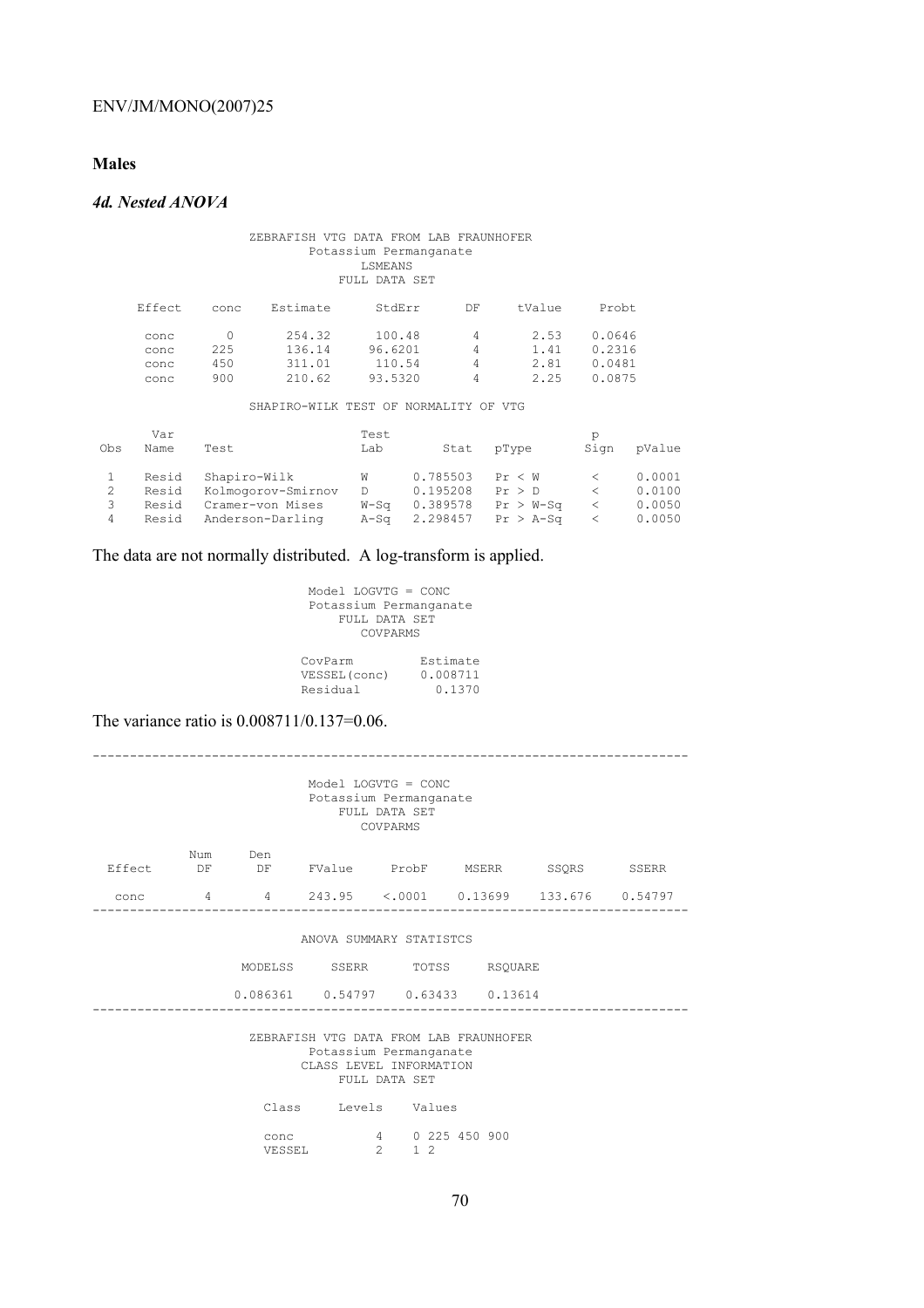|                                                           |                                        |                                              | ZEBRAFISH VTG DATA FROM LAB FRAUNHOFER                      | Potassium Permanganate<br>PARAMETER ESTIMATES                                                         | FULL DATA SET                        |                                                           |                                                  |                                                                                               |                                       |  |
|-----------------------------------------------------------|----------------------------------------|----------------------------------------------|-------------------------------------------------------------|-------------------------------------------------------------------------------------------------------|--------------------------------------|-----------------------------------------------------------|--------------------------------------------------|-----------------------------------------------------------------------------------------------|---------------------------------------|--|
|                                                           | Effect<br>conc<br>conc<br>conc<br>conc | conc<br>$\overline{0}$<br>225<br>450<br>900  | 2.1669<br>2.0864<br>2.1876                                  | Estimate StdErr<br>2.2323                                                                             | 0.1401<br>0.1344<br>0.1549<br>0.1298 | $\sim$ 4                                                  | 4<br>$\sim$ 4<br>$\overline{4}$                  | DF tValue Probt<br>15.47<br>15.53<br>14.12<br>17.20                                           | 0.0001<br>0.0001<br>0.0001<br>< .0001 |  |
|                                                           |                                        |                                              |                                                             |                                                                                                       | LSMEANS                              |                                                           |                                                  |                                                                                               |                                       |  |
|                                                           | Effect<br>conc<br>conc<br>conc<br>conc | conc<br>$\circ$<br>225<br>450<br>900         |                                                             | Estimate StdErr<br>2.1669 0.1401<br>2.0864 0.1344<br>2.1876 0.1549<br>2.2323 0.1298<br>T-TEST RESULTS |                                      |                                                           | DF<br>4<br>$\overline{4}$<br>$\overline{4}$      | tValue Probt<br>15.47<br>4 15.53<br>14.12<br>17.20                                            | 0.0001<br>0.0001<br>0.0001<br>< .0001 |  |
| Ε<br>$\mathbf f$<br>$\mathbf f$<br>e<br>$\mathtt{C}$<br>t | C<br>$\circ$<br>n<br>C                 | $\mathtt{C}$<br>$\circ$<br>n<br>$\mathsf{C}$ | E<br>$\mathbb S$<br>t<br>$\pm$<br>m<br>a<br>t<br>$\epsilon$ | S<br>$\ddot{\tau}$<br>d<br>$\mathbf E$<br>$\mathbf r$<br>$\mathtt{r}$                                 | D<br>F                               | t<br>V<br>$\mathsf{a}$<br>$\mathbb{R}$<br>u<br>$\epsilon$ | P<br>$\mathtt{r}$<br>$\circ$<br>$\mathbf b$<br>t | Α<br>d<br>j<br>u<br>$\mathbb S$<br>t<br>m<br>$\epsilon$<br>n<br>t                             | Α<br>d<br>j<br>p                      |  |
| conc<br>conc<br>conc                                      | 225<br>450<br>900                      |                                              | $0 - 0.08052$ $0.1941$<br>$0$ 0.02068 0.2088<br>0 0.06538   | 0.1909                                                                                                | $4 \quad$                            |                                                           |                                                  | $-0.41$ 0.6996 Dunnett 0.9509<br>4 0.10 0.9259 Dunnett 0.9992<br>4 0.34 0.7493 Dunnett 0.9706 |                                       |  |

Dunnett's test on the log-transformed data finds no significant effects at any test concentration.

-------------------------------------------------------------------------------- ZEBRAFISH VTG DATA FROM LAB FRAUNHOFER Potassium Permanganate SHAPIRO-WILK TEST OF NORMALITY OF LOGVTG FULL DATA SET Var de la posta de la posta de la posta de la posta de la posta de la posta de la posta de la posta de la post Obs Name Test Lab Stat pType Sign pValue 1 Resid Shapiro-Wilk W 0.962104 Pr < W 0.2354 2 Resid Kolmogorov-Smirnov D 0.094445 Pr > D > 0.1500 3 Resid Cramer-von Mises W-Sq 0.062935 Pr > W-Sq > 0.2500

4 Resid Anderson-Darling A-Sq 0.431919 Pr > A-Sq > 0.2500

The log-transformed data are normally distributed.

|     |      | ZEBRAFISH VTG DATA FROM LAB FRAUNHOFER<br>POSSIBLE OUTLIERS FROM ANOVA ON LOGVTG | Potassium Permanganate |    |                        |                              |                                                                                                                    |  |
|-----|------|----------------------------------------------------------------------------------|------------------------|----|------------------------|------------------------------|--------------------------------------------------------------------------------------------------------------------|--|
|     |      |                                                                                  | FULL DATA SET          |    |                        |                              |                                                                                                                    |  |
| Obs | conc | LOGVTG                                                                           | Pred                   |    | Resid                  | T.B                          | UB                                                                                                                 |  |
|     | 0    | 3.07990                                                                          |                        |    |                        | 2.18535   0.89456   -0.96675 | 0.88757                                                                                                            |  |
|     |      |                                                                                  |                        |    | LEVENE TEST FOR LOGVTG |                              |                                                                                                                    |  |
|     |      |                                                                                  | Effect.                | DF | LEVENE                 | P VALUE                      |                                                                                                                    |  |
|     |      |                                                                                  | conc                   | 3  |                        | $0.90967$ $0.51143$          | NOTE: By Levene's test, the within-group variances under a log-transform are equal. A standard ANOVA will be done. |  |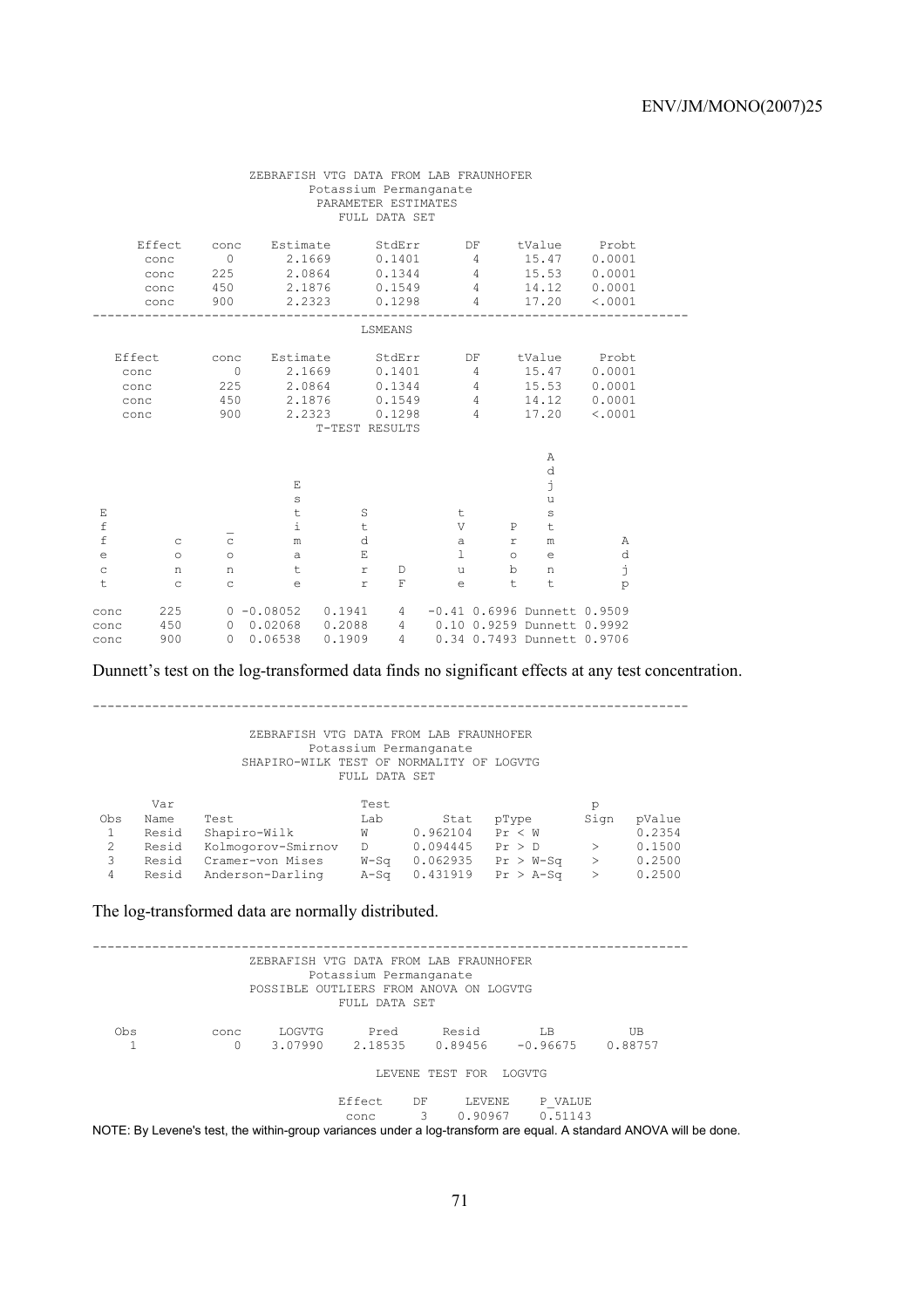### *4e. Analysis of Replicate Means*

 STATISTICAL ANALYSIS LIST FILE REPORT CREATED ON 1:48 THURSDAY 08FEB07 ZEBRAFISH MEASUREMENTS FROM DATASET MFRAUNHOFPOTMNS GROUP STATISTICS FOR VTG BY DOSE w/ Weight=survive, Var-Ratio=0.06 dose doseval COUNT MEAN MEDIAN STD\_DEV STD\_ERR 1 0 2 254.963 349.140 273.470 102.835 2 225 2 136.140 136.140 49.590 17.880 3 450 2 312.454 498.365 502.949 209.414 4 900 2 210.703 224.917 43.744 15.223 STATISTICAL ANALYSIS LIST FILE REPORT CREATED ON 1:48 THURSDAY 08FEB07 SHAPIRO-WILK TEST OF NORMALITY OF VTG MALE ZEBRAFISH: FULL DATA OBS STD SKEW KURT SW\_STAT P\_VALUE SIGNIF 8 126.590 -0.40603 0.87446 0.96202 0.8292

The data are normally distributed.

|         |    | STATISTICAL ANALYSIS LIST FILE          |         |        |
|---------|----|-----------------------------------------|---------|--------|
|         |    | REPORT CREATED ON 1:48 THURSDAY 08FEB07 |         |        |
|         |    | LEVENE TEST FOR VTG - FULL Model        |         |        |
|         |    | ANALYSIS OF VARIANCE ON FULL DATA SET   |         |        |
|         |    |                                         |         |        |
| Effect. | DF | LEVENE.                                 | p value | STGNTF |
| DOSE.   |    | 3 1.6149F.15                            | 0.0001  | $***$  |

NOTE: The variances are heterogeneous. The data was found to be normally distributed but group variances were unequal.A Tamhane-Dunnett analysis is appropriate.

|                         |                               |                             |                               | STATISTICAL ANALYSIS LIST FILE<br>FULL DATA USING ALPHA=0.05 | REPORT CREATED ON 1:48 THURSDAY 08FEB07<br>Tamhane-Dunnett 2-sided test for difference in means in VTG<br>Using MAXIMUM LIKELIHOOD estimates of variation on ZEBRAFISH values. |                               |        |
|-------------------------|-------------------------------|-----------------------------|-------------------------------|--------------------------------------------------------------|--------------------------------------------------------------------------------------------------------------------------------------------------------------------------------|-------------------------------|--------|
| dose                    | MEAN                          | STDERR                      | degfree                       | CONTROL                                                      | OBS DIFF                                                                                                                                                                       | crit                          | STGNTF |
| $\mathcal{L}$<br>3<br>4 | 136.140<br>312.454<br>210.703 | 17.880<br>209.414<br>15.223 | 1.06570<br>1.54376<br>1.05114 | 254.963<br>254.963<br>254.963                                | $-118.823$<br>57.491<br>$-44.260$                                                                                                                                              | 1245.97<br>2566.50<br>1241.57 |        |

By the Tamhane-Dunnett test, there is no statistically significant effect at any test concentration.

| MONOTONICITY CHECK OF VTG - FULL DATA<br>DOSES 0, 225, 450, 900 ug/L<br>ZEBRAFISH OF MALE ZEBRAFISH                                                                                                                                                                                                                                           |
|-----------------------------------------------------------------------------------------------------------------------------------------------------------------------------------------------------------------------------------------------------------------------------------------------------------------------------------------------|
| pt SIGNIF<br>PARM                                                                                                                                                                                                                                                                                                                             |
| DOSE TREND 0.7962<br>DOSE QUAD 0.5795                                                                                                                                                                                                                                                                                                         |
| --------------------------<br>ANALYSIS OF VTG USING ALPHA=0.05<br>FULL DATA                                                                                                                                                                                                                                                                   |
| ---------- JONCKHEERE-TERPSTRA TEST KEY ----------<br>JT IS JONCKHEERE STATISTIC<br>Z JT IS STANDARDIZED JONCKHEERE STATISTIC<br>PR JT IS P-VALUE FOR UPWARD TREND<br>PL JT IS P-VALUE FOR DOWNWARD TREND<br>P-VALUES ARE FOR TIE-CORRECTED TEST WITH CONTINUITY CORRECTION FACTOR<br>SIGNIF RESULTS ARE FOR Two-sided ALTERNATIVE HYPOTHESIS |